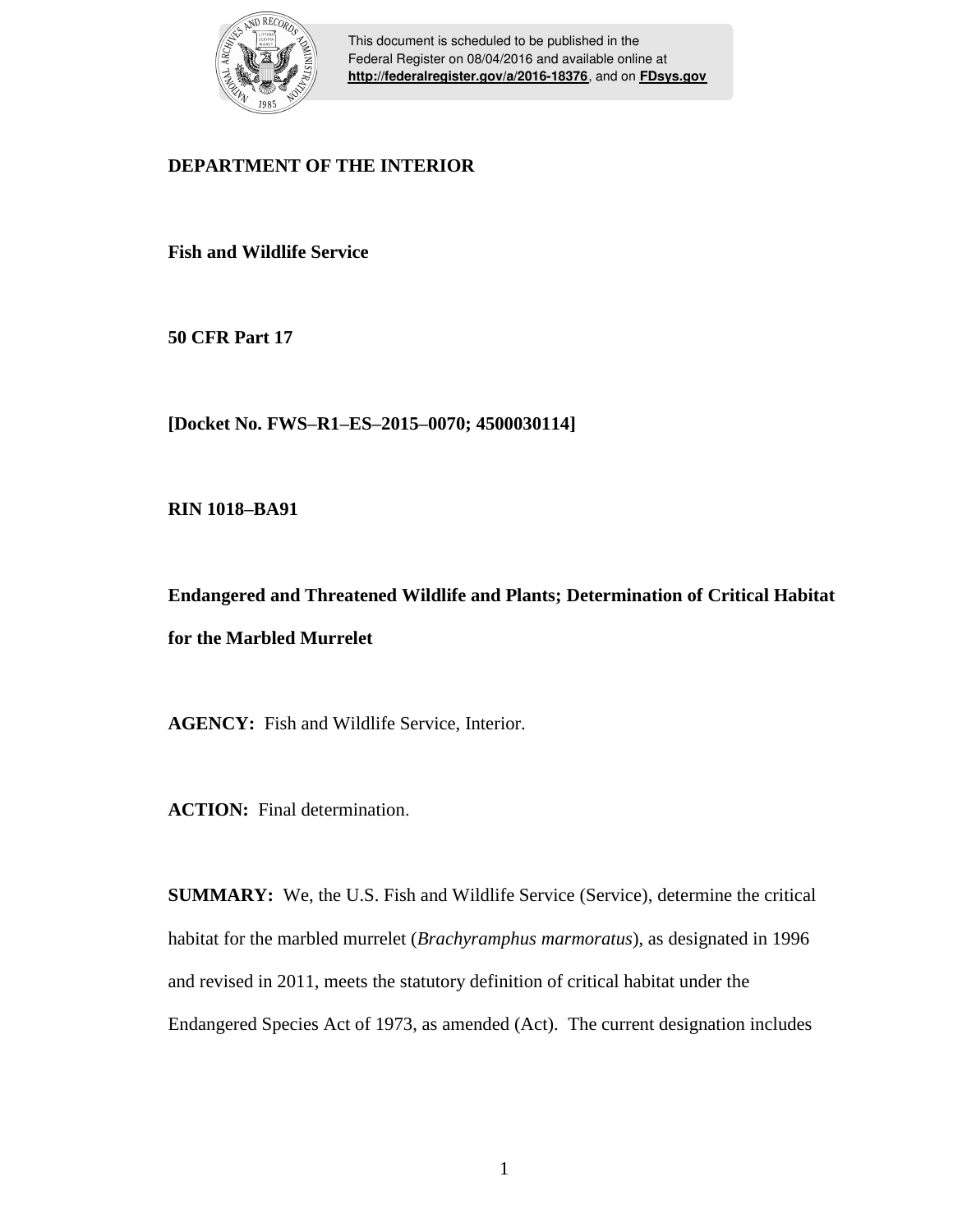approximately 3,698,100 acres (1,497,000 hectares) of critical habitat in the States of Washington, Oregon, and California.

**DATES:** This final determination confirms the effective date of the final rule published at 61 FR 26256 and effective on June 24, 1996, as revised at 76 FR 61599, and effective on November 4, 2011.

**ADDRESSES:** This final rule is available on the internet at *http://www.regulations.gov* and *http://www.fws.gov/wafwo*. Comments and materials we received, as well as some of the supporting documentation we used in preparing this final rule, are available for public inspection at *http://www.regulations.gov*. All of the comments, materials, and documentation that we considered in this rulemaking are available by appointment, during normal business hours at: U.S. Fish and Wildlife Service, Washington Fish and Wildlife Office, 510 Desmond Drive SE, Suite 102, Lacey, WA 98503–1273 (telephone 360–753–9440; facsimile 360–753–9008). The critical habitat designation for the marbled murrelet as affirmed by this final determination is in the Code of Federal Regulations at 50 CFR 17.95(b). The coordinates for this critical habitat rule were provided in the Federal Register in 1996 and 2011 and can be found at 61 FR 26256 and 76 FR 61599.

**FOR FURTHER INFORMATION CONTACT:** Eric V. Rickerson, State Supervisor, U.S. Fish and Wildlife Service, Washington Fish and Wildlife Office, 510 Desmond Drive SE, Suite 102, Lacey, WA 98503–1273 (telephone 360–753–9440, facsimile 360–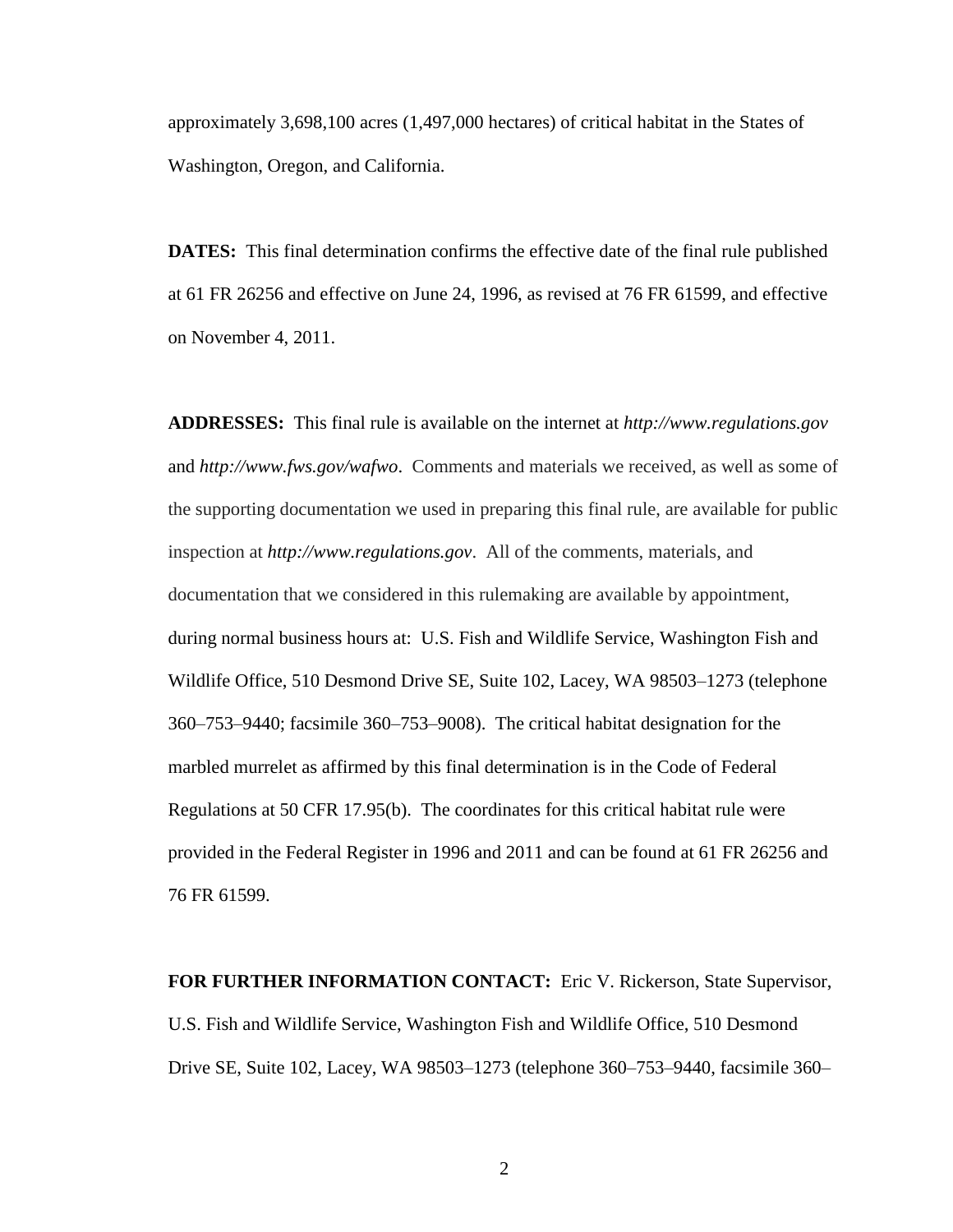753–9008); Paul Henson, State Supervisor, U.S. Fish and Wildlife Service, Oregon Fish and Wildlife Office, 2600 SE 98th Avenue, Suite 100, Portland, OR 97266, telephone 503–231–6179, facsimile 503–231–6195; Bruce Bingham, Field Supervisor, U.S. Fish and Wildlife Service, Arcata Fish and Wildlife Office, 1655 Heindon Road, Arcata, CA 95521, telephone 707–822–7201, facsimile 707–822–8411; Jennifer Norris, Field Supervisor, U.S. Fish and Wildlife Service, Sacramento Fish and Wildlife Office, 2800 Cottage Way, Room W–2605, Sacramento, CA 95825, telephone 916–414–6700, facsimile 916–414–6713; or Stephen P. Henry, Field Supervisor, U.S. Fish and Wildlife Service, Ventura Fish and Wildlife Office, 2493 Portola Road, Suite B, Ventura, CA 93003, telephone 805–644–1766, facsimile 805–644–3958. If you use a telecommunications device for the deaf (TDD), call the Federal Information Relay Service (FIRS) at 800–877–8339.

# **SUPPLEMENTARY INFORMATION:**

### **Executive Summary**

*Purpose of this document***.** On May 24, 1996, we published in the **Federal Register** a final rule designating 3,887,800 acres (ac) (1,573,340 hectares (ha)) of critical habitat for the marbled murrelet in the States of Washington, Oregon, and California (61 FR 26256). On October 5, 2011, we published in the **Federal Register** a final rule revising critical habitat for the marbled murrelet (76 FR 61599), resulting in the removal of approximately 189,671 ac (76,757 ha) of critical habitat in the States of Oregon and California. In a proposed rule published in the **Federal Register** August 25, 2015 (80 FR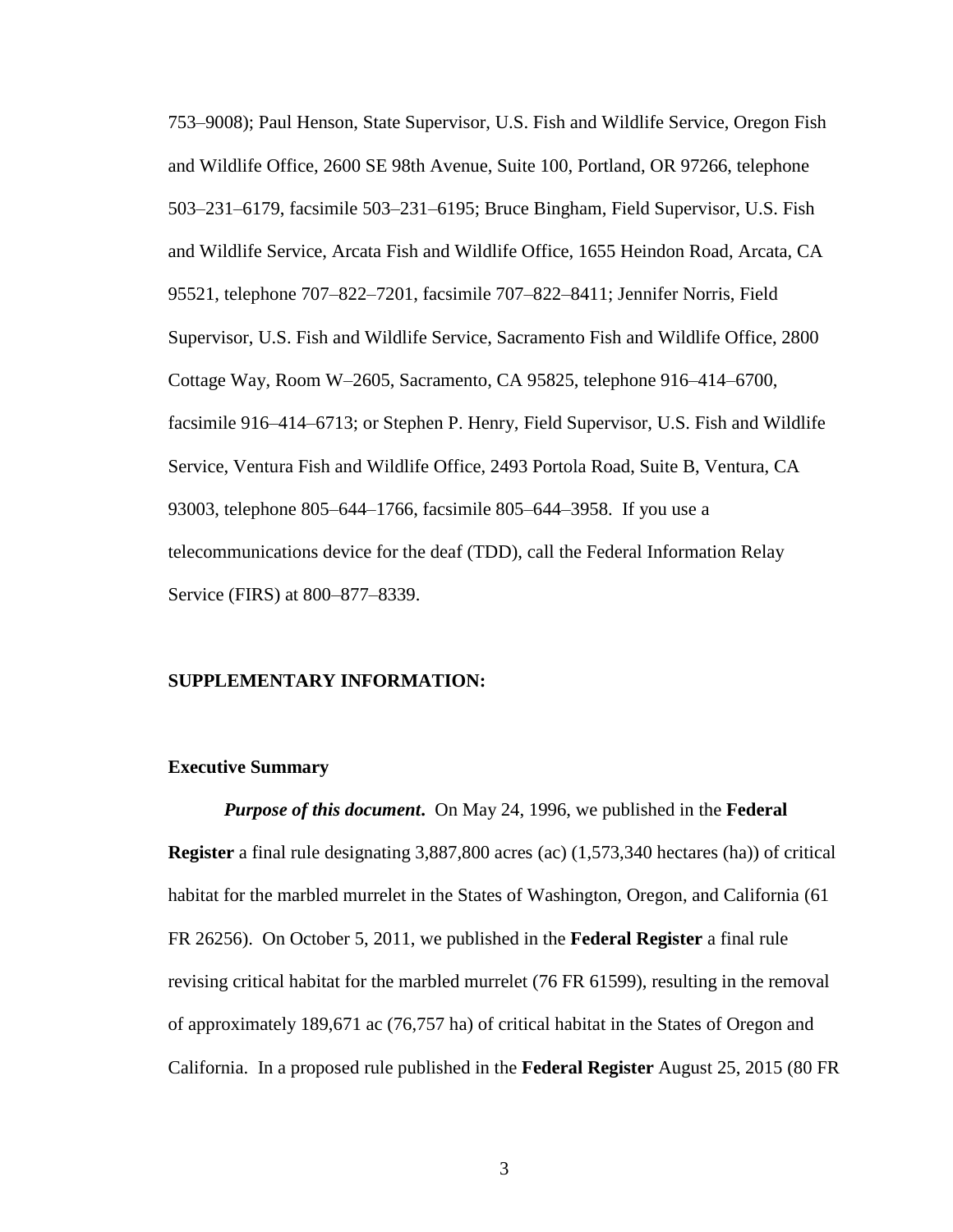51506), we reconsidered the 1996 final rule, as revised in 2011, for the purpose of assessing whether all of the designated areas meet the statutory definition of critical habitat. We did not propose any changes to the boundaries of the specific areas identified as critical habitat.

*Why we needed to reconsider the rule***.** In 2012, the American Forest Resource Council (AFRC) and other parties filed suit against the Service, challenging the designation of critical habitat for the marbled murrelet, among other things. After this suit was filed, the Service concluded that the 1996 rule that first designated critical habitat for the marbled murrelet, as well as the 2011 rule that revised that designation, did not comport with recent case law holding that the Service should specify which areas were occupied at the time of listing, and should further explain why unoccupied areas are essential for conservation of the species. Hence, the Service moved for a voluntary remand of the critical habitat rule, requesting until September 30, 2015, to issue a proposed rule, and until September 30, 2016, to issue a final rule. On September 5, 2013, the court granted the Service's motion, leaving the current critical habitat rule in effect pending completion of the remand.

*The basis for our action.* Under the Act, any species that is determined to be an endangered or threatened species shall, to the maximum extent prudent and determinable, have habitat designated that is considered to be critical habitat. Section 4(b)(2) of the Act states that the Secretary shall designate and make revisions to critical habitat on the basis of the best scientific data available after taking into consideration the economic impact, national security impact, and any other relevant impact of specifying any particular area as critical habitat. Section 4 of the Act and its implementing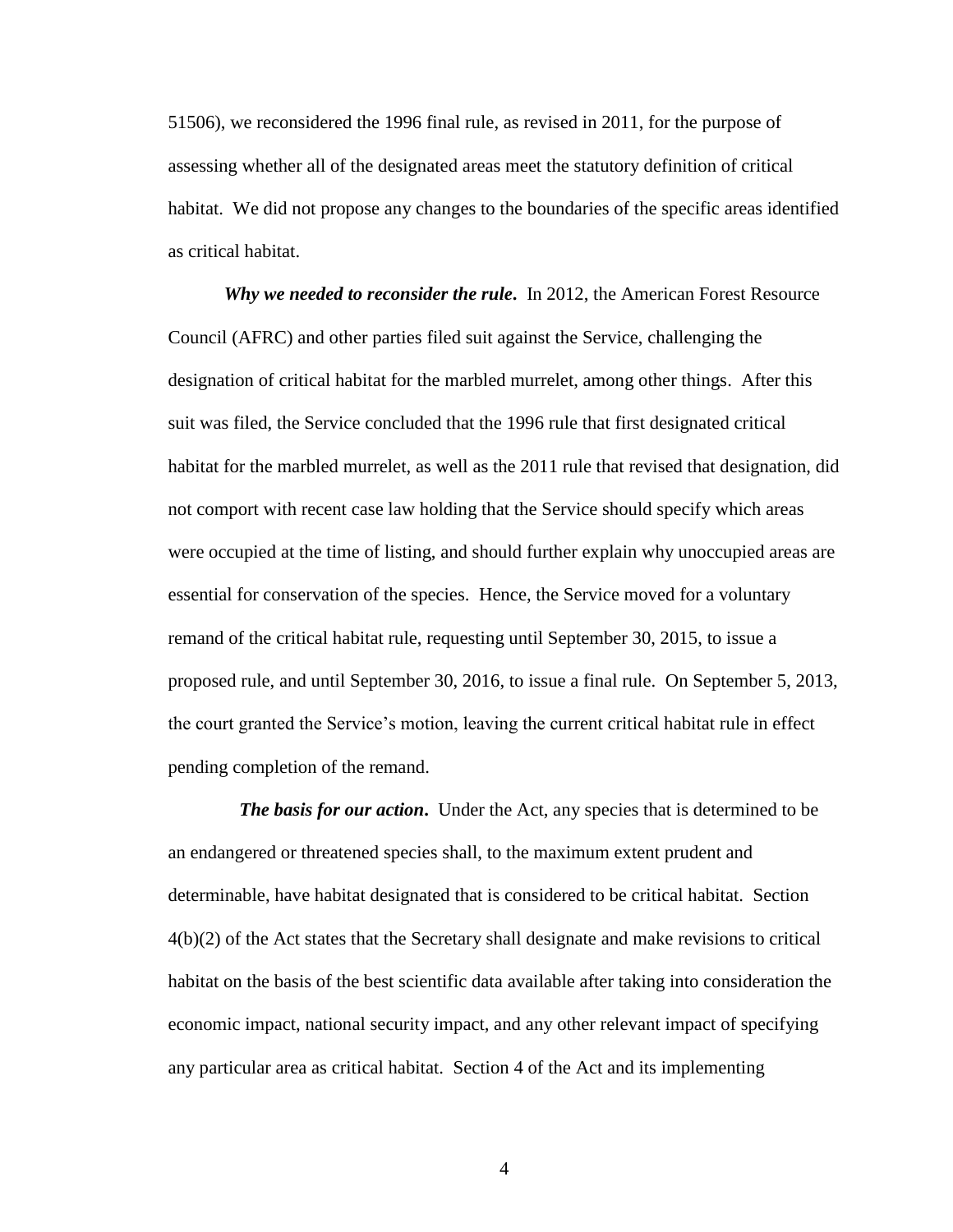regulations in part 424 of title 50 of the Code of Federal Regulations (50 CFR part 424) set forth the procedures for designating or revising critical habitat for listed species.

*We considered the economic impacts of the proposed rule***.** We provided our evaluation of the potential economic impacts of the proposed determination regarding critical habitat for the marbled murrelet in the proposed rule. Following the close of the comment period, we reviewed and evaluated all information submitted during the comment period that may pertain to our consideration of the probable incremental economic impacts of the proposed determination. We have incorporated the comments into this final determination.

*Public comment***.** The comment period on our proposed rule and our evaluation of probable economic impacts of the proposed rule was open for 60 days, beginning with the publication of the proposed rule on August 25, 2015 (80 FR 51506), through October 26, 2015. We considered all substantive and relevant comments and information received from the public during the comment period.

# **Previous Federal Actions**

For additional information on previous Federal actions concerning the marbled murrelet, refer to the final listing rule published in the **Federal Register** on October 1, 1992 (57 FR 45328), the final rule designating critical habitat published in the **Federal Register** on May 24, 1996 (61 FR 26256), and the final revised critical habitat rule published in the **Federal Register** on October 5, 2011 (76 FR 61599). In the 1996 final critical habitat rule, we designated 3,887,800 ac (1,573,340 ha) of critical habitat in 32 units on Federal and non-Federal lands. On September 24, 1997, we completed a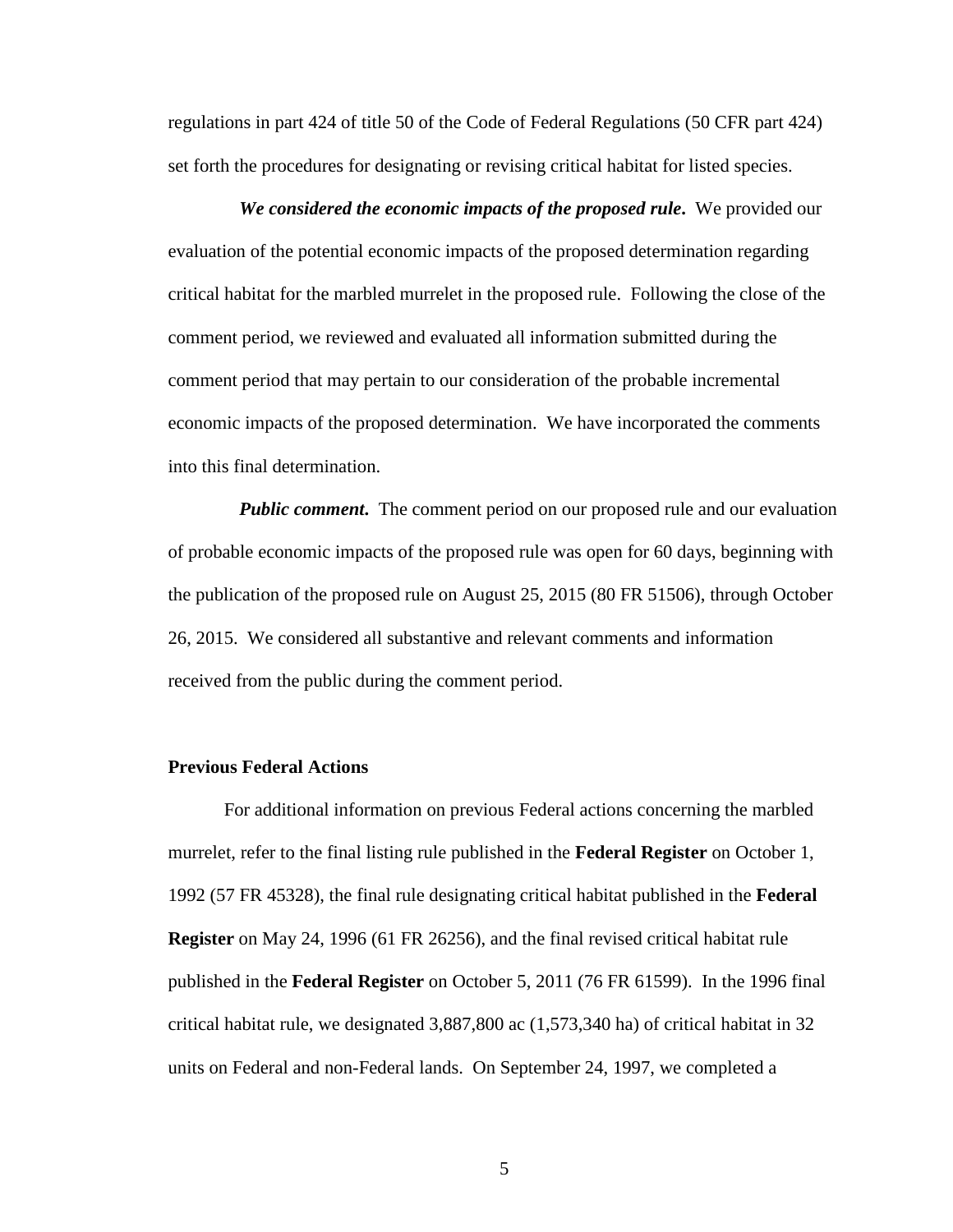recovery plan for the marbled murrelet in Washington, Oregon, and California (USFWS 1997, entire). On January 13, 2003, we entered into a settlement agreement with AFRC and the Western Council of Industrial Workers, whereby we agreed to review the marbled murrelet critical habitat designation and make any revisions deemed appropriate after a revised consideration of economic and any other relevant impacts of designation. On April 21, 2003, we published in the **Federal Register** a notice initiating a 5-year review of the marbled murrelet (68 FR 19569) and published a second information request for the 5-year review on July 25, 2003 (68 FR 44093). The 5-year review evaluation report was finished in March 2004 (McShane *et al.* 2004), and the 5-year review was completed on August 31, 2004.

On September 12, 2006, we published in the **Federal Register** a proposed revision to critical habitat for the marbled murrelet, which included adjustments to the original designation and proposed several exclusions under section 4(b)(2) of the Act (71 FR 53838). On June 26, 2007, we published in the **Federal Register** a document announcing the availability of a draft economic analysis (72 FR 35025) related to the September 12, 2006, proposed critical habitat revision (71 FR 53838). On March 6, 2008, we published a document in the **Federal Register** (73 FR 12067) stating that the critical habitat for marbled murrelet should not be revised due to uncertainties regarding U.S. Bureau of Land Management (BLM) revisions to its District Resource Management Plans in western Oregon, and that document fulfilled our obligations under the settlement agreement.

On July 31, 2008, we published in the **Federal Register** a proposed rule to revise currently designated critical habitat for the marbled murrelet by removing approximately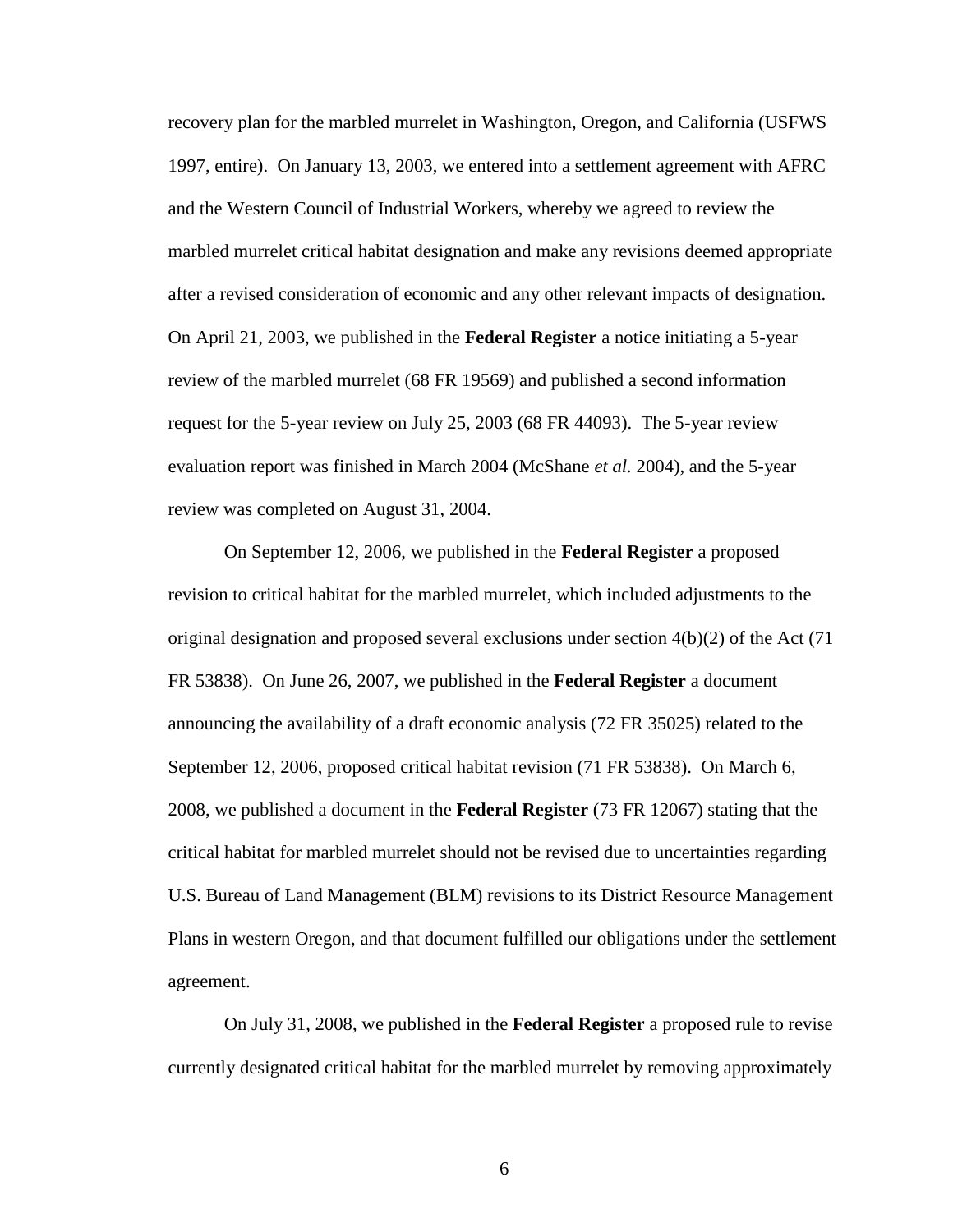254,070 ac (102,820 ha) in northern California and Oregon from the 1996 designation (73 FR 44678). A second 5-year review was completed on June 12, 2009. On January 21, 2010, in response to a May 28, 2008, petition to delist the

California/Oregon/Washington distinct population segment (DPS) of the marbled murrelet and our subsequent October 2, 2008, 90-day finding concluding that the petition presented substantial information (73 FR 57314; October 2, 2008), we published a 12 month finding notice in the **Federal Register** (75 FR 3424) determining that removing the marbled murrelet from the Federal List of Endangered and Threatened Wildlife (50 CFR 17.11) was not warranted. We also found that the Washington/Oregon/California population of the marbled murrelet is a valid DPS in accordance with the discreteness and significance criteria in our 1996 DPS policy (February 7, 1996; 61 FR 4722) and concluded that the DPS continues to meet the definition of a threatened species under the Act.

On October 5, 2011, we published in the **Federal Register** a final rule revising the critical habitat designation for the marbled murrelet (76 FR 61599). This final rule removed approximately 189,671 ac (76,757 ha) in northern California and southern Oregon from the 1996 designation, based on new information indicating these areas did not meet the definition of critical habitat for the marbled murrelet; this action resulted in a final revised designation of approximately 3,698,100 ac (1,497,000 ha) of critical habitat in Washington, Oregon, and California.

On January 24, 2012, AFRC filed suit against the Service to delist the marbled murrelet and vacate critical habitat. On March 30, 2013, the U.S. District Court for the District of Columbia granted in part AFRC's motion for summary judgment and denied a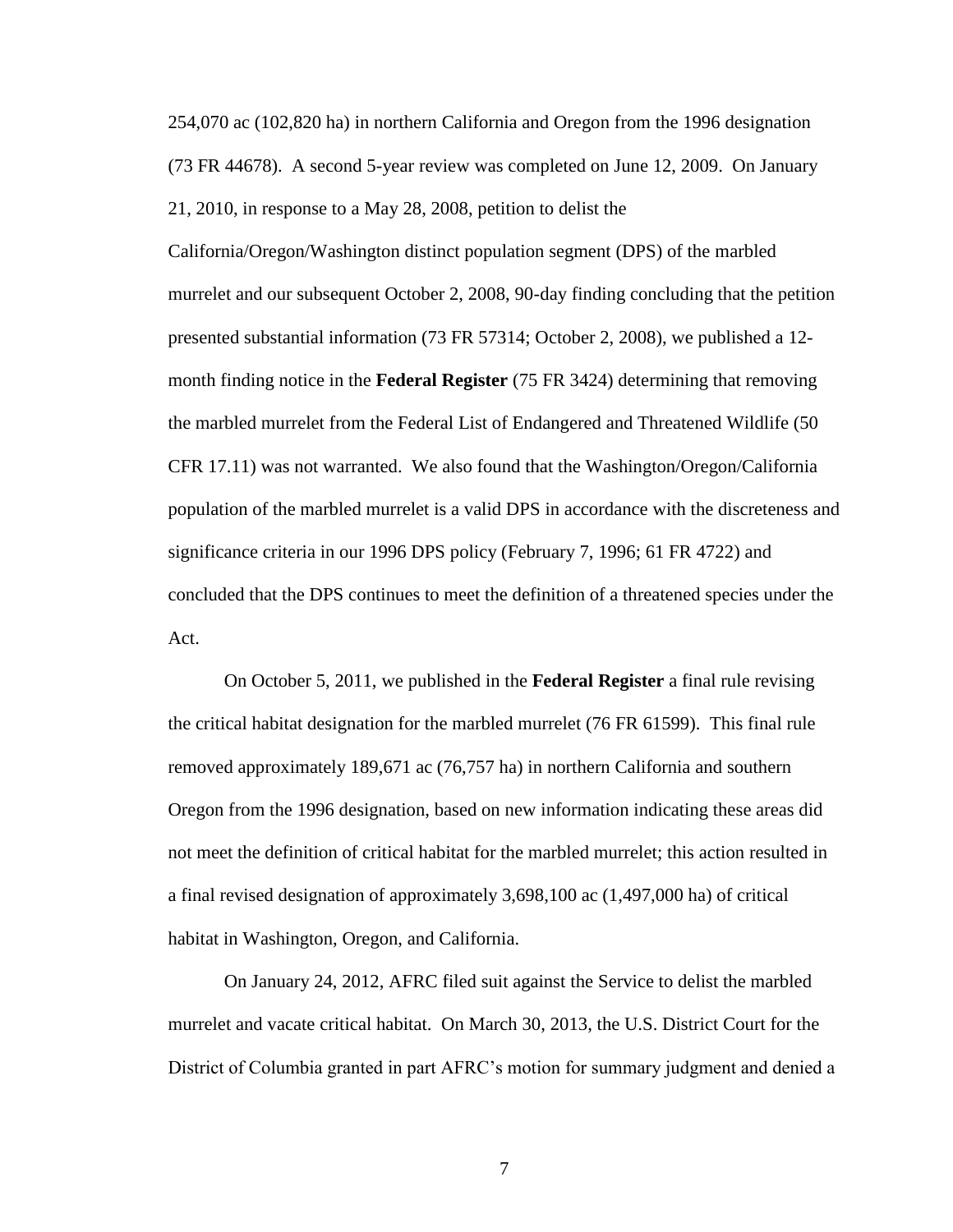joint motion for vacatur of critical habitat pending completion of a voluntary remand. Following this ruling, the Service moved for a remand of the critical habitat rule, without vacatur, in light of recent case law setting more stringent requirements on the Service for specifying how designated areas meet the definition of critical habitat. On September 5, 2013, the district court ordered the voluntary remand without vacatur of the critical habitat rule, and set deadlines of September 30, 2015, for a proposed rule and September 30, 2016, for a final rule. The court ruled in favor of the Service regarding the Service's denial of plaintiffs' petition to delist the species, and that ruling was affirmed on appeal. See *American Forest Resource Council* v. *Ashe*, 946 F. Supp. 2d 1 (D.D.C. 2013), aff'd 2015 U.S. App. LEXIS 6205 (D.C. Cir., Feb. 27, 2015).

The Service, in conjunction with the National Marine Fisheries Service, published a rule revising 50 CFR 424.12, the criteria for designating critical habitat, on February 11, 2016 (81 FR 7413); the rule became effective on March 14, 2016. The revised regulations clarify, interpret, and implement portions of the Act concerning the procedures and criteria used for adding species to the Lists of Endangered and Threatened Wildlife and Plants and designating and revising critical habitat. Specifically, the amendments make minor edits to the scope and purpose, add and remove some definitions, and clarify the criteria and procedures for designating critical habitat. These amendments are intended to clarify expectations regarding critical habitat and provide for a more predictable and transparent critical habitat designation process.

As stated in the revised version of § 424.12, the regulatory provisions in that section apply only to rulemaking actions for which the proposed rule is published after that effective date. Thus, the prior version of  $\S 424.12$  will continue to apply to any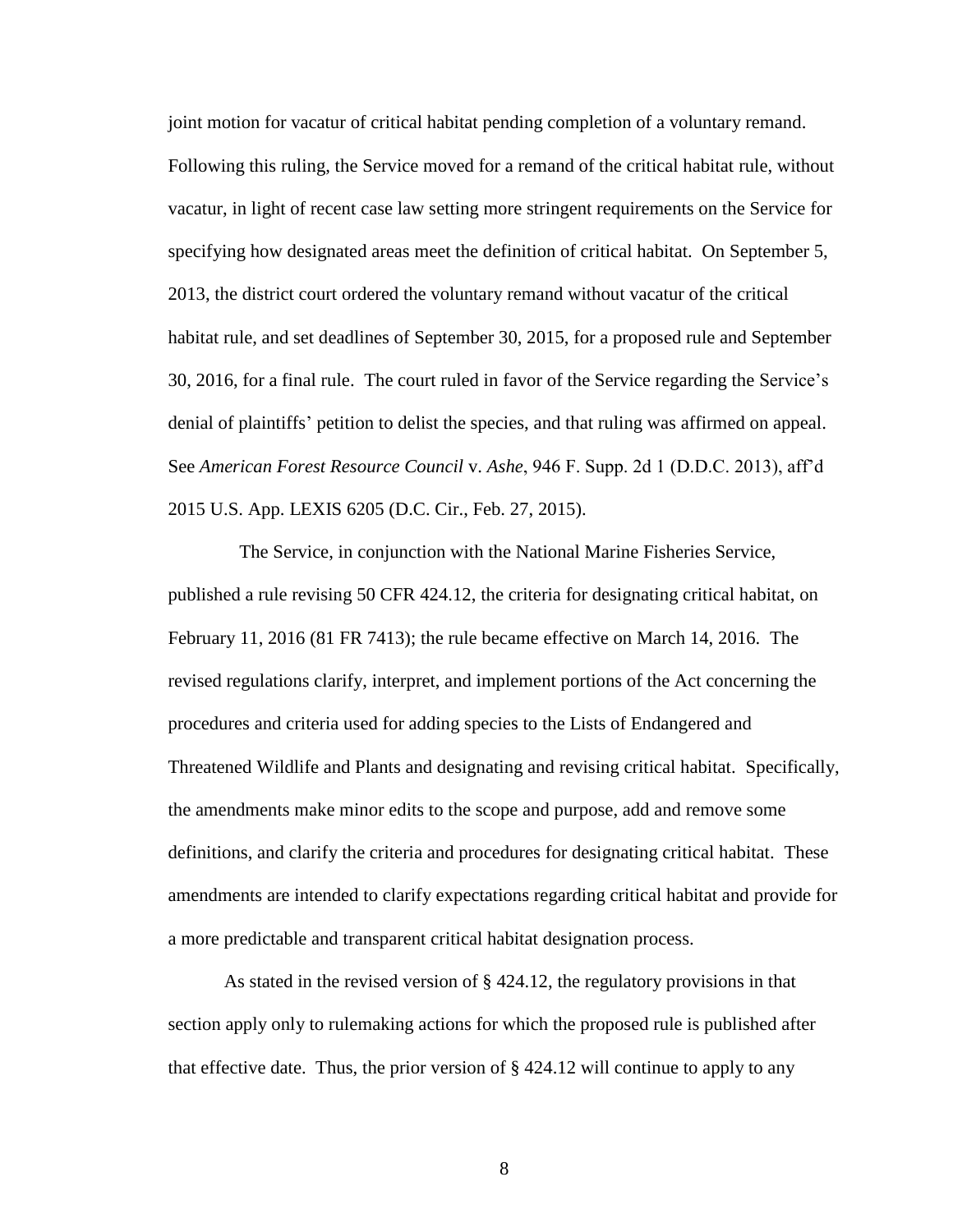rulemaking actions for which a proposed rule was published before that date. Since the proposed rule for marbled murrelet critical habitat was published on August 25, 2015, this final rule follows the version of § 424.12 that was in effect prior to March 14, 2016.

### **Summary of Changes from Proposed Rule**

Based upon our evaluation of the best scientific data available and considering all information and comments received during the public comment period, we conclude that our evaluation and description of how all areas currently designated as critical habitat for the marbled murrelet meet the statutory definition under the Act is accurate as described in the proposed rule. Furthermore, we conclude that our description of the probable incremental impacts of our proposed rulemaking is accurate as described in the proposed rule. Therefore, there are no changes from the proposed rule in this final rule.

#### **Background**

A final rule designating critical habitat for the marbled murrelet was published in the **Federal Register** on May 24, 1996 (61 FR 26256). A final rule revising the 1996 designation of critical habitat for the marbled murrelet was published in the **Federal Register** on October 5, 2011 (76 FR 61599). Both of these rules are available under the "Supporting Documents" section for this docket in the Federal eRulemaking Portal: *http://www.regulations.gov* at Docket Number FWS–R1–ES–2015–0070. It is our intent to discuss only those topics directly relevant to the 1996 and revised 2011 designations of critical habitat for the marbled murrelet. A complete description of the marbled murrelet, including a discussion of its life history, distribution, ecology, and habitat, can be found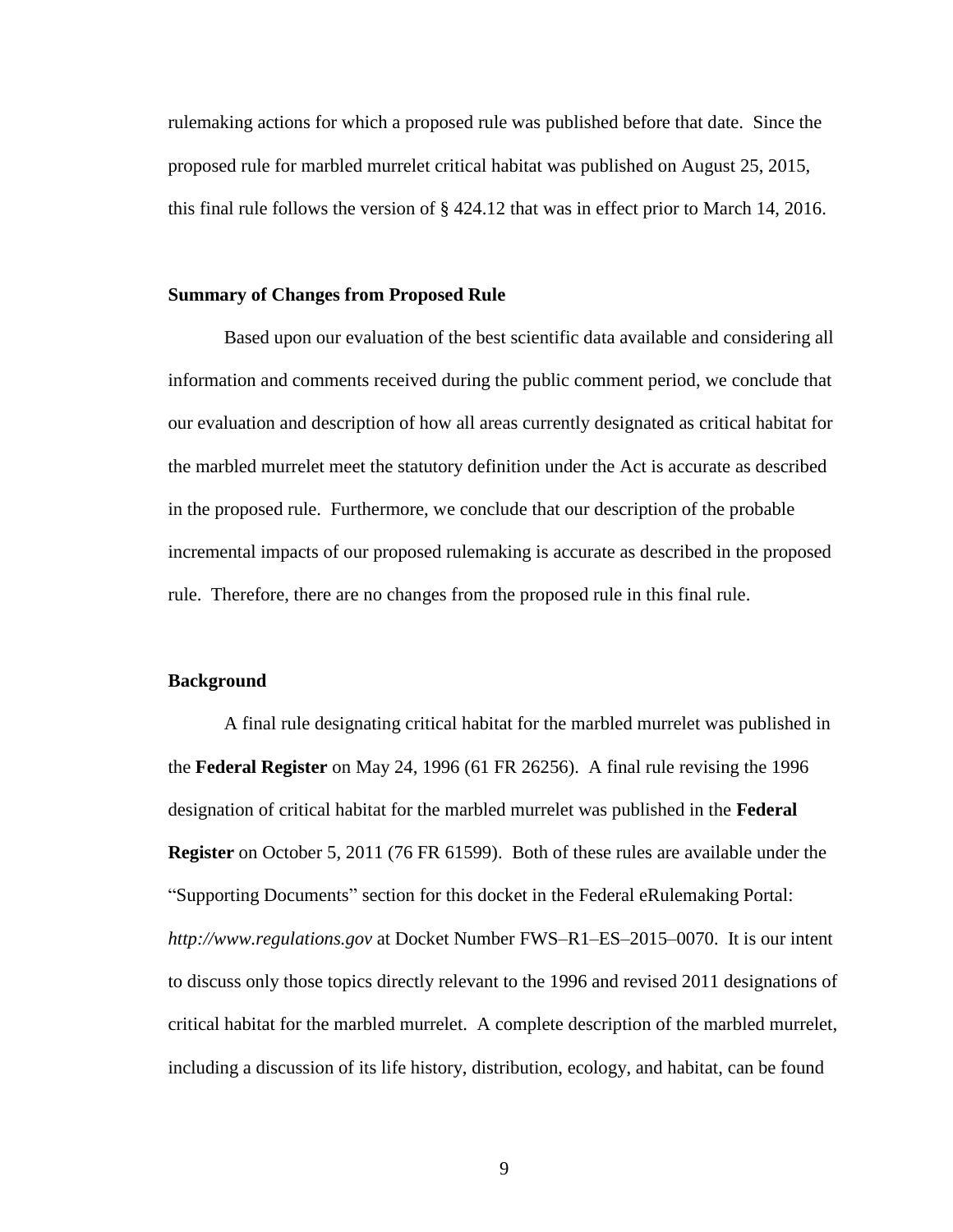in the May 24, 1996, final rule (61 FR 26256) and the final recovery plan (USFWS 1997).

In this document, we have reconsidered our previous critical habitat designation for the marbled murrelet (May 24, 1996; 61 FR 26256, as revised on October 5, 2011; 76 FR 61599). The current designation consists of approximately 3,698,100 ac (1,497,000 ha) of critical habitat in Washington, Oregon, and California. The critical habitat consists of 101 subunits: 37 in Washington, 33 in Oregon, and 31 in California. We have reconsidered the final rule for the purpose of evaluating whether all areas currently designated meet the definition of critical habitat under the Act. We have described and assessed each of the elements of the definition of critical habitat, and evaluated whether these statutory criteria apply to the current designation of critical habitat for the marbled murrelet. Here we present the following information relevant to our evaluation:

- I. The statutory definition of critical habitat.
- II. A description of the physical or biological features essential to the conservation of the marbled murrelet, for the purpose of evaluating whether the areas designated as critical habitat provide these essential features.
- III. The primary constituent elements for the marbled murrelet.
- IV. A description of why those primary constituent elements may require special management considerations or protection.
- V. Our standard for defining the geographical areas occupied by the species at the time of listing.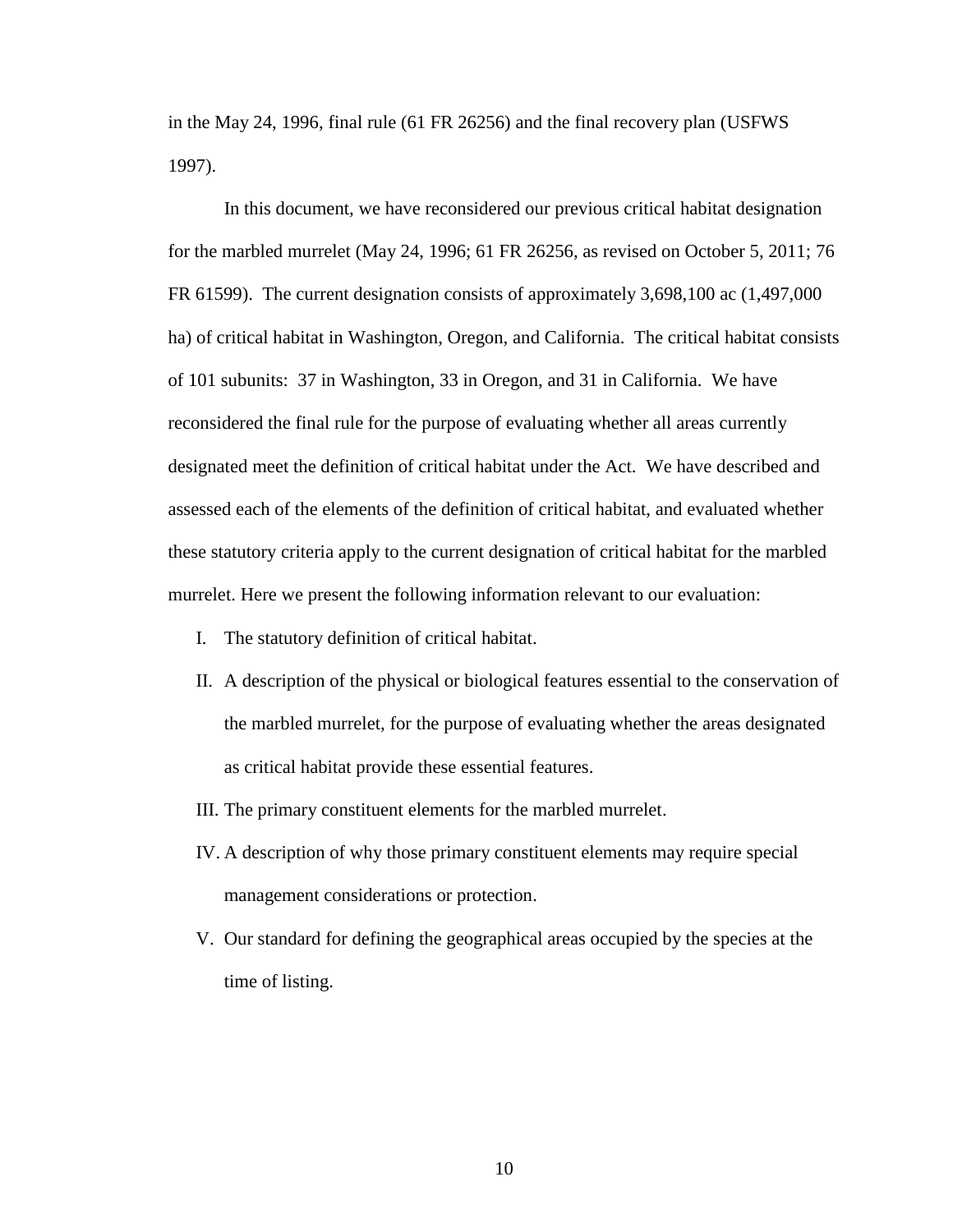- VI. The evaluation of those specific areas within the geographical area occupied at the time of listing for the purpose of determining whether designated critical habitat meets the definition under section  $3(5)(A)(i)$  of the Act.
- VII. An additional evaluation of all critical habitat to determine whether the designated units meet the standard of being essential to the conservation of the species, under section  $3(5)(A)(ii)$  of the Act. We conducted this analysis to assess whether all areas of critical habitat meet the statutory definition under either of the definition's prongs, regardless of occupancy. This approach is consistent with the ruling in *Home Builders Ass'n of Northern California* v. *U.S. Fish and Wildlife Service*, 616 F.3d 983 (9th Cir.), *cert. denied* 131 S.Ct. 1475 (2011), in which the court upheld a critical habitat rule in which the Service had determined that the areas designated, whether occupied or not, met the more demanding standard of being essential for conservation.
- VIII. Restated correction to preamble language in 1996 critical habitat rule.
- IX. Effects of critical habitat designation under section 7 of the Act.
- X. As required by section 4(b)(2) of the Act, consideration of the potential economic impacts of the rule.
- XI. Final determination that all areas currently designated as critical habitat for the marbled murrelet meet the statutory definition under the Act.
- XII. Summary of Comments and Responses

# **I. Critical Habitat**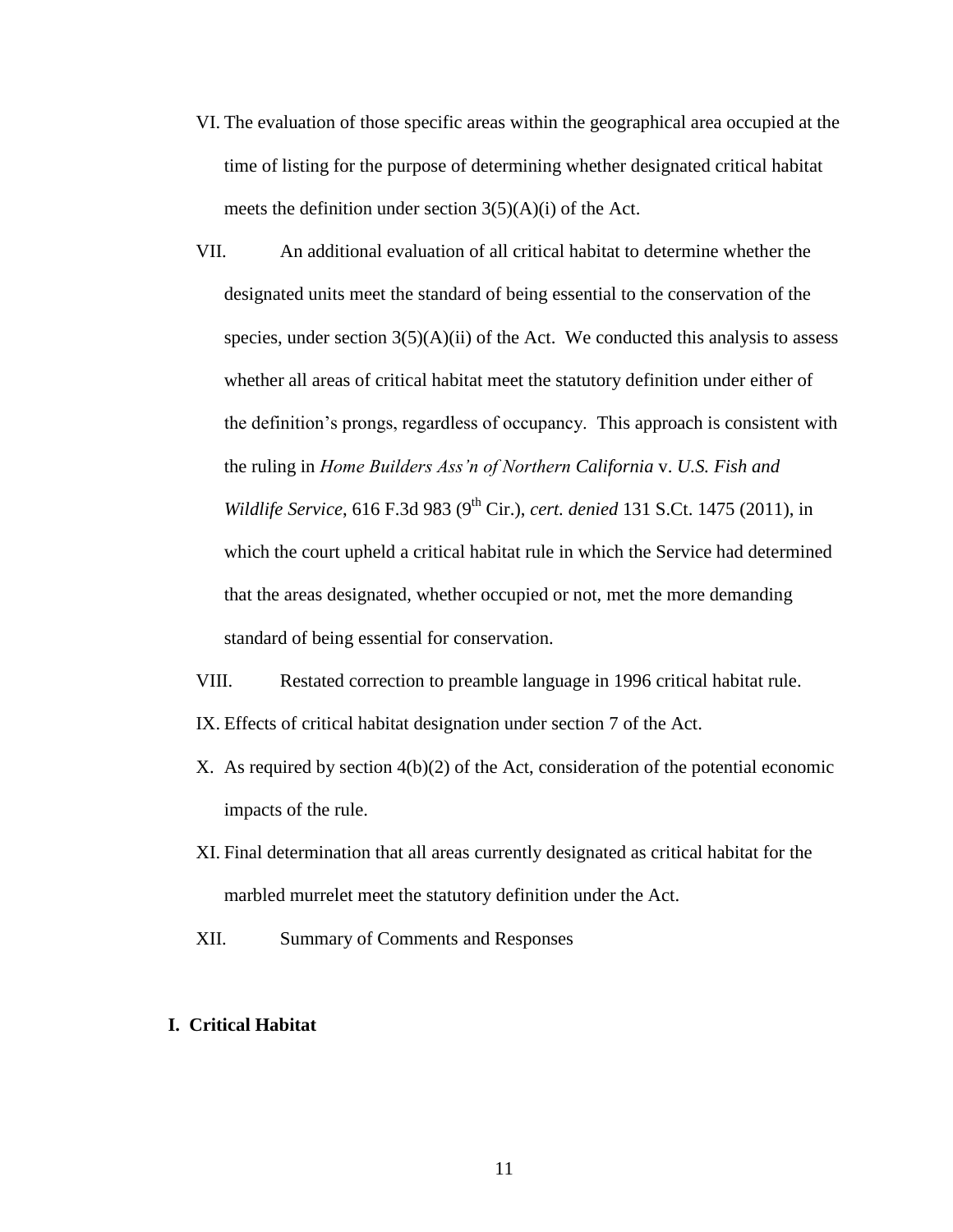Critical habitat is defined in section 3 of the Act as:

(1) The specific areas within the geographical area occupied by the species, at the time it is listed in accordance with the Act, on which are found those physical or biological features

(a) Essential to the conservation of the species, and

(b) Which may require special management considerations or protection; and

(2) Specific areas outside the geographical area occupied by the species at the time it is listed, upon a determination that such areas are essential for the conservation of the species.

Under the first prong of the Act's definition of critical habitat in section  $3(5)(a)(i)$ , areas within the geographical area occupied by the species at the time it was listed may be included in critical habitat if they contain physical or biological features: (1) which are essential to the conservation of the species; and (2) which may require special management considerations or protection. For these areas, critical habitat designations identify, to the extent known using the best scientific data available, those physical or biological features that are essential to the conservation of the species (such as space, food, cover, and protected habitat). In identifying those physical and biological features within an area, we focus on the primary biological or physical constituent elements (primary constituent elements such as roost sites, nesting grounds, seasonal wetlands, water quality, tide, soil type) that are essential to the conservation of the species. Primary constituent elements (PCEs) are those specific elements of the physical or biological features that provide for a species' life-history processes and are essential to the conservation of the species.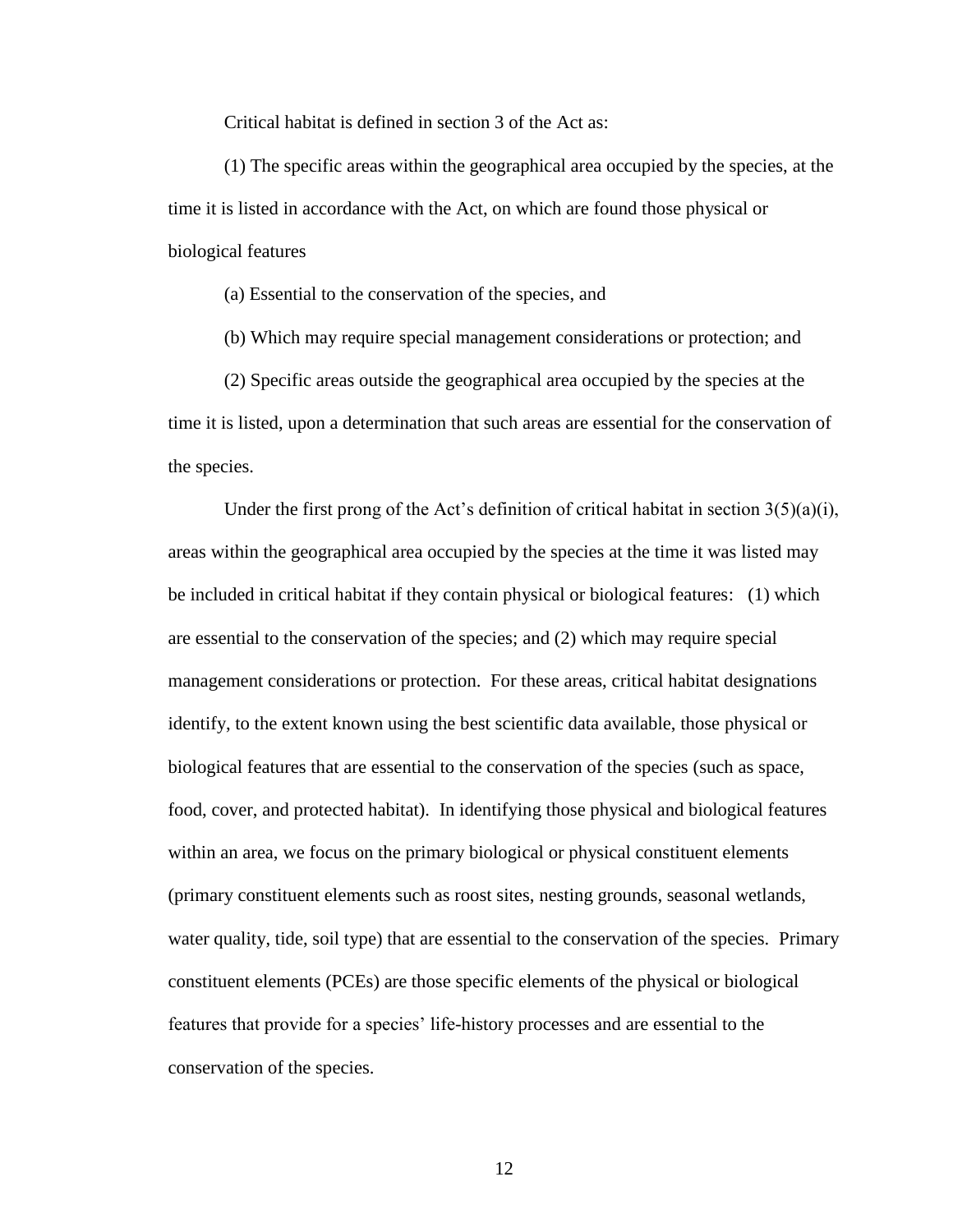Under the second prong of the Act's definition of critical habitat in section  $3(5)(A)(ii)$ , we can designate critical habitat in areas outside the geographical area occupied by the species at the time it is listed, upon the Secretary's determination that such areas are essential for the conservation of the species. For example, an area currently occupied by the species but that was not occupied at the time of listing may be essential for the conservation of the species and may be included in the critical habitat designation. In addition, if critical habitat is designated or revised subsequent to listing, we may designate areas as critical habitat that may currently be unoccupied but that were occupied at the time of listing. We designate critical habitat in areas outside the geographical area presently occupied by a species only when a designation limited to its present range would be inadequate to ensure the conservation of the species.

#### **II. Physical or Biological Features**

We identified the specific physical or biological features essential for the conservation of the marbled murrelet from studies of this species' habitat, ecology, and life history as described below. Additional information can be found in the final listing rule published in the **Federal Register** on October 1, 1992 (57 FR 45328), and the Recovery Plan for the Marbled Murrelet (USFWS 1997). In the 1996 final critical habitat rule (May 24, 1996; 61 FR 26256), we relied on the best available scientific information to describe the terrestrial habitat used for nesting by the marbled murrelet. For this 2016 rule reconsideration, the majority of the following information is taken directly from the 1996 final critical habitat rule, where the fundamental physical or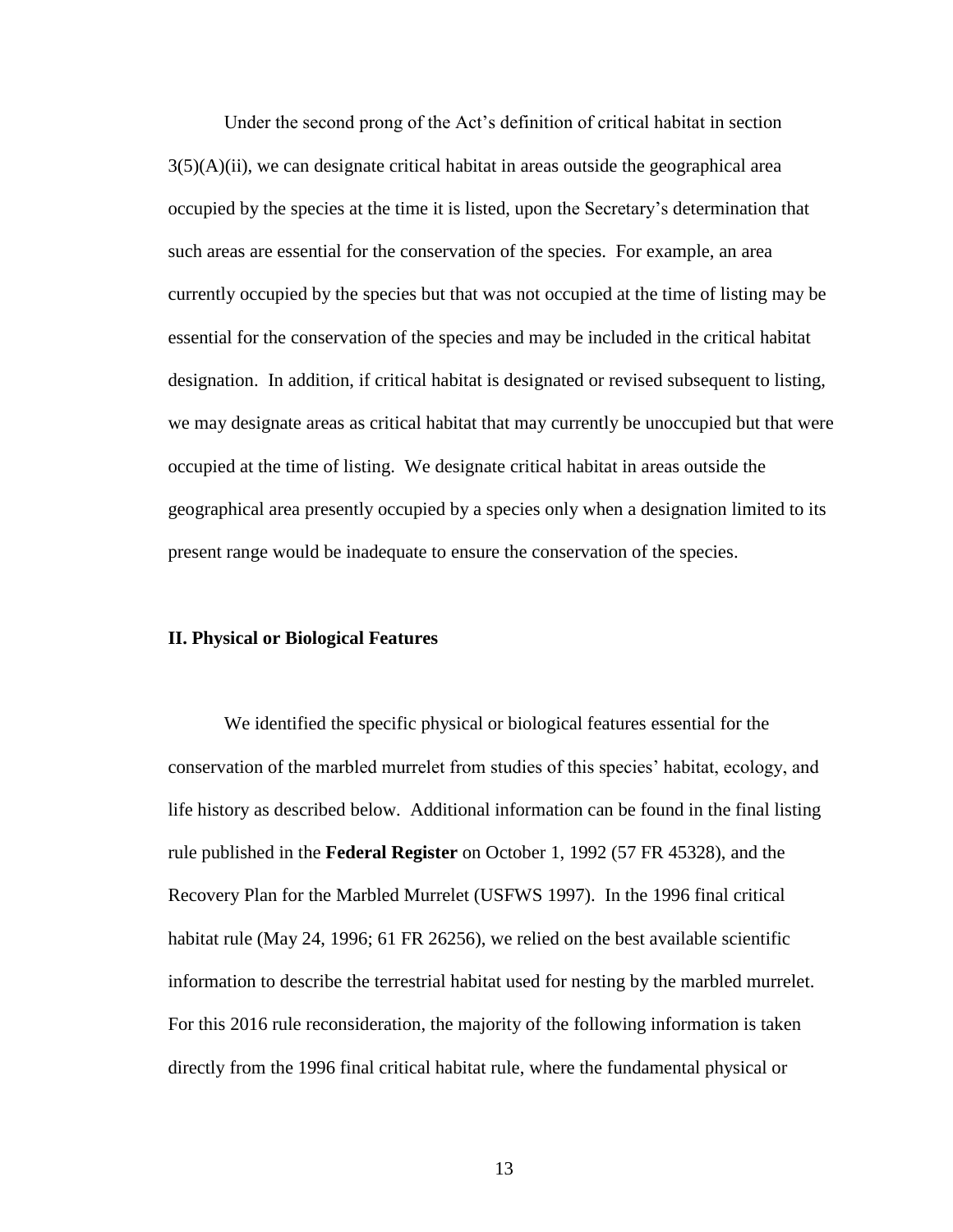biological features essential to the marbled murrelet as described therein (in the section titled *Ecological Considerations*) remain valid (May 24, 1996; 61 FR 26256).

Where newer scientific information is available that refutes or validates the information presented in the 1996 final critical habitat rule, that information is provided here and is so noted. However, this final rule does not constitute a complete summary of all new scientific information on the biology of the marbled murrelet since 1996. Because this rule reconsideration addresses the 1996 final critical habitat, as revised in 2011 (October 5, 2011; 76 FR 61599), which designated critical habitat only in the terrestrial environment, the following section will solely focus on the terrestrial nesting habitat features. Forested areas with conditions that are capable of supporting nesting marbled murrelets are referred to as "suitable nesting habitat." Loss of such nesting habitat was the primary basis for listing the marbled murrelet as threatened; hence protection of such habitat is essential to the conservation of the species. We consider the information provided here to represent the best available scientific data with regard to the physical or biological features essential for the marbled murrelet's use of terrestrial habitat.

Throughout the forested portion of the species' range, marbled murrelets typically nest in forested areas containing characteristics of older forests (Binford *et al.* 1975, p. 305; Quinlan and Hughes 1990, entire; Hamer and Cummins 1991, pp. 9–13; Kuletz 1991, p. 2; Singer *et al.* 1991, pp. 332–335; Singer *et al.* 1992, entire; Hamer *et al.* 1994, entire; Hamer and Nelson 1995, pp. 72–75; Ralph *et al.* 1995a, p. 4). The marbled murrelet population in Washington, Oregon, and California nests in most of the major types of coniferous forests (Hamer and Nelson 1995, p. 75) in the western portions of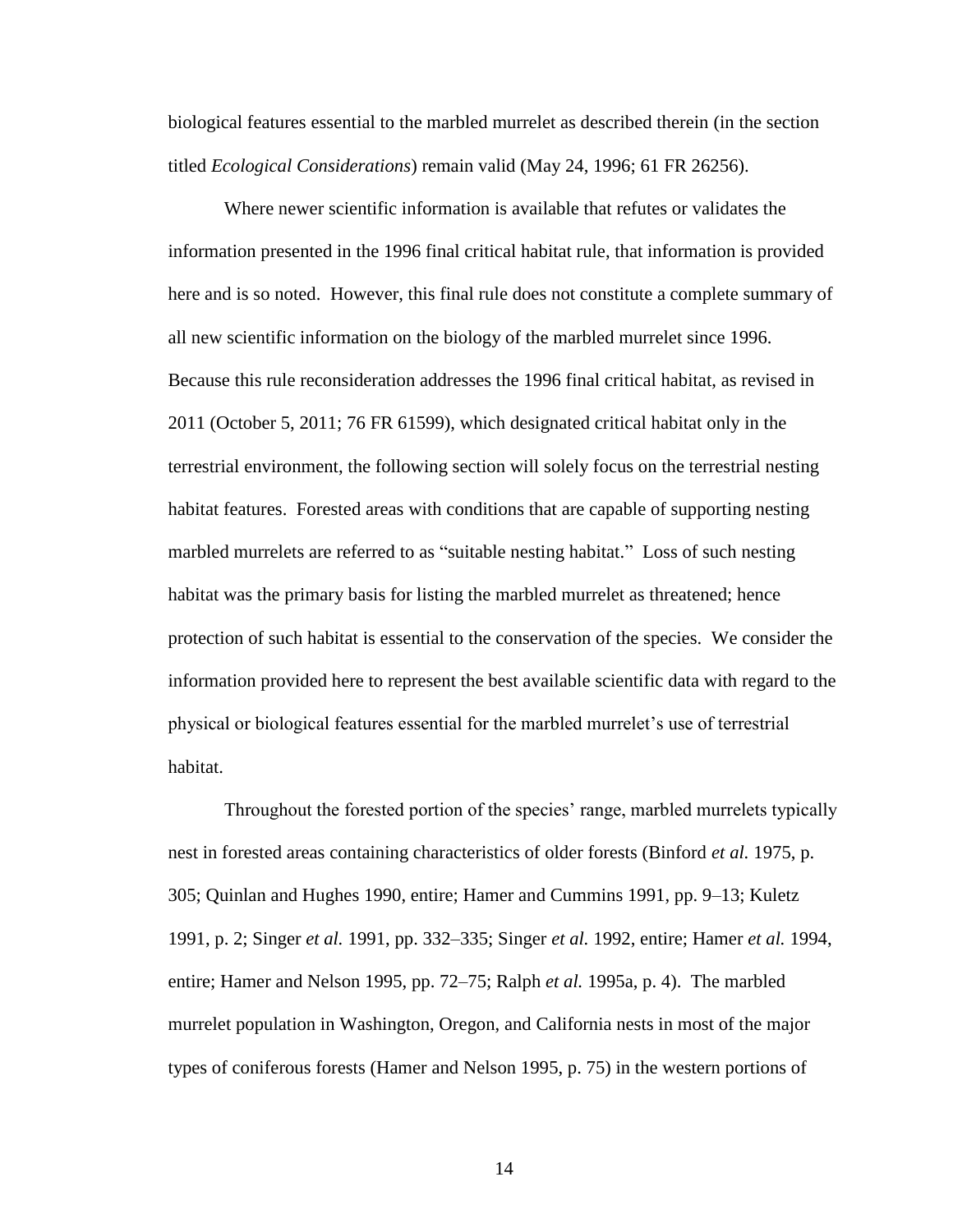these States, wherever older forests remain inland of the coast. Although marbled murrelet nesting habitat characteristics may vary throughout the range of the species, some general habitat attributes are characteristic throughout its range, including the presence of nesting platforms, adequate canopy cover over the nest, landscape condition, and distance to the marine environment (Binford *et al*. 1975, pp. 315–316; Hamer and Nelson 1995, pp. 72–75; Ralph *et al*. 1995b, p. 4; McShane *et al*. 2004, p. 4-39).

Individual tree attributes that provide conditions suitable for nesting (i.e., provide a nesting platform) include large branches (ranging from 4 to 32 inches (in) (10 to 81 centimeters (cm)), with an average of 13 in (32 cm) in Washington, Oregon, and California) or forked branches, deformities (e.g., broken tops), dwarf mistletoe infections, witches' brooms, and growth of moss or other structures large enough to provide a platform for a nesting adult marbled murrelet (Hamer and Cummins 1991, p. 15; Singer *et al.* 1991, pp. 332–335; Singer *et al*. 1992, entire; Hamer and Nelson 1995, p. 79). These nesting platforms are generally located greater or equal to 33 feet (ft) (10 meters (m)) above ground (reviewed in Burger 2002, pp. 41–42 and McShane *et al*. 2004, pp. 4- 55–4-56). These structures are typically found in old-growth and mature forests, but may be found in a variety of forest types including younger forests containing remnant large trees. Since 1996, research has confirmed that the presence of platforms is considered the most important characteristic of marbled murrelet nesting habitat (Nelson 1997, p. 6; reviewed in Burger 2002, pp. 40, 43; McShane *et al*. 2004, pp. 4-45–4-51, 4-53, 4-55, 4- 56, 4-59; Huff *et al*. 2006, pp. 12–13, 18). Platform presence is more important than the size of the nest tree because tree size alone may not be a good indicator of the presence and abundance of platforms (Evans Mack *et al*. 2003, p. 3). Tree diameter and height can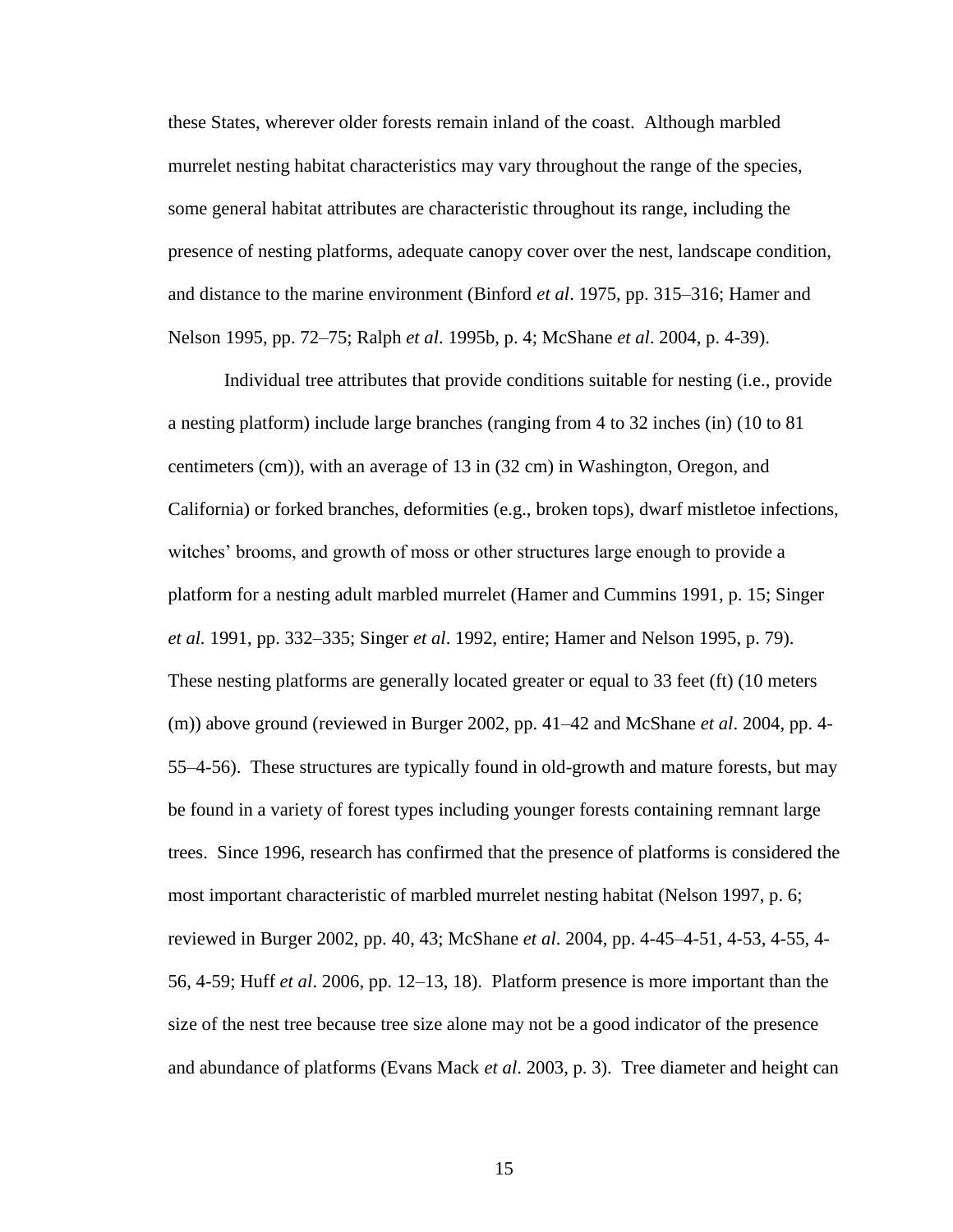be positively correlated with the size and abundance of platforms, but the relationship may change depending on the variety of tree species and forest types that marbled murrelets use for nesting (Huff *et al*. 2006, p. 12). Overall, nest trees in Washington, Oregon, and northern California have been greater than 19 in (48 cm) diameter at breast height (dbh) and greater than 98 ft (30 m) tall (Hamer and Nelson 1995, p. 81; Hamer and Meekins 1999, p. 10; Nelson and Wilson 2002, p. 27).

Northwestern forests and trees typically require 200 to 250 years to attain the attributes necessary to support marbled murrelet nesting, although characteristics of nesting habitat sometimes develop in younger coastal redwood (*Sequoia sempervirens*) and western hemlock (*Tsuga heterophylla*) forests. Forests with older residual trees remaining from previous forest stands may also develop into nesting habitat more quickly than those without residual trees. These remnant attributes can be products of fire, windstorms, or previous logging operations that did not remove all of the trees (Hansen *et al.* 1991, p. 383; McComb *et al.* 1993, pp. 32–36). Other factors that may affect the time required to develop suitable nesting habitat characteristics include site productivity and microclimate.

Through the 1995 nesting season, 59 active or previously used tree nests had been located in Washington (9 nests), Oregon (36 nests), and California (14 nests) (Hamer and Nelson 1995, pp. 70–71; Nelson and Wilson 2002, p. 134; Washington Department of Fish and Wildlife murrelet database; California Department of Fish and Game murrelet database). All of the nests for which data were available in 1996 in Washington, Oregon, and California were in large trees that were more than 32 in (81 cm) dbh (Hamer and Nelson 1995, p. 74). Of the 33 nests for which data were available, 73 percent were on a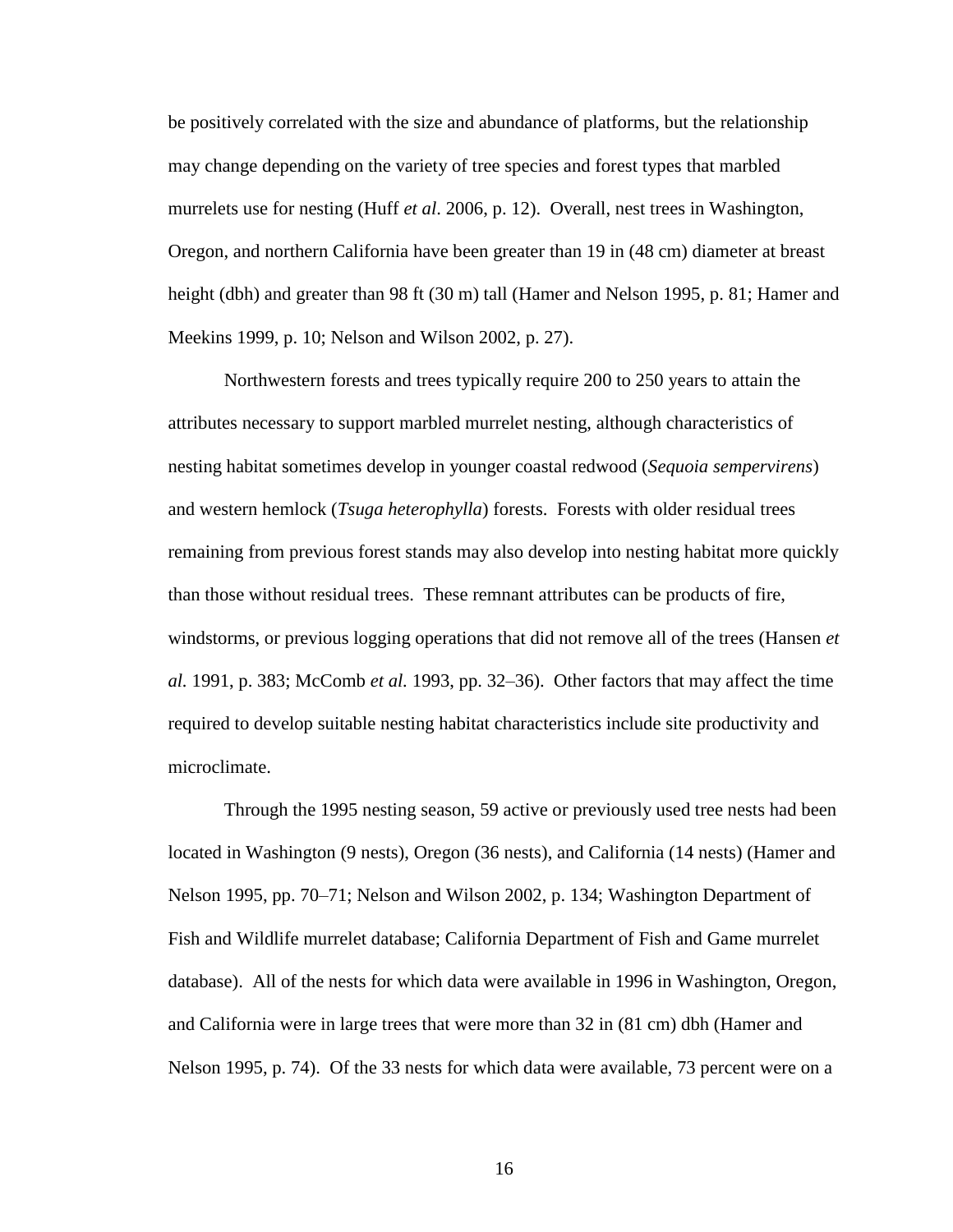moss substrate and 27 percent were on litter, such as bark pieces, conifer needles, small twigs, or duff (Hamer and Nelson 1995, p. 74). The majority of nest platforms were created by large or deformed branches (Hamer and Nelson 1995, p. 79). Nests found subsequently have characteristics generally consistent with these tree diameter and platform sources (McShane *et al*. 2004, pp. 4-50 to 4-59; Bloxton and Raphael 2009, p. 8). However, in Oregon, nests were found in smaller diameter trees (as small as 19 in (49 cm)) that were distinguished by platforms provided by mistletoe infections (Nelson and Wilson 2002, p. 27). In Washington, one nest was found on a cliff (i.e., ground nest) that exhibited features similar to a tree platform, such as vertical and horizontal cover (Bloxton and Raphael 2009, pp. 8 and 33). In central California, nest platforms were located on large limbs and broken tops with 32.3 percent mean moss cover on nest limbs (Baker *et al*. 2006, p. 944).

More than 94 percent of the nests for which data were available in 1996 were in the top half of the nest trees, which may allow easy nest access and provide shelter from potential predators and weather. Canopy cover directly over the nests was typically high (average 84 percent; range 5 to 100 percent) in Washington, Oregon, and California (Hamer and Nelson 1995, p. 74). This cover may provide protection from predators and weather. Such canopy cover may be provided by trees adjacent to the nest tree, or by the nest tree itself. Canopy closure of the nest stand/site varied between 12 and 99 percent and averaged 48 percent (Hamer and Nelson 1995, p. 73). Information gathered subsequent to 1996 confirms that additional attributes of the platform are important including both vertical and horizontal cover and substrate. Known nest sites have platforms that are generally protected by branches above (vertical cover) or to the side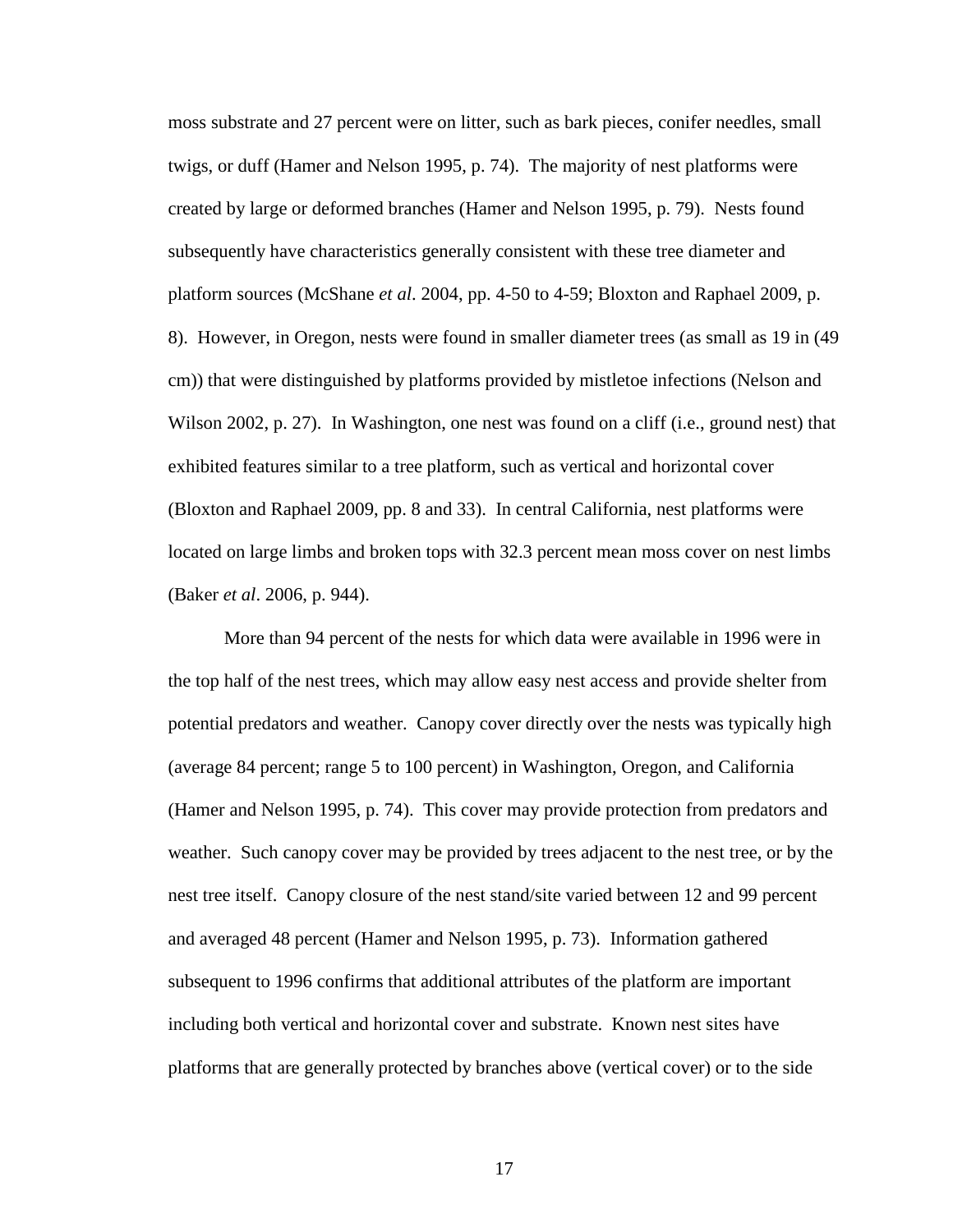(horizontal cover) (Huff *et al*. 2006, p. 14). Marbled murrelets appear to select limbs and platforms that provide protection from predation (Marzluff *et al*. 2000, p. 1135; Luginbuhl *et al* 2001, p. 558; Raphael *et al*. 2002a, pp. 226, 228) and inclement weather (Huff *et al*. 2006, p. 14). Substrate, such as moss, duff, or needles on the nest limb is important for protecting the egg and preventing it from falling (Huff *et al*. 2006, p. 13).

Nests have been located in forested areas dominated by coastal redwood, Douglas-fir (*Pseudotsuga menziesii*), mountain hemlock (*Tsuga mertensiana*), Sitka spruce (*Picea sitchensis*), western hemlock, and western red cedar (*Thuja plicata*) (Binford *et al.* 1975, p. 305; Quinlan and Hughes 1990, entire; Hamer and Cummins 1991, p. 15; Singer *et al.* 1991, p. 332, Singer *et al.*1992, p. 2; Hamer and Nelson 1995, p. 75). Individual nests in Washington, Oregon, and California have been located in Douglas-fir, coastal redwood, western hemlock, western red cedar, and Sitka spruce trees (Hamer and Nelson 1995, p. 74).

For nesting habitat to be accessible to marbled murrelets, it must occur close enough to the marine environment for marbled murrelets to fly back and forth. The farthest inland distance for a site with nesting behavior detections is 52 mi (84 km) in Washington. The farthest known inland sites with nesting behavior detections in Oregon and California are 40 and 24 mi (65 and 39 km), respectively (Evans Mack *et al*. 2003, p. 4). Additionally, as noted below in the section titled **Definition of Geographical Area Occupied at the Time of Listing**, presence detections have been documented farther inland in Washington, Oregon, and California (Evans Mack *et al*. 2003, p. 4).

Prior to Euroamerican settlement in the Pacific Northwest, nesting habitat for the marbled murrelet was well distributed, particularly in the wetter portions of its range in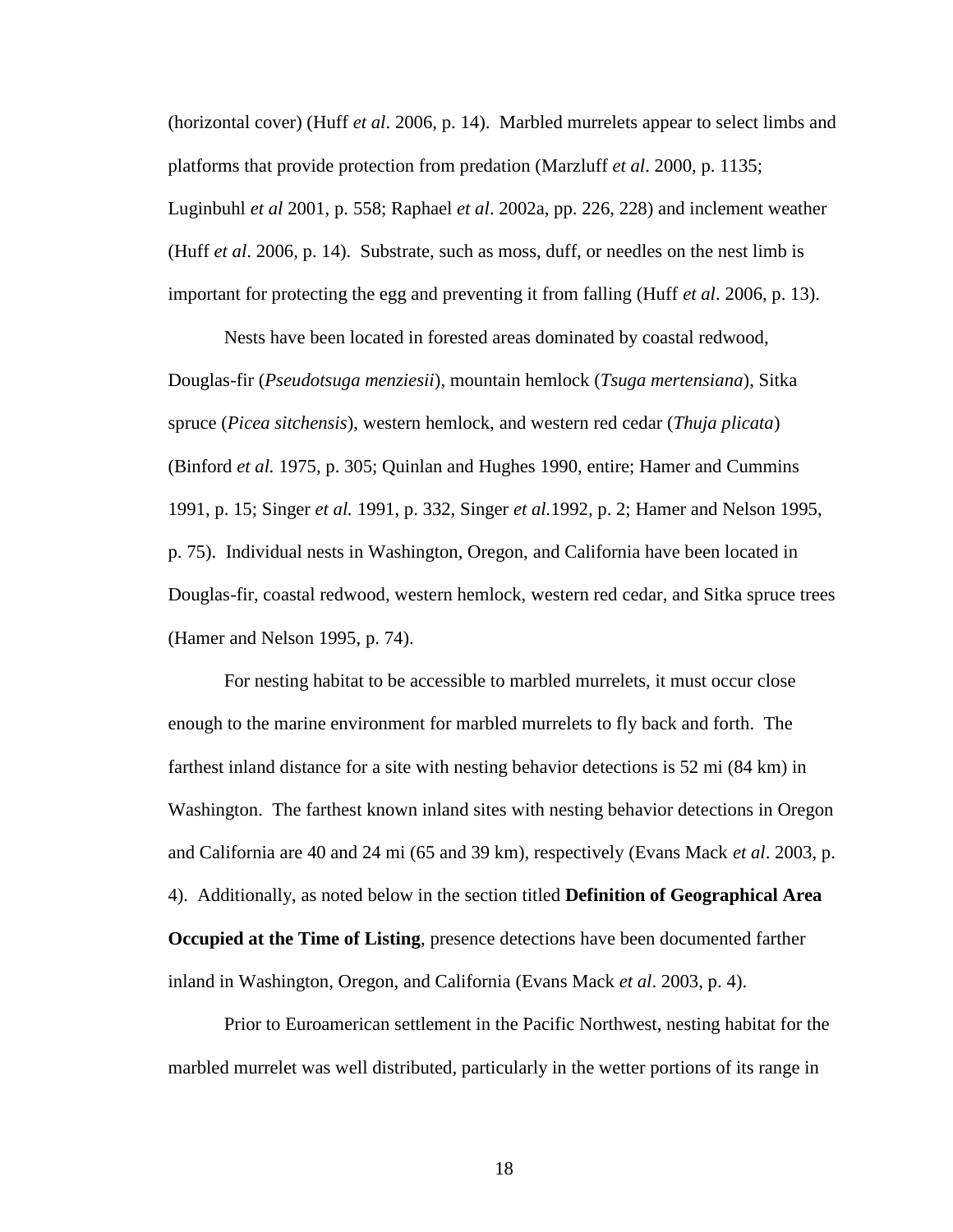Washington, Oregon, and California. This habitat was generally found in large, contiguous blocks of forest (Ripple 1994, p. 47) as described under the *Management Considerations* section of the 1996 final critical habitat rule (May 24, 1996; 61 FR 26256).

Areas where marbled murrelets are concentrated at sea during the breeding season are likely determined by a combination of terrestrial and marine conditions. However, nesting habitat appears to be the most important factor affecting marbled murrelet distribution and numbers. Marine survey data confirmed conclusions made in the supplemental proposed critical habitat rule (August 10, 1995; 60 FR 40892) that marine observations of marbled murrelets during the nesting season generally correspond to the largest remaining blocks of suitable forest nesting habitat (Nelson *et al.* 1992, p. 64; Varoujean *et al.* 1994, entire; Ralph *et al.* 1995b, pp. 5–6; Ralph and Miller 1995, p. 358).

Consistent with Varoujean *et al.*'s (1994) 1993 and 1994 aerial surveys, Thompson (1996, p. 11) found marbled murrelets to be more numerous along Washington's northern outer coast and less abundant along the southern coast. Thompson reported that this distribution appears to be correlated with: (1) proximity of old-growth forest, (2) the distribution of rocky shoreline/substrate versus sandy shoreline/substrate, and (3) abundance of kelp (Thompson 1996, p. 11). In British Columbia, Canada, Rodway *et al.* (1995, pp. 83, 85, 86) observed marbled murrelets aggregating on the water close to breeding areas at the beginning of the breeding season and, for one of their two study areas, again in July as young were fledging. Burger (1995, pp. 305–306) reported that the highest at-sea marbled murrelet densities in both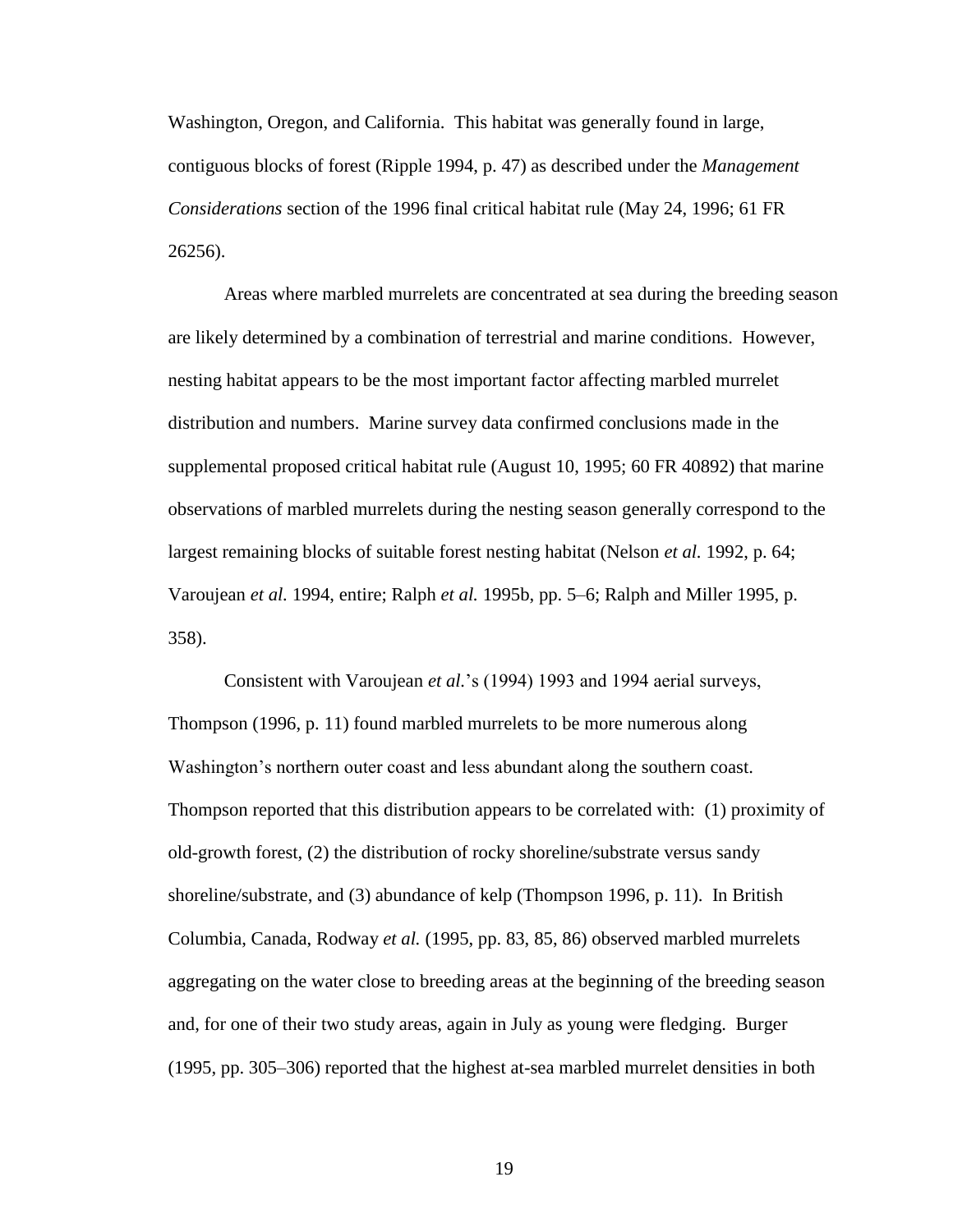1991 and 1993 were seen immediately adjacent to two tracts of old-growth forest, while areas with very low densities of marbled murrelets were adjacent to heavily logged watersheds. More recent evidence supports that detections of marbled murrelets at inland sites and densities offshore were higher in or adjacent to areas with large patches of oldgrowth, and in areas of low fragmentation and low isolation of old-growth patches (Raphael *et al*. 1995, pp. 188–189; Burger 2002, p. 54; Meyer and Miller 2002, pp. 763– 764; Meyer *et al*. 2002, pp. 109–112; Miller *et al*. 2002, p. 100; Raphael *et al*. 2002a, p. 221; Raphael *et al*. 2002b, p. 337). Overall, landscapes with detections indicative of nesting behavior tended to have large core areas of old-growth and low amounts of overall edge (Meyer and Miller 2002, pp. 763–764; Raphael *et al*. 2002b, p. 331).

In contrast, where nesting habitat is limited in southwest Washington, northwest Oregon, and portions of California, few marbled murrelets are found at sea during the nesting season (Ralph and Miller 1995, p. 358; Varoujean and Williams 1995, p. 336; Thompson 1996, p. 11). For instance, as of 1996, the area between the Olympic Peninsula in Washington and Tillamook County in Oregon (100 mi (160 km)) had few sites with detections indicative of nesting behavior or sightings at sea of marbled murrelets. In California, approximately 300 mi (480 km) separate the large breeding populations to the north in Humboldt and Del Norte Counties from the southern breeding population in San Mateo and Santa Cruz Counties. This reach contained few marbled murrelets during the breeding season; however, the area likely contained significant numbers of marbled murrelets before extensive logging (Paton and Ralph 1988, p. 11, Larsen 1991, pp. 15–17). More recent at-sea surveys confirm the low numbers of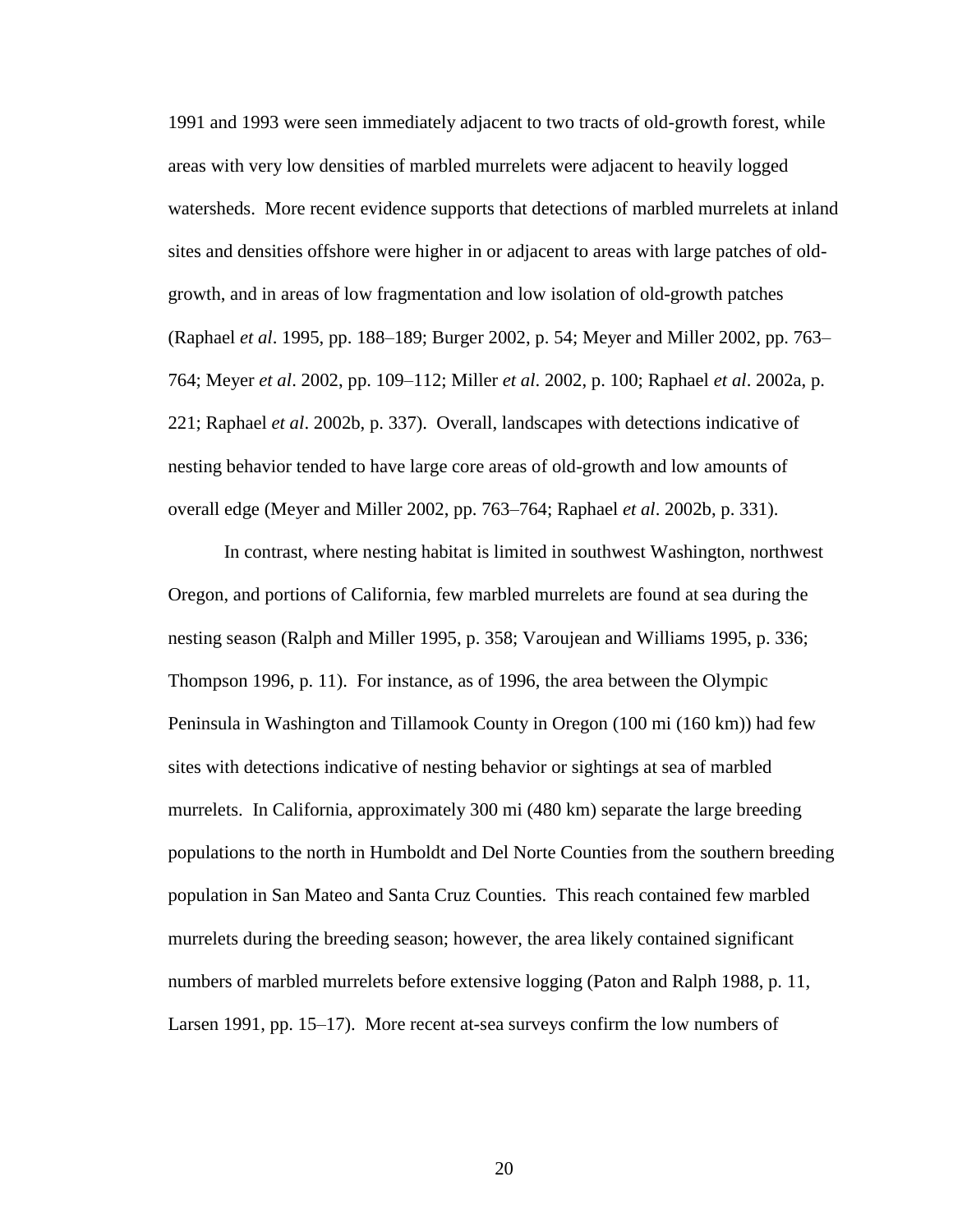marbled murrelets in marine areas adjacent to inland areas that have limited nesting habitat (Miller *et al*. 2012, p. 775; Raphael *et al*. 2015, p. 21).

Dispersal mechanisms of marbled murrelets are not well understood; however, social interactions may play an important role. The presence of marbled murrelets in a forest stand may attract other pairs to currently unused habitat within the vicinity. This may be one of the reasons marbled murrelets have been observed in habitat not currently suitable for nesting, but in close proximity to known nesting sites (Hamer and Cummins 1990, p. 14; Hamer *et al.* 1994, entire). Although marbled murrelets appear to be solitary in their nesting habits (Nelson and Peck 1995, entire), they are frequently detected in groups above the forest, especially later in the breeding season (USFWS 1995, pp. 14– 16). Two active nests discovered in Washington during 1990 were located within 150 ft (46 m) of each other (Hamer and Cummins 1990, p. 47), and two nests discovered in Oregon during 1994 were located within 100 ft (33 m) of each other (USFWS 1995, p. 14). Therefore, unused habitat in the vicinity of known nesting habitat may be more important for recovering the species than suitable habitat isolated from known nesting habitat (USFWS 1995; USFWS 1997, p. 20). Similarly, marbled murrelets are more likely to discover newly developing habitat in proximity to sites with documented nesting behaviors. Because the presence of marbled murrelets in a forest stand may attract other pairs to currently unused habitat within the vicinity, the potential use of these areas may depend on how close the new habitat is to known nesting habitat, as well as distance to the marine environment, population size, and other factors (McShane *et al*. 2004, p. 4- 78).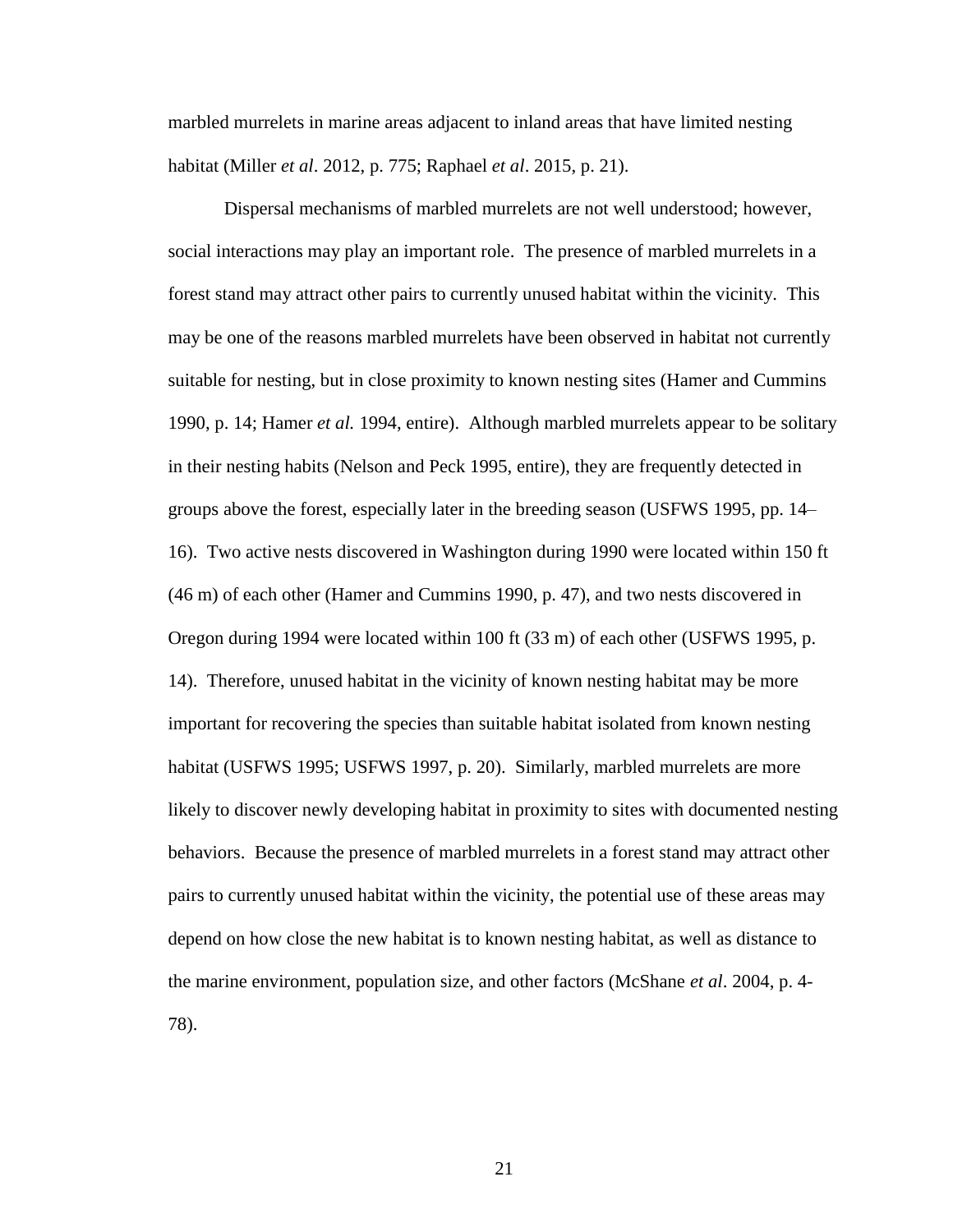Marbled murrelets are believed to be highly vulnerable to predation when on the nesting grounds, and the species has evolved a variety of morphological and behavioral characteristics indicative of selection pressures from predation (Ralph *et al.* 1995b, p. 13). For example, plumage and eggshells exhibit cryptic coloration, and adults fly to and from nests by indirect routes and often under low-light conditions (Nelson and Hamer 1995a, p. 66). Potential nest predators include the great horned owl (*Bubo virginianus*), Cooper's hawk (*Accipiter cooperii*), barred owl (*Strix varia*), northwestern crow (*Corvus caurinus*), American crow (*Corvus brachyrhynchos*), and gray jay (*Perisoreus canadensis*) (Nelson and Hamer 1995b, p. 93; Marzluff *et al.* 1996, p. 22; McShane *et al*. 2004, p. 2-17). The common raven (*Corvus corax*), Steller's jay (*Cyanocitta stelleri*), and sharp-shinned hawk (*Accipiter striatus*) are known predators of eggs or chicks (Nelson and Hamer 1995b, p. 93, McShane *et al*. 2004, pp. 2-16–2-17). Based on experimental work with artificial nests, predation on eggs and chicks by squirrels and mice may also occur (Luginbuhl *et al*. 2001, p. 563; Bradley and Marzluff 2003, pp. 1183–1184). In addition, a squirrel has been documented rolling a recently abandoned egg off a nest (Malt and Lank 2007, p. 170).

From 1974 through 1993, of those marbled murrelet nests in Washington, Oregon, and California where nest success or failure was documented, approximately 64 percent of the nests failed. Of those nests, 57 percent failed due to predation (Nelson and Hamer 1995b, p. 93). Continuing research further supports predation as a significant cause of nest failure (McShane *et al*. 2004, pp. 2-16 to 2-19; Peery *et al.* 2004, pp. 1093–1094; Hebert and Golightly 2006, pp. 98–99; Hebert and Golightly 2007, pp. 222–223; Malt and Lank 2007, p. 165). The relatively high predation rate could be biased because nests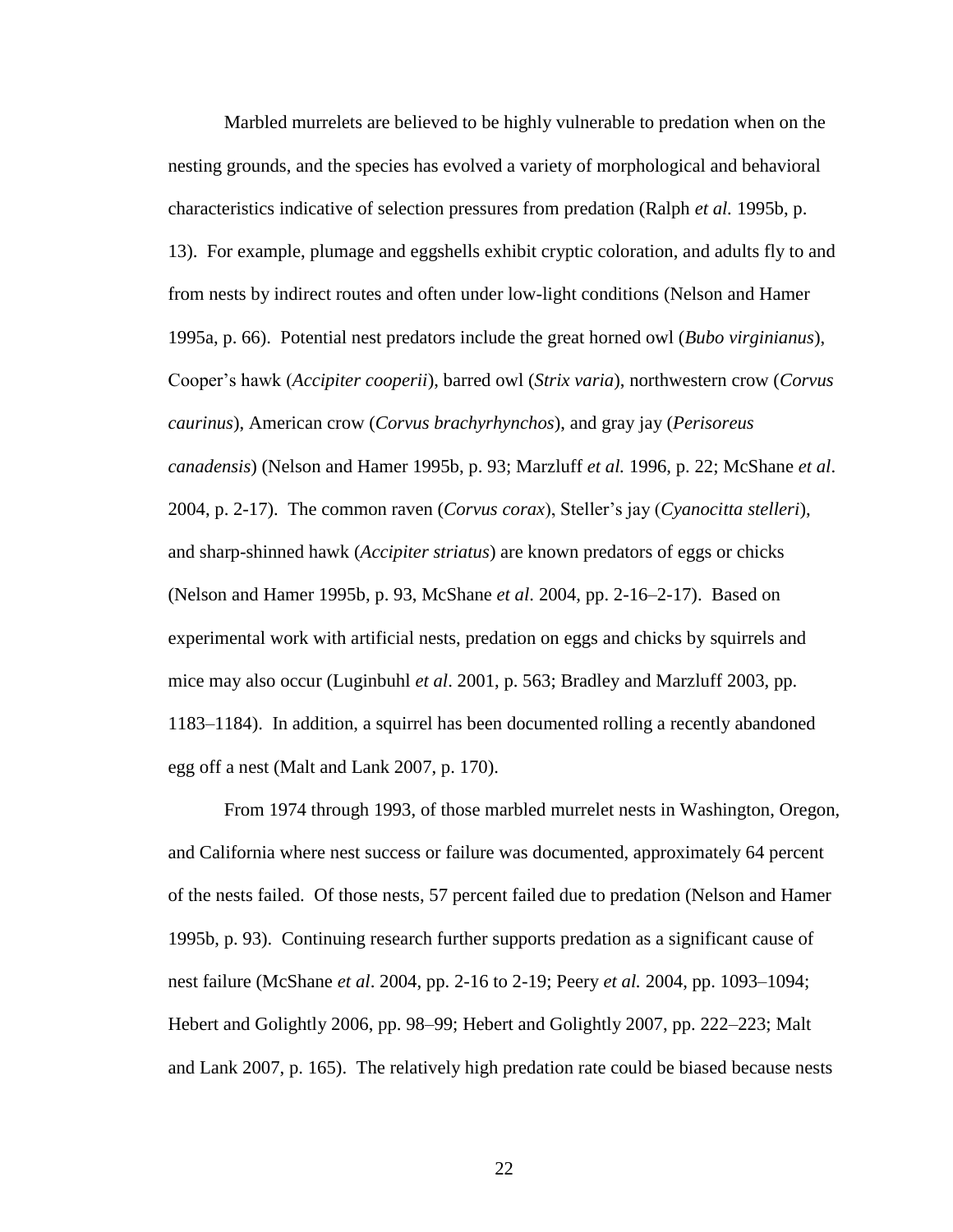near forest edges may be more easily located by observers and also more susceptible to predation, and because observers may attract predators. However, Nelson and Hamer (1995b, p. 94) believed that researchers had minimal impacts on predation in most cases because the nests were monitored from a distance and relatively infrequently, and precautions were implemented to minimize predator attraction. More recent research has relied on remotely operated cameras for observing nests, rather than people, in order to reduce the possible effects of human attraction (Hebert and Golightly 2006, p. 12; Hebert and Golightly 2007, p. 222).

Several possible reasons exist for the high observed predation rates of marbled murrelet nests. One possibility is that these high predation rates are normal, although it is unlikely that a stable population could have been maintained historically under the predation rates observed (Beissinger 1995, p. 390).

In the 1996 rule we hypothesized that populations of marbled murrelet predators such as corvids (jays, crows, and ravens) and great horned owls are increasing in the western United States, largely in response to habitat changes and food sources provided by humans (Robbins *et al.* 1986, pp. 43–46; Johnson 1993, pp. 58–60; Marzluff *et al.*  1994, pp. 214–216; National Biological Service 1996, entire), resulting in increased predation rates on marbled murrelets. Subsequent to the 1996 rule, surveys have confirmed that corvid populations are indeed increasing in western North America as a result of land use and urbanization (Marzluff *et al.* 2001, pp. 332–333; McShane *et al.* 2004, pp. 6–11; Sauer *et al.* 2013, pp. 18–19). However, breeding bird surveys in North America indicate that great horned owls are declining in 40 percent of the areas included in the surveys (Sauer *et al.* 2013, p. 17). Barred owls (*Strix varia*), foraging generalists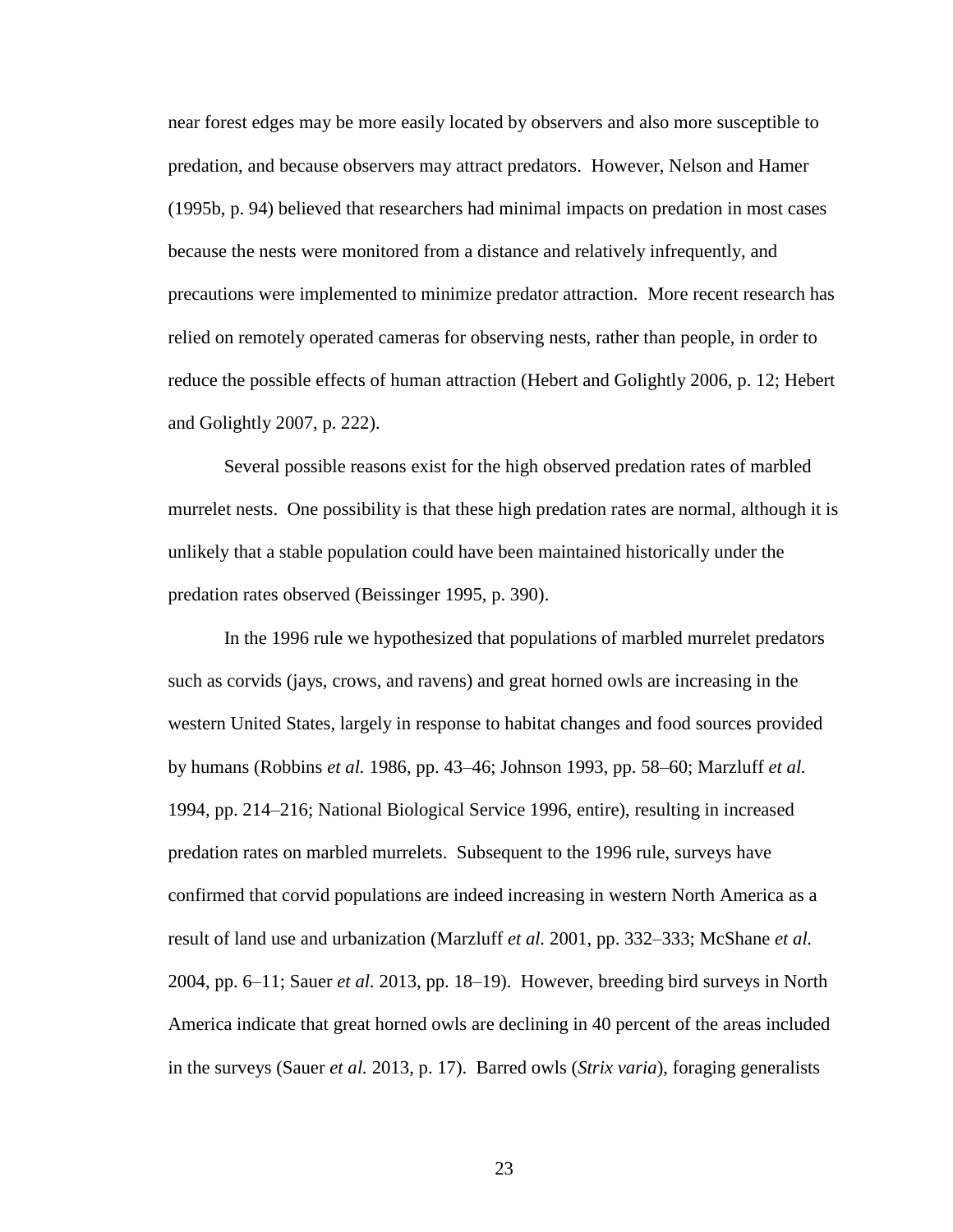that may prey on marbled murrelets, were not considered in 1996, but have subsequently been shown to be significantly increasing in numbers and distribution (Sauer *et al.* 2013, p. 17).

In the 1996 rule, we also posited that creation of greater amounts of forest edge habitat may increase the vulnerability of marbled murrelet nests to predation and ultimately lead to higher rates of predation. Edge effects have been implicated in increased forest bird nest predation rates for other species of birds (Chasko and Gates 1982, pp. 21–23; Yahner and Scott 1988, p. 160). In a comprehensive review of the many studies on the potential relationship between forest fragmentation, edge, and adverse effects on forest nesting birds, Paton (1994, p. 25) concluded that "strong evidence exists that avian nest success declines near edges." Small patches of habitat have a greater proportion of edge than do large patches of the same shape. However, many of the studies Paton (1994, entire) reviewed involved lands where forests and agricultural or urban areas interface, or they involved experiments with ground nests that are not readily applicable to canopy nesters such as marbled murrelets. Paton (1994, p. 25), therefore, stressed the need for studies specific to forests fragmented by timber harvest in the Pacific Northwest and elsewhere.

Some research on this topic has been conducted in areas dominated by timber production and using nests located off the ground (Ratti and Reese 1988, entire; Rudnicky and Hunter 1993, entire; Marzluff *et al.* 1996, entire; Vander Haegen and DeGraaf in press, entire). Vander Haegen and DeGraaf (in press, p. 8; 1996, pp. 175– 176) found that nests in shrubs less than 75 m (246 ft) from an edge were three times as likely to be depredated than nests greater than 75 m (264 ft) from an edge. Likewise,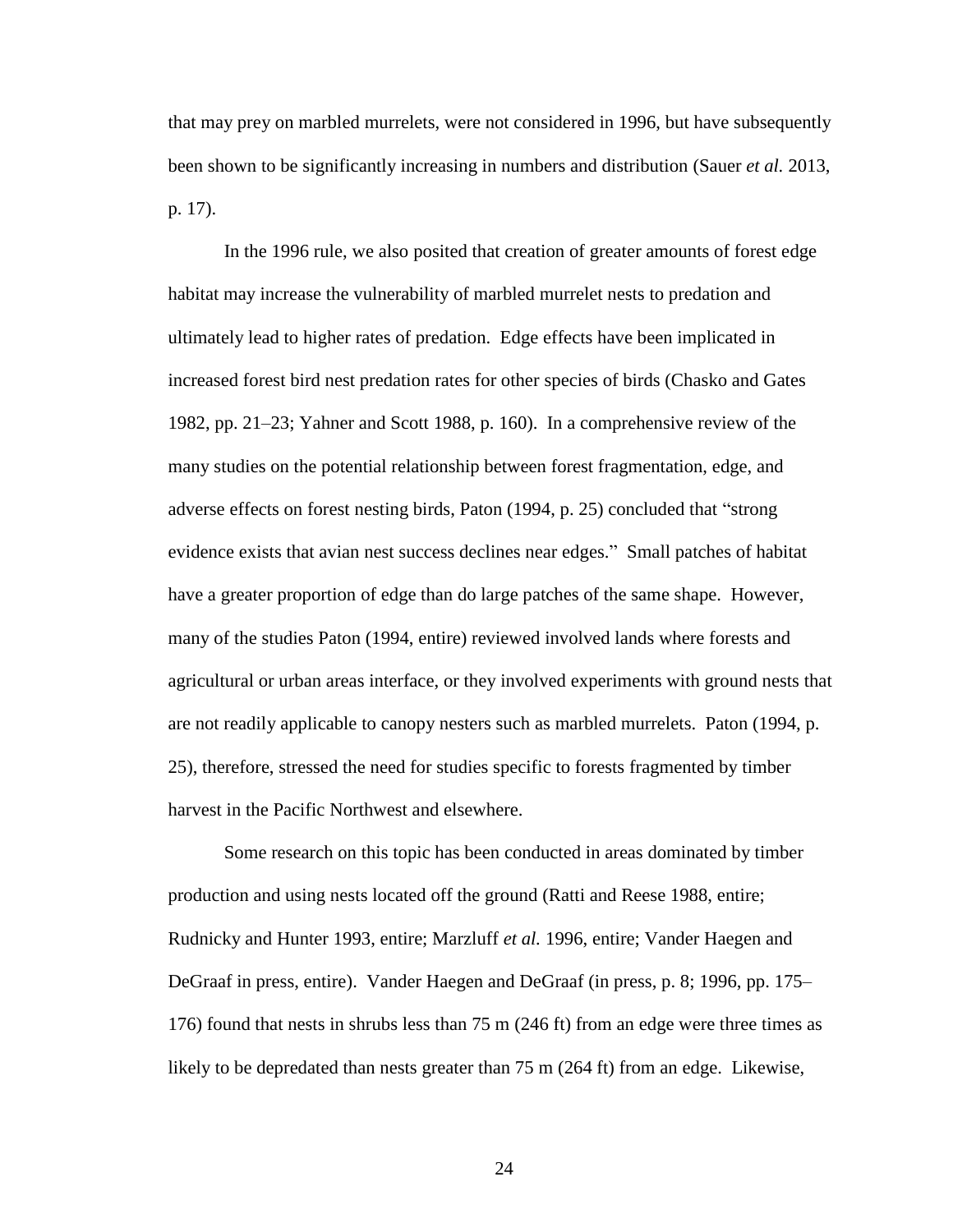Rudnicky and Hunter (1993, p. 360) found that shrub nests on the forest edge were depredated almost twice as much as shrub nests located in the forest interior. They also observed that shrub nests were taken primarily by avian predators such as crows and jays, which is consistent with the predators believed to be impacting marbled murrelets, while ground nests were taken by large mammals such as raccoons and skunks. Ratti and Reese (1988, entire) did not find the edge relationship documented by Rudnicky and Hunter (1993, entire), Vander Haegen and DeGraaf (in press), and others cited in Paton (1994, entire). However, Ratti and Reese (1988, p. 488) did observe lower rates of predation near "feathered" edges compared to "abrupt" edges (e.g., clearcut or field edges), and suggested that the vegetative complexity of the feathered edge may better simulate natural edge conditions than do abrupt edges. These authors also concluded that their observations were consistent with Gates and Gysel's (1978, p. 881) hypothesis that birds are poorly adapted to predator pressure near abrupt artificial edge zones.

Studies of artificial and natural nests conducted in Pacific Northwest forests also indicate that predation of forest bird nests may be affected by habitat fragmentation, forest management, and land development (Hansen *et al.* 1991, p. 388; Vega 1993, pp. 57–61; Bryant 1994, pp. 14–16; Nelson and Hamer 1995b, pp. 95–97; Marzluff *et al.*  1996, pp. 31–35). Nelson and Hamer (1995b, p. 96) found that successful marbled murrelet nests were further from edge than unsuccessful nests. Marzluff *et al.* (1996, entire) conducted experimental predation studies that used simulated marbled murrelet nests, and more recent research documented predation of artificial marbled murrelet nests by birds and arboreal mammals (Luginbuhl *et al.* 2001, pp. 562–563; Bradley and Marzluff 2003, pp. 1183–1884; Marzluff and Neatherlin 2006, p. 310; Malt and Lank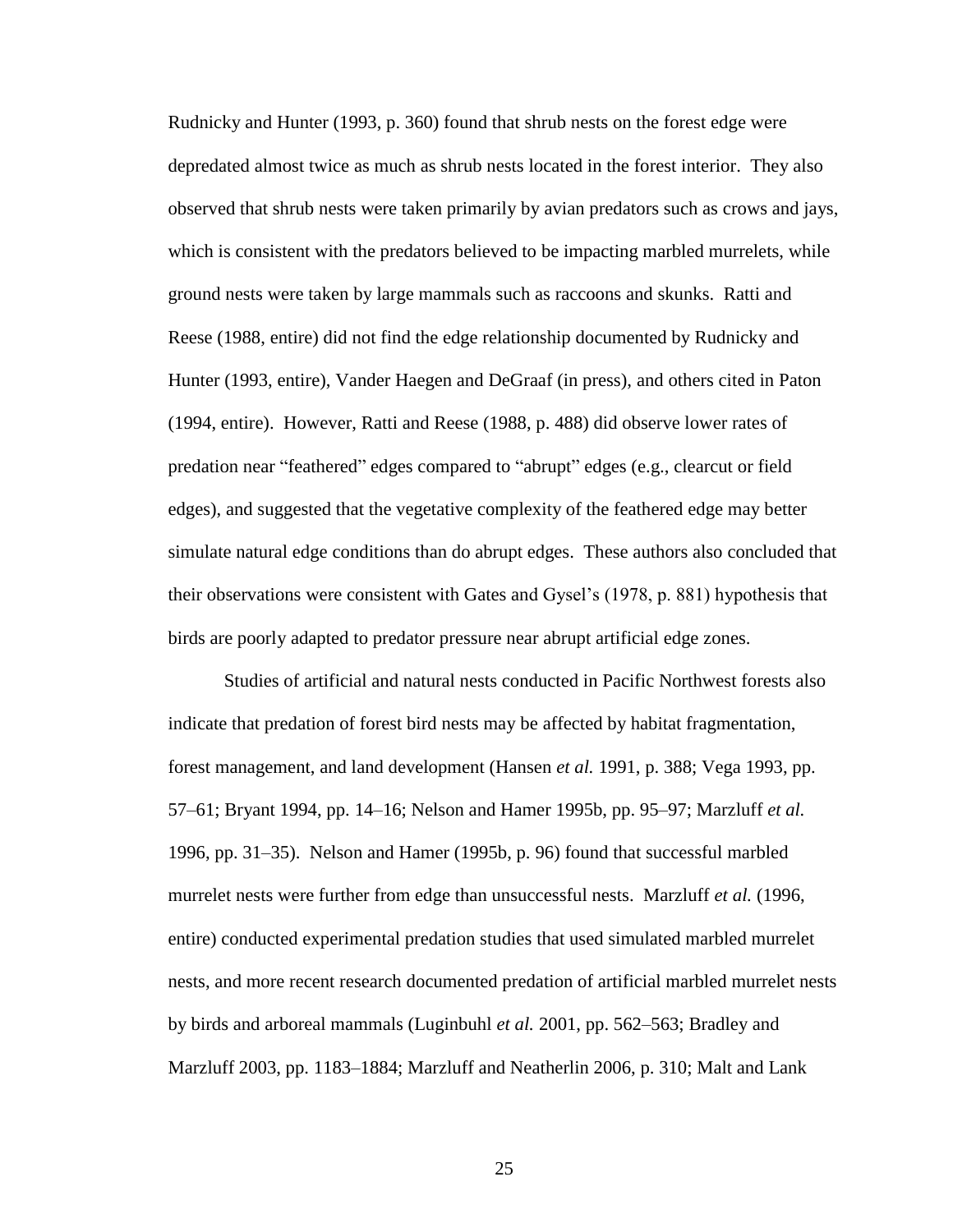2007, p. 165). Additionally, more recent research indicates proximity to human activity and landscape contiguity may interact to determine rate of predation (Marzluff *et al.* 2000, pp. 1136–1138, Raphael *et al*. 2002a, entire; Zharikov *et al*. 2006, p. 117; Malt and Lank 2007, p. 165). Interior forest nests in contiguous stands far from human activity appear to experience the least predation (Marzluff *et al.* 1996, p. 29; Raphael *et al*. 2002a, pp. 229–231).

More recent information indicates that marbled murrelets locate their nests throughout forest stands and fragments, including along various types of natural and human-made edges (Hamer and Meekins 1999, p. 1; Manley 1999, p. 66; Bradley 2002, pp. 42, 44; Burger 2002, p. 48; Nelson and Wilson 2002, p. 98). In California and southern Oregon, areas with abundant numbers of marbled murrelets were farther from roads, occurred more often in parks protected from logging, and were less likely to occupy old-growth habitat if they were isolated (greater than 3 mi (5 km)) from other nesting marbled murrelets (Meyer *et al.* 2002, pp. 95, 102–103). Marbled murrelets no longer occur in areas without suitable forested habitat, and they appear to abandon highly fragmented areas over time (areas highly fragmented before the late 1980s generally did not support marbled murrelets by the early 1990s) (Meyer *et al*. 2002, p. 103).

The conversion of large tracts of native forest to small, isolated forest patches with large edge can create changes in microclimate, vegetation species, and predator– prey dynamics—such changes are often collectively referred to as "edge effects." Unfragmented, older-aged forests have lower temperatures and solar radiation and higher humidity compared to clearcuts and other open areas (e.g., Chen *et al*. 1993, p. 219; Chen *et al*. 1995, p. 74). Edge habitat is also exposed to increased temperatures and light, high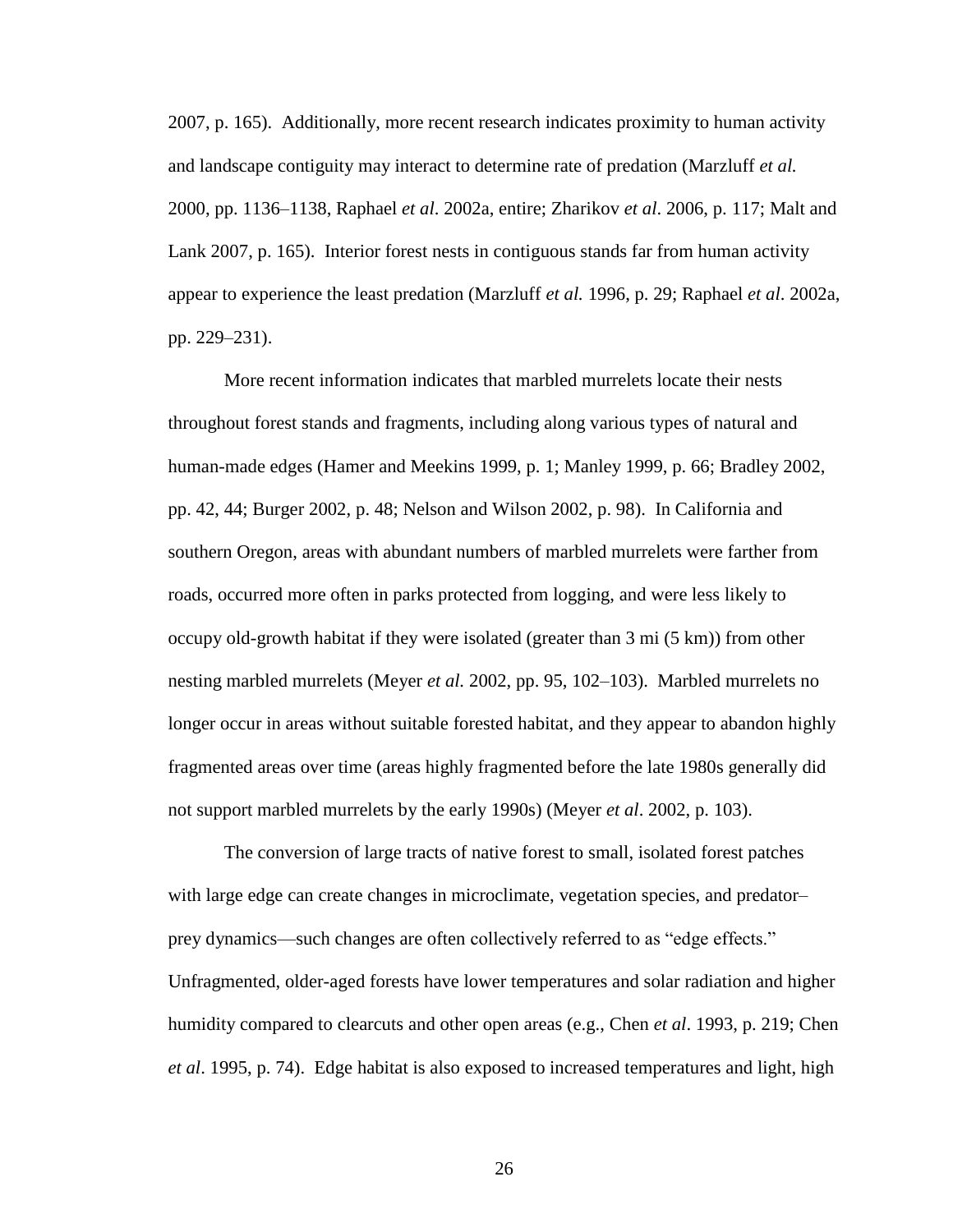evaporative heat loss, increased wind, and decreased moisture. Fundamental changes in the microclimate of a stand have been recorded at least as far as 787 ft (240 m) from the forest edge (Chen *et al*. 1995, p. 74). The changes in microclimate regimes with forest fragmentation can stress an old-growth associate species, especially a cold-water adapted seabird such as the marbled murrelet (Meyer and Miller 2002, p. 764), and can affect the distribution of epiphytes that marbled murrelets use for nesting. Branch epiphytes or substrate have been identified as a key component of marbled murrelet nests (Nelson *et al*. 2003, p. 52; McShane *et al.* 2004, pp. 4-48, 4-89, 4-104). While there are no data on the specific effects of microclimate changes on the availability of marbled murrelet nesting habitat at the scale of branches and trees, as discussed in the references above, the penetration of solar radiation and warm temperatures into the forest could change the distribution of epiphytes, and wind could blow moss off nesting platforms.

A large body of research indicates that marbled murrelet productivity is greatest in large, complex-structured forests far from human activity due to the reduced levels of predation present in such landscapes. Marbled murrelet productivity is lowest in fragmented landscapes; therefore, marbled murrelet nesting stands may be more productive if surrounded by simple-structured forests, and minimal human recreation and settlement. Human activities can significantly compromise the effectiveness of the forested areas surrounding nests to protect the birds and/or eggs from predation (Huhta *et al*. 1998, p. 464; Marzluff *et al*. 1999, pp. 3–4; Marzluff and Restani 1999, pp. 7–9, 11; Marzluff *et al*. 2000, pp. 1136–1138; De Santo and Willson 2001, pp. 145–147; Raphael *et al*. 2002a, p. 221; Ripple *et al*. 2003, p. 80).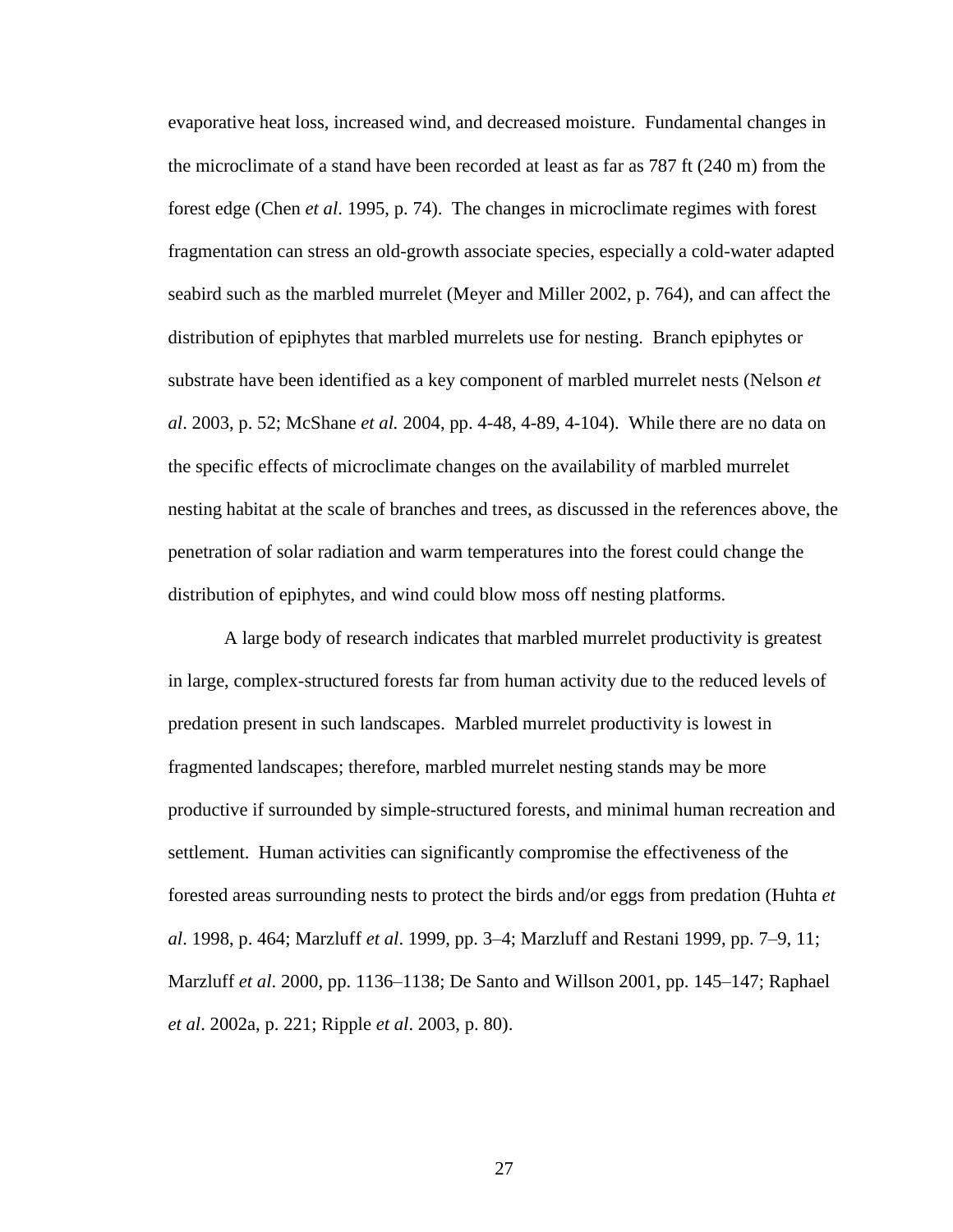In addition to studies of edge effects, some research initiated prior to 1996 looked at the importance of stand size. Among all Pacific Northwest birds, the marbled murrelet is considered to be one of the most sensitive to forest fragmentation (Hansen and Urban 1992, p. 168). Marbled murrelet nest stand size in Washington, Oregon, and California varied between 7 and 2,717 ac (3 and 1,100 ha) and averaged 509 ac (206 ha) (Hamer and Nelson 1995, p. 73). Nelson and Hamer (1995b, p. 96) found that successful marbled murrelets tended to nest in larger stands than did unsuccessful marbled murrelets, but these results were not statistically significant. Miller and Ralph (1995, entire) compared marbled murrelet survey detection rates among four stand size classes in California. Recording a relatively consistent trend, they observed that a higher percentage of large stands (33.3 percent) had nesting behavior detections when compared to smaller stands (19.8 percent), while a greater percentage of the smallest stands (63.9 percent) had no presence or nesting behavior detections when compared to the largest stands (52.4 percent) (Miller and Ralph 1995, pp. 210–212). However, these results were not statistically significant, and the authors did not conclude that marbled murrelets preferentially select or use larger stands. The authors suggested the effects of stand size on marbled murrelet presence and use may be masked by other factors such as stand history and proximity of a stand to other old-growth stands. Rodway *et al.* (1993, p. 846) recommended caution when interpreting marbled murrelet detection data, such as that used by Miller and Ralph (1995), because numbers of detections at different sites may be affected by variation caused by weather, visibility, and temporal shifts.

In addition to stand size, general landscape condition may influence the degree to which marbled murrelets nest in an area. In Washington, marbled murrelet detections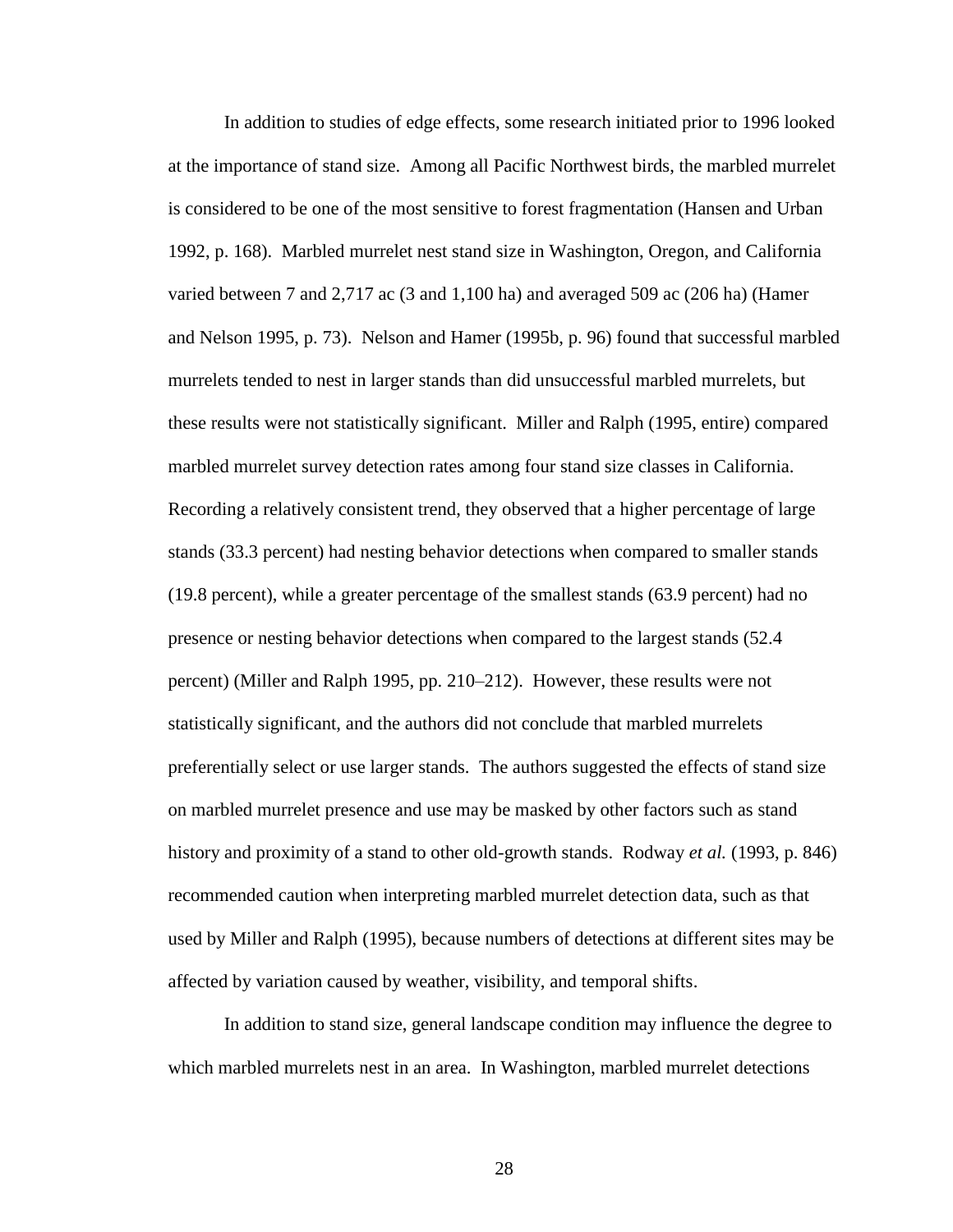increased when old-growth/mature forests make up more than 30 percent of the landscape (Hamer and Cummins 1990, p. 43). Hamer and Cummins (1990, p. 43) found that detections of marbled murrelets decreased in Washington when the percentage of clearcut/meadow in the landscape increased above 25 percent. Additionally, Raphael *et al.*  (1995, p. 177) found that the percentage of old-growth forest and large sawtimber was significantly greater within 0.5 mi (0.8 km) of sites (501-ac (203-ha) circles) that were used by nesting marbled murrelets than at sites where they were not detected. Raphael *et al.* (1995, p. 189) suggested tentative guidelines based on this analysis that sites with 35 percent old-growth and large sawtimber in the landscape are more likely to be used for nesting. In California, Miller and Ralph (1995, pp. 210–211) found that the density of old-growth cover and the presence of coastal redwood were the strongest predictors of marbled murrelet presence.

In summary, the best scientific information available strongly suggests that marbled murrelet reproductive success may be adversely affected by forest fragmentation associated with either natural disturbances, such as severe fire or windthrow, or certain land management practices, generally associated with timber harvest or clearing of forest. Based on this information, the Service concluded that the maintenance and development of suitable habitat in relatively large contiguous blocks as described in the 1996 rule and the draft Marbled Murrelet (Washington, Oregon, and California Population) Recovery Plan (draft recovery plan) (USFWS 1995, pp. 70–71, finalized in 1997) would contribute to the recovery of the marbled murrelet. These blocks of habitat should contain the structural features and spatial heterogeneity naturally found at the landscape level, the stand level, and the individual tree level in Pacific Northwest forest ecosystems (Hansen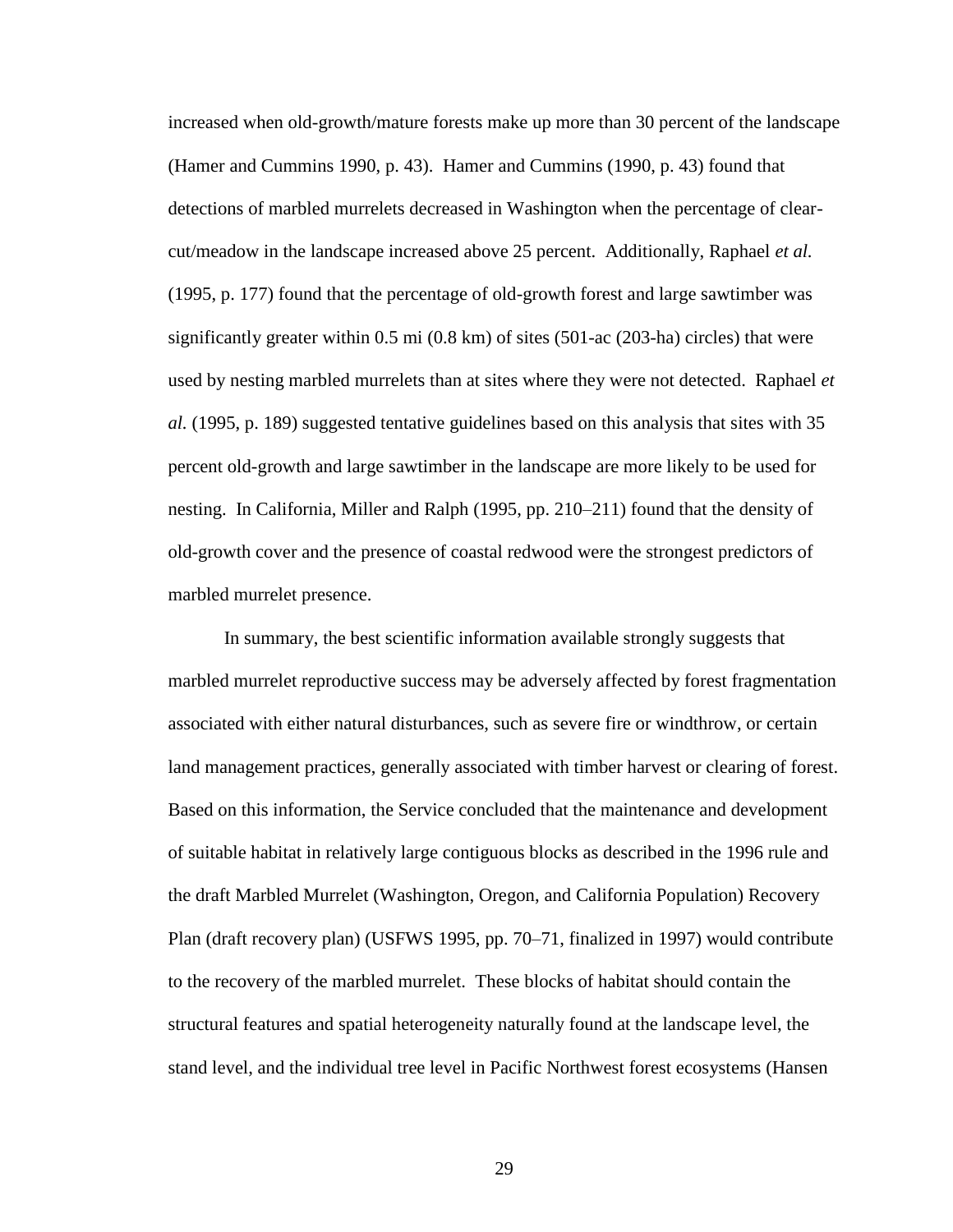*et al.* 1991, pp. 389–390; Hansen and Urban 1992, pp. 171–172; Ripple 1994, p. 48; Bunnell 1995, p. 641; Raphael *et al.* 1995, p. 189). Newer information further supports the conclusion that the maintenance of suitable nesting habitat in relatively large, contiguous blocks will be needed to recover the marbled murrelet (Meyer and Miller 2002, pp. 763–764; Meyer *et al*. 2002, p. 95; Miller *et al*. 2002, pp. 105–107; Raphael *et al*. 2011, p. 44).

# *Summary of physical or biological features essential to the conservation of the marbled murrelet*

Therefore, based on the information presented in the 1996 final critical habitat rule and more recent data that continue to confirm the conclusions drawn in that rule, we consider the physical or biological features essential to the conservation of the marbled murrelet to include forests that are capable of providing the characteristics required for successful nesting by marbled murrelets. Such forests are typically coniferous forests in contiguous stands with large core areas of old-growth or trees with old-growth characteristics and a low ratio of edge to interior. However, due to timber harvest history we recognize that, in some areas, such as south of Cape Mendocino in California, coniferous forests with relatively smaller core areas of old-growth or trees with oldgrowth characteristics are essential for the conservation of the marbled murrelet because they are all that remain on the landscape. Forests capable of providing for successful nesting throughout the range of the listed DPS are typically dominated by coastal redwood, Douglas-fir, mountain hemlock, Sitka spruce, western hemlock, or western red cedar, and must be within flight distance to marine foraging areas for marbled murrelets.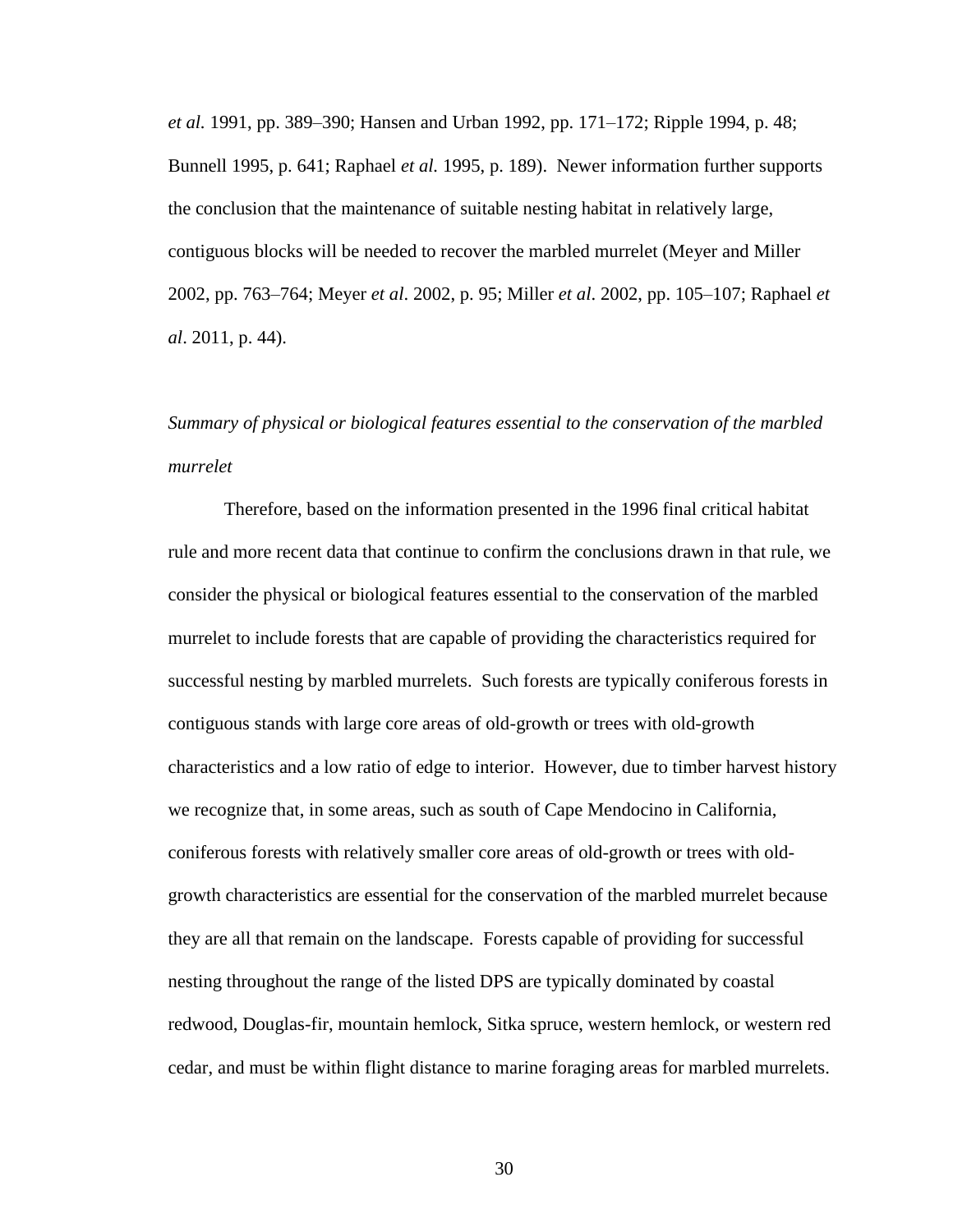The most important characteristic of marbled murrelet nesting habitat is the presence of nest platforms. These structures are typically found in old-growth and mature forests, but can also be found in a variety of forest types including younger forests containing remnant large trees. Potential nesting areas may contain fewer than one suitable nesting tree per acre and nest trees may be scattered or clumped throughout the area. Large areas of unfragmented forest are necessary to minimize edge effects and reduce the impacts of nest predators to increase the probability of nest success. Forests are dynamic systems that occur on the landscape in a mosaic of successional stages, both as the result of natural disturbances (fire, windthrow) or anthropogenic management (timber harvest). On a landscape basis, forests with a canopy height of at least one-half the site-potential tree height in proximity to potential nest trees contribute to the conservation of the marbled murrelet. Trees of at least one-half the site-potential height are tall enough to reach up into the lower canopy of nest trees, which provides nesting murrelets more cover from predation. The site-potential tree height is the average maximum height for trees given the local growing conditions, and is based on speciesspecific site index tables. The earlier successional stages of forest also play an essential role in providing suitable nesting habitat for the marbled murrelet, as they proceed through successional stages and develop into the relatively large, unfragmented blocks of suitable nesting habitat needed for the conservation of the species.

#### **III. Primary Constituent Elements for the Marbled Murrelet**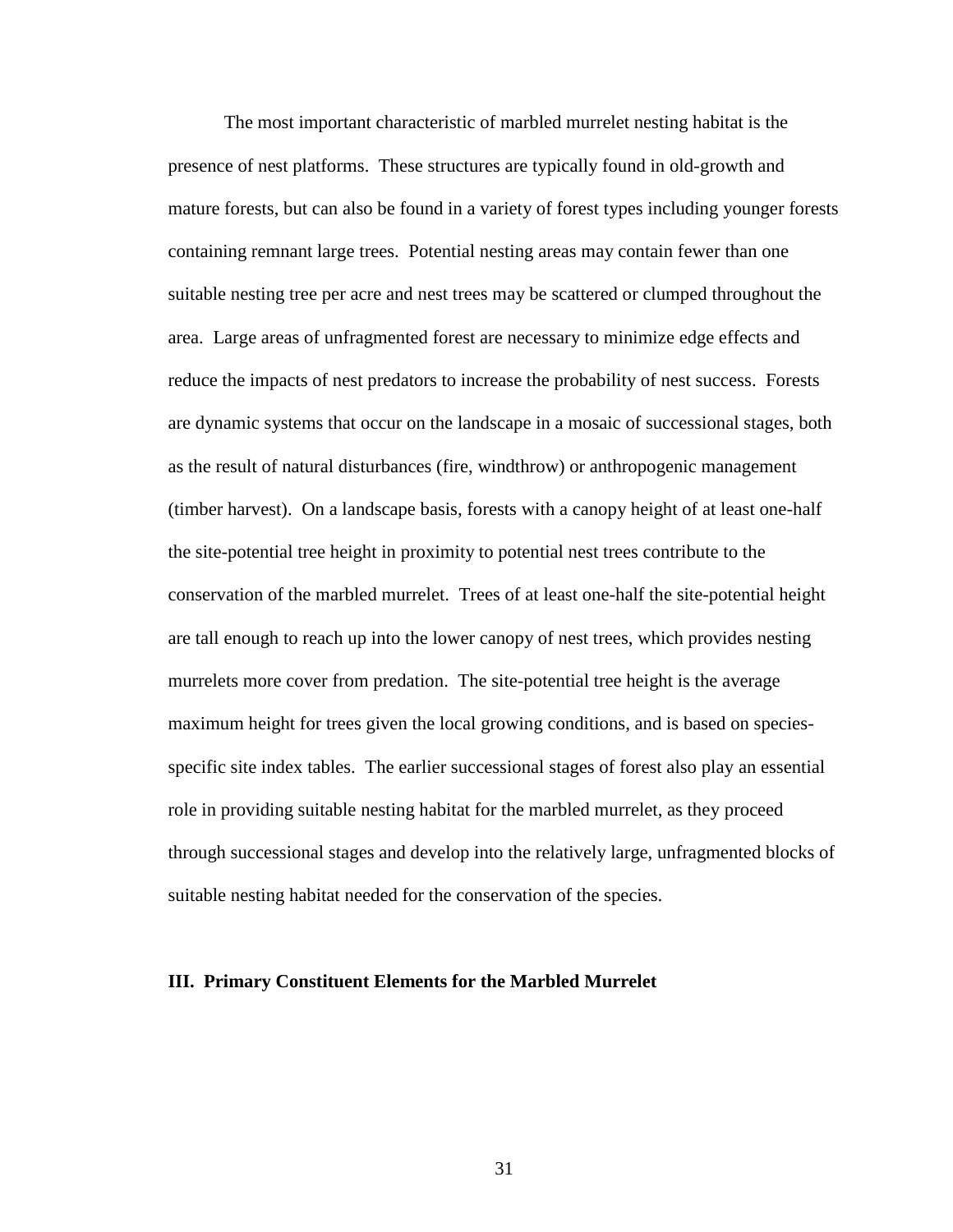As stated above under **Previous Federal Actions,** the rule revising 50 CFR 424.12 was published on February 11, 2016 (81 FR 7413), and became effective on March 14, 2016, and the revised version of § 424.12 applies only to rulemakings for which the proposed rule is published after that date. Thus, the prior version of §424.12 will continue to apply to any rulemakings for which a proposed rule was published before that date. Because the proposed rule for marbled murrelet critical habitat was published on August 25, 2015, this final rule follows the version of § 424.12 that was in effect prior to March 14, 2016.

According to 50 CFR 424.12(b), we are required to identify the physical or biological features essential to the conservation of the marbled murrelet within the geographical area occupied at the time of listing, focusing on the "primary constituent elements" (PCEs) of those features. We consider PCEs to be those specific elements of the physical or biological features that provide for a species' life-history processes and are essential to the conservation of the species. For the marbled murrelet, those lifehistory processes associated with terrestrial habitat are specifically related to nesting. Therefore, as previously described in our designation of critical habitat for the marbled murrelet (61 FR 26256; May 24, 1996), and further supported by more recent information, our designation of critical habitat focused on the following PCEs specific to the marbled murrelet:

(1) individual trees with potential nesting platforms, and

(2) forested areas within 0.5 mile (0.8 kilometer) of individual trees with potential nesting platforms, and with a canopy height of at least one-half the site-potential tree height. This includes all such forest, regardless of contiguity.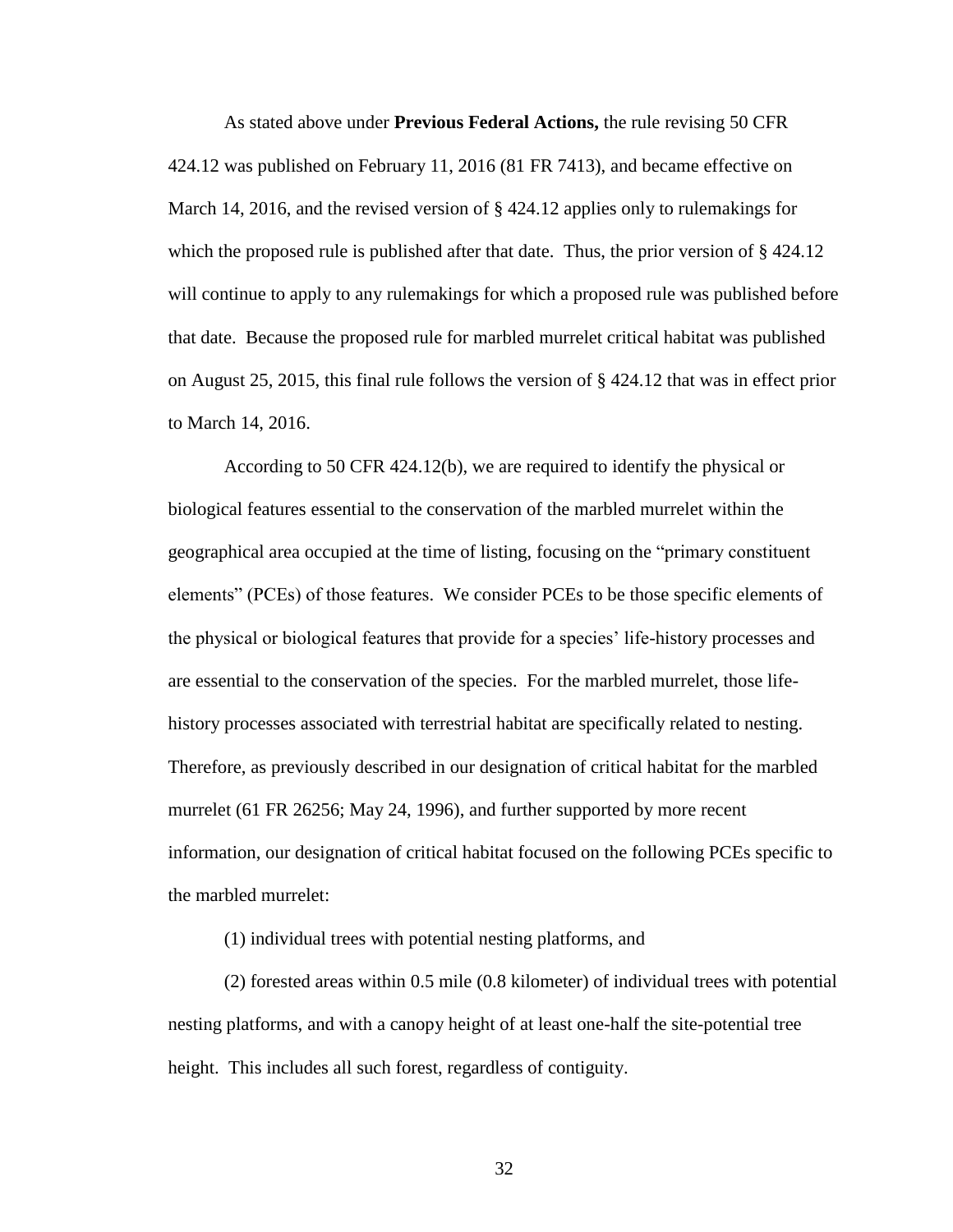These PCEs are essential to provide and support suitable nesting habitat for successful reproduction of the marbled murrelet.

# **IV. Special Management Considerations or Protection**

In our evaluation of whether the current designation meets the statutory definition of critical habitat, we assessed not only whether the specific areas within the geographical area occupied by the species at the time of listing contain the physical or biological features essential to the conservation of the species, but also whether those features may require special management considerations or protection. Here we describe the special management considerations or protections that apply to the physical or biological features and PCEs identified for the marbled murrelet.

As discussed above and in the 1996 final rule designating critical habitat (May 24, 1996; 61 FR 26261–26263), marbled murrelets are found in forests containing a variety of forest structure, which is in part the result of varied management practices and natural disturbance (Hansen *et al.* 1991, p. 383; McComb *et al.* 1993, pp. 32–36). In many areas, management practices have resulted in fragmentation of the remaining older forests and creation of large areas of younger forests that have yet to develop habitat characteristics suitable for marbled murrelet nesting (Hansen *et al.* 1991, p. 387). Past and current forest management practices have also resulted in a forest age distribution skewed toward younger even-aged stands at a landscape scale (Hansen *et al.* 1991, p. 387; McComb *et al.* 1993, p. 31). Bolsinger and Waddell (1993, p. 2) estimated that old-growth forest in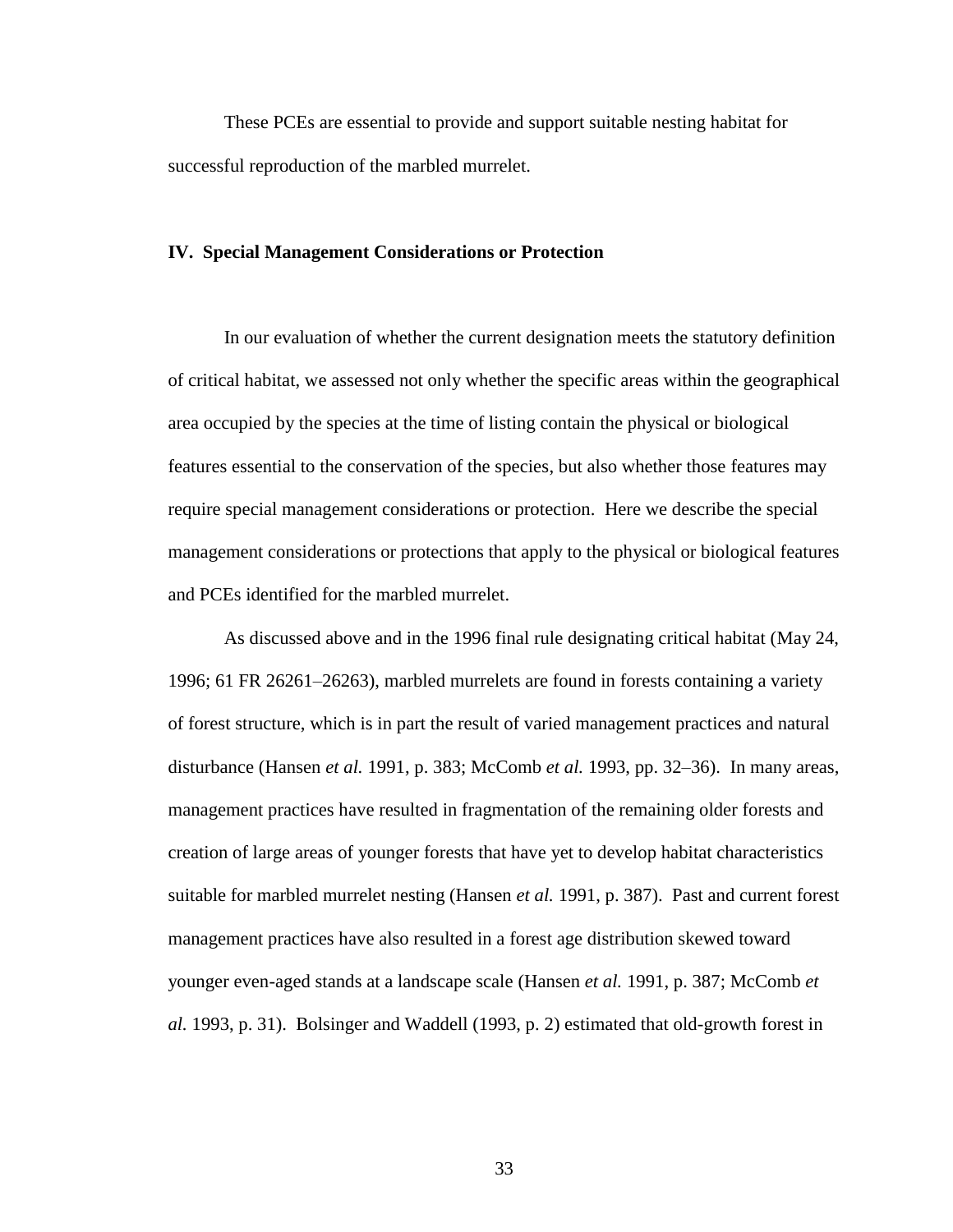Washington, Oregon, and California had declined by two-thirds statewide during the previous five decades.

Current and historical loss of marbled murrelet nesting habitat is generally attributed to timber harvest and land conversion practices, although, in some areas, natural catastrophic disturbances such as forest fires have caused losses (Hansen *et al.*  1991, pp. 383, 387; Ripple 1994, p. 47; Bunnell 1995, pp. 638–639; Raphael *et al*. 2011, pp. 34–39; Raphael *et al*. 2015 in prep, pp. 94–96). Reduction of the remaining older forest has not been evenly distributed in western Washington, Oregon, and California. Timber harvest has been concentrated at lower elevations and in the Coast Ranges (Thomas *et al.* 1990, p. 63), generally overlapping the range of the marbled murrelet. In California today, more than 95 percent of the original old-growth redwood forest has been logged, and 95 percent of the remaining old-growth is now in parks or reserves (Roa 2007, p. 169).

Some of the forests that were affected by past natural disturbances, such as forest fires and windthrow, currently provide suitable nesting habitat for marbled murrelets because they retain scattered individual or clumps of large trees that provide structure for nesting (Hansen *et al.* 1991, 383; McComb *et al.* 1993, p. 31; Bunnell 1995, p. 640). This is particularly true in coastal Oregon where extensive fires occurred historically. Marbled murrelet nests have been found in remnant old-growth trees in mature and young forests in Oregon. Forests providing suitable nesting habitat and nest trees generally require 200 to 250 years to develop characteristics that supply adequate nest platforms for marbled murrelets. This time period may be shorter in redwood and western hemlock forests and in areas where significant remnants of the previous stand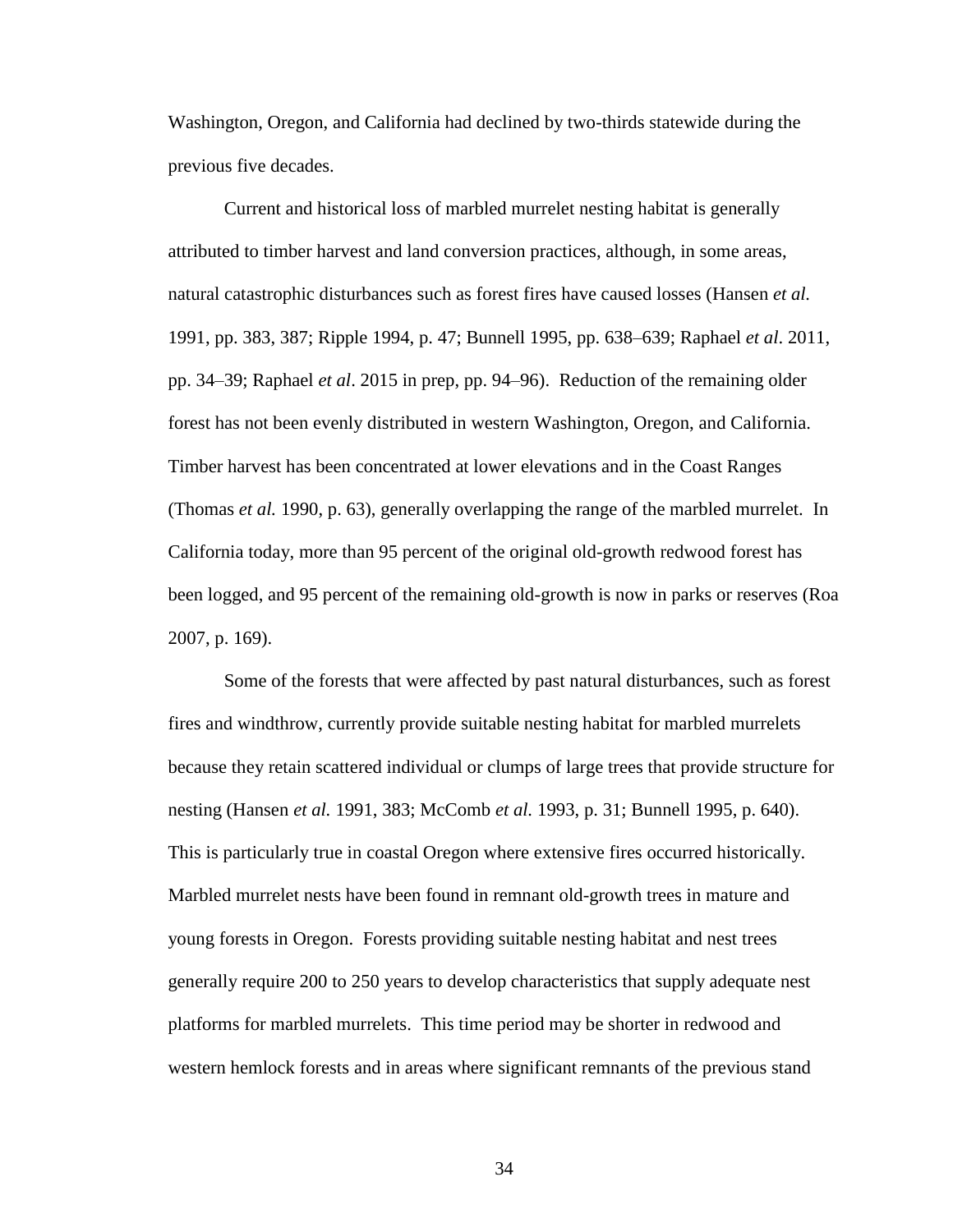remain. Intensively managed forests in Washington, Oregon, and California have been managed on average cutting rotations of 70 to 120 years (USDI 1984, p. 10). Cutting rotations of 40 to 50 years are common for some private lands. Timber harvest strategies on Federal lands and some private lands have emphasized dispersed clear-cut patches and even-aged management. Forest lands that are intensively managed for wood fiber production are generally prevented from developing the characteristics required for marbled murrelet nesting. In addition, suitable nesting habitat that remains under these harvest patterns is highly fragmented.

Within the range of the marbled murrelet on Federal lands, the Northwest Forest Plan (NWFP) (USDA and USDI 1994, entire) designated a system of Late Successional Reserves (LSRs), which provides large areas expected to eventually develop into contiguous, unfragmented forest. In addition to LSRs, the NWFP designated a system of Adaptive Management Areas, where efforts focus on answering management questions, and matrix areas, where most forest production occurs. Administratively withdrawn lands, as described in the individual National Forest or BLM land use plans, are also part of the NWFP.

In the 1996 final rule, we acknowledged the value of implementation of the NWFP as an integral role in marbled murrelet conservation. As a result, designated critical habitat on lands within the NWFP area administered by the National Forests and BLM was congruent with LSRs. These areas, as managed under the NWFP, should develop into large blocks of suitable murrelet nesting habitat given sufficient time. However, LSRs are plan-level designations with less assurance of long-term persistence than areas designated by Congress. Designation of LSRs as critical habitat complements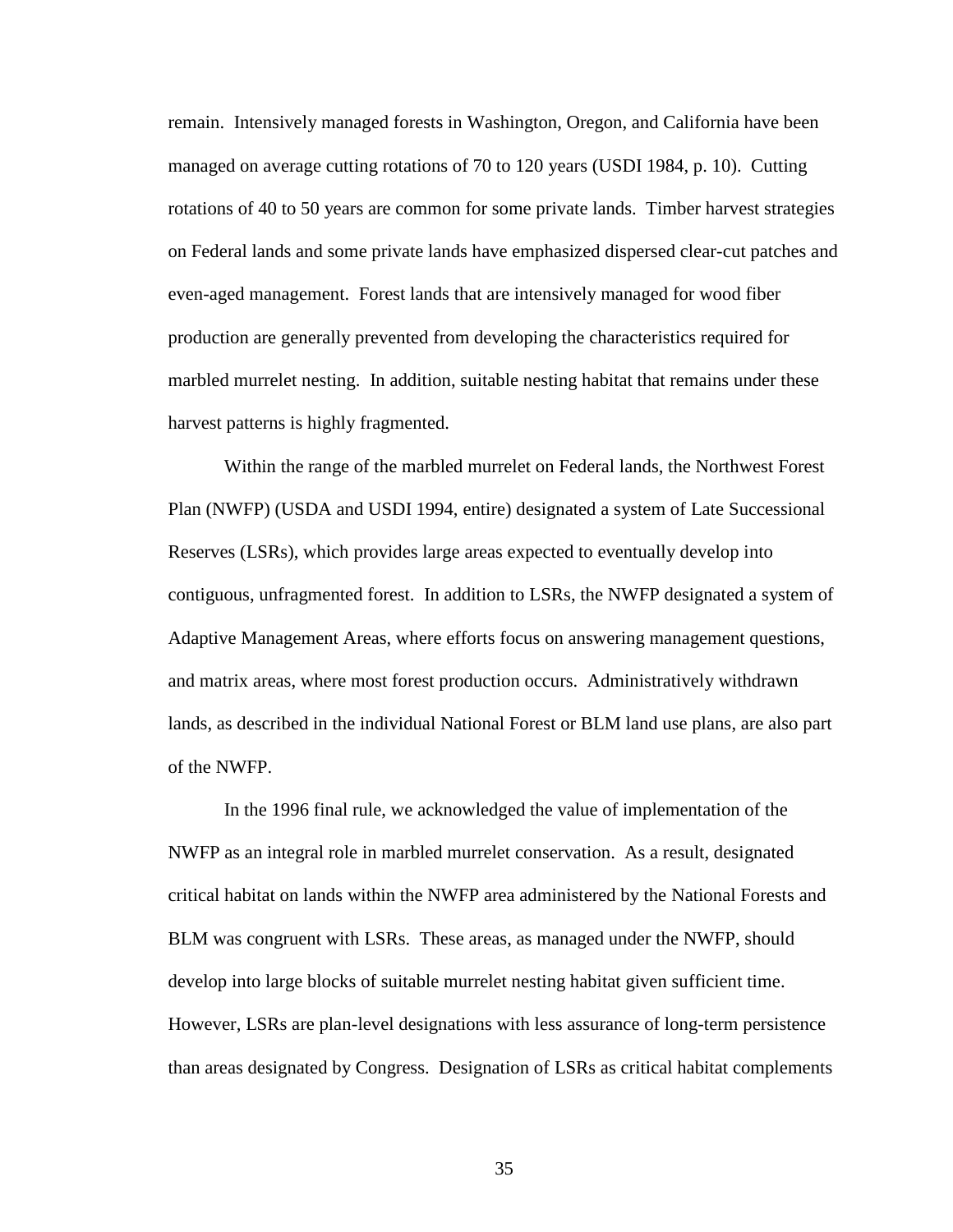and supports the NWFP and helps to ensure persistence of this management directive over time. These lands managed under the NWFP require special management considerations or protection to allow the full development of the essential physical or biological features as represented by large blocks of forest with the old-growth characteristics that will provide suitable nesting habitat for marbled murrelets.

In some areas, the large blocks of Federal land under the NWFP are presently capable of providing the necessary contribution for recovery of the species. However, the marbled murrelet's range includes areas that are south of the range of the northern spotted owl (the focus of the NWFP), where Federal lands are subject to timber harvest. Therefore, the critical habitat designated on Federal lands outside of the NWFP also require special management considerations or protection to enhance or restore the oldgrowth characteristics required for nesting by marbled murrelets, and to attain the large blocks of contiguous habitat necessary to reduce edge effects and predation.

In the 1996 critical habitat rule (May 24, 1996; 61 FR 26256), the Service designated selected non-Federal lands that met the requirements identified in the Criteria for Identifying Critical Habitat section, in those areas where Federal lands alone were insufficient to provide suitable nesting habitat for the recovery of the species. For example, State lands were considered to be particularly important in southwestern Washington, northwestern Oregon, and in California south of Cape Mendocino. Small segments of county lands were also included in northwestern Oregon and central California. Some private lands were designated as critical habitat because they provided essential elements and occurred where Federal lands were, and continue to be, very limited, although suitable habitat on private land is typically much more limited than on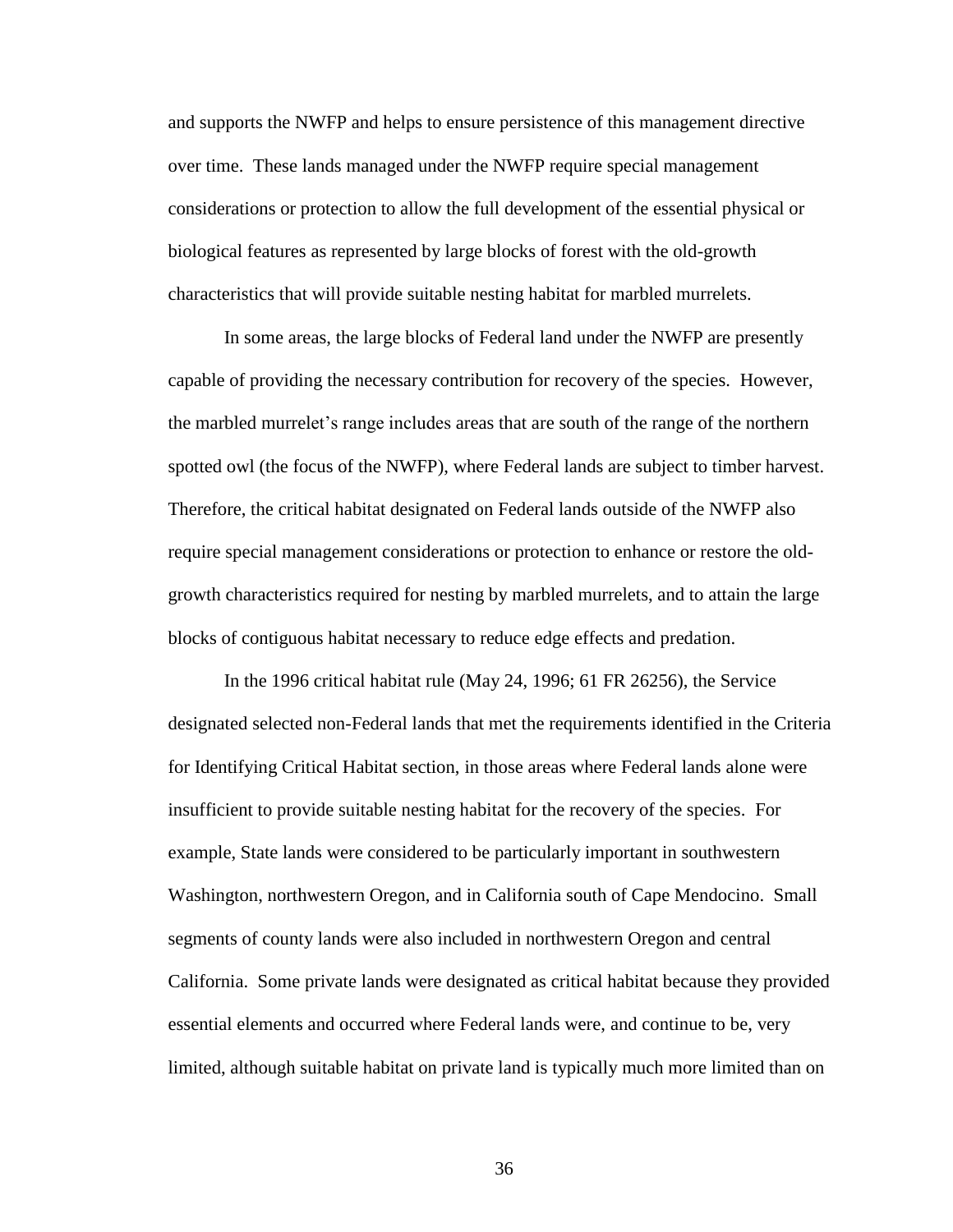public lands. In California, south of Cape Mendocino, State, county, city, and private lands contain the last remnants of nesting habitat for the southernmost population of murrelets, which is the smallest, most isolated, and most susceptible to extirpation. All of the non-Federal lands have been and continue to be subject to some amount of timber harvest and habitat fragmentation and lower habitat effectiveness due to human activity. Therefore, all non-Federal lands within the designation require special management considerations or protection to preserve suitable nesting habitat where it is already present, and to provide for the development of suitable nesting habitat in areas currently in early successional stages.

In summary, areas that provide the essential physical or biological features and PCEs for the marbled murrelet may require special management considerations or protection. Because succession has been set back or fragmentation has occurred due to either natural or anthropogenic disturbance, those essential features may require special management considerations or protections to promote the development of the large, contiguous blocks of unfragmented, undisturbed coniferous forest with old-growth characteristics (i.e., nest platforms) required by marbled murrelets. Areas with these characteristics provide the marbled murrelet with suitable nesting habitat, and reduce edge effects, such as increased predation, resulting in greater nest success for the species. Areas that currently provide suitable nesting habitat for the marbled murrelet may require protection to preserve those essential characteristics, as the development of old-growth characteristics may take hundreds of years and thus cannot be easily replaced once lost.

#### **V. Definition of Geographical Area Occupied at the Time of Listing**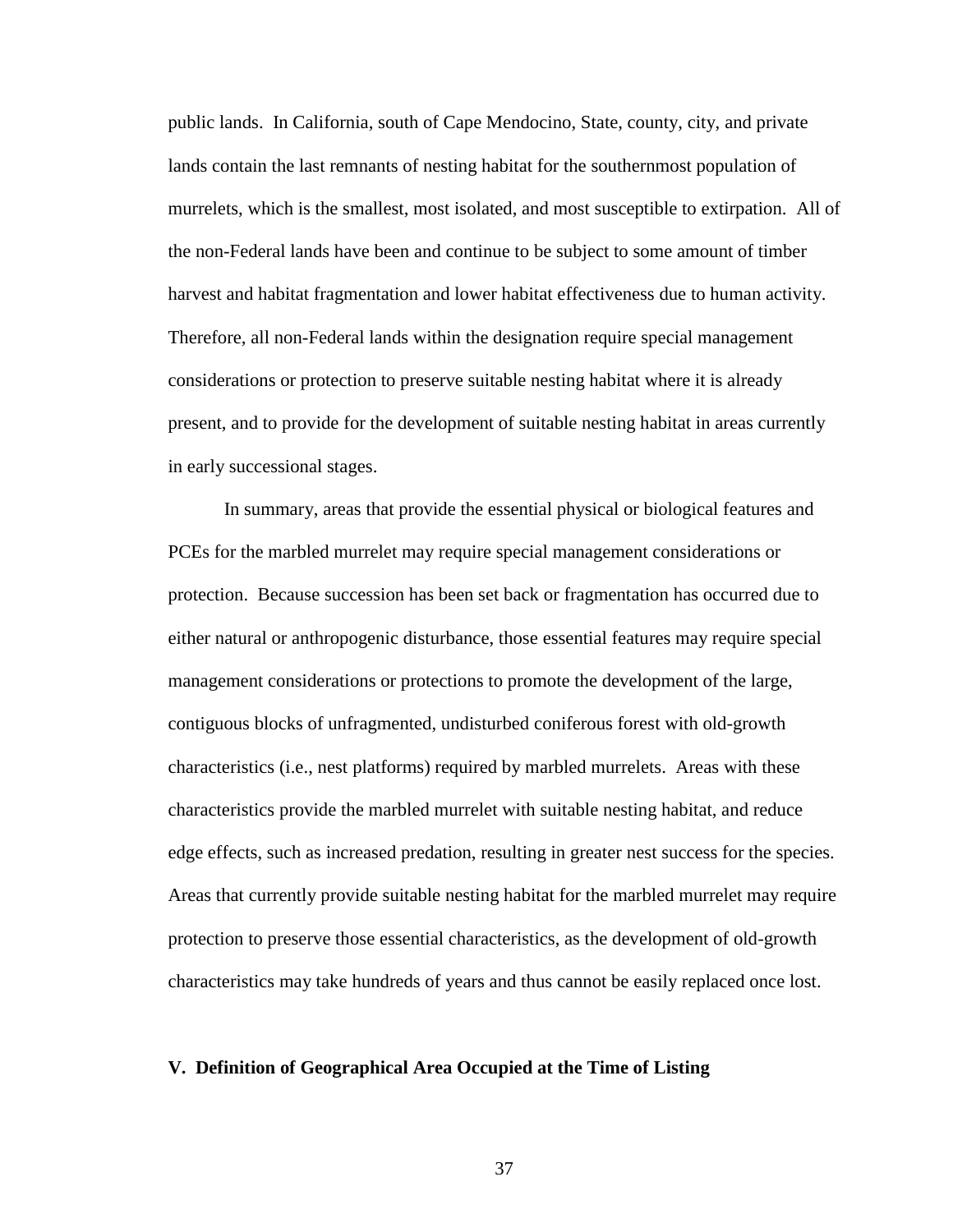Critical habitat is defined as "the specific areas within the geographical area occupied by the species, at the time it is listed" under section  $(3)(5)(A)(i)$  of the Act, on which are found those physical or biological features essential to the conservation of the species and which may require special management considerations or protection. For the purposes of critical habitat, the Service must first determine what constitutes the geographical area occupied by the species at the time of listing. We consider this to be a relatively broad-scale determination, as the wording of the Act clearly indicates that the specific areas that constitute critical habitat will be found within some larger geographical area. We consider the "geographical area occupied by the species" at the time of listing, for the purposes of section  $3(5)(A)(i)$ , to be the area that may be broadly delineated around the occurrences of a species, or generally equivalent to what is commonly understood as the "range" of the species. We consider a species occurrence to be a particular location in which individuals of the species are found throughout all or part of their life cycle, even if not used on a regular basis (e.g., migratory corridors, seasonal habitats, and habitats used periodically, but not solely by vagrant individuals). Because the "geographical area occupied by the species" can, depending on the species at issue and the relevant data available, be defined on a relatively broad, coarse scale, individuals of the species may or may not be present within each area at a smaller scale within the geographical area occupied by the species. For the purposes of critical habitat, then, we consider an area to be "occupied" (within the geographical area occupied by the species) if it falls within the broader area delineated by the species' occurrences, i.e., its range.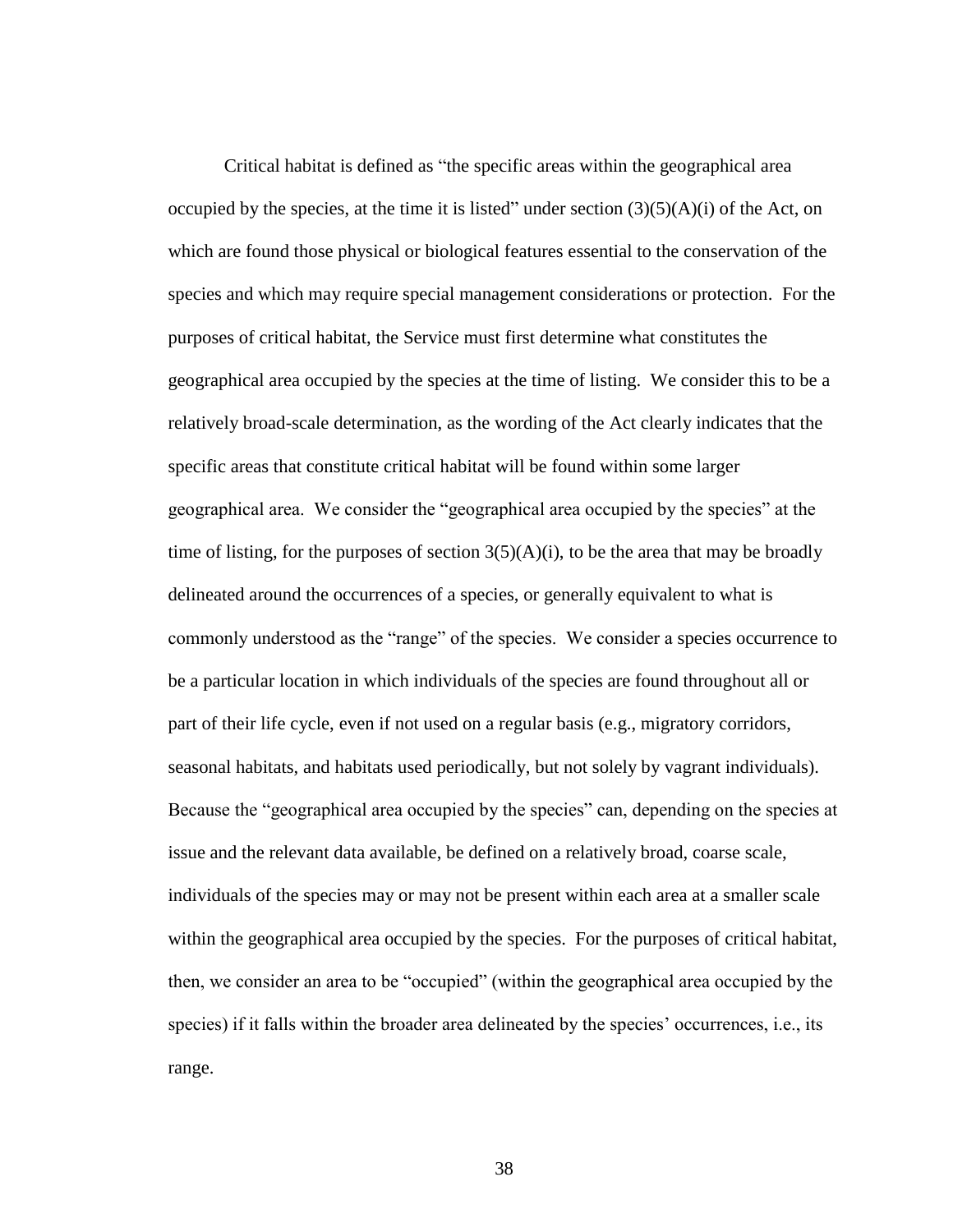Within the listed DPS, at-sea observations indicate marbled murrelets use the marine environment along the Pacific Coast from the British Columbia,

Canada/Washington border south to the Mexico/California border. Because they must fly back and forth to the nest from their marine foraging areas, marbled murrelets use inland areas for nesting that are nearby to those areas used by the species offshore. The inland extent of terrestrial habitat use varies from north to south and depends upon the presence of nesting structures in relation to marine foraging areas. Marbled murrelets have been detected as far inland as 70 miles (mi) (113 kilometers (km)) in Washington, but the inland extent narrows going south, where marbled murrelets generally occur within 25 mi (40 km) of the coast in California. At a broad scale, the geographical area occupied by the listed DPS of the marbled murrelet at the time of listing includes the west coast from the British Columbia, Canada/Washington border south to the Mexico/California border, ranging inland from approximately 70 mi (113 km) in Washington to roughly 25 mi (40 km) of the coast in California. However, the inland nesting habitat extends southward in California only to just south of Monterey Bay. Occurrence data that supports this geographic range includes at-sea surveys, radar detections, radio-telemetry studies, and audiovisual surveys.

At the time the marbled murrelet was listed (October 1, 1992; 57 FR 45328), occurrence data were very limited. However, the geographic range was generally known at that time, with the exception of the exact inland extent.

We now describe what is known about marbled murrelet use of the critical habitat subunits that were designated in 1996, as revised in 2011. In 1996, only terrestrial areas were designated as critical habitat. Terrestrial habitat is used by the marbled murrelet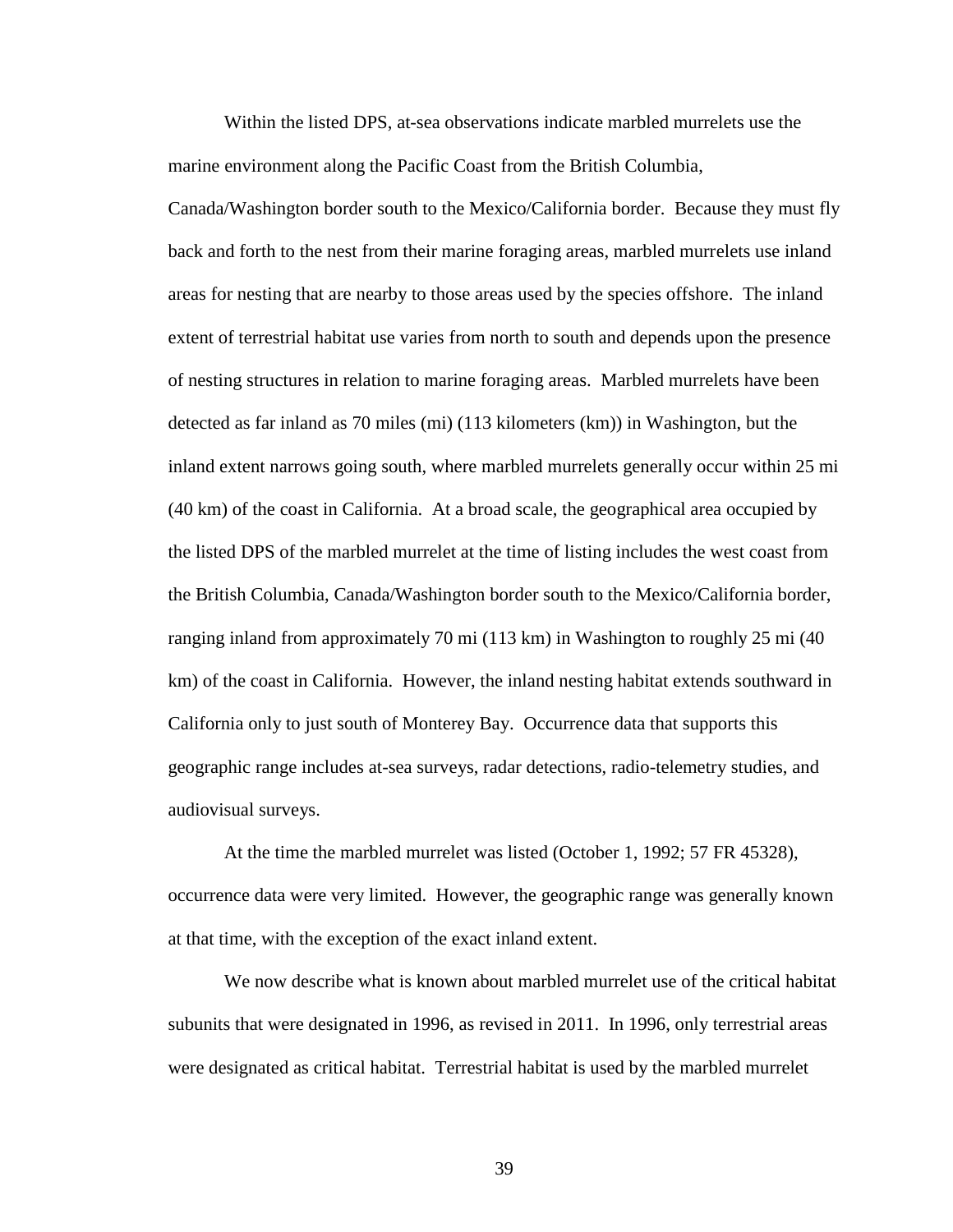only for the purpose of nesting; therefore, we focus on those specific areas used for nesting by the species. Because we did not designate critical habitat in the marine environment, that aspect of the species' life history or available data will not be discussed further, unless it is pertinent to the terrestrial habitat.

At the landscape scale, marbled murrelets show fidelity to marine foraging areas and may return to specific watersheds for nesting (Nelson 1997, pp. 13, 16–17, 20; Cam *et al.* 2003, p. 1123). For example, marbled murrelets have been observed to return to the same specific nest branches or sites (Hebert and Golightly 2006, p. 270; Bloxton and Raphael 2009, p. 11). Repeated surveys in nesting stands have revealed site tenacity similar to that of other birds in the alcid family (Huff *et al.* 2006, p. 12) in that marbled murrelets have been observed in the same suitable habitat areas for more than 20 years in California and Washington. Based on the high site tenacity exhibited by marbled murrelets, it is highly likely that areas found to be used by marbled murrelets since listing in 1992 were also being used at the time of listing. Therefore, in order to determine whether any particular area was being used at the time the marbled murrelet was listed, we used all years of survey data available to us (for example, through 2013 in Washington, and some data through 2014 for California).

Not all survey data are indicative of nesting. The specific types of data that we relied upon include audiovisual surveys and specific nest locations, which may have been located through radio-telemetry studies, tree climbing, chicks on the ground, or eggshell fragments. Audiovisual surveys result in a variety of detections, only some of which are specific indicators of nesting behavior tied to the area being surveyed. The types of behaviors that are indicative of nesting include: sub-canopy behaviors, circling above the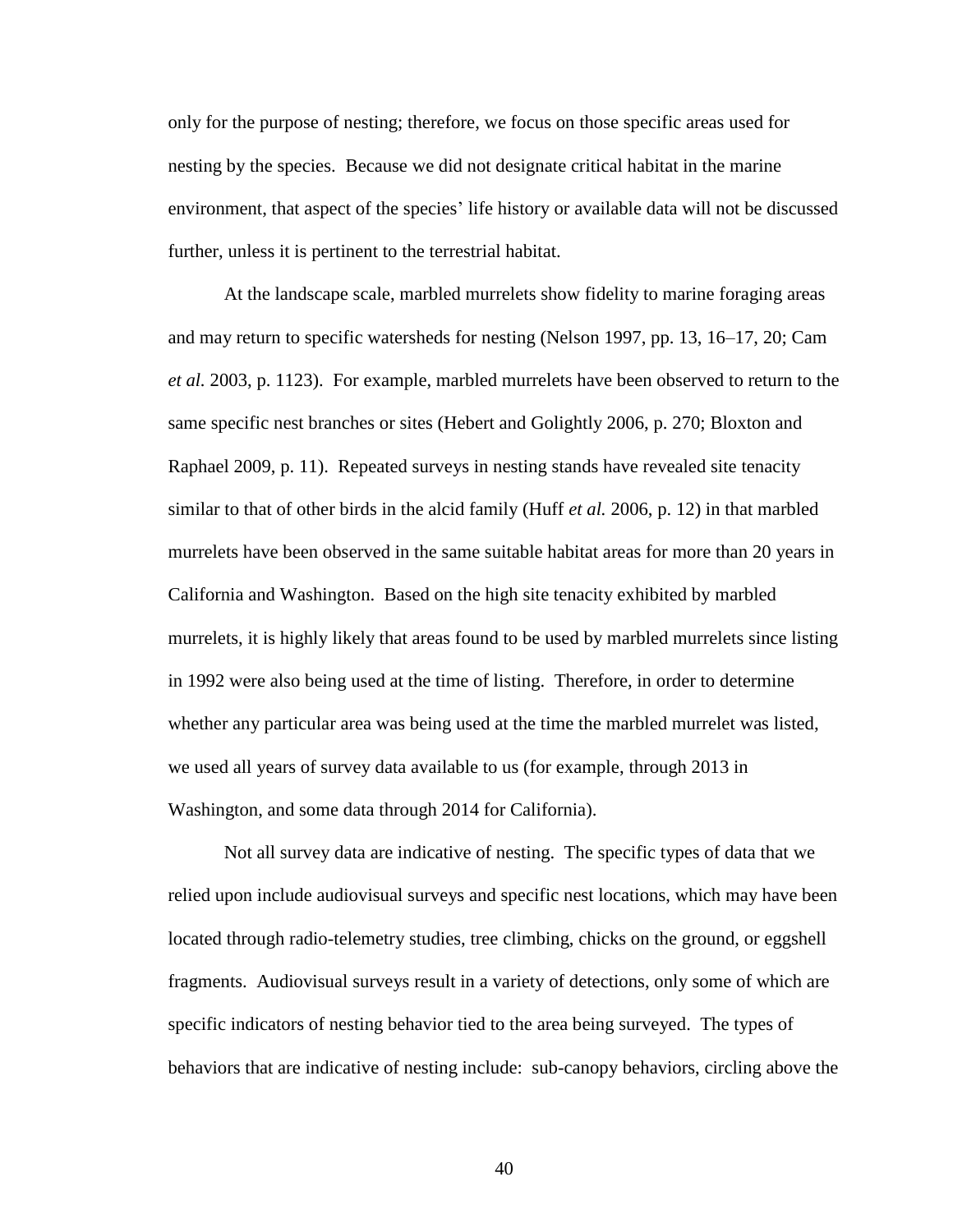canopy, and stationary calling. Other types of detections, such as radar and fly-overs observed during audiovisual surveys, provide information regarding the general use of an area, but generally do not tie the observed individual(s) to a specific forested area (Evans Mack *et al.* 2003, pp. 20–23).

There continue to be gaps in our knowledge of marbled murrelet use in the terrestrial environment. Surveys are site/project specific and generally have been conducted for the purposes of allowing timber harvest. Surveys not conducted in adherence to the strict protocol may have missed nesting behaviors due to the cryptic nature of marbled murrelets and their nests. For example, a single visit to a location where marbled murrelets are present has only a 55 percent chance of detecting marbled murrelets (Evans Mack *et al.* 2003, p. 39). In addition, on some lands, such as Federal LSRs, our history of consultation under section 7 of the Act demonstrates that, in general, land managers choose not to conduct surveys to determine site "presence"; rather they consider the suitable habitat to be used by nesting murrelets and adjust their projects accordingly. Therefore, we recognize that our information regarding marbled murrelet use of the terrestrial landscape is incomplete; however, we have determined that the information used in this document is the best scientific data available.

We consider the geographical area occupied by the species at the time of listing for the purposes of critical habitat to be equivalent to the nesting range of the marbled murrelet, for the reasons described above. However, it is important to note that, at the time of listing, we may not have had data that definitively demonstrated the presence of nesting murrelets within each specific area designated as critical habitat. Some of these areas still lack adequate survey information. Yet because these areas fall within the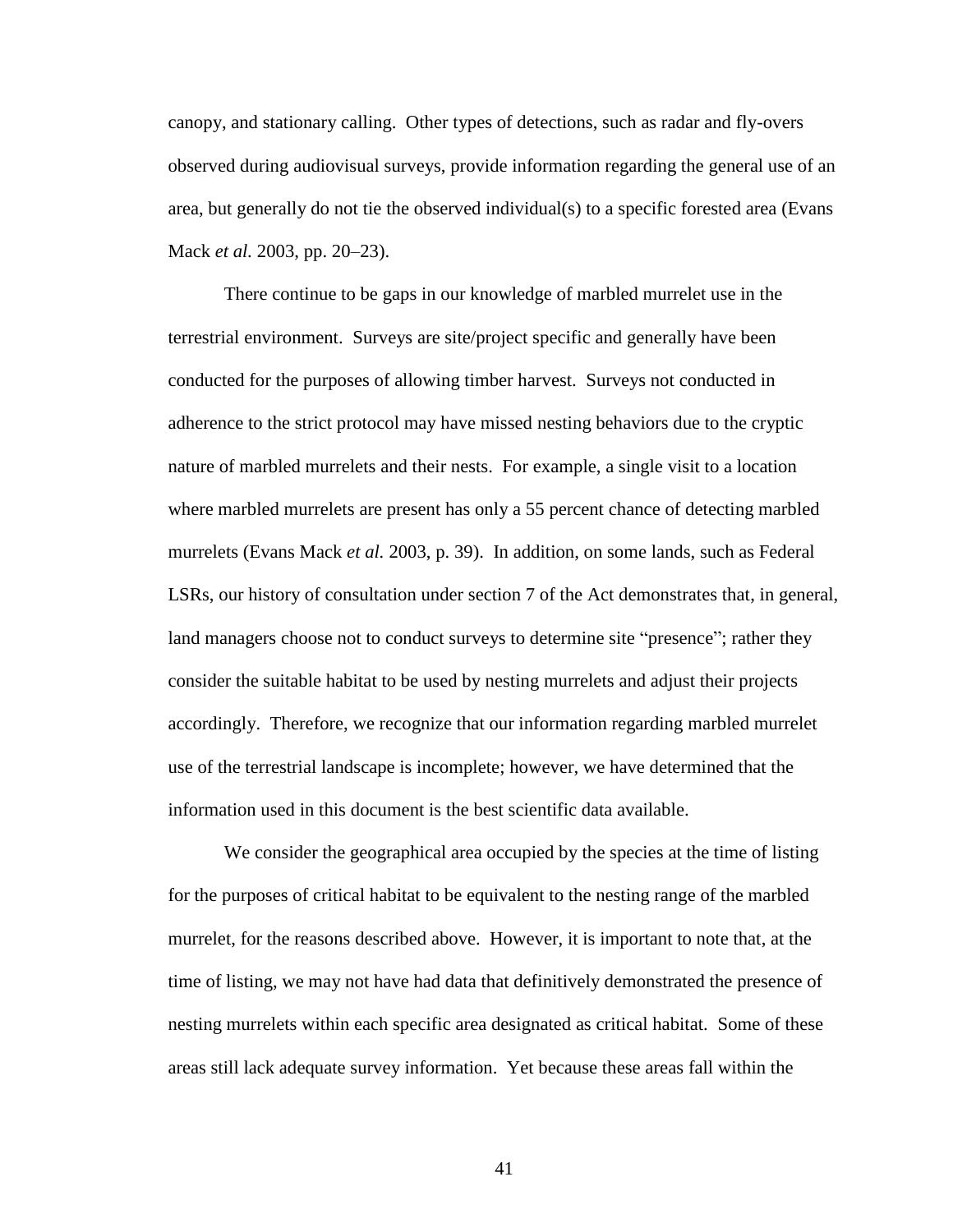broader nesting range of the species, we consider them to have been occupied at the time of listing. For the purposes of clarity, we further evaluated the specific areas within that broader geographic range to determine whether we have documented detections of behaviors indicative of nesting by the marbled murrelet at the scale of each subunit. The following types of data are indicative of the marbled murrelet's use of forested areas for nesting and will be relied upon to make the determination of whether we have documentation of nesting behavior by critical habitat subunit:

(a) *Data indicative of nesting behavior.* A subunit with any of the following data will be considered to have a documented detection of nesting behavior. We consider one detection in a subunit sufficient to support a positive nesting behavior determination for the entire subunit.

(1) Audiovisual surveys conducted according to the Pacific Seabird Group (PSG) survey protocol (Evans Mack *et al.* 2003 or earlier versions). Detection types that are indicative of nesting include: sub-canopy behaviors (such as flying through the canopy or landing), circling above the canopy, and stationary calling.

(2) Nest locations obtained through radio-telemetry tracking, tree climbing, eggshell fragments, and chicks on the ground.

(b) *Contiguity of forested areas within which nesting behaviors have been observed.* According to the PSG protocol (Evans Mack *et al.* 2003), a contiguously forested area with detections indicative of nesting behavior is deemed to be used by nesting marbled murrelets throughout its entirety. Therefore, any subunits where there were no detections of behaviors indicative of nesting or possibly no surveys, but the forested areas in the subunit are contiguous with forested areas extending outside of the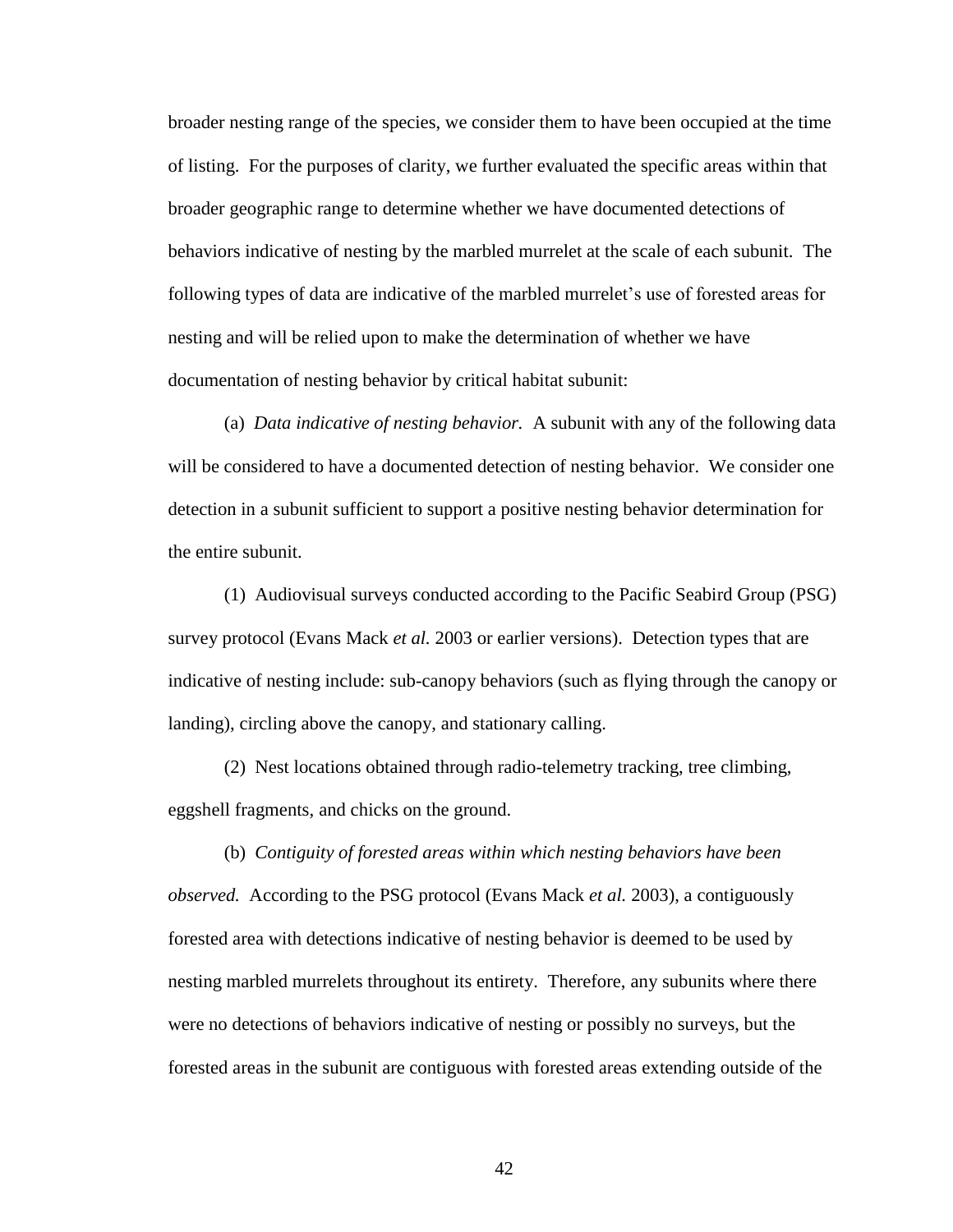subunit within which there are documented nesting behaviors, will be deemed to be positive in terms of a nesting behavior detection.

Radar-based marbled murrelet detections and presence-only detections (such as flying over or heard only) resulting from audiovisual surveys were not used to classify a subunit as positive in terms of nesting behavior detections. Even though these detections indicate use of an area by marbled murrelets, these types of detections do not link murrelet nesting to specific areas of forested habitat.

In Washington and California, occurrence data, including nest locations and audiovisual survey data, are maintained in State wildlife agency databases. The Washington Department of Fish and Wildlife marbled murrelet data was obtained by the Service on June 19, 2014, and includes data collected through 2013. The California Department of Fish and Wildlife's marbled murrelet occurrence database, as currently maintained by the Arcata Fish and Wildlife Office, was accessed on February 5, 2015. The database includes information on some surveys conducted through 2006, with one observation from 2014, but is incomplete for the State. Audiovisual surveys in Oregon are not maintained in a centralized database. The Service, through a cooperative agreement, provided funds to the Oregon State University to obtain and collate Oregon survey data. The data provided to the Service included surveys through 2003, mainly on Federal lands. Additionally, the BLM and Oregon Department of Forestry provided a summary of current survey data, as of March 2015, within critical habitat in Oregon. Survey data for private lands in Oregon were not available.

#### **VI. Specific Areas Occupied at the Time of Listing**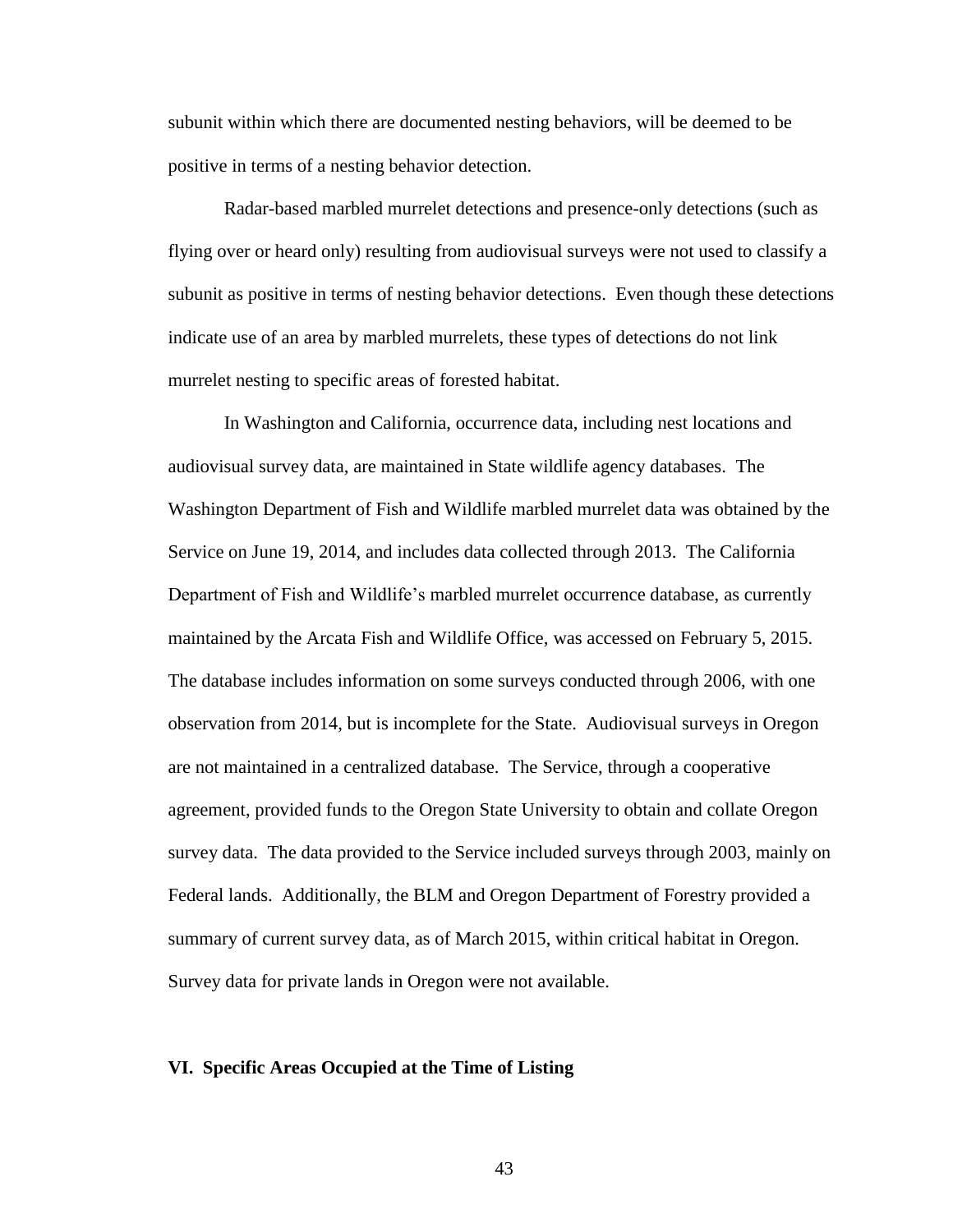We have determined that all 101 subunits designated as critical habitat in 1996, as revised in 2011, are within the geographical range occupied by the species at the time of listing, and all 101 subunits contain the physical or biological features and PCEs essential to the conservation of the species. Evidence of the presence of PCEs is based on nests located within a subunit, nesting behavior detections, audiovisual survey station placements (generally surveys are conducted only if there are nesting platforms present in the forested area), and specific forest inventory data. All of these forms of evidence point to the presence of PCE 1, nesting platforms, within the subunit, as well as the presence of PCE 2. In addition, within all 101 subunits, the essential physical or biological features and PCEs may require special management considerations or protection, as described above, because these subunits have received or continue to receive some level of timber harvest, fragmentation of the forested landscape, and reduced habitat effectiveness from human activity. Therefore, all 101 subunits meet the definition of critical habitat under section  $3(5)(A)(i)$  of the Act.

Of the 101 subunits, 78 (all critical habitat subunits except for those identified in Table 1, below) have either specific nesting behavior detection data within the subunit or forested areas within the subunit that are contiguous with forested areas within which nesting behaviors have been observed. In total, the 78 subunits with nesting behavior detections account for 3,335,400 ac (1,349,800 ha), or 90 percent of the total designation. These 78 subunits all contain the physical or biological features and PCEs essential to the conservation of the species, which may require special management considerations or protection, as described above, because these subunits have received or continue to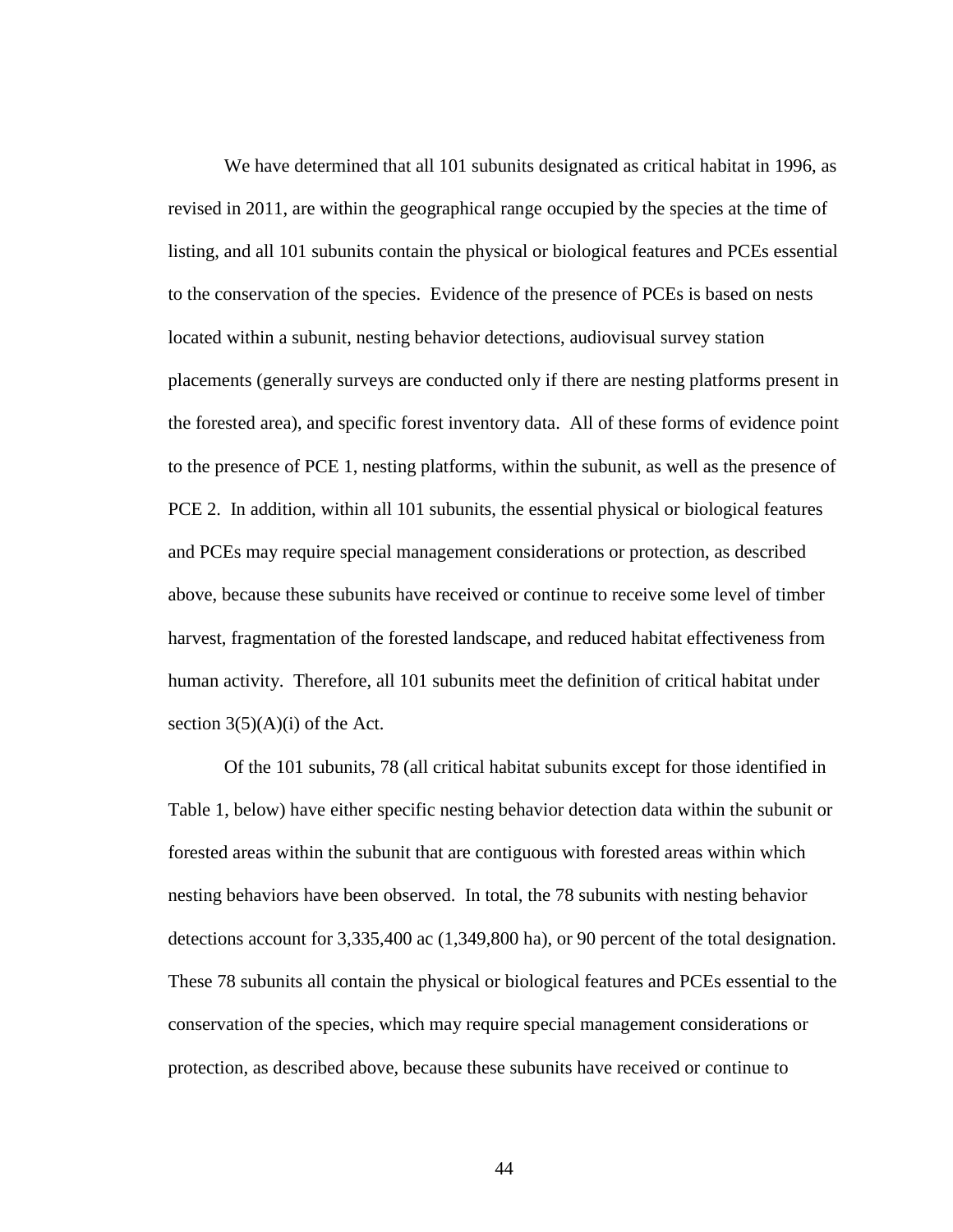receive some level of timber harvest, fragmentation of the forested landscape, and reduced habitat effectiveness from human activity. Therefore, we conclude that these 78 subunits meet the definition of critical habitat under section 3(5)(A)(i) of the Act.

TABLE 1.—Marbled murrelet critical habitat subunits without detections indicative of nesting behavior.

| Subunit                                    |
|--------------------------------------------|
| WA-04a                                     |
| $WA-11d$                                   |
| $OR-01d$                                   |
| OR-06a                                     |
| $OR-06c$                                   |
| $OR-07f$                                   |
| $OR-07g$                                   |
| CA <sub>2</sub><br>$-01d$                  |
| $-01e$<br>CA <sub>1</sub>                  |
| 04 <sub>b</sub><br>$\overline{\rm C}$      |
| $-05a$<br>$\overline{\mathcal{C}}$         |
| 05 <sub>b</sub><br>C                       |
| $\overline{C}$<br>-06a                     |
| C<br>06b                                   |
| $\overline{\mathsf{C}}$<br>07 <sub>b</sub> |
| C<br>07c                                   |
| 08a<br>C                                   |
| C<br>08b                                   |
| C<br>09a                                   |
| 09b<br>C                                   |
| Ć<br>11 <sub>b</sub>                       |
| 13<br>$\overline{\mathcal{C}}$             |
| 14c                                        |

There are 23 subunits that did not have data indicating marbled murrelet nesting behaviors at the time of listing (Table 1). All of these subunits, however, are within the range of the species at the time of listing, and, hence, we consider them to be occupied. Of these 23 subunits, 2 are in Washington, 5 are in Oregon, and 16 are in California,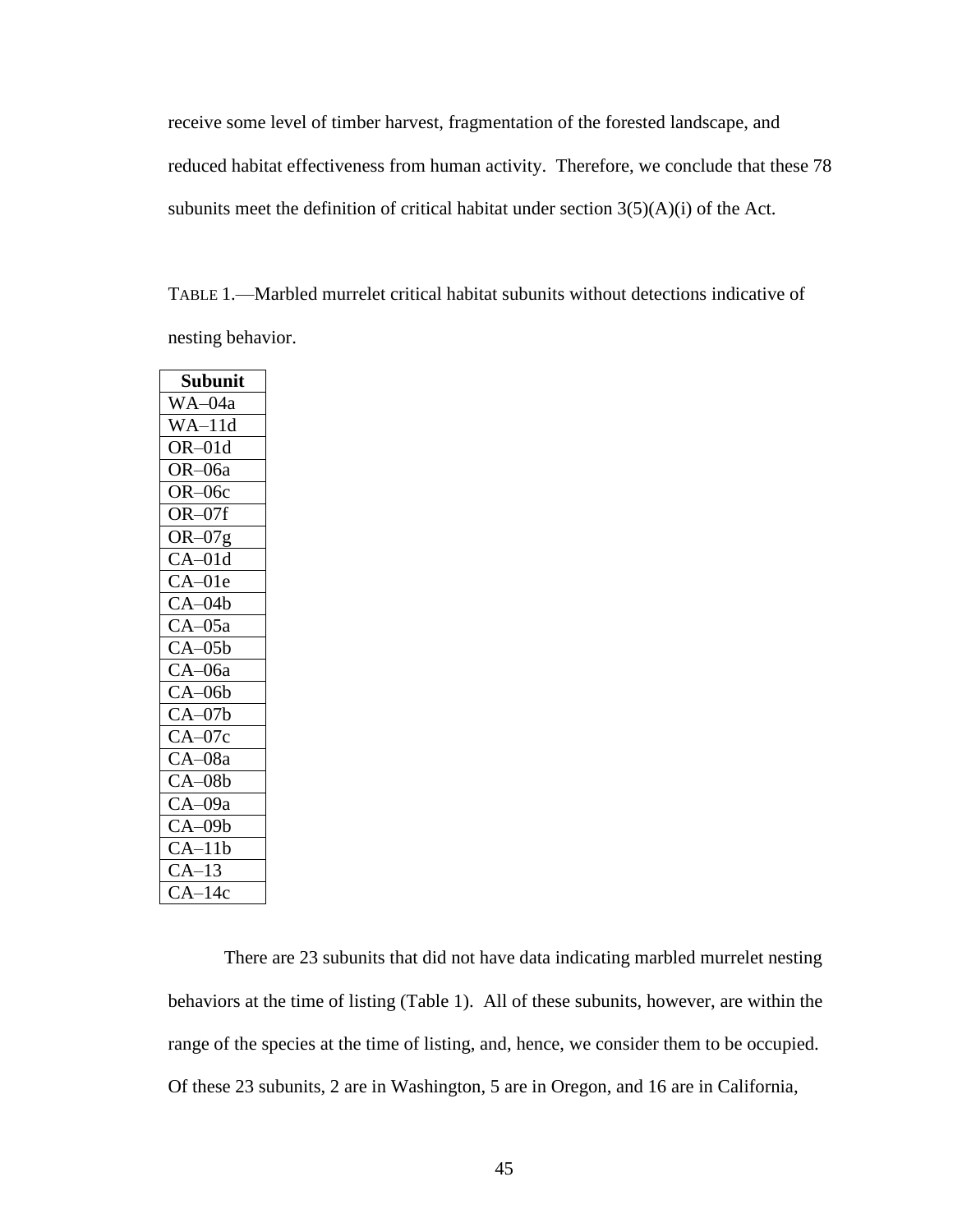totaling up to 362,600 ac (145,800 ha) or 10 percent of the designation. We have determined that all 23 subunits contain the essential physical or biological features and PCEs based on specific forest inventory data and audiovisual survey station placements. Only 7 of these 23 subunits have received partial or complete surveys to determine use by marbled murrelets. Very limited inland distribution information was available when the species was listed (1992) and in 1996 when critical habitat was designated (May 24, 1996; 61 FR 26256, pp. 26269–26270). However, continued survey efforts have filled in gaps in the distribution that were not known at the time of listing. For example, as of June 2014, the Washington Department of Fish and Wildlife murrelet detection database contained 5,225 nesting behavior detections. Of these 5,225 detections, only 254 were from surveys before 1992, and only 2,149 were prior to 1996. Therefore, our opinion is that, had surveys been conducted in many of these 23 subunits, nesting behaviors would likely have been detected.

Even if these 23 subunits were considered unoccupied at the time of listing because we do not have specific documentation of nesting behaviors, the Act permits designation of such areas as critical habitat if they are essential for the conservation of the species. We evaluated whether each of these 23 subunits are essential for the conservation of the species. In this evaluation we considered: (1) The importance of the areas to the future recovery of the species; (2) whether the areas have or are capable of providing the essential physical or biological features; and (3) whether the areas provide connectivity between marine and terrestrial habitats. As stated above, we determined that all 23 subunits contain the physical or biological features and PCEs for the marbled murrelet; therefore, all 23 subunits provide essential nesting habitat that is currently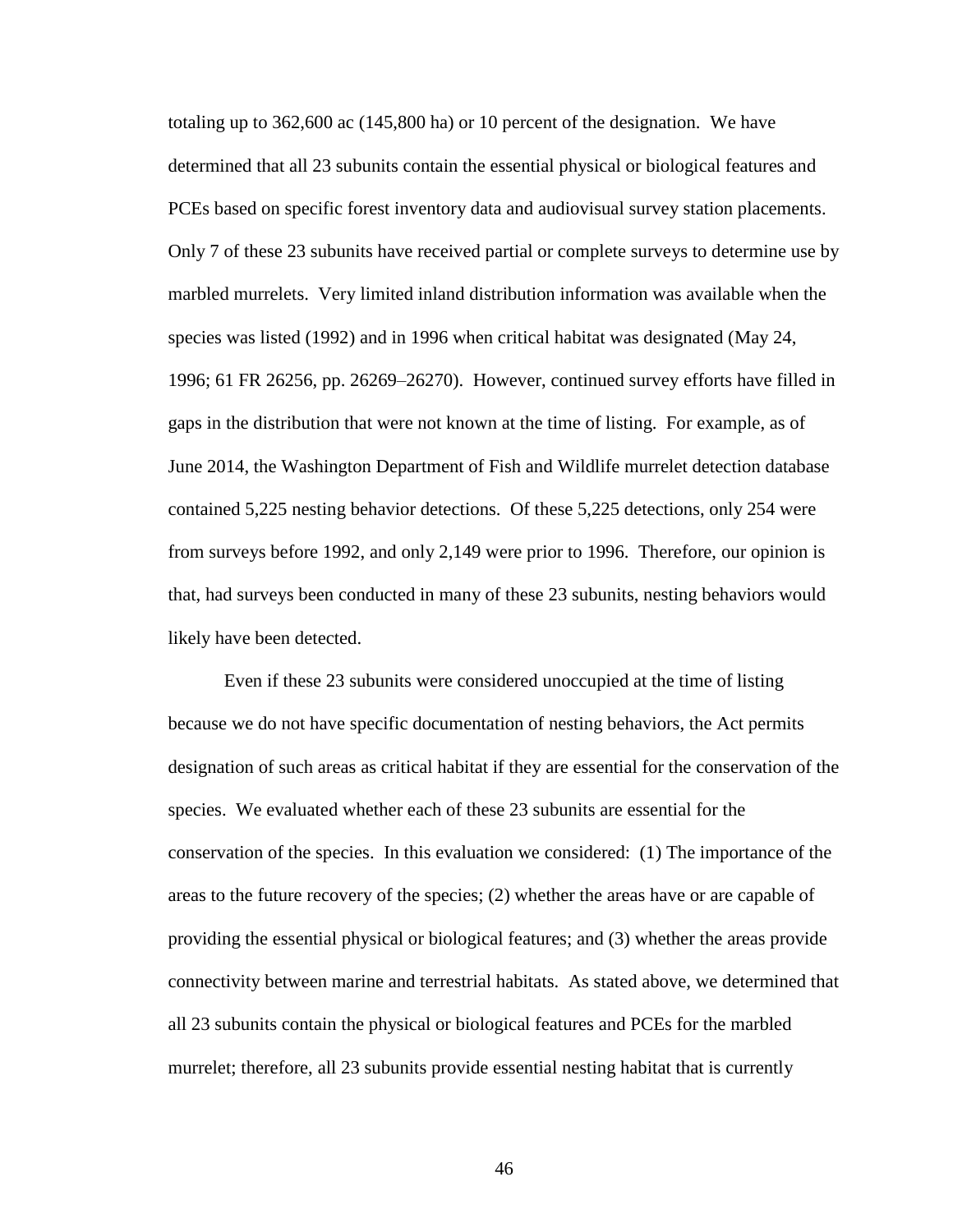limited on the landscape. In particular, 13 subunits in California that are south of Cape Mendocino contain the last remnants of nesting habitat in that part of California. All 101 designated subunits work together to create a distribution of essential nesting habitat from north to south and inland from marine foraging areas. All of the designated critical habitat units occur within areas identified in the draft and final recovery plans for the marbled murrelet (USFWS 1995 and 1997, entire) as essential for the conservation of the species. Maintaining and increasing suitable nesting habitat for the marbled murrelet is a key objective for the conservation and recovery of the species, by providing for increases in nest success and productivity needed to attain long-term population viability.Based upon this information, we have determined that all of the 23 subunits where nesting behaviors have not been documented are, nonetheless, essential for the conservation of the species. Therefore, even if these 23 subunits were considered unoccupied, we conclude that they meet the definition of critical habitat under section  $3(5)(A)(ii)$  of the Act.

# **VII. All critical habitat is essential to the conservation of the marbled murrelet**

As described above, all areas designated as critical habitat for the marbled murrelet (101 subunits) contain the physical or biological features and PCEs essential to the conservation of the species, which may require special management considerations or protection. We recognize that the physical or biological features and PCEs may not be uniformly distributed throughout these 101 subunits because historical harvest patterns and natural disturbances have created a mosaic of multiple-aged forests. Replacement of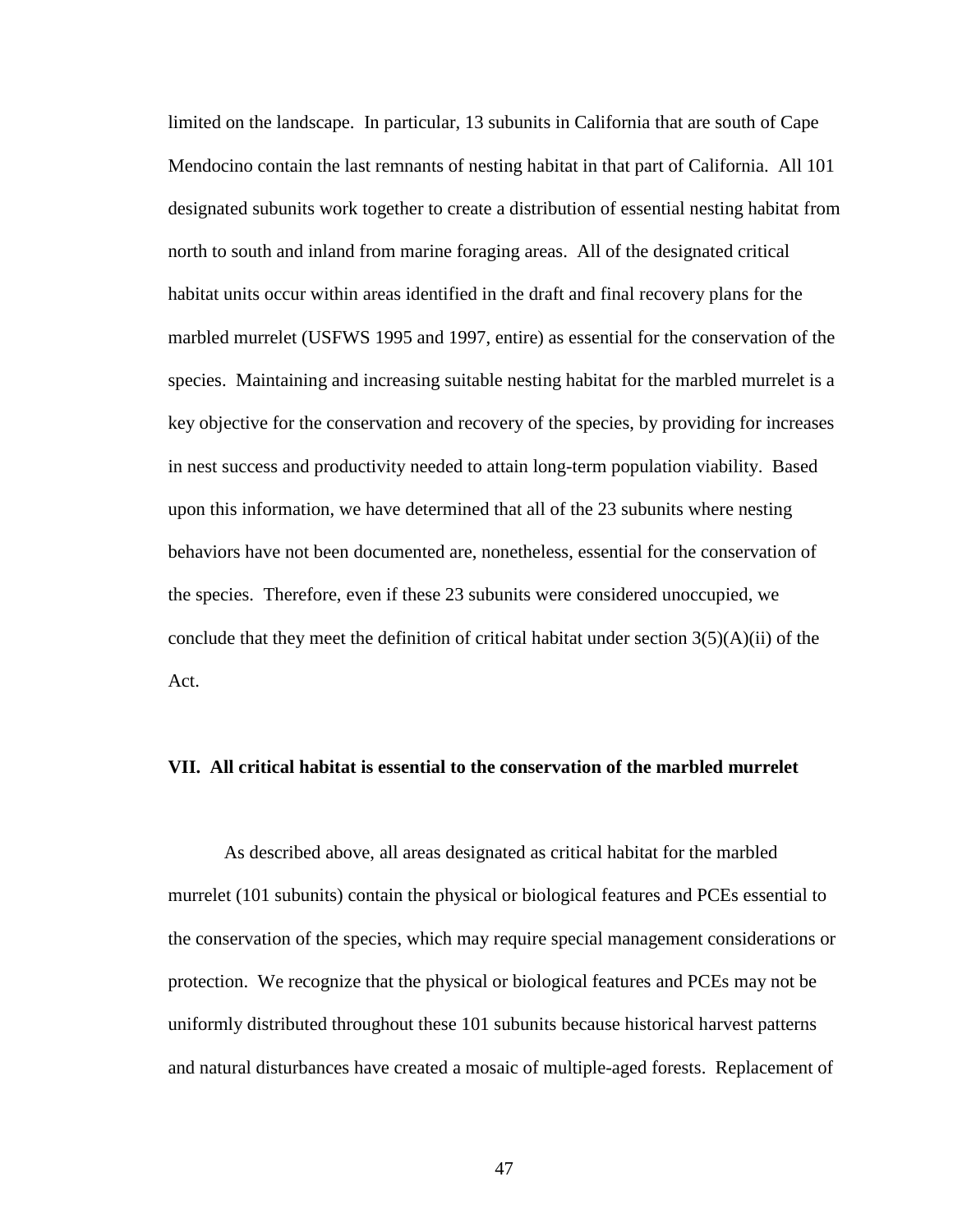essential physical or biological features and PCEs for the marbled murrelet can take centuries to grow.

We have additionally evaluated all currently designated critical habitat for the marbled murrelet applying the standard under section  $3(5)(A)(ii)$  of the Act, and have determined that all 101 subunits included in this designation are essential for the conservation of the species. As detailed above, we have determined that all areas of critical habitat, whether known to be occupied at the time of listing or not, contain the physical or biological features and PCEs for the marbled murrelet. All 101 designated subunits work together to create a distribution of essential nesting habitat from north to south and inland from marine foraging areas, and occur within areas identified in the draft and final recovery plans for the marbled murrelet (USFWS 1995 and 1997, entire) as essential for the conservation of the species. All areas designated as critical habitat are essential for the conservation and recovery of the marbled murrelet by maintaining and increasing suitable nesting habitat and limiting forest fragmentation, thereby providing for increases in nest success and productivity to attain long-term population viability of the species.Therefore, we have determined that all areas currently identified as critical habitat for the marbled murrelet, whether confirmed to be occupied at the time of listing or not, are essential for the conservation of the species and meet the definition of critical habitat under section  $3(5)(A)(ii)$  of the Act. Recent population and suitable habitat research confirms that these areas continue to be essential because the marbled murrelet population has declined since listing (Miller *et al*. 2012, entire) and continues to decline in Washington (Lance and Pearson 2015, pp. 4–5), hence suitable nesting areas are of increased importance to provide recovery potential for the marbled murrelet. In addition,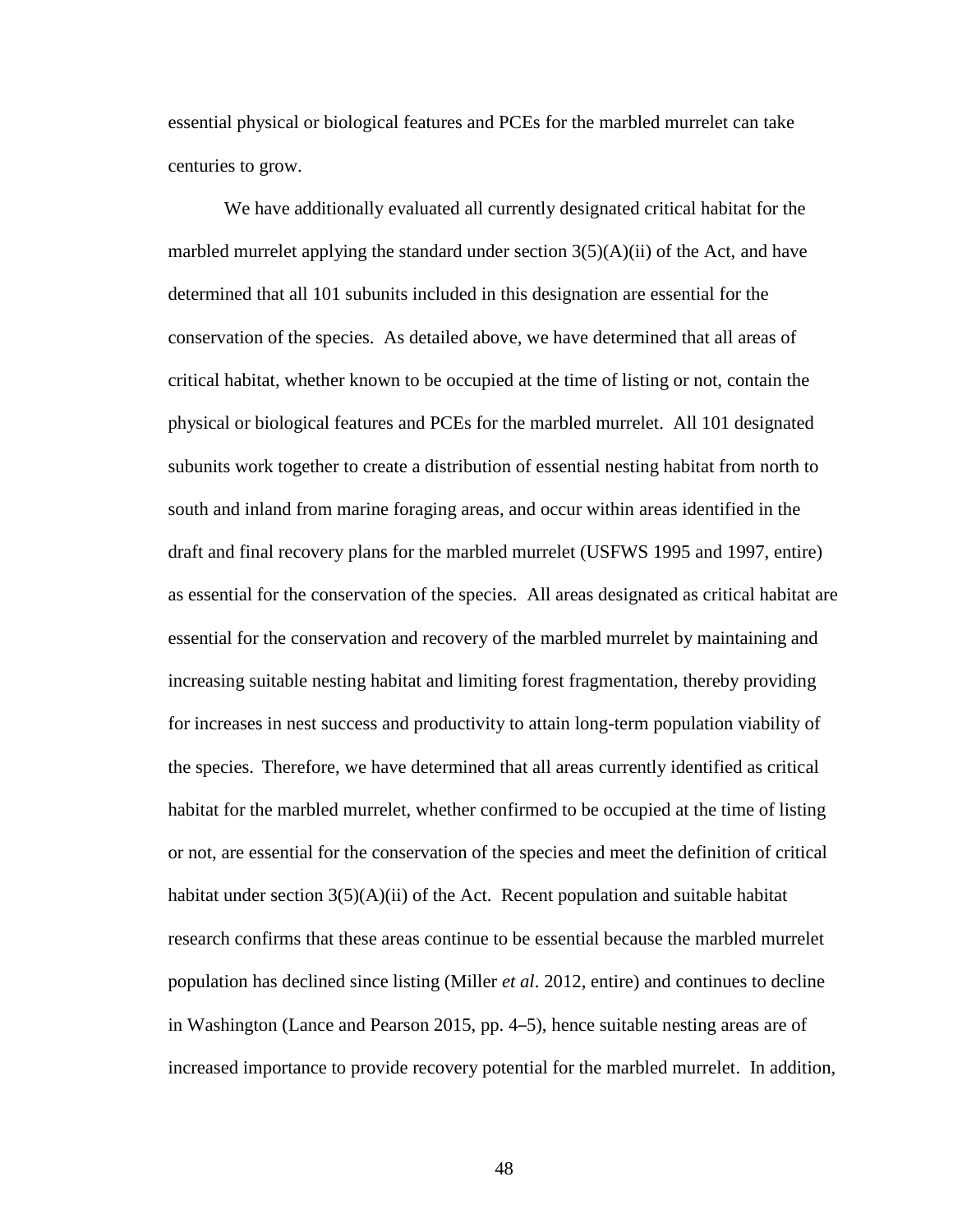while habitat loss has slowed since adoption of the NWFP, suitable nesting habitat continues to be lost to timber harvest (Raphael *et al*. 2015 in prep, pp. 94–95).

# **VIII. Restated Correction**

The preamble to the 1996 final critical habitat rule (May 24, 1996; 61 FR 26265) stated that, within the boundaries of designated critical habitat, only those areas that contain one or more PCEs are, by definition, critical habitat, and areas without any PCEs are excluded by definition. This statement was in error; we clarified this language in the revised critical habitat rule published in 2011 (October 5, 2011; 76 FR 61599, p. 61604), and we reemphasize this correction here. By introducing some ambiguity in our delineation of critical habitat, this language was inconsistent with the requirement that each critical habitat unit be delineated by specific limits using reference points and lines (50 CFR 424.12(c)). The Service does its best not to include areas that obviously cannot attain PCEs, such as alpine areas, water bodies, serpentine meadows, lava flows, airports, buildings, parking lots, etc. (May 24, 1996; 61 FR 26256, p. 26269). However, the scale at which mapping is done for publication in the Code of Federal Regulations does not allow precise identification of these features, and, therefore, some may fall within the critical habitat boundaries. Hence, all lands within the mapped critical habitat boundaries for the marbled murrelet are critical habitat.

## **IX. Effects of Critical Habitat Designation**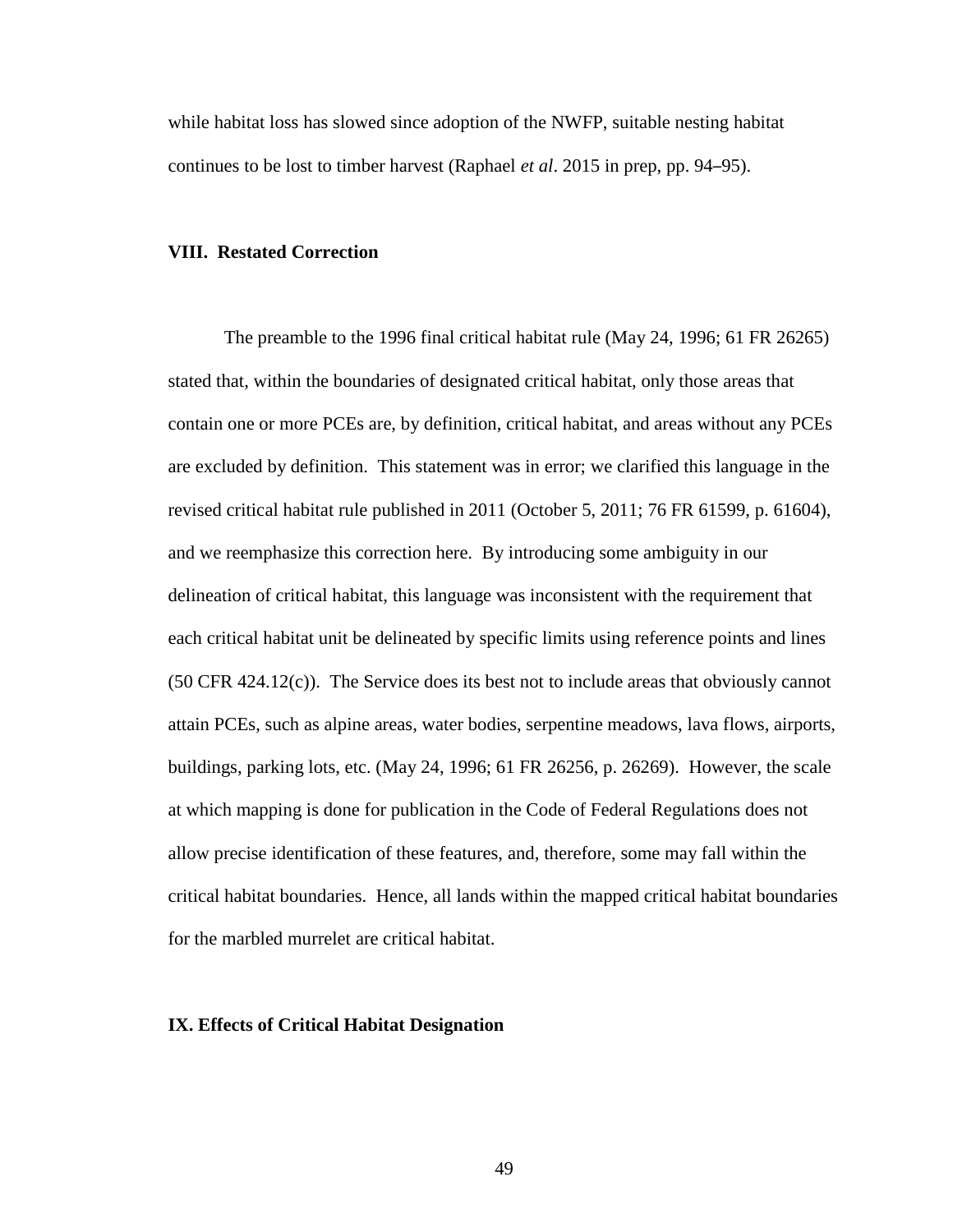Section 7(a)(2) of the Act requires Federal agencies, including the Service, to ensure that any action they fund, authorize, or carry out is not likely to jeopardize the continued existence of any endangered species or threatened species or result in the destruction or adverse modification of designated critical habitat of such species.

We published a final regulation with a new definition of destruction or adverse modification on February 11, 2016 (81 FR 7214), which became effective on March 14, 2016. Destruction or adverse modification means a direct or indirect alteration that appreciably diminishes the value of critical habitat for the conservation of a listed species. Such alterations may include, but are not limited to, those that alter the physical or biological features essential to the conservation of a species or that preclude or significantly delay development of such features.

If a Federal action may affect a listed species or its critical habitat, the responsible Federal agency (action agency) must enter into consultation with us. Examples of actions that are subject to the section 7 consultation process are actions on State, tribal, local, or private lands that require a Federal permit (such as a permit from the U.S. Army Corps of Engineers under section 404 of the Clean Water Act (33 U.S.C. 1251 *et seq*.) or a permit from the Service under section 10 of the Act) or that involve some other Federal action (such as funding from the Federal Highway Administration, Federal Aviation Administration, or the Federal Emergency Management Agency). Federal actions not affecting listed species or critical habitat, and actions on State, tribal, local, or private lands that are not federally funded or authorized, do not require section 7 consultation.

As a result of section 7 consultation, we document compliance with the requirements of section  $7(a)(2)$  through our issuance of: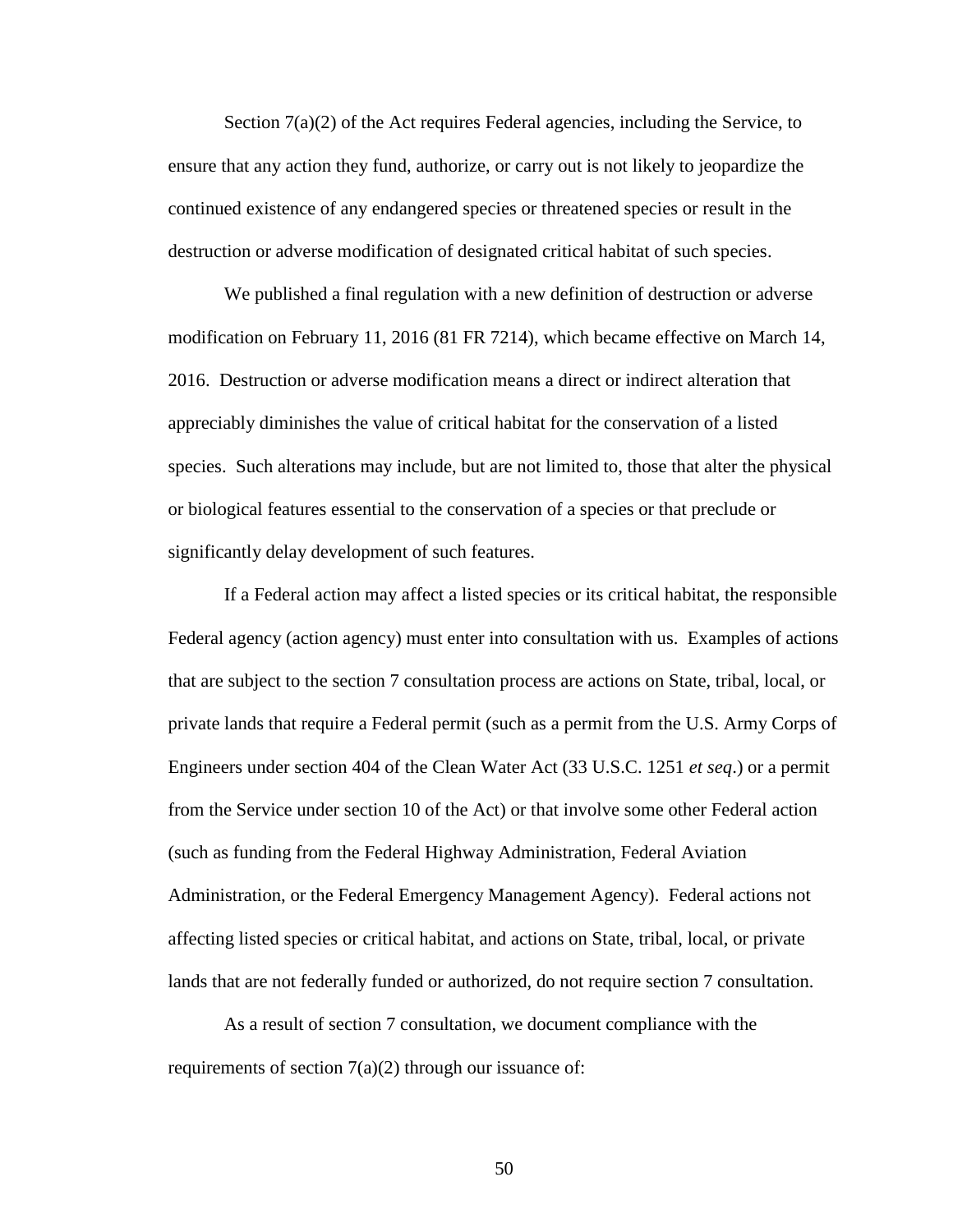(1) A concurrence letter for Federal actions that may affect, but are not likely to adversely affect, listed species or critical habitat; or

(2) A biological opinion for Federal actions that may affect and are likely to adversely affect, listed species or critical habitat.

When we issue a biological opinion concluding that a project is likely to jeopardize the continued existence of a listed species and/or destroy or adversely modify critical habitat, we provide reasonable and prudent alternatives to the project, if any are identifiable, that would avoid the likelihood of jeopardy and/or destruction or adverse modification of critical habitat. We define "reasonable and prudent alternatives" (at 50 CFR 402.02) as alternative actions identified during consultation that:

(1) Can be implemented in a manner consistent with the intended purpose of the action,

(2) Can be implemented consistent with the scope of the Federal agency's legal authority and jurisdiction,

(3) Are economically and technologically feasible, and

(4) Would, in the Director's opinion, avoid the likelihood of jeopardizing the continued existence of the listed species and/or avoid the likelihood of destroying or adversely modifying critical habitat.

Reasonable and prudent alternatives can vary from slight project modifications to extensive redesign or relocation of the project. Costs associated with implementing a reasonable and prudent alternative are similarly variable.

Regulations at 50 CFR 402.16 require Federal agencies to reinitiate consultation on previously reviewed actions in instances where we have listed a new species or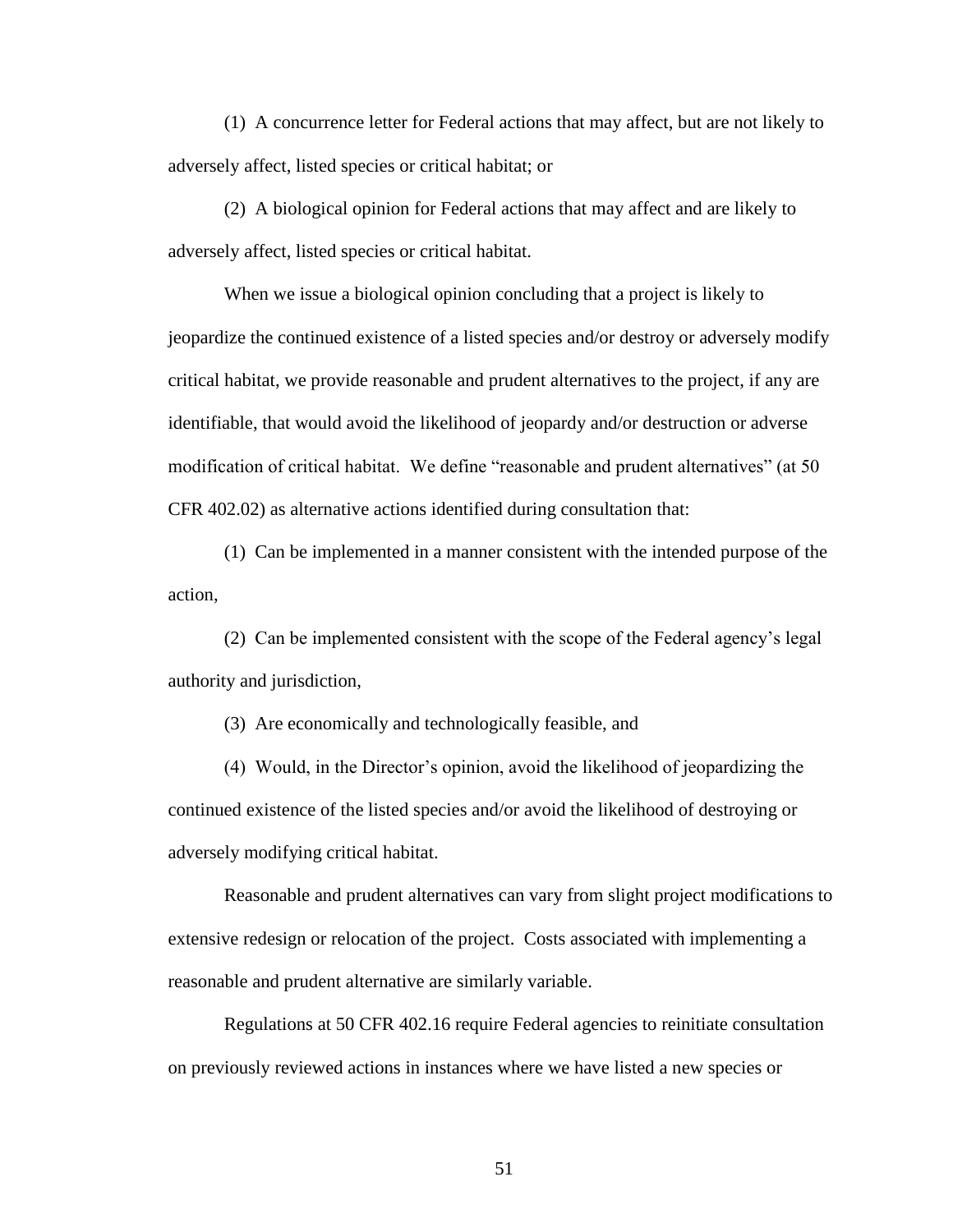subsequently designated critical habitat that may be affected and the Federal agency has retained discretionary involvement or control over the action (or the agency's discretionary involvement or control is authorized by law). Consequently, Federal agencies sometimes may need to request reinitiation of consultation with us on actions for which formal consultation has been completed, if those actions with discretionary involvement or control may affect subsequently listed species or designated critical habitat.

We recognize that critical habitat designated at a particular point in time may not include all of the habitat areas that we may later determine are necessary for the recovery of the species. For these reasons, a critical habitat designation does not signal that habitat outside the designated area is unimportant or may not be needed for recovery of the species. Areas that are important to the conservation of the species, both inside and outside the critical habitat designation, will continue to be subject to: (1) conservation actions implemented under section  $7(a)(1)$  of the Act, (2) regulatory protections afforded by the requirement in section  $7(a)(2)$  of the Act for Federal agencies to ensure their actions are not likely to jeopardize the continued existence of any endangered or threatened species, and (3) section 9 of the Act's prohibitions on taking any individual of the species, including taking caused by actions that affect habitat. Federally funded or permitted projects affecting listed species outside their designated critical habitat areas may still result in jeopardy findings in some cases. These protections and conservation tools will continue to contribute to recovery of this species. Similarly, critical habitat designations made on the basis of the best available information at the time of designation will not control the direction and substance of future recovery plans, habitat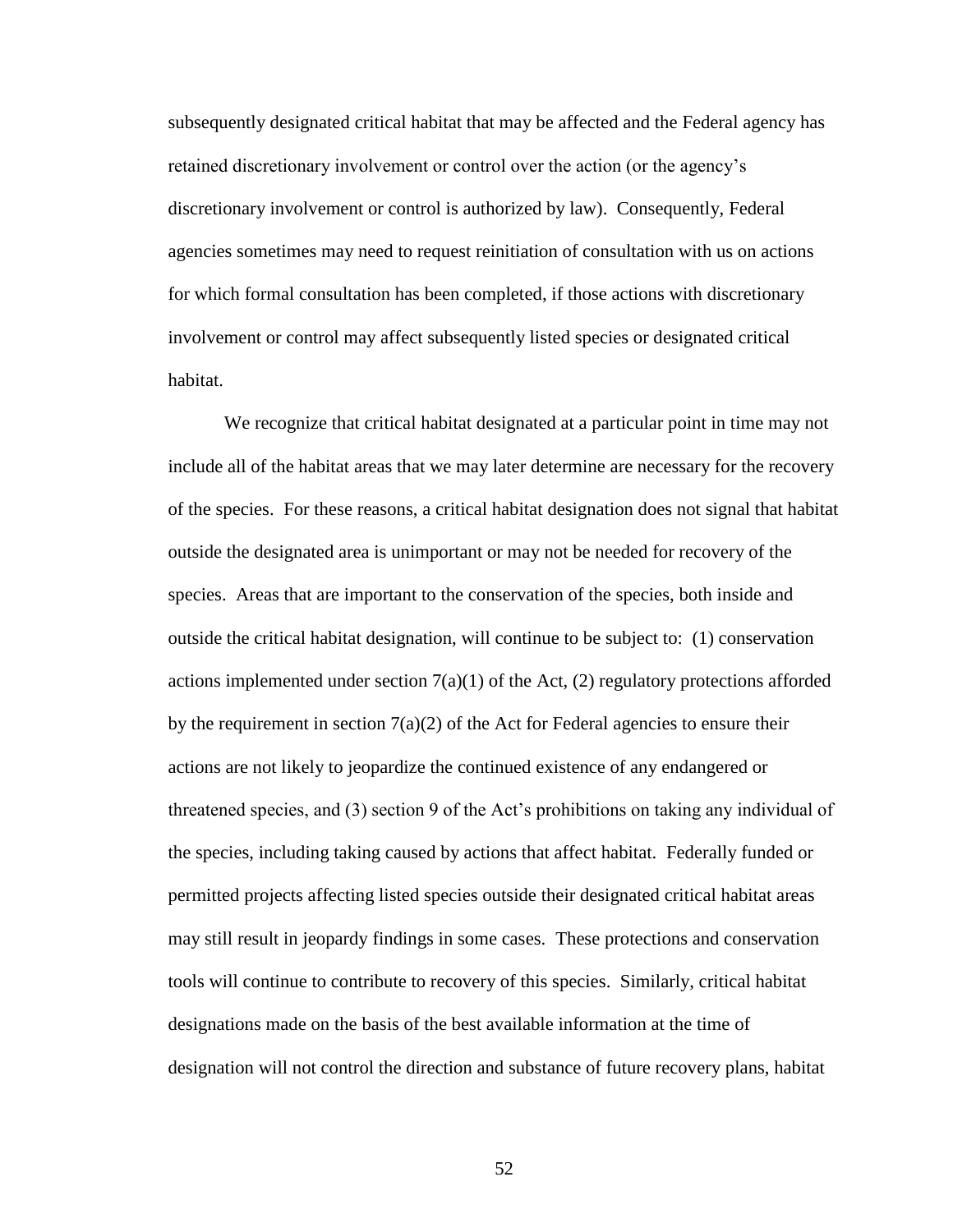conservation plans (HCPs), or other species conservation planning efforts if new information available at the time of these planning efforts calls for a different outcome.

The key factor related to the adverse modification determination is whether, with implementation of the proposed Federal action, the affected critical habitat would continue to serve its intended conservation role for the species. Activities that may destroy or adversely modify critical habitat are those that result in a direct or indirect alteration that appreciably diminishes the value of critical habitat for the conservation of the marbled murrelet. Such alterations may include, but are not limited to, those that alter the physical or biological features essential to the conservation of the species or that preclude or significantly delay development of such features. As discussed above, the role of critical habitat is to support physical or biological features essential to the conservation of a listed species and provide for the conservation of the species.

Section 4(b)(8) of the Act requires us to briefly evaluate and describe, in any proposed or final regulation that designates critical habitat, activities involving a Federal action that may destroy or adversely modify such habitat, or that may be affected by such designation.

Activities that may affect critical habitat, when carried out, funded, or authorized by a Federal agency, should result in consultation for the marbled murrelet. A detailed explanation of the regulatory effects of critical habitat in terms of consultation under section 7 of the Act and application of the adverse modification standard is provided in the October 5, 2011, final rule revising critical habitat for the marbled murrelet (76 FR 61599).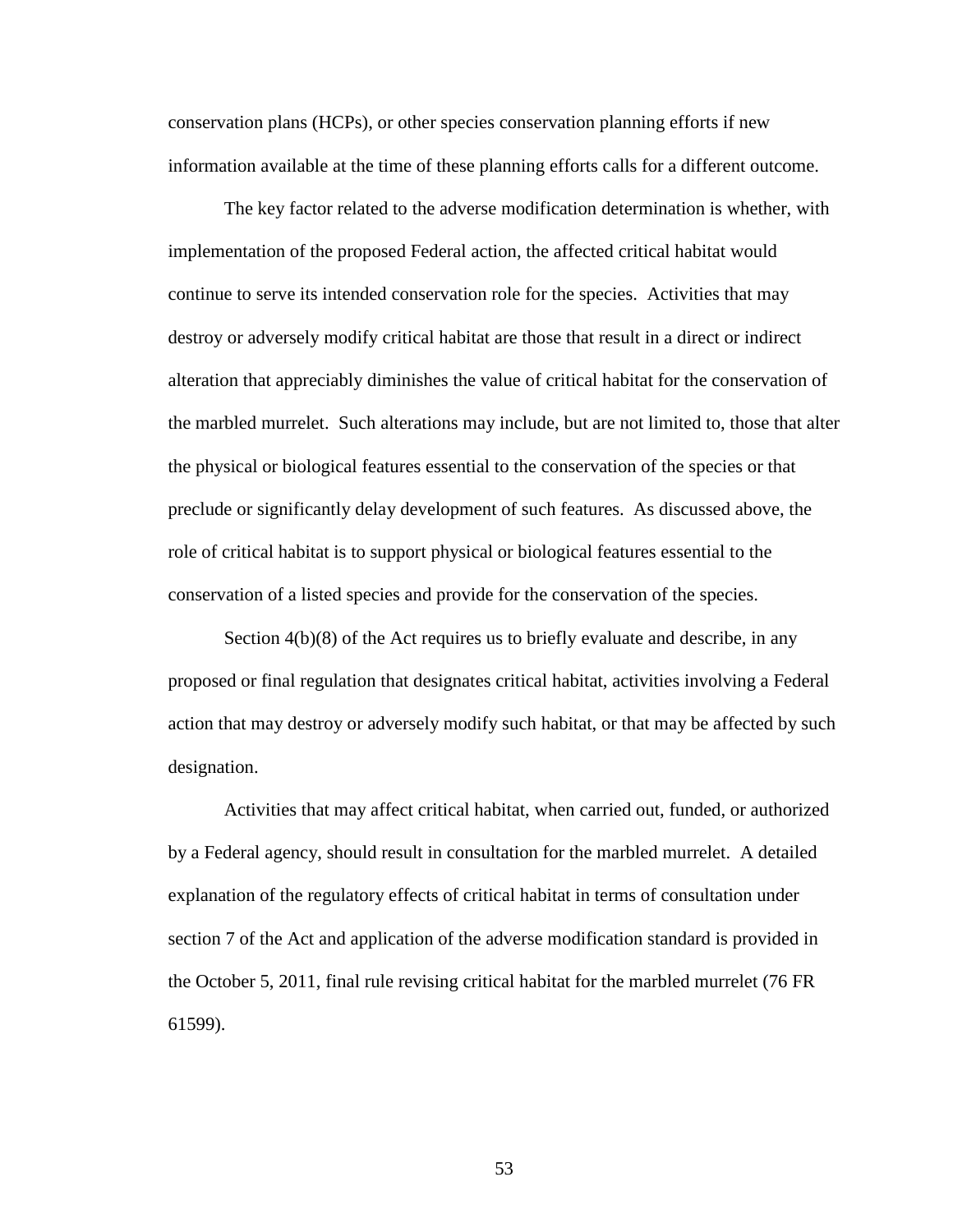# **X. Economic Considerations**

As required by section  $4(b)(2)$  of the Act and its implementing regulations, we fully considered the economic impact that may result from specifying any particular area as critical habitat. If critical habitat has not been previously designated, the probable economic impact of a proposed critical habitat designation is analyzed by comparing scenarios both "with critical habitat" and "without critical habitat." The "without critical habitat" scenario represents the baseline for the analysis, and includes the existing regulatory and socio-economic burden imposed on landowners, managers, or other resource users potentially affected by the designation of critical habitat (e.g., under the Federal listing as well as other Federal, State, and local regulations). In this case the baseline represents the costs of all efforts attributable to the listing of the species under the Act (i.e., conservation of the species and its habitat incurred regardless of whether critical habitat is designated). The "with critical habitat" scenario describes the incremental impacts associated specifically with the designation of critical habitat for the species. These are the conservation efforts and associated impacts that would not be expected but for the designation of critical habitat for the species. In other words, the incremental costs are those attributable solely to the designation of critical habitat, above and beyond the baseline costs. These incremental costs represent the potential economic impacts we consider in association with a designation or revision of critical habitat, as required by the Act.

Baseline protections as a result of the listed status of the marbled murrelet include sections 7, 9, and 10 of the Act, and any economic impacts resulting from these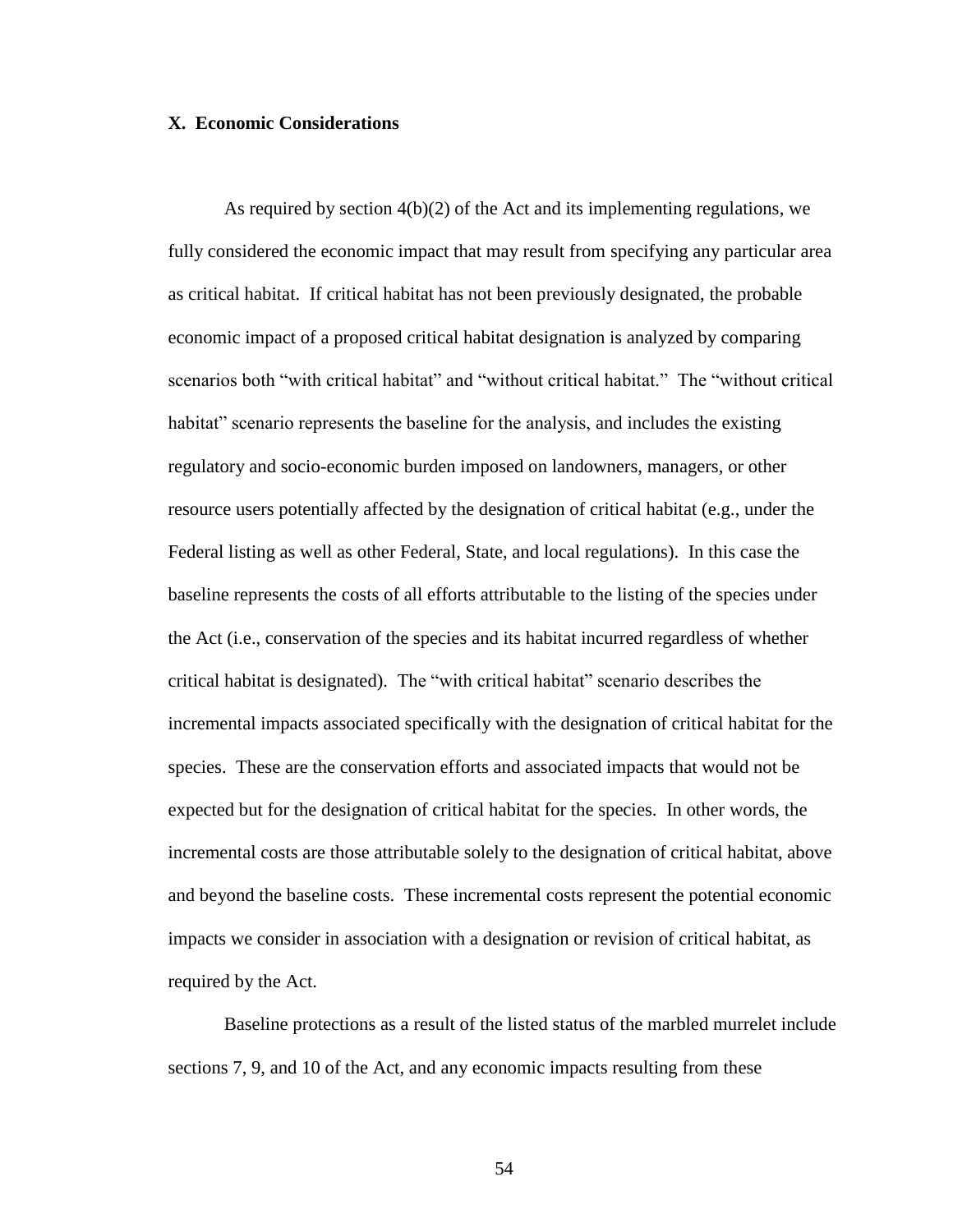protections to the extent they are expected to occur absent the designation of critical habitat:

- Section 7 of the Act, even absent critical habitat designation, requires Federal agencies to consult with the Service to ensure that any action authorized, funded, or carried out will not likely jeopardize the continued existence of any endangered or threatened species. Consultations under the jeopardy standard result in administrative costs, as well as impacts of conservation efforts resulting from consideration of this standard.
- Section 9 defines the actions that are prohibited by the Act. In particular, it prohibits the "take" of endangered wildlife, where "take" means to harass, harm, pursue, hunt, shoot, wound, kill, trap, capture, or collect, or to attempt to engage in any such conduct. The economic impacts associated with this section manifest themselves in sections 7 and 10.
- Under section  $10(a)(1)(B)$  of the Act, an entity (e.g., a landowner or local government) may develop an HCP for a listed animal species in order to meet the conditions for issuance of an incidental take permit in connection with a land or water use activity or project. The requirements posed by the HCP may have economic impacts associated with the goal of ensuring that the effects of incidental take are adequately avoided or minimized. The development and implementation of HCPs is considered a baseline protection for the species and habitat unless the HCP is determined to be precipitated by the designation of critical habitat, or the designation influences stipulated conservation efforts under HCPs.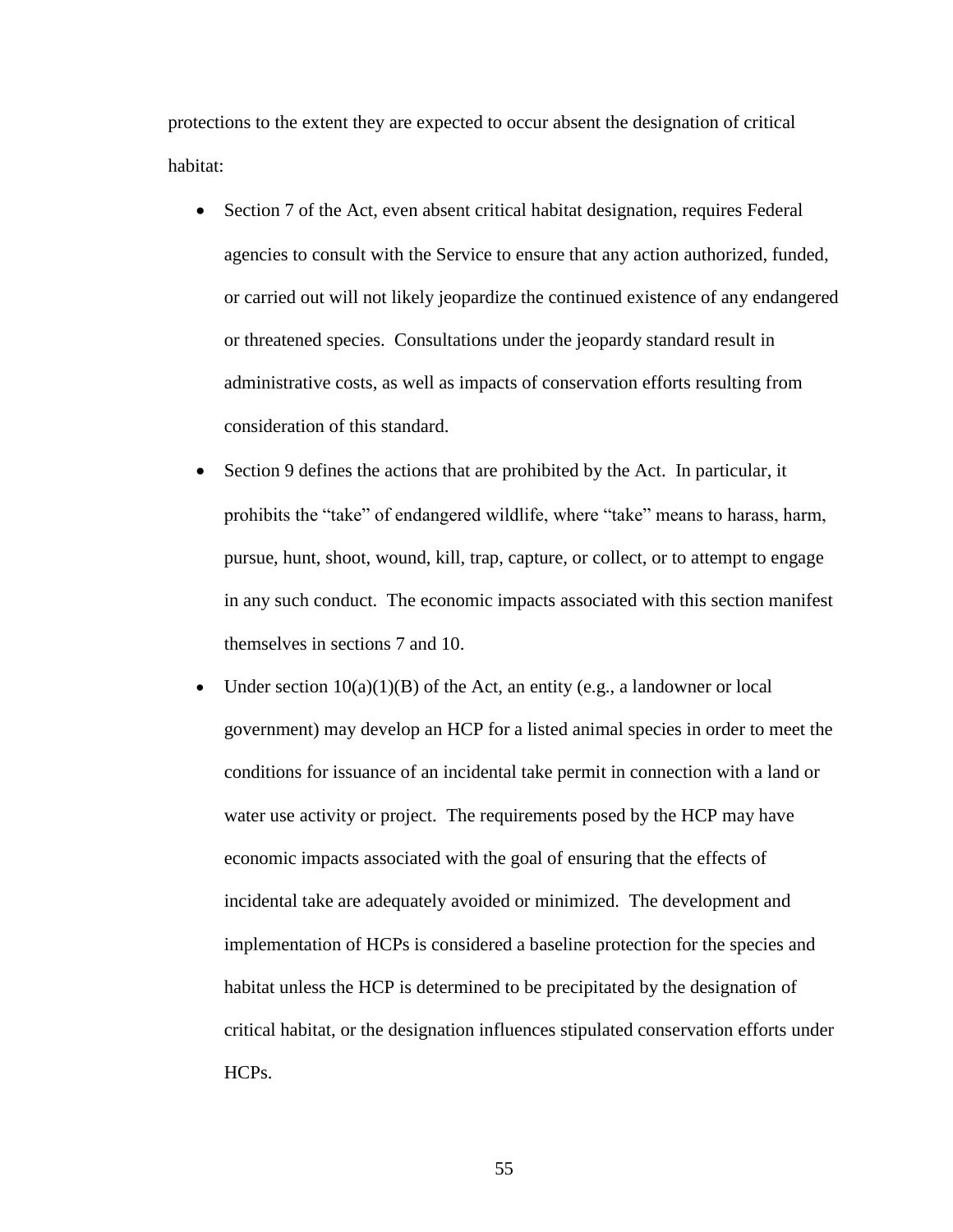In the present rulemaking, we are not starting from a "without critical habitat" baseline. In this particular case, critical habitat has been in place for the marbled murrelet since May 24, 1996 (61 FR 26256), and was most recently revised on October 5, 2011 (76 FR 61599). Because the 2011 revision resulted only in the removal of some areas of critical habitat, all areas remaining in the current designation have been critical habitat for the marbled murrelet since 1996. This current critical habitat designation formed the baseline for our consideration of the potential economic impacts of the proposed rule.

In the proposed rule, we described our evaluation and conclusion that all of the currently designated areas meet the statutory definition of critical habitat for the marbled murrelet. Specifically, we clarified that all areas are within the range of the marbled murrelet and, therefore, occupied by the species at the time of listing, and contain the physical or biological features essential to the conservation of the species, which may require special management consideration or protection. Furthermore, although all areas are considered to have been occupied at the time of listing, all areas do not necessarily have specific data indicating known detections of nesting murrelets at the time of listing. Upon further evaluation, we determined that all critical habitat, regardless of whether we have information indicating definitive use by nesting murrelets at the time of listing, is essential for the conservation of the species. As a result of our evaluation, we did not propose any modification to the boundaries of critical habitat for the marbled murrelet, nor did we propose any changes to the definition of the PCEs (May 24, 1996; 61 FR 26256). We fully considered all substantive comments and relevant information received on our proposed determination of critical habitat for the marbled murrelet; our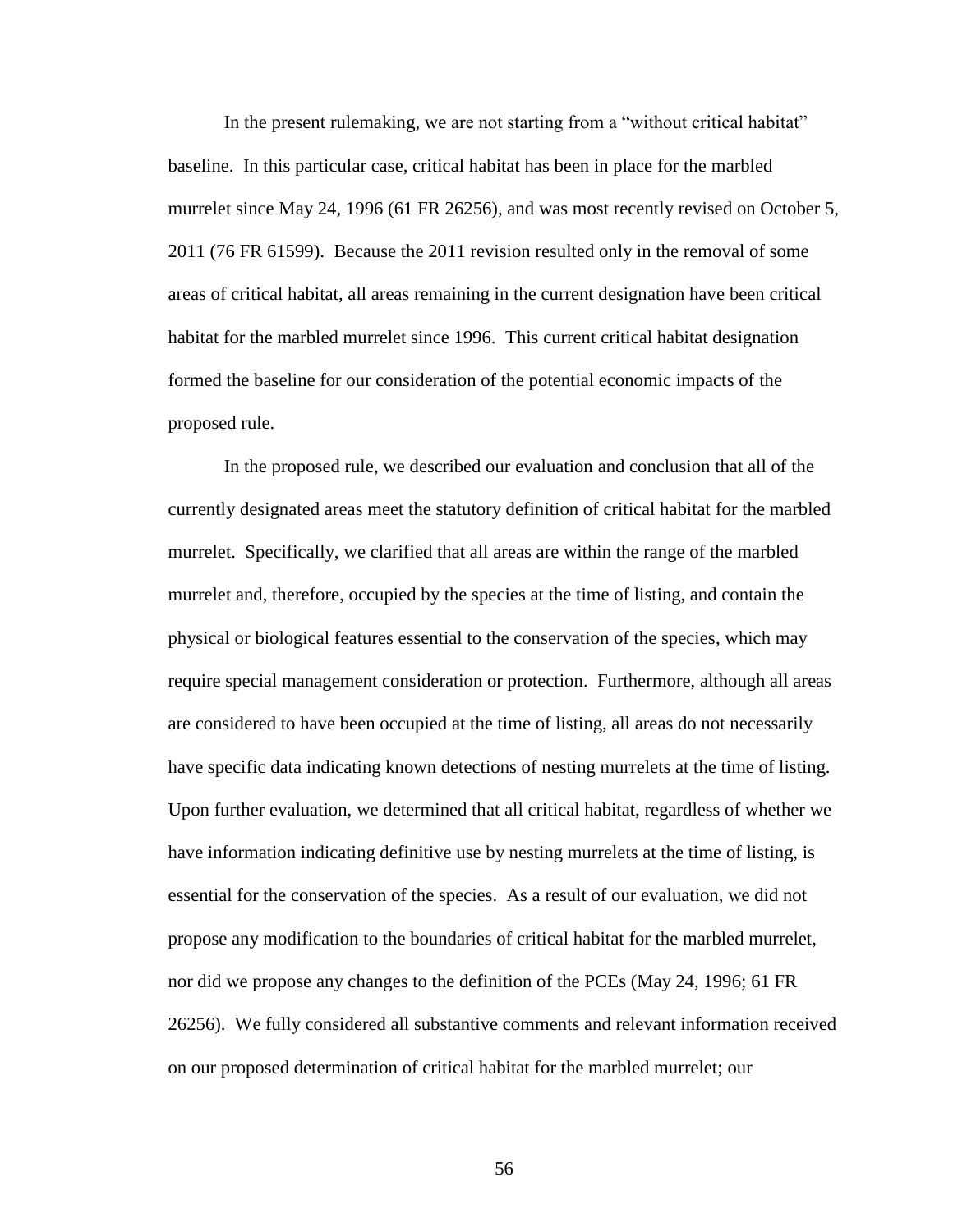consideration of this information did not lead to any changes from our proposed rule in this final rule.

We considered the probable incremental economic impacts of the proposed rule with regard to critical habitat for the marbled murrelet. As described in our proposed rule, critical habitat has already been in place for the marbled murrelet for 20 years; as we are not changing any of the critical habitat boundaries or PCEs, and as Federal action agencies consult on the effects to the PCEs rather than the species itself with regard to actions in critical habitat, we do not anticipate any additional costs as a result of the clarification of areas occupied at the time of listing. Our evaluation of the probable economic impacts of our proposed determination of critical habitat for the marbled murrelet was available for public review during the comment period on our proposed rule from August 25, 2015, through October 26, 2015 (August 25, 2015; 80 FR 51506). Following the close of the comment period, we reviewed and evaluated all information submitted that may pertain to our consideration of the probable incremental economic impacts of this critical habitat rule. We fully considered public comment on our evaluation, as well as information supplied by the action agencies with whom we regularly consult with regard to marbled murrelet critical habitat (details below). Those action agencies confirmed our conclusion that our clarification of how the areas currently designated as critical habitat meet the statutory definition under the Act is unlikely to result in any additional costs, regardless of occupancy status.

Our conclusion that this critical habitat rule will not result in incremental economic impacts is based upon the following evaluation. Critical habitat designation will not affect activities that do not have any Federal involvement; designation of critical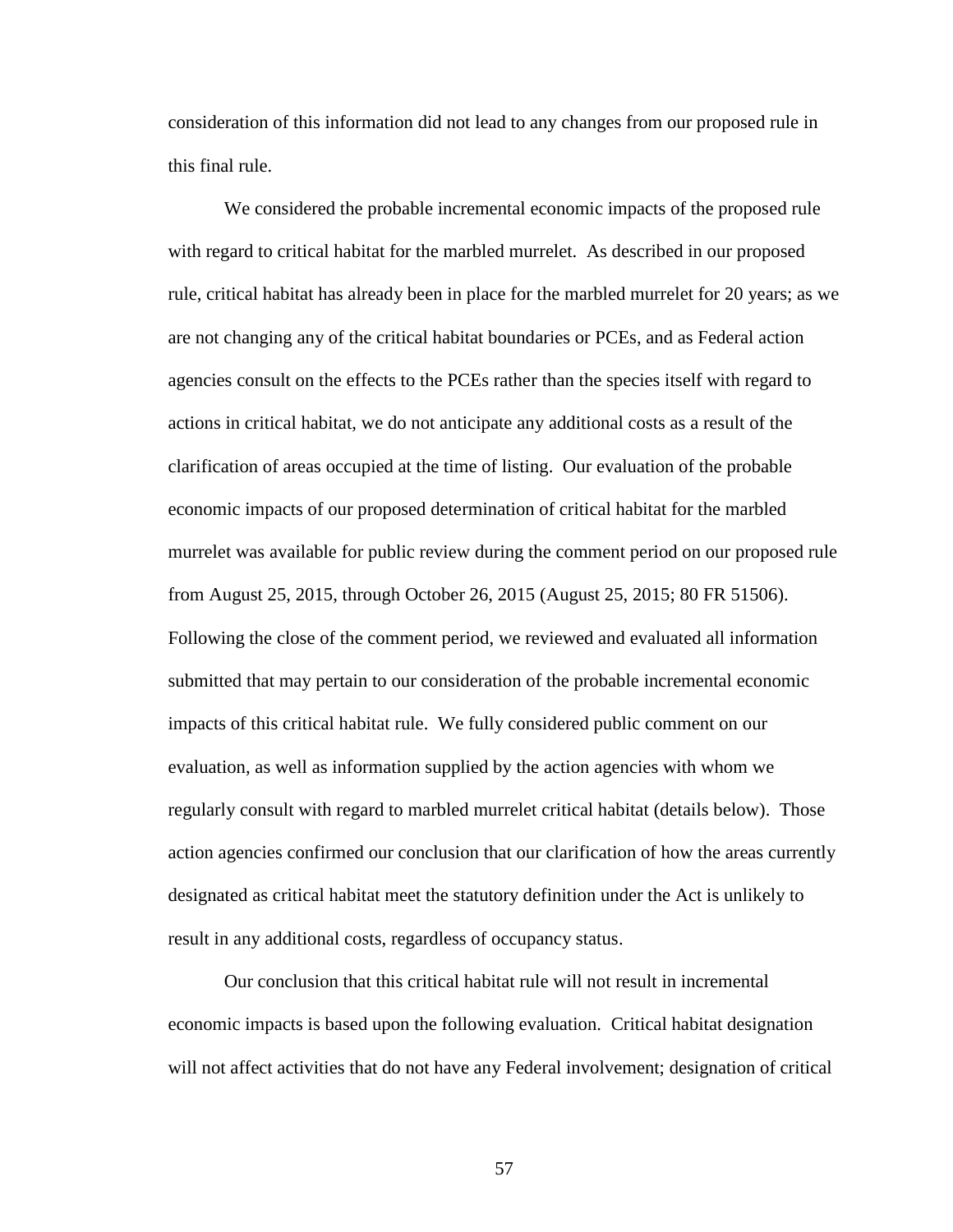habitat affects only activities conducted, funded, permitted, or authorized by Federal agencies. In areas where the marbled murrelet is present, Federal agencies already are required to consult with the Service under section 7 of the Act on activities they fund, permit, or implement that may affect the species. In this particular case, because all areas that we have considered are already designated as critical habitat for the marbled murrelet, where a Federal nexus occurs, consultations to avoid the destruction or adverse modification of critical habitat have been incorporated into the existing consultation process. Federal agencies have been consulting under section 7 of the Act on critical habitat for the marbled murrelet for approximately 20 years. As our proposed rule did not include the addition of any new areas as critical habitat, any probable economic impacts resulting from the proposed rule would result solely from our clarification of how all of the areas currently designated meet the statutory definition of critical habitat. The incremental economic impacts of our rulemaking would, therefore, be equal to any additional costs incurred as the result of a difference between the outcome of consultations as they are currently conducted and consultations as they would be conducted if the proposed rule were to become final.

Based upon our evaluation and as described in our proposed rule, we do not anticipate changes to the consultation process or effect determinations made for critical habitat as a result of our evaluation and conclusion that all areas meet the definition of critical habitat under the Act. In addition, we do not anticipate requiring additional or different project modifications than are currently requested when an action "may affect" critical habitat. Therefore, it is the Service's expectation that this final rule clarifying the 1996 critical habitat designation, as revised in 2011, which explains how all areas within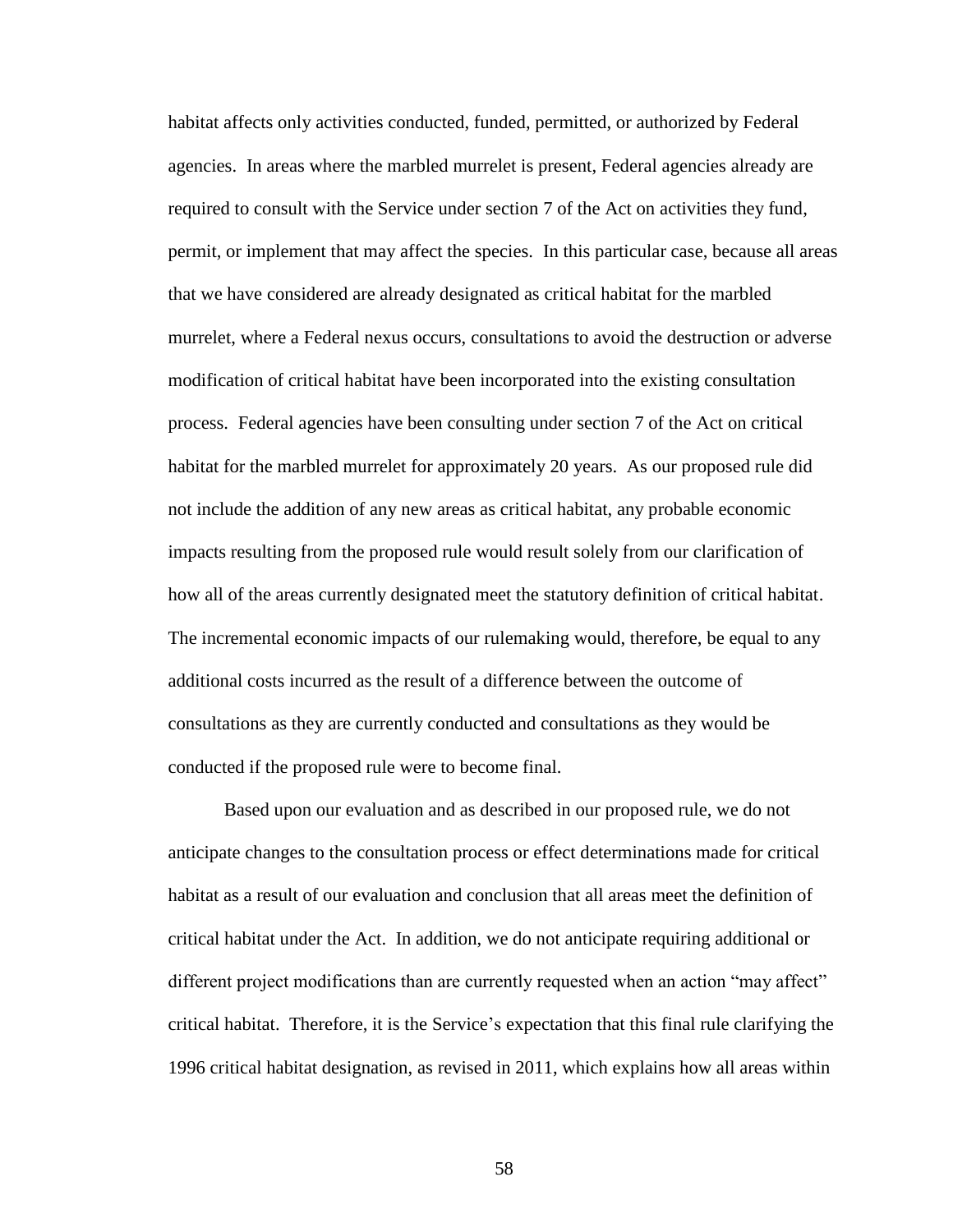the boundaries of the current designation meet the definition of critical habitat under the Act, will result in no additional (incremental) economic impacts.

In order to confirm the accuracy of our assessment of the potential economic impacts of the proposed rule, we asked those Federal action agencies that manage lands that are critical habitat or with whom we have consulted over the past 20 years on marbled murrelet critical habitat to review our evaluation and characterization of the changes, if any, to consultation under section 7 that may be anticipated as a consequence of the proposed rule. We specifically asked each agency whether our proposed rule would be likely to result in any additional economic impacts on their agency (incremental impacts), above and beyond those already incurred as a result of the current critical habitat designation for the marbled murrelet (baseline impacts). Based on our consultation history with Federal agencies, it is our understanding that action agencies currently consult on effects to marbled murrelet critical habitat through an analysis of the effects to the PCEs. We asked the action agencies to confirm or correct this understanding, and to verify our characterization of how these consultations take place under the current designation, which we described as follows:

 If an action will take place within designated critical habitat, the action agency considers the action area to be critical habitat, irrelevant of the presence of PCEs. The action agency then determines whether there are PCEs within the action area. If the action agency determines there are no PCEs within the action area, the agency makes a "no effect" determination and the Service is not consulted.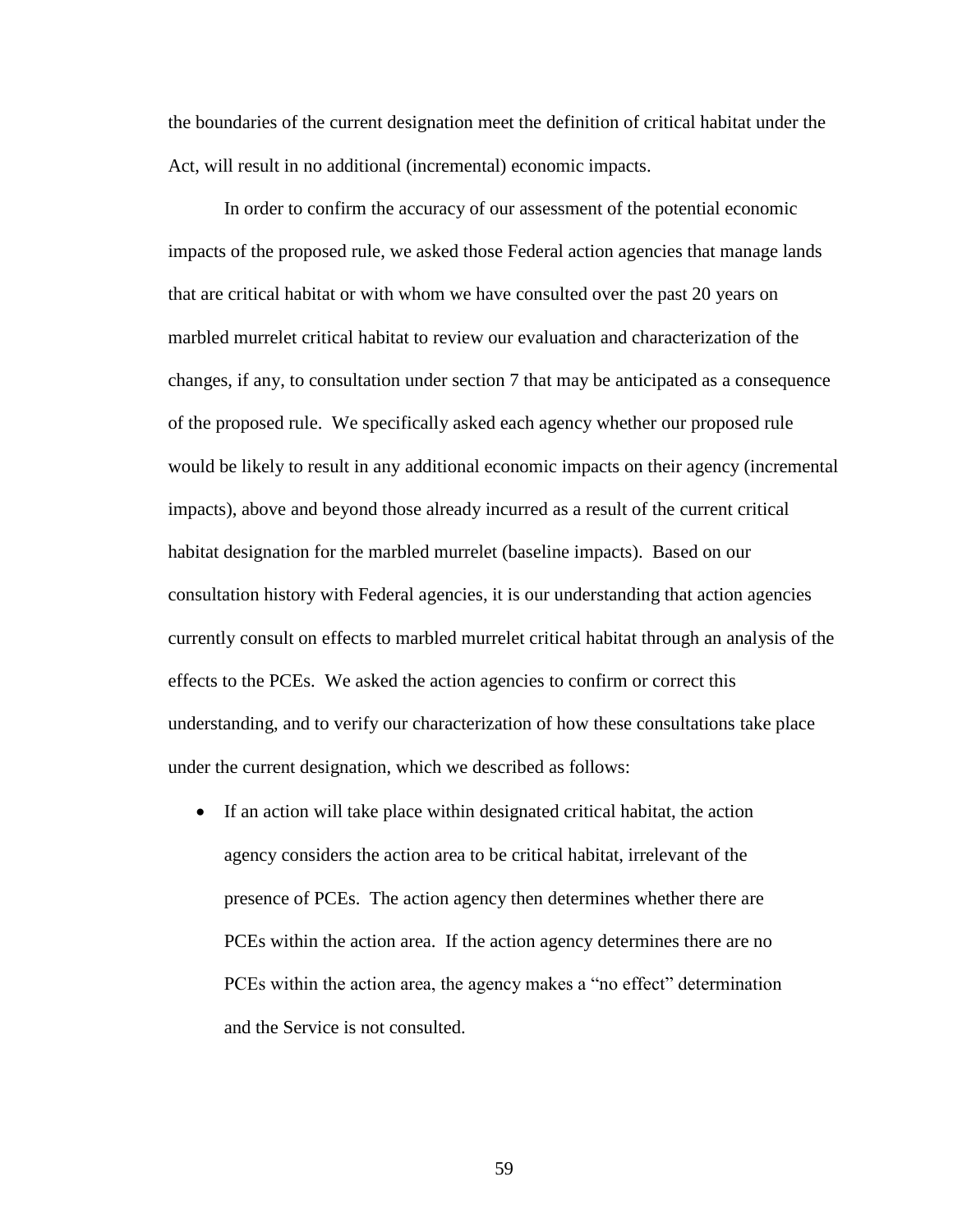• If the action agency determines there are PCEs within the action area, they analyze the action's potential effects on the PCEs, which may result in a "no effect" or "may effect" determination. If the action agency determines the action "may affect" the PCEs, they undergo section 7 consultation with the Service.

Whether the critical habitat subunit or action area is considered to be "occupied" by the species is irrelevant to the effect determination made for critical habitat. Rather, the determination of "occupancy" is relevant to the effect determination for the species and any minimization measures that may be implemented (such as project timing).

In the proposed rule we clarified that we consider all areas to have been occupied by the species at the time of listing, and that all of these areas have the PCEs. Because occupancy of the critical habitat subunit or action area is considered irrelevant to the effect determination made for critical habitat, the Service does not anticipate changes to the consultation process or effect determinations made for critical habitat as a result of this determination. In addition, the Service does not anticipate requiring additional or different project modifications than are currently requested when an action "may affect" critical habitat. Therefore, we conclude that this final rule clarifying the 1996 critical habitat designation, as revised in 2011, which is limited to explaining how all areas within the boundaries of the current designation meet the definition of critical habitat under the Act, will not result in additional (incremental) costs to the Federal agencies.

As noted above, we solicited review and comment on our draft summary of the anticipated economic impacts of the proposed rule from seven Federal agencies with whom we regularly consult on marbled murrelet critical habitat (the U.S. Forest Service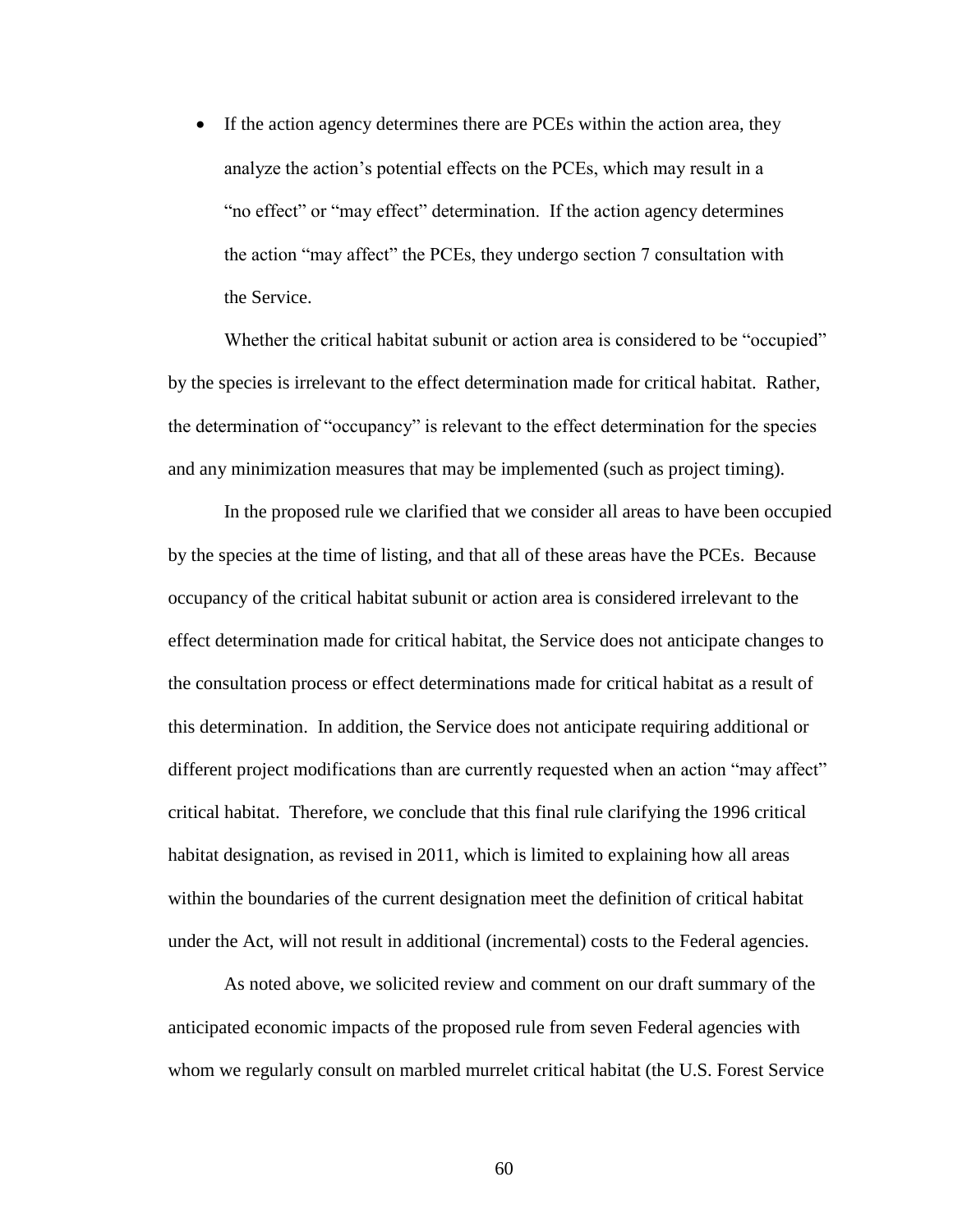(USFS), U.S. Bureau of Land Management (BLM), National Park Service (NPS), Bureau of Indian Affairs (BIA), U.S. Army Corps of Engineers, Federal Highway Administration, and Federal Energy Regulatory Commission). We received responses from four of these agencies: the USFS representing multiple national forests, the BLM representing multiple districts, the NPS representing Redwood National Park and State Parks partnership, and the BIA. All responses agreed with our evaluation of the potential incremental effects of the proposed rule, and confirmed that they did not anticipate any additional costs as a result of the clarification of areas occupied at the time of listing. Our initial letter of inquiry and all responses received from the action agencies are available for review in the Supplemental Materials folder at *http://www.regulations.gov*, Docket No. FWS–R1–ES–2015–0070.

We additionally considered any potential economic impacts on non-Federal entities as a result of the proposed rule. In our experience, any economic impacts to non-Federal parties are generally associated with the development of HCPs under section  $10(a)(1)(B)$  of the Act. However, as described above, in most cases the incentive for the development of an HCP is the potential issuance of an incidental take permit in connection with an activity or project in an area where a listed animal species occurs. HCPs are seldom undertaken in response to a critical habitat designation, but in such a case the costs associated with the development of an HCP prompted by the designation of critical habitat would be considered an incremental impact of that designation. In this particular situation, because we did not propose any changes to the boundaries of critical habitat, we did not anticipate the initiation of any new HCPs in response to the proposed rule; therefore, we did not anticipate any costs to non-Federal parties associated with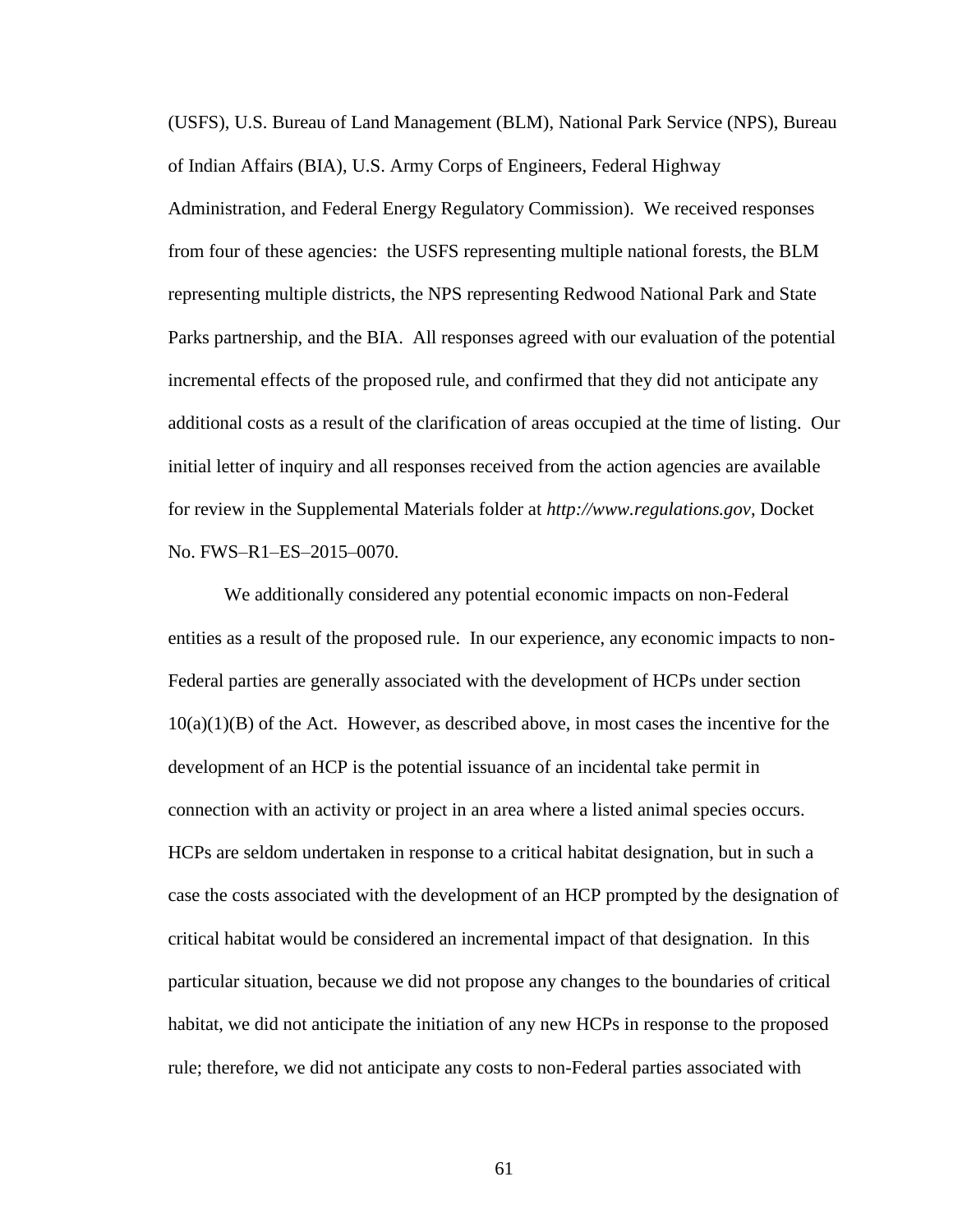HCP development. We did not receive any information during the public comment period that suggested this conclusion was in error.

Other potential costs to non-Federal entities as a result of critical habitat designation might include costs to third-party private applicants in association with Federal activities. In most cases, consultations under section 7 of the Act involve only the Service and other Federal agencies, such as the U.S. Army Corps of Engineers. Sometimes, however, consultations may include a third party involved in projects that involve a permitted entity, such as the recipient of a Clean Water Act section 404 permit. In such cases, these private parties may incur some costs, such as the cost of applying for the permit in question, or the time spent gathering and providing information for a permit. These costs and administrative effort on the part of third-party applicants, if attributable solely to critical habitat, would be incremental impacts of the designation. In this particular case, however, because we did not propose any boundary changes to the current critical habitat designation, we did not anticipate any change from the current baseline conditions in terms of potential costs to third parties; therefore, we expected any incremental impacts to non-Federal parties associated with the proposed rule to be minimal. Again, we did not receive any information during the public comment period that would suggest this conclusion is in error.

Based on our evaluation, the information provided to us by the Federal action agencies within the critical habitat area under consideration, and the information received during the public comment period on our proposed rule, we conclude that this final rule will result in little if any additional economic impact above baseline costs.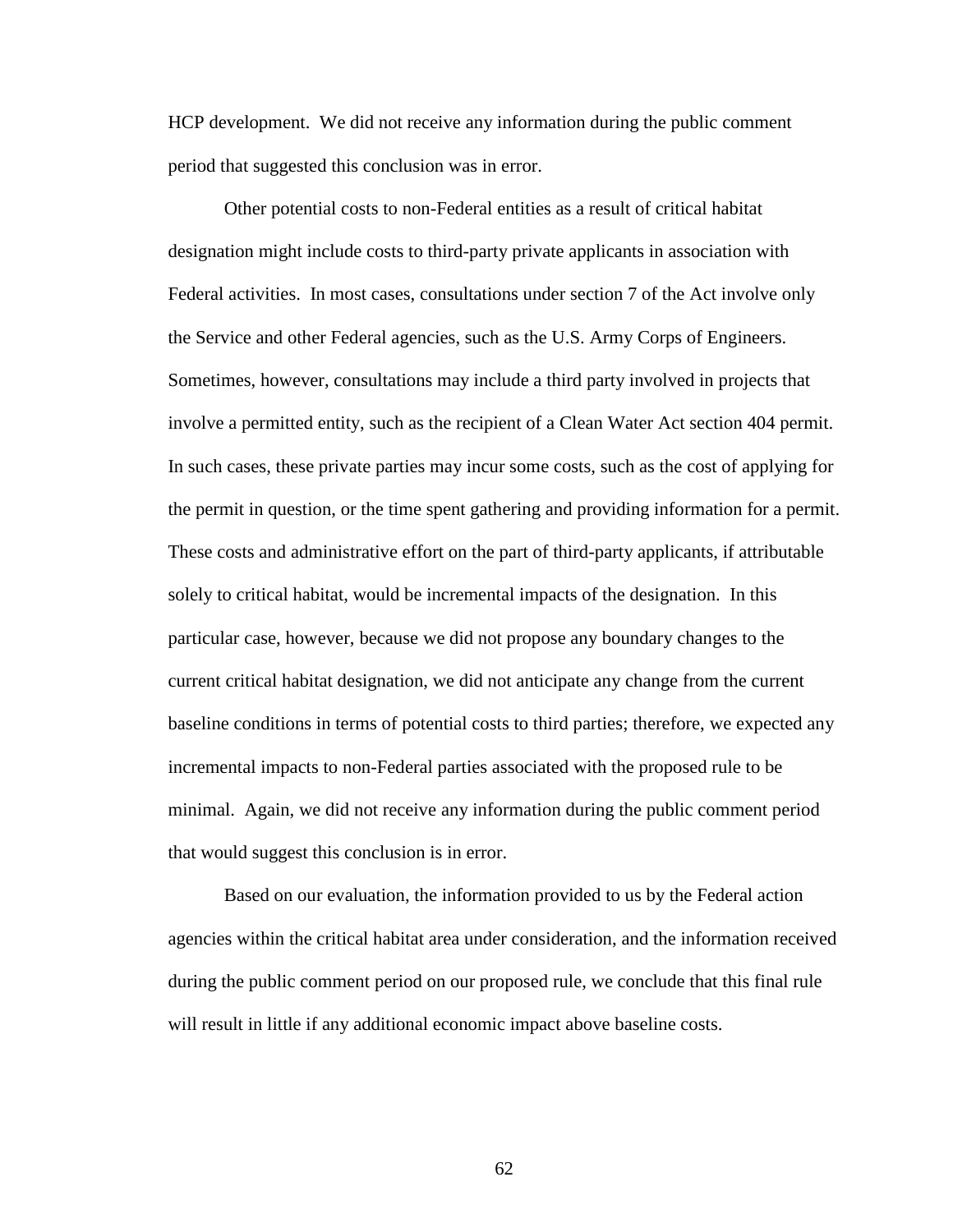# **XI. Determination**

We have examined all areas designated as critical habitat for the marbled murrelet in 1996 (May 24, 1996; 61 FR 26256), as revised in 2011 (October 5, 2011; 76 FR 61599), and evaluated whether all areas meet the definition of critical habitat under section  $3(5)(A)$  of the Act. Based upon our evaluation, we have determined that all 101 subunits designated as critical habitat are within the geographical area occupied by the species at the time of listing, and each of these subunits provides the physical or biological features and PCEs essential to the conservation of the species, which may require special management considerations or protections. Therefore, we conclude that all areas designated as critical habitat for the marbled murrelet meet the definition of critical habitat under section  $3(5)(A)(i)$  of the Act. Of the 101 subunits, 78 of those subunits had documented detections of nesting behavior at the time of listing. We have determined that we do not have sufficient data to definitively document nesting behavior within the other 23 subunits at the time of listing. However, even if these 23 subunits were considered unoccupied, the Secretary has determined that they are essential for the conservation of the species, as they contribute to the maintenance or increase of suitable nesting habitat required to achieve the conservation and recovery of the marbled murrelet; therefore, we conclude that they meet the definition of critical habitat under section  $3(5)(A)(ii)$  of the Act.

In addition, recognizing that the detection of nesting behaviors or the presence of essential physical or biological features or PCEs within a subunit may be evaluated on multiple scales, such that at some finer scales some subset of the subunit may be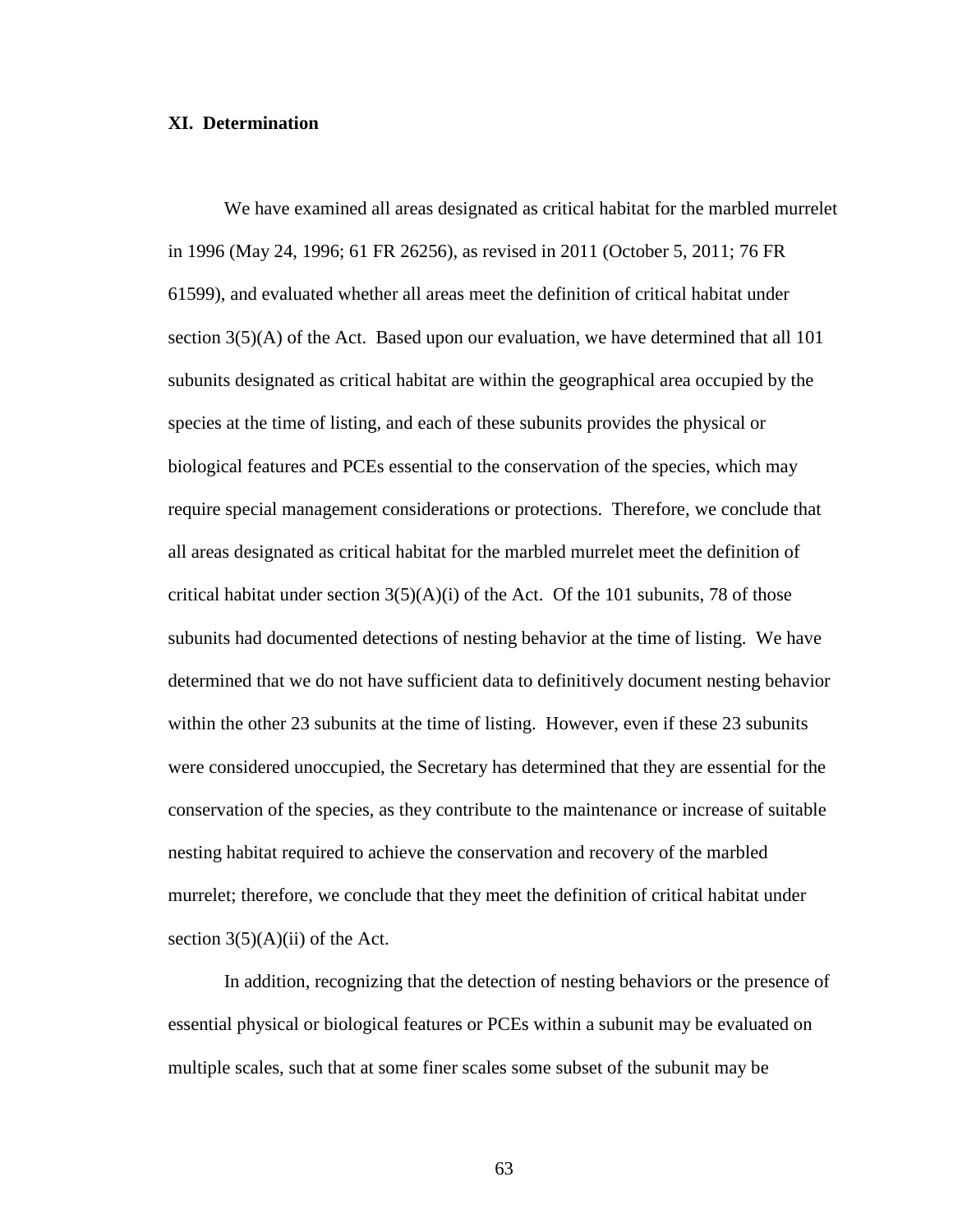considered unoccupied or lacking in PCEs, we evaluated the designation in its entirety as if it were unoccupied under section  $3(5)(A)(ii)$  of the Act, and found that all areas of critical habitat are essential for the conservation of the species. We have here clarified that we have evaluated all critical habitat for the marbled murrelet, and have concluded that in all cases the areas designated as critical habitat for the marbled murrelet meet the definition of critical habitat under section  $3(5)(A)$  of the Act. In addition, as required by section  $4(b)(2)$  of the Act, we have considered the potential economic impact of this clarification, and we have concluded that any potential economic effects resulting from this rulemaking are negligible.

Therefore, we conclude that, under the Act, critical habitat as currently designated for the marbled murrelet in the Code of Federal Regulations remains valid.

### **XII. Summary of Comments and Responses**

We requested written comments from the public on the proposed determination of critical habitat for the marbled murrelet in a proposed rule published on August 25, 2015 (80 FR 51506). As described in that proposed rule, our purpose was to reconsider the final rule designating critical habitat for the marbled murrelet (May 24, 1996; 61 FR 26256, as revised on October 5, 2011; 76 FR 61599) for the purpose of evaluating whether all areas currently designated meet the definition of critical habitat under the Act. To that end, we specifically sought comments concerning: (1) What areas within the currently designated critical habitat for the marbled murrelet were occupied at the time of listing and contain features essential to the conservation of the species; (2) special management considerations or protection that may be needed in critical habitat areas,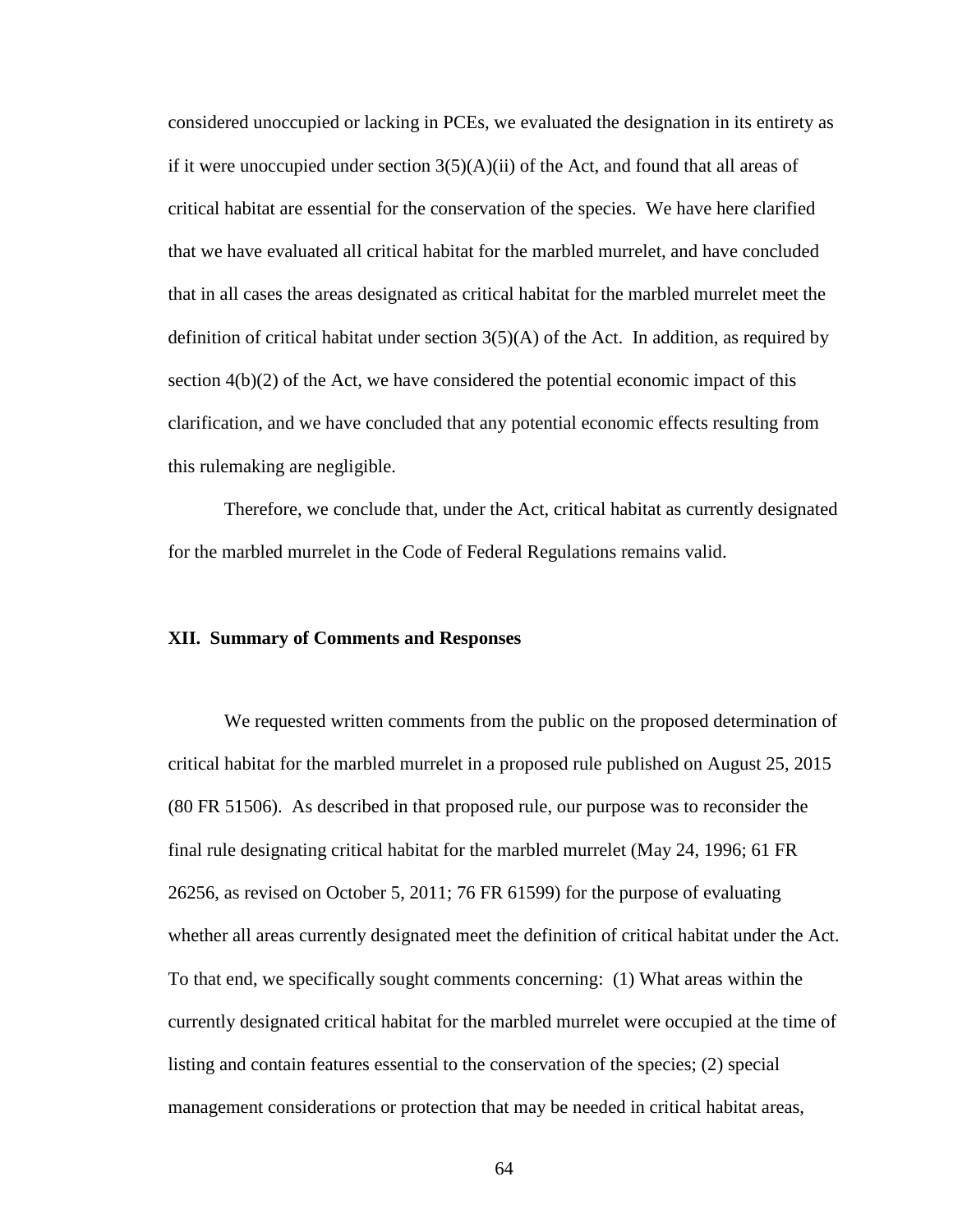including managing for the potential effects of climate change; (3) what areas within the currently designated critical habitat are essential for the conservation of the species and why; and (4) information on the extent to which the description of economic impacts is a reasonable estimate of the likely economic impacts of the proposed determination. During the comment period, which closed on October 26, 2015, we received 16 comment letters from organizations or individuals directly addressing the proposed critical habitat designation.

Eleven of these letters provided substantive comments (beyond a succinct expression of agreement or opposition) on the proposed rule. Five of the comment letters expressed support of our 1996 designation, one opposed the 1996 designation, and five did not express a particular opinion regarding the 1996 designation and whether it meets the statutory definition, but offered other suggestions or information regarding critical habitat for the marbled murrelet.

Several comments we received were outside the scope of the proposed rule, which was limited to the specific purpose for which the court remanded this rule, which was to assess whether all of the designated areas meet the statutory definition of critical habitat. Examples of comments outside of the scope of the proposed rule included:

(a) Requests that we designate additional critical habitat;

(b) A request that we apply the Service's proposed policy for excluding lands included in Habitat Conservation Plans (*See* 79 FR 27052 (May 12, 2014) at 27055);

(c) Requests that we designate marine areas as critical habitat;

(d) A request that surrounding encumbered lands be freed up as a more available revenue source; and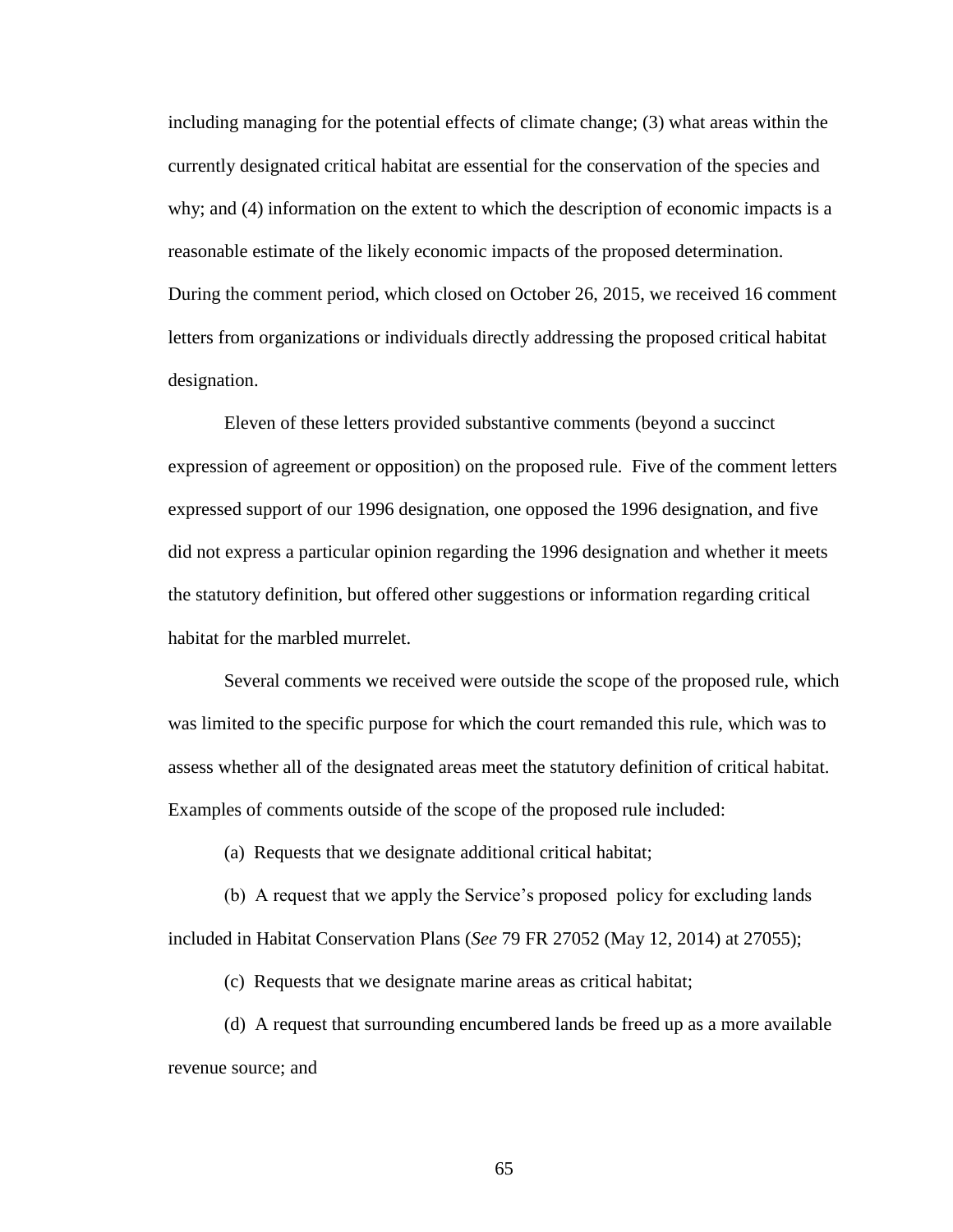(e) A request to complete a 5-year review.

These comments are beyond the scope of the proposed rule, and some would require separate rulemaking to be considered. Accordingly, we have not specifically responded to these comments in this final rule.

All substantive information provided during the comment period has either been incorporated directly into this final determination or addressed below. Comments received were grouped into general issues specifically relating to the proposed critical habitat determination, and are addressed in the following summary and incorporated into the final rule as appropriate.

# *Comments from States*

Section 4(i) of the Act states, "the Secretary shall submit to the State agency a written justification for his failure to adopt regulations consistent with the agency's comments or petition." Comments received from the State regarding the determination of critical habitat for the marbled murrelet are addressed below.

(1) *Comment:* The Oregon Department of Forestry stated they have not experienced impacts, positive or negative, associated with the designation of critical habitat. Critical habitat has not been an obstacle to the effective implementation of their forest management plans.

*Our response*: Thank you for the information.

(2) *Comment:* The Oregon Department of Forestry and one private organization expressed the opinion that we relied heavily on technical information associated with the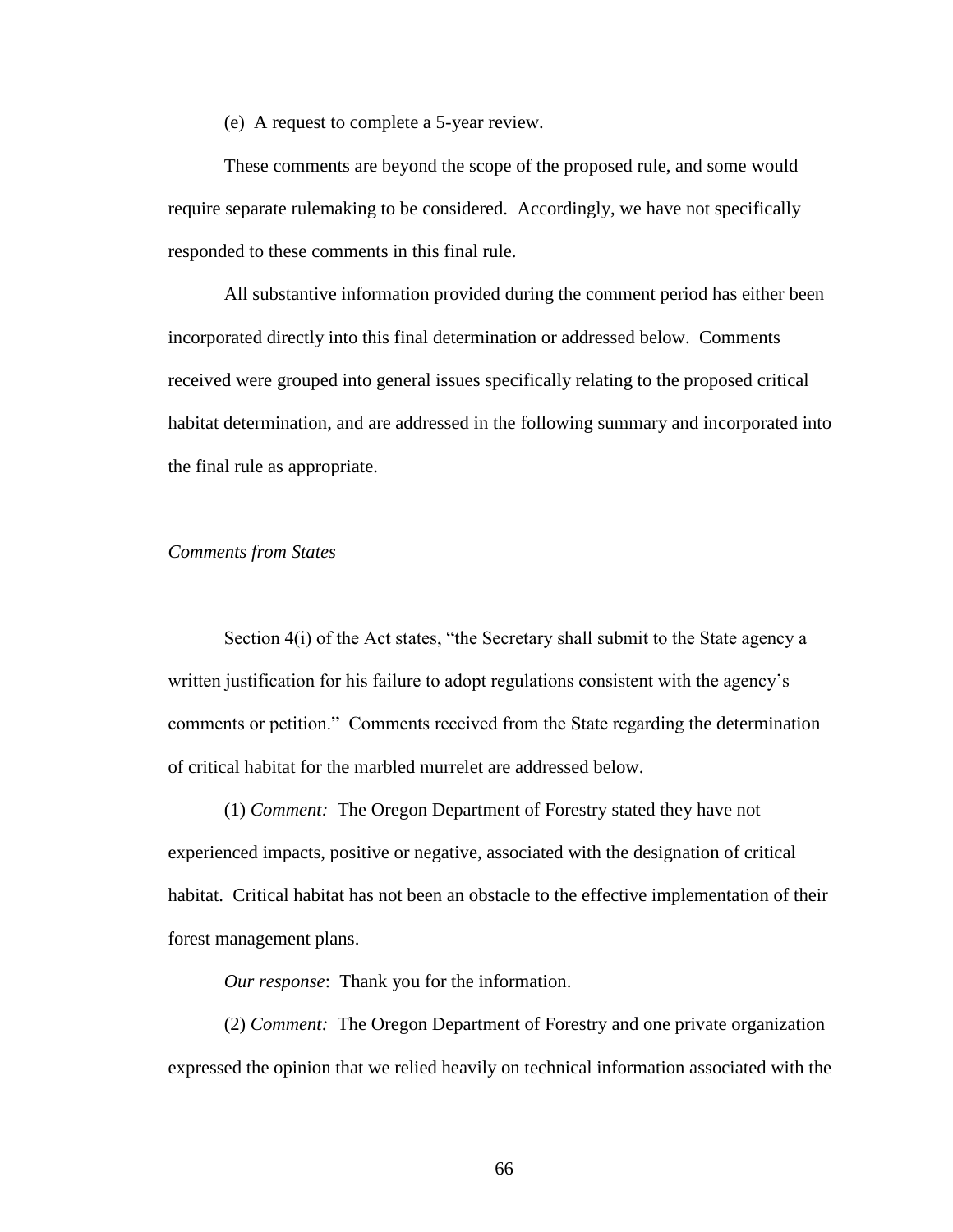1996 designation and largely or completely ignored newer scientific literature. In particular they pointed out that all the referenced nest site data is decades old.

*Our response*: The sole purpose of our proposed rule was to evaluate whether all areas currently designated as critical habitat for the marbled murrelet meet the statutory definition of critical habitat; we did not propose to revise critical habitat as a whole. In doing so, we did not ignore or discount any available relevant literature, including publications made available after the 1996 designation of critical habitat. In fact, many of the publications the commenters indicate we ignored, such as McShane *et al*. 2004, are cited in the proposed rule (see, for example, citations on pp. 51509–51512 of 80 FR 51506; August 25, 2015). If our review of the best available scientific data as reflected in the more recently published literature had indicated a change in our understanding of the essential habitat features for the marbled murrelet, we might have proposed further revision. However, we reviewed all available scientific data relevant to this question and found that it did not indicate that such a change was appropriate. Rather, the more recently published literature continues to support the physical or biological factors and primary constituent elements (PCEs) as described in the 1996 critical habitat final rule and is, therefore, consistent with both our proposed and final rules.

The commenters also indicate that the nest and occupancy data we relied upon were outdated. We disagree. On page 51516 of the proposed rule (80 FR 51506; August 25, 2015), we denote the years of survey data that we relied upon, which included all available nests, occupied behaviors, and presence behaviors within the analysis area. In Washington, the information included data collected through 2013. In Oregon, some survey data was as recent as 2014. In California, most of the available data was collected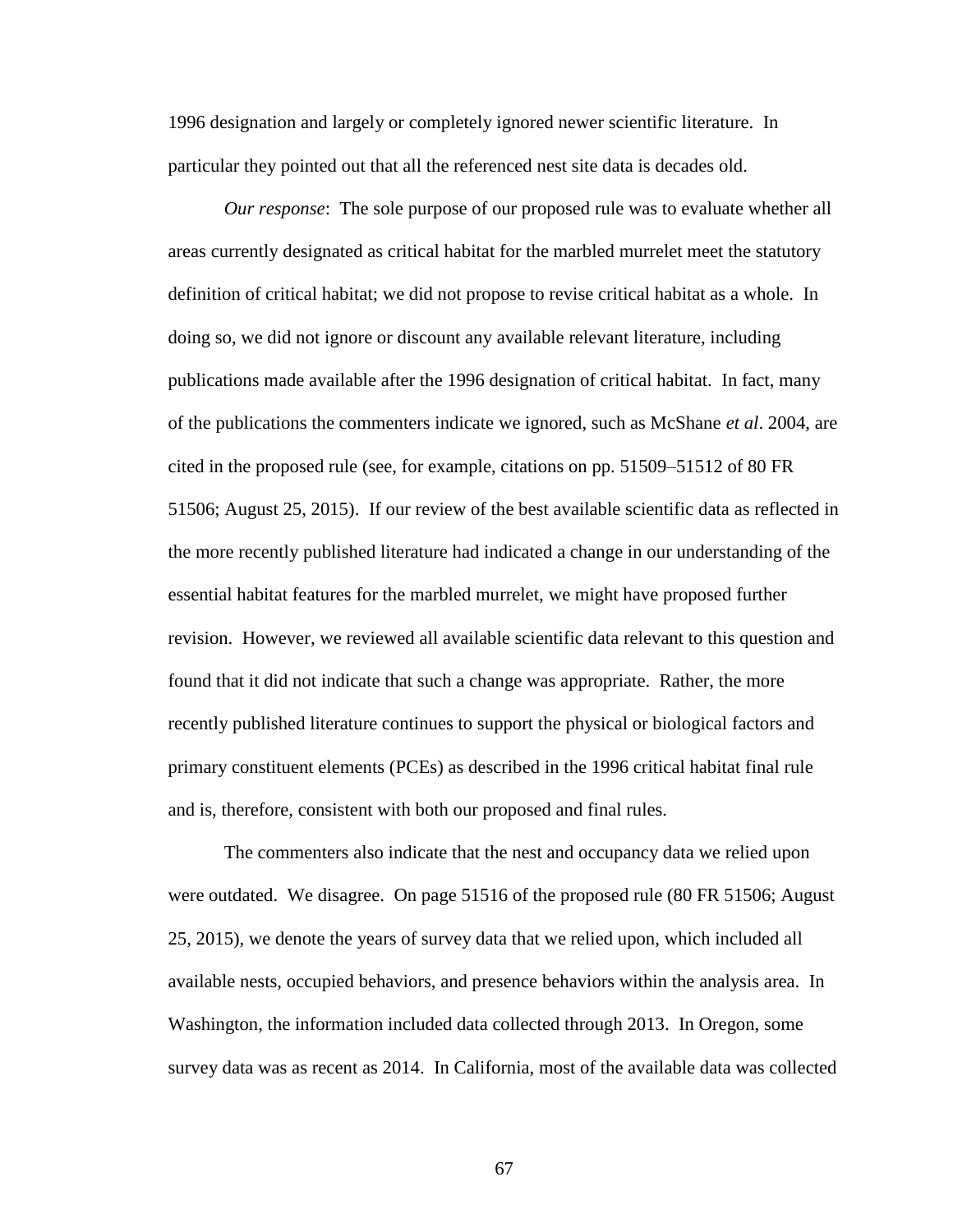through 2006, with one data point from 2014. These data present the most recent and best data available for us to use in our reconsideration.

(3) *Comment:* The Oregon Department of Forestry commented that the boundaries of critical habitat follow ownerships rather than habitat.

*Our response*: Our implementing regulations at 50 CFR 424.12(c), in effect at the time of our designation, specify that "Each critical habitat will be defined by specific limits using reference points and lines as found on standard topographic maps of the area . . . . Ephemeral reference points (e.g., trees, sand bars) shall not be used in defining critical habitat." Although by definition the foundation of our critical habitat designation is based on habitat characteristics (the presence of essential physical or biological features, or areas otherwise determined to be essential for the conservation of the species), to be useful those specific areas that fall within the designation must be identifiable "on the ground." Characteristics such as the location of forest edges, for example, which might serve as a habitat-based boundary for marbled murrelets, are expected to vary over space and time and thus are not useful in this regard. For this reason, we utilized ownership and administrative boundaries, which are relatively more stable, to define the boundaries of our critical habitat units, after reliance on the habitat characteristics to define critical habitat for the marbled murrelet located within those administrative boundaries.

(4) *Comment:* The Oregon Department of Forestry recommended that critical habitat should be focused on older, high-quality habitat rather than younger stands.

*Our response*: We agree with the basic principle of this recommendation, and in fact the critical habitat does focus on older, high-quality habitat, which is likely to equate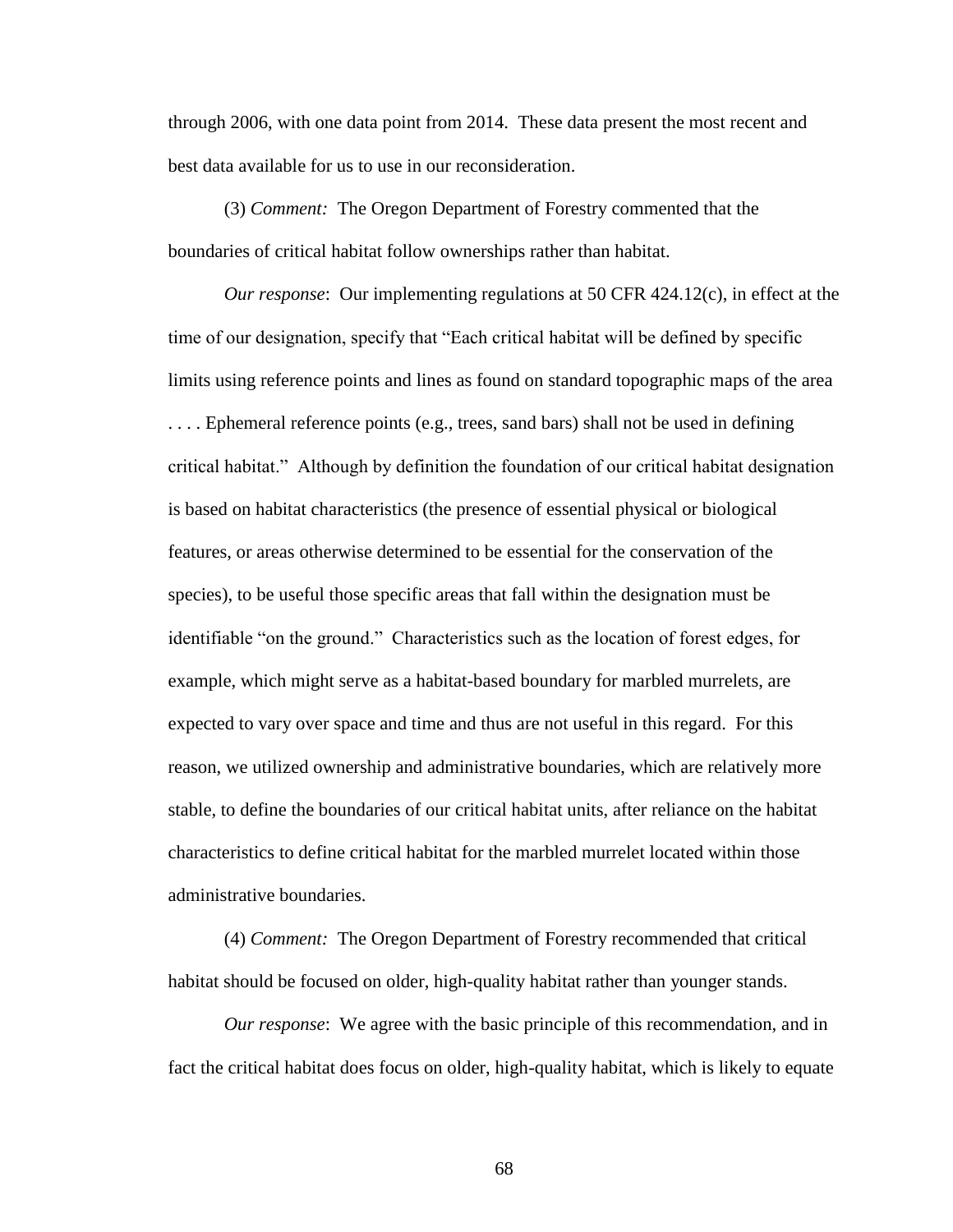to forested areas that contain trees with suitable nesting structures (PCE 1). However, limiting the critical habitat designation to areas that only contain PCE 1 would not be sufficient to achieve the conservation of the species because marbled murrelets need large contiguous blocks of forested areas (Recovery Plan for the Marbled Murrelet, USFWS 1997). It is not necessary that the entirety of these large, contiguous blocks of forest is represented by trees with characteristics associated with late-successional old growth; a large block of forested area may be constituted of trees with suitable nesting structures surrounded by areas of younger forest. Marbled murrelet critical habitat, therefore, comprises two PCEs, which serve separate, but intertwined, purposes. Forested areas within 0.5 mile (0.8 kilometer) of individual trees with potential nesting platforms with a canopy height of at least one-half the site-potential tree height (PCE 2) provide the larger forested areas that are necessary to minimize edge effects and reduce the impacts of nest predators to increase the probability of nest success, in addition to providing forest cohesion around suitable nesting trees (PCE 1), which has been associated with murrelet use and to provide for the development of suitable nesting trees. Because these younger stands may provide this essential feature, critical habitat for the marbled murrelet is not strictly limited to only older stands of forest.

(5) *Comment:* The Washington Department of Natural Resources (WDNR) requested that the critical habitat unit descriptions, tables, and maps be updated to remove the lands excluded because of inclusion in the Department's Habitat Conservation Plan (HCP).

*Our response*: The 1996 critical habitat designation for the marbled murrelet stipulates by text that "Critical habitat units do not include non-federal lands covered by a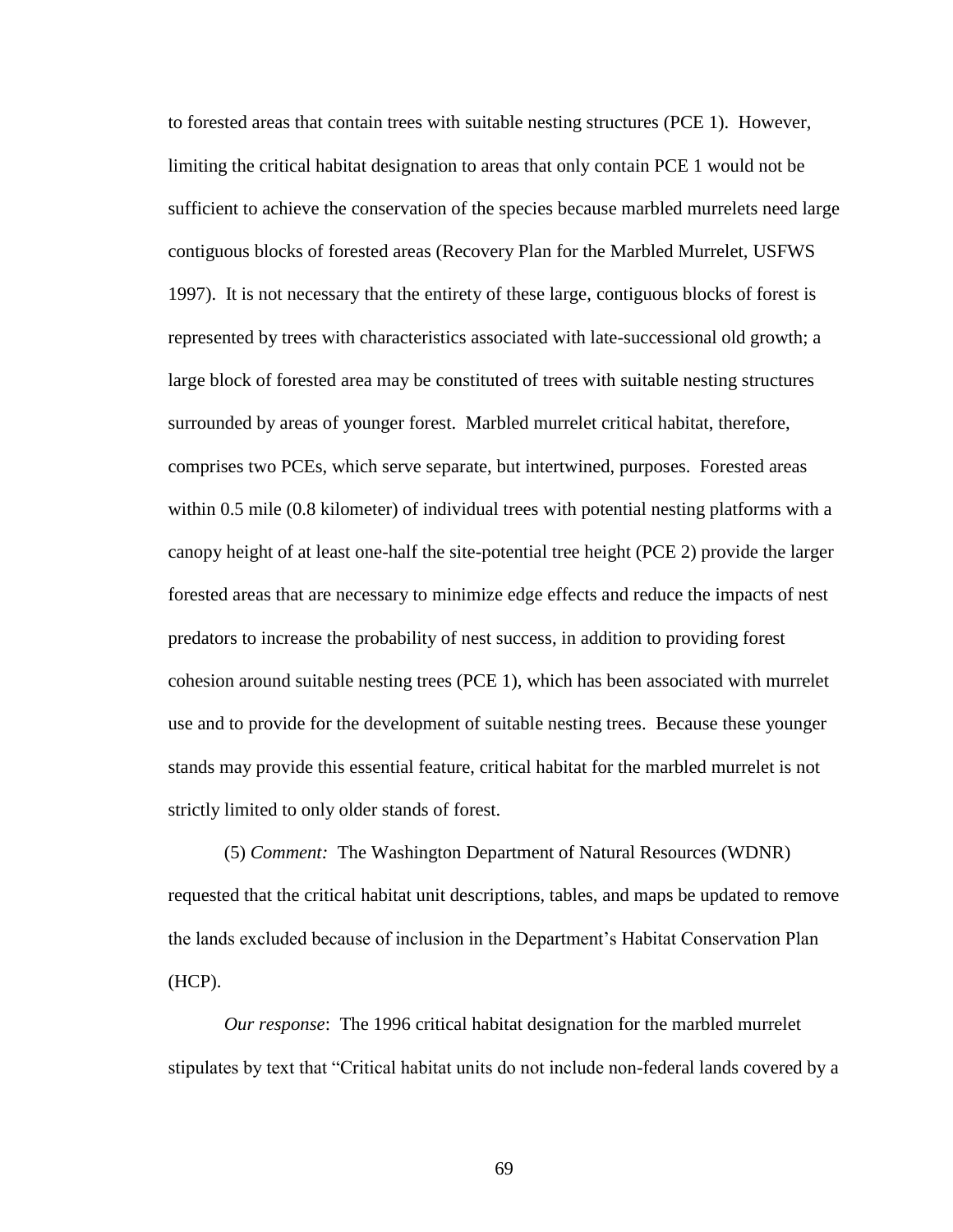legally operative incidental take permit for marbled murrelets issued under section 10(a) of the Act." However, the WDNR HCP for the marbled murrelet was not completed until 1997, after critical habitat designation; therefore, all WDNR lands were mapped in the final critical habitat. Once the WDNR obtained a legally operative incidental take permit for marbled murrelets issued under section 10(a) of the Act in 1997, the HCP lands designated as critical habitat were excluded by the text referenced above. As long as WDNR has a legally operative incidental take permit for marbled murrelets, their lands remain excluded by text from critical habitat. However, should their permit be revoked, terminated, or expire, WDNR lands would revert back to critical habitat. WDNR lands, therefore, continue to remain mapped and accounted for in the total designation acreage.

Further, as noted above, the purpose of this proposed action was to consider whether our 1996 designation meets the statutory definition of critical habitat; we did not propose revision of critical habitat as a whole. Therefore, we did not propose to reconsider or reevaluate any of the exclusions contained in the 1996 final designation for consistency with our current exclusion policies.

### *Public Comments*

(6) *Comment:* One private organization stated that our proposed rule did not contain a finding that areas not occupied at the time of the listing are essential for the conservation of the species. At the same time, this organization also contends that our determination that all 101 subunits would qualify for designation under 16 U.S.C. 1532  $(5)(A)(ii)$  as "essential to the conservation of the species" has no legal bearing on a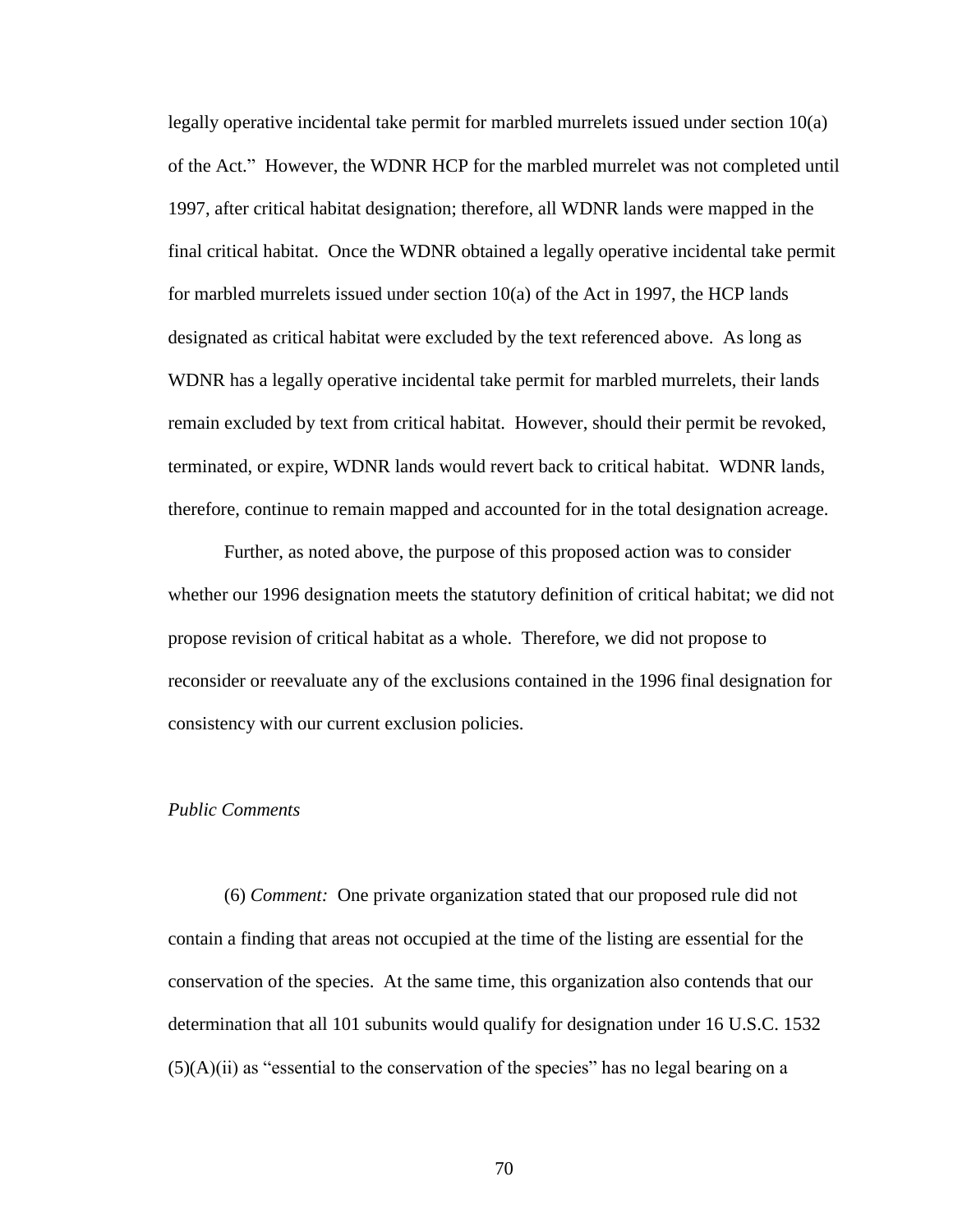designation under 16 U.S.C. 1532 (5)(A)(i) for the geographical area occupied at the time of listing. The comment letter suggests that the subsection (ii) standard applies only to areas that are outside the geographical area occupied at the time of listing, and that the "Service has determined that all designated critical habitat is within the geographical area occupied at the time of listing. For such areas, they suggest critical habitat can only be designated under subsection (i), and only if the physical or biological features (PCEs) "are found" on those areas."

*Our response*: We refer the commenter to section VII on pages 51517–51518 of the proposed rule (80 FR 51506; August 25, 2015), which provides our finding that all currently designated critical habitat is essential to the conservation of the marbled murrelet. As stated there, we first determined that all areas designated as critical habitat are within the geographical area occupied by the species at the time of listing and contain the physical or biological features and PCEs essential to the conservation of the species, which may require special management considerations or protection. However, we acknowledged that the physical or biological features and PCEs may not be uniformly distributed throughout the subunits, and, therefore, we additionally conducted an evaluation of all subunits under the standards of section  $3(5)(A)(ii)$  of the Act. While this evaluation was not technically necessary, we determined it to be a conscientious application of all methods of designating critical habitat, regardless of occupancy, differing interpretations of occupancy, or differing scales of analysis. We expressly stated in our determination that all areas currently identified as critical habitat for the marbled murrelet, whether confirmed to be occupied at the time of listing or not, are essential for the conservation of the species and meet the definition of critical habitat under section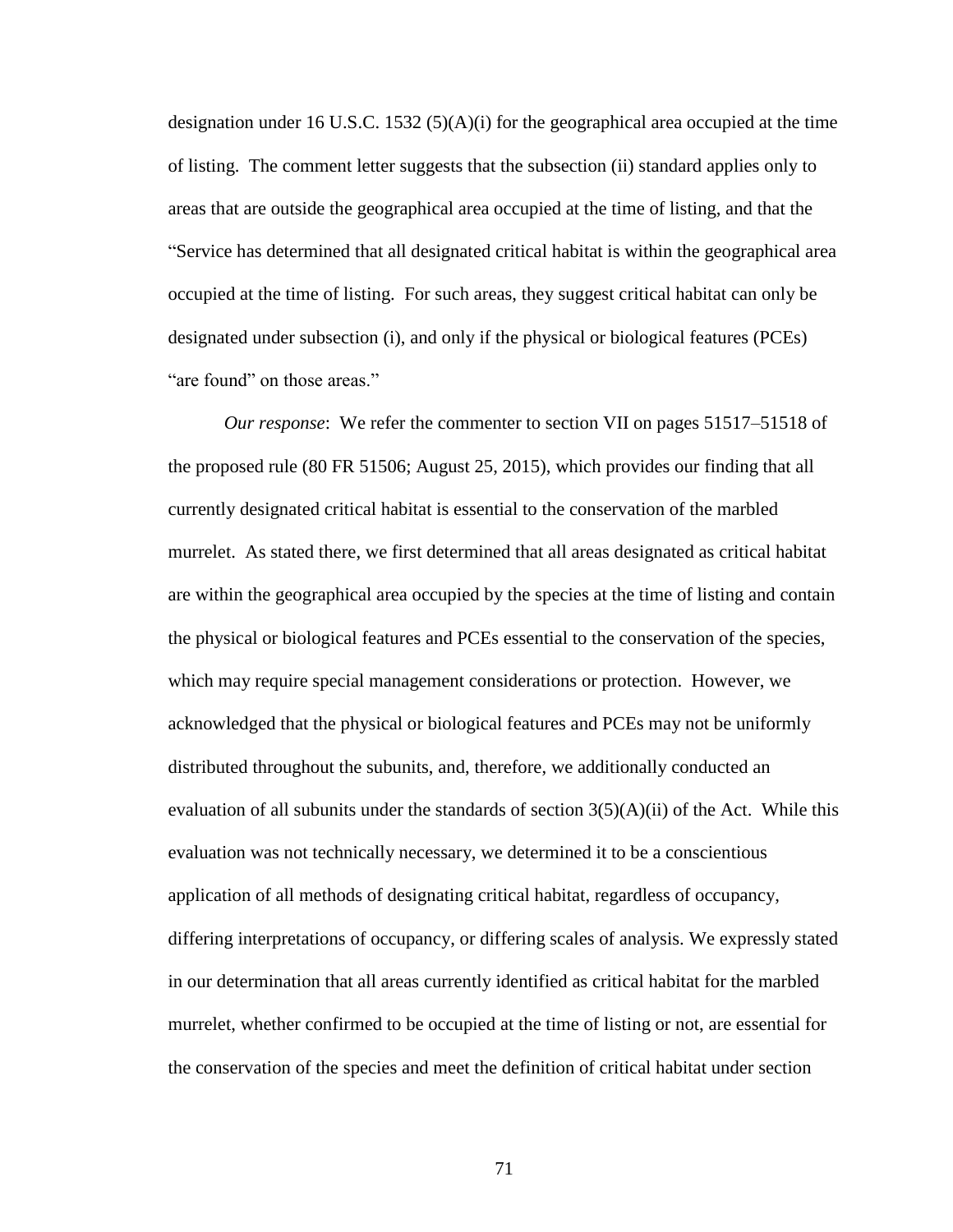$3(5)(A)(ii)$  of the Act (see section XI, Determination, on page 51520 of the proposed rule, 80 FR 51506; August 25, 2015). This approach is consistent with the ruling in *Home Builders Ass'n of Northern California v. U.S. Fish and Wildlife Service, 616 F.3d 983 (9th*) Cir.), *cert. denied* 131 S.Ct. 1475 (2011), in which the court upheld a critical habitat rule in which the Service had determined that the areas designated, whether occupied or not, met the more demanding standard of being essential for conservation. See also our response to Comment (7).

(7) *Comment:* The same private organization stated that the Service cannot designate areas within the geographical area occupied at the time of listing that lack any of the physical or biological features simply by combining those areas in a large "subunit" consisting of thousands of acres including some other areas that do contain the features. If the presence of physical and biological features anywhere within a large critical habitat unit was sufficient to find the presence of physical and biological features everywhere within the unit, nothing would prevent the administrative creation of a single multimillion-acre critical habitat "unit" and finding every acre to contain physical and biological features because a single small area contains such features. This interpretation would render the statutory terms meaningless. In particular, the commenting organization noted that the designation included lands delineated as Late Successional Reserves under the Northwest Forest Plan, which they contend does not meet the statutory standard because the physical or biological features and PCEs may not be uniformly distributed throughout a subunit.

*Our response*: We agree with the commenter that an interpretation of the statute that would lead to the creation of a single multimillion-acre critical habitat unit and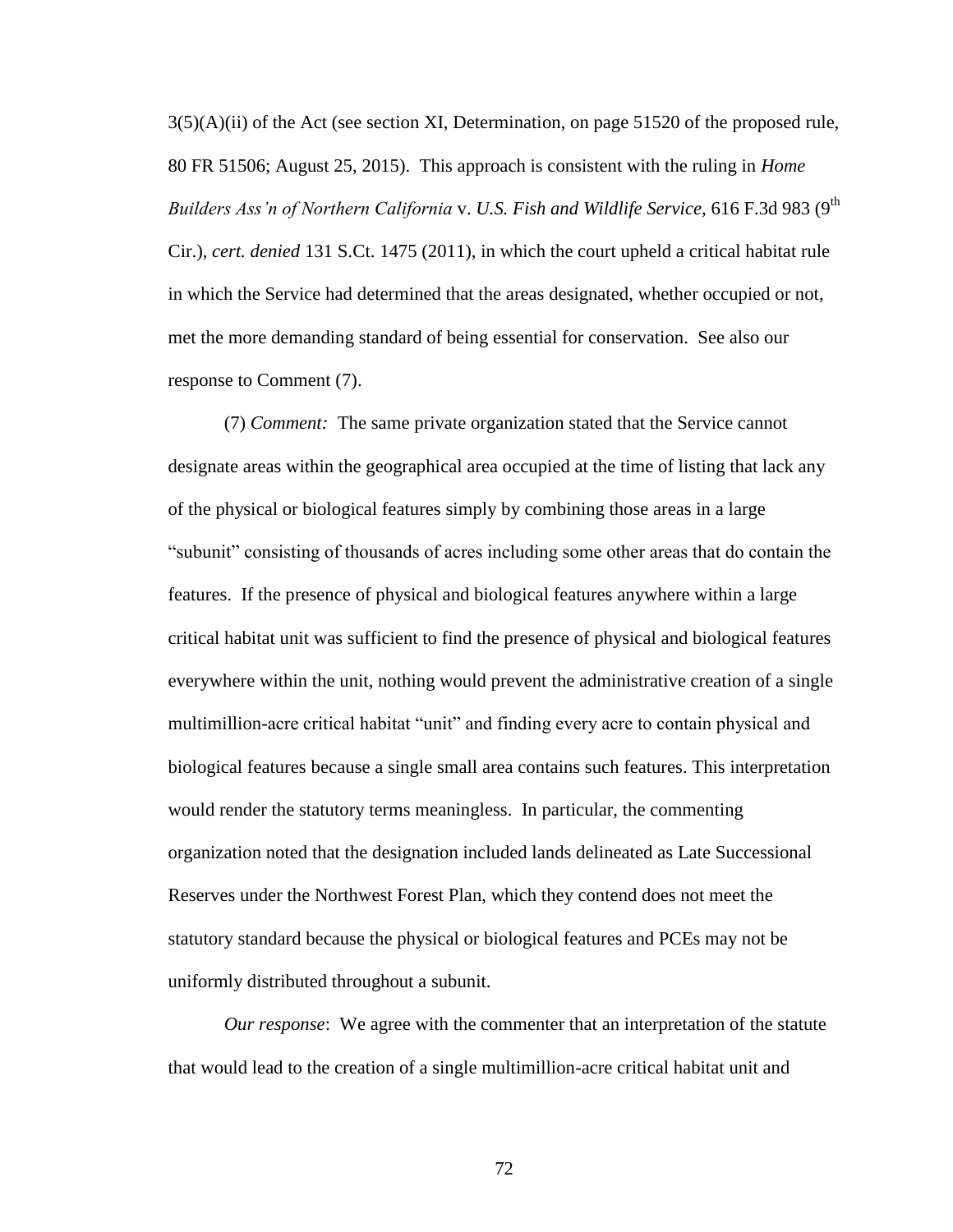declaring every acre within that unit to contain physical and biological features on the basis of a small subset of the unit containing such features would not be reasonable. However, we disagree that such an interpretation reflects our designation of critical habitat for the marbled murrelet. Marbled murrelets require forested habitats for nesting, particularly trees with nesting platforms (which are typically found in forests with late seral characteristics) embedded within larger areas of contiguous forest that may serve as a "buffer" area to insulate nesting murrelets from edge effects, such as invasion by corvid predators (crows or ravens) or negative microclimatic conditions (also noting that the beneficial effects of these surrounding areas may be provided by younger forest stands). In addition, as noted in our proposed rule, trees with suitable nesting platforms may also be found in areas of younger forest containing remnant large trees.

Forests are dynamic systems, and cannot be expected to remain static on the landscape; the progression of forest habitats through a series of seral stages is a fundamental principle of forest ecology. As a result of both natural disturbance and anthropogenic activities, forests occur in a mosaic of age-structured conditions. It is, therefore, to be expected that the designation of critical habitat for a wide-ranging forest species requiring nest trees with mature or old-growth characteristics will additionally include surrounding forests in a mosaic of both old and younger forests; this simply reflects how forest patches of varying ages and structural condition are distributed across the landscape.

Our implementing regulations at 50 CFR  $424.12(b)(5)(d)$  state: "When several habitats, each satisfying the requirements for designation as critical habitat, are located in proximity to one another, an inclusive area may be designated as critical habitat." In this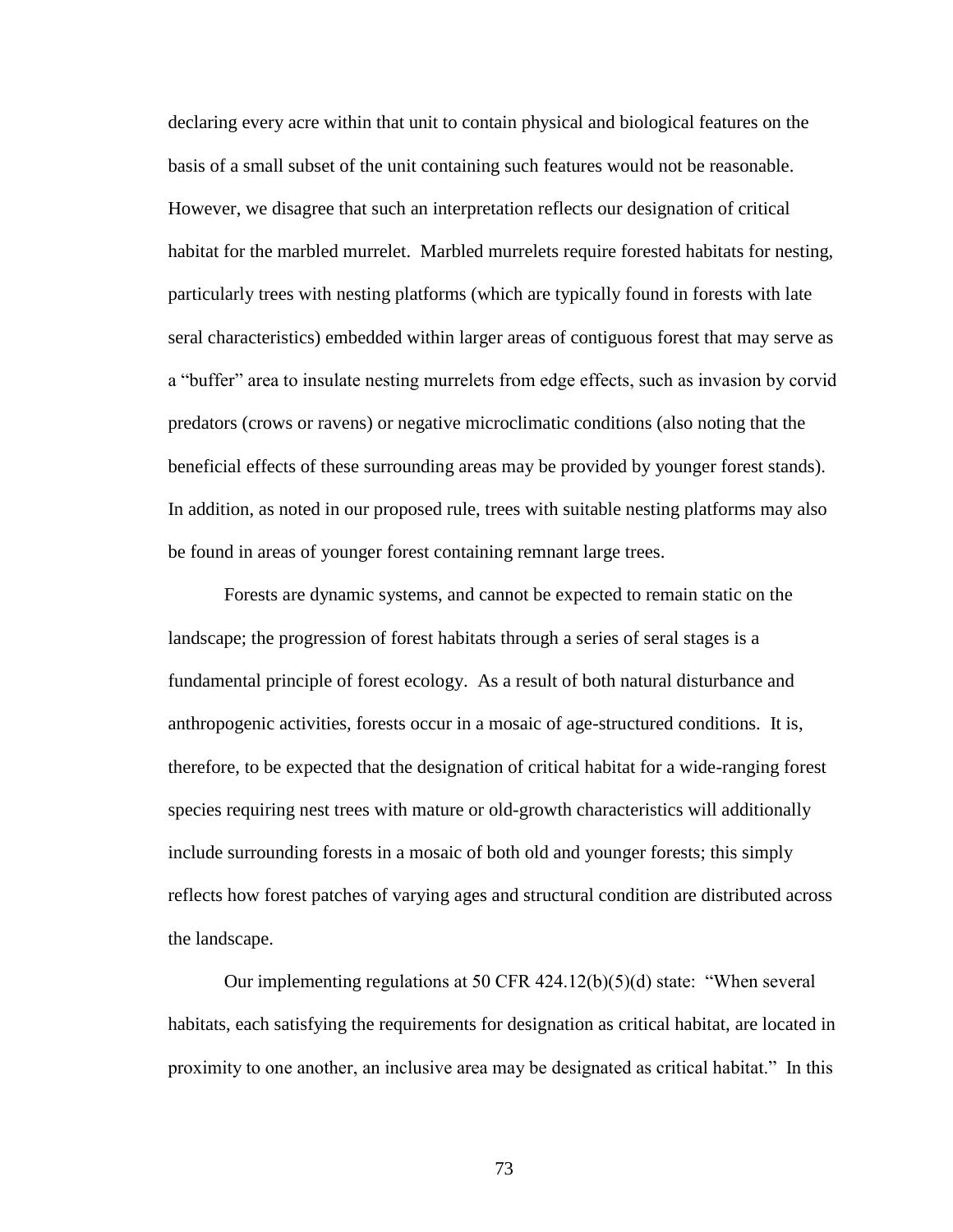case, our designation of critical habitat for the marbled murrelet is focused primarily on areas of forest with late-successional characteristics that provide suitable nesting habitat (PCE 1), surrounded by areas of potentially younger forest (PCE 2). Because marbled murrelets require large blocks of contiguous forest habitat for successful nesting, we have noted that special management considerations may be required to provide for the development of suitable nesting habitat for those areas currently in early successional stages.

Taking all of these factors into consideration, we considered the best available scientific information and concluded that the 101 subunits of critical habitat designated here for the marbled murrelet contain the essential physical or biological features and PCEs at a scale appropriate for the conservation of the species and representative of the natural distribution of these features on the landscape. It is not biologically reasonable to expect the PCEs to be found on every acre of each subunit of a critical habitat designation for a wide-ranging species that requires large blocks of contiguous forest habitat for successful nesting. Furthermore, because of the fundamental dynamic nature of successional forests, we do not expect such features to be distributed uniformly across critical habitat. We dispute the commenter's argument that areas within the critical habitat designation do not meet the statutory standard because the physical or biological features and PCEs are not uniformly distributed throughout the subunits. There is no statutory or regulatory requirement that the physical or biological features or PCEs be "uniformly distributed" throughout critical habitat. Section  $3(5)(A)(i)$  of the Act requires in plain language only that the physical or biological features essential to the conservation of the species "are found" on those specific areas identified as critical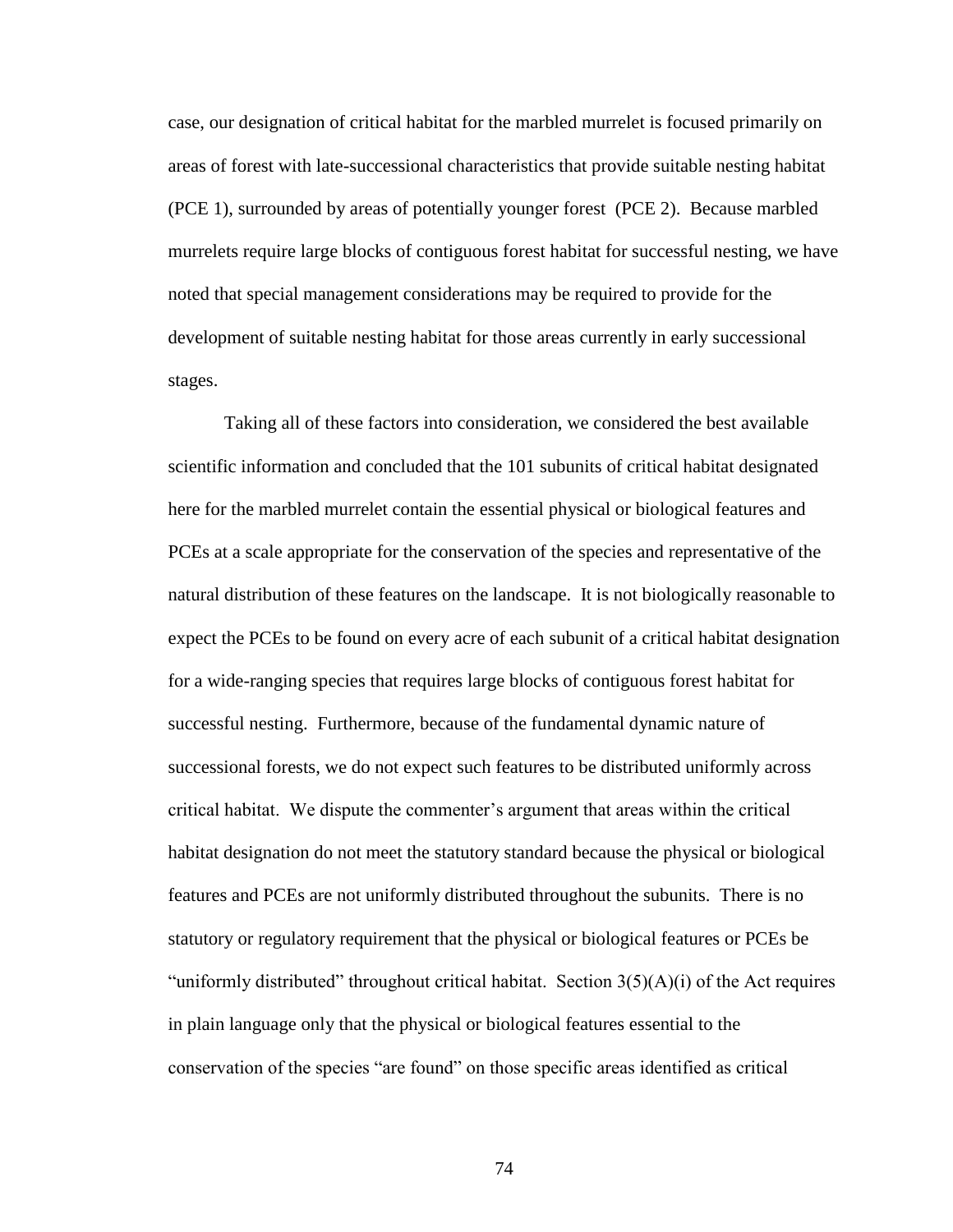habitat within the geographical area occupied by the species at the time it is listed. Our designation of critical habitat for the marbled murrelet clearly meets the statutory standard. We note that the U.S. Court of Appeals for the Ninth Circuit recently affirmed a similar interpretation of the Act in *Alaska Oil and Gas Association* v. *Jewell*, 2016 U.S. App. LEXIS 3624 ( $9<sup>th</sup>$  Cir., Feb. 29, 2016), in which the court upheld the Service's designation of critical habitat for the polar bear. The court held that, in its designation of denning habitat, the Service was not required to identify specifically where all elements of the denning habitat PCE were located within each 5-mile increment of the designated area, and the Service adequately explained why it adopted a method designed to capture a "robust" estimation of inland den use.

Finally, we recognize that there may be different approaches to defining the "geographical area occupied by the species at the time it is listed," depending largely on the scale at which the area occupied is considered. Here we have defined that area on a relatively large scale, essentially equivalent to the range of the species, such that all critical habitat is considered occupied by the species. We have further determined, as described in this document, that the physical or biological features essential to the conservation of the species, and which may require special management considerations or protection, are found in each of the 101 subunits within the geographical area occupied by the species at the time it was listed, as identified in this designation of critical habitat. All critical habitat for the marbled murrelet therefore meets the definition of critical habitat under section  $(3)(5)(A)(i)$  of the Act.

This commenter asserted that the proposal includes "millions of acres that were not occupied at the time of listing." In the proposed rule, we explained why this assertion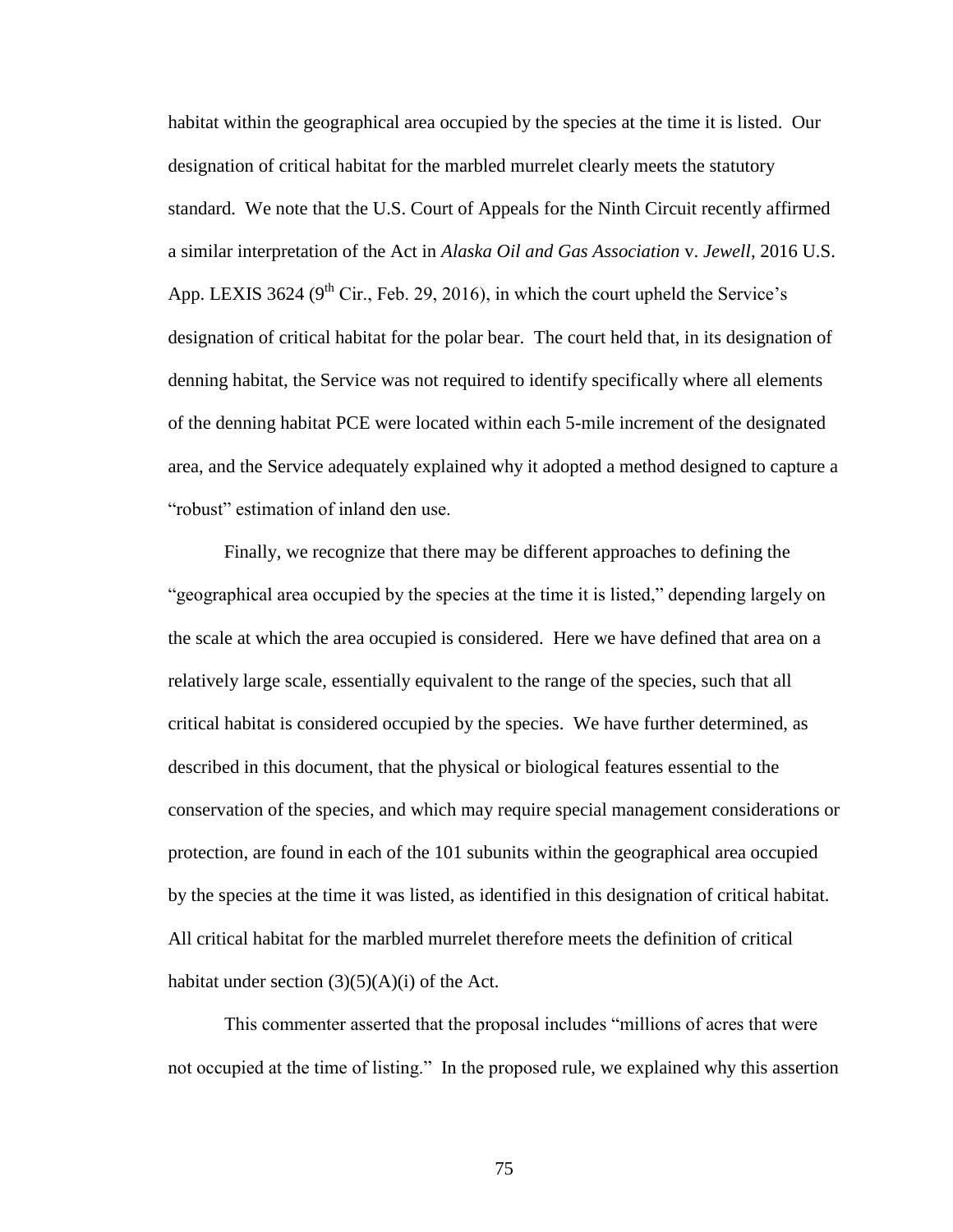is incorrect, in light of our interpretation of "occupied" as being equivalent to the range of the species. But, even if some areas of the critical habitat designation were considered unoccupied at the time of listing, we have determined that all critical habitat for the marbled murrelet, as currently designated, is essential for the conservation of the species (see section VII of the proposed rule). Hence, the designated areas meet the definition of critical habitat set forth in section  $3(5)(A)(ii)$  of the Act. That alternative definition does not require that PCEs be present.

In this case, regardless of the scale at which the geographical area occupied by the species at the time it was listed is considered, we have determined that all areas currently designated as critical habitat for the marbled murrelet meet the definition of critical habitat whether evaluated under the standards of subsection (i) or (ii) of section  $3(5)(A)$ of the Act. This approach is consistent with the ruling in *Home Builders Ass'n of Northern California v. U.S. Fish and Wildlife Service, 616 F.3d 983, 990 (9<sup>th</sup> Cir.), <i>cert. denied* 131 S.Ct. 1475 (2011), in which the court held that, where the Service had determined in a critical habitat rule that all areas met the more demanding standard under section  $3(5)(A)(ii)$  for unoccupied areas, there was no need to classify particular areas as occupied or unoccupied, and any possible overlap with occupied areas "poses no problem." The court observed that "Courts routinely apply similar reasoning in cases where a standard is unclear yet the result is the same under even the highest standard." *Id.* The court also held that its prior ruling in *Gifford Pinchot Task Force* v. *U.S. Fish*  and Wildlife Service, 378 F.3d 1059 (9<sup>th</sup> Cir. 2004), "requires FWS to be *more* generous in defining area as part of a critical habitat designation." *Id.* at 989 (emphasis in original).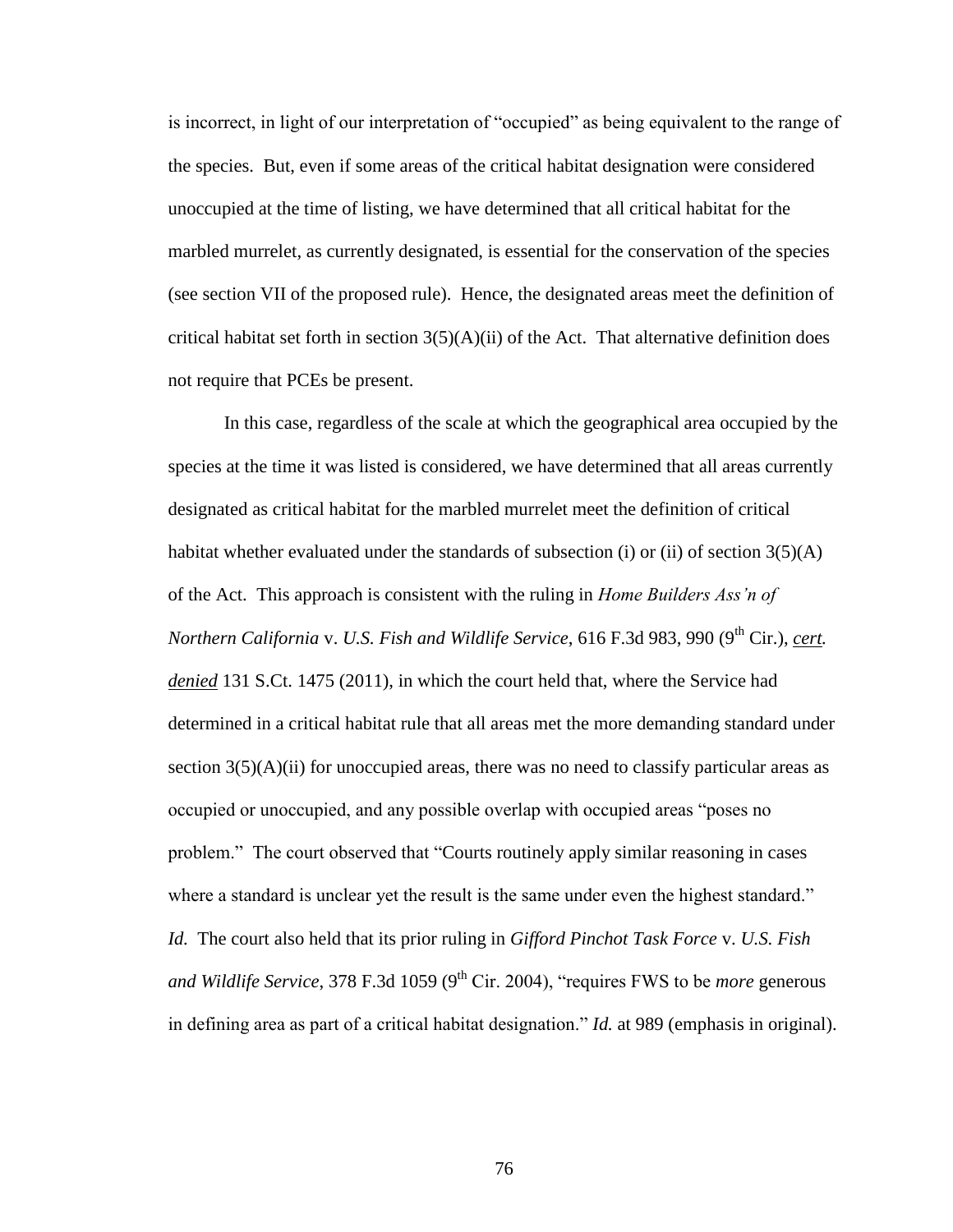(8) *Comment:* The same private organization stated that an area can only be designated as critical habitat under section 3(5)(A)(i) of the Act if it meets two separate requirements with two different temporal bounds: (1) The area must be within the geographic area occupied by the species at the time it is listed, and (2) the area must currently contain ("on which are found") physical or biological features that are "essential to the conservation of the species" [emphasis added by commenter].

*Our response*: In our designation of critical habitat in 1996, as revised in 2011, we determined that the physical or biological features essential to the conservation of the marbled murrelet were found on all areas occupied by the species at the time of listing. In the analysis presented in this document, we have reevaluated all designated critical habitat for the marbled murrelet, and have additionally determined that the physical or biological features essential to the conservation of the species are currently found in all critical habitat subunits as well, whether considered occupied at the time of listing or not. Therefore, whether considered at the time of listing, at designation, or at present, we conclude that all critical habitat for the marbled murrelet meets the definition of critical habitat under section  $3(5)(A)(i)$  of the Act. Furthermore, we note that, since we have additionally evaluated all critical habitat as if it were unoccupied at the time of listing and determined that all designated areas meet the "essential for conservation" standard of section  $3(5)(A)(ii)$ , the presence of the essential physical or biological features or PCEs is not determinative.

(9) *Comment:* The same private organization stated that designation of nonhabitat younger forest stands as critical habitat has a substantial economic impact, because, absent such designation, consultation under the jeopardy standard would not be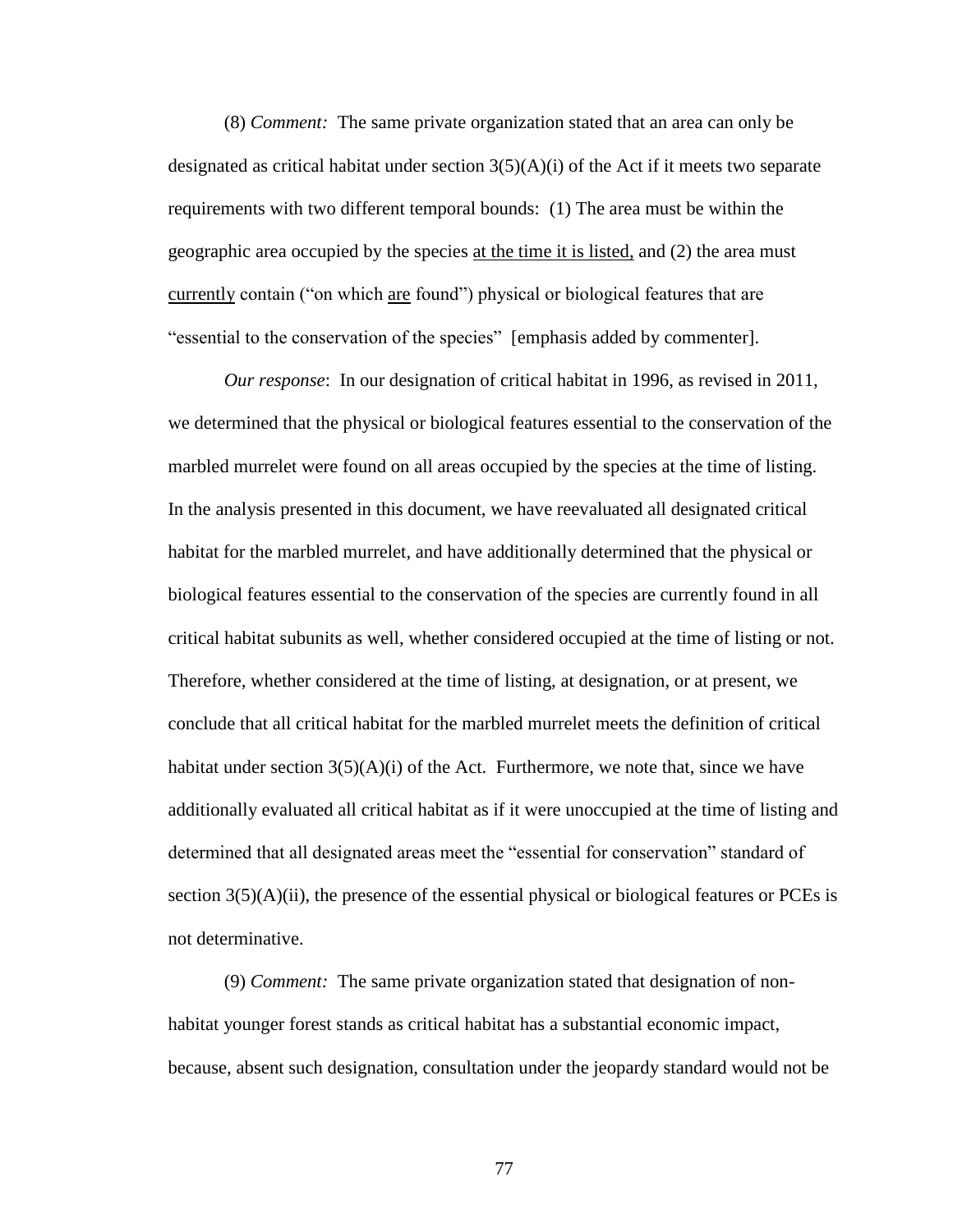required for actions limited to non-habitat younger forest stands, since those actions would be "no effect" on the marbled murrelet. By requiring consultation on actions limited to non-habitat younger forest stands that would not otherwise occur, there is a substantial risk that some of those actions would run afoul of the adverse modification standard, and impose a substantial administrative cost on the consulting agencies.

*Our response*: Section 4(b)(2) of the Act requires that we consider the potential economic impacts of a critical habitat designation. We consider the economic impacts of critical habitat to be those impacts that would not occur but for the designation of critical habitat; that is, those costs that are attributable solely to the proposed critical habitat, above and beyond the "baseline" costs already incurred for the species. As fully described in our proposed rule (pp. 51518–51519, 80 FR 51506; August 24, 2015), in this case the baseline for our analysis is the critical habitat that has been in place for the marbled murrelet since 1996, as revised in 2011. Our proposed rule focused solely on evaluating this existing critical habitat for the purpose of determining whether all areas meet the statutory definition under the Act; we did not propose any changes to the critical habitat designation already in place beyond the clarification of areas considered occupied or unoccupied at the time of listing, and a detailed description of how those areas meet the statutory definition of critical habitat. In considering the potential economic impacts of our proposed rule, we, therefore, contemplated a possible change in occupancy status of some areas of critical habitat as a result of our assessment. That is, we evaluated whether there would be any additional costs incurred as a result of our proposed rule, should we determine that some areas of critical habitat currently considered to be occupied by the marbled murrelet would change to "unoccupied" or vice versa.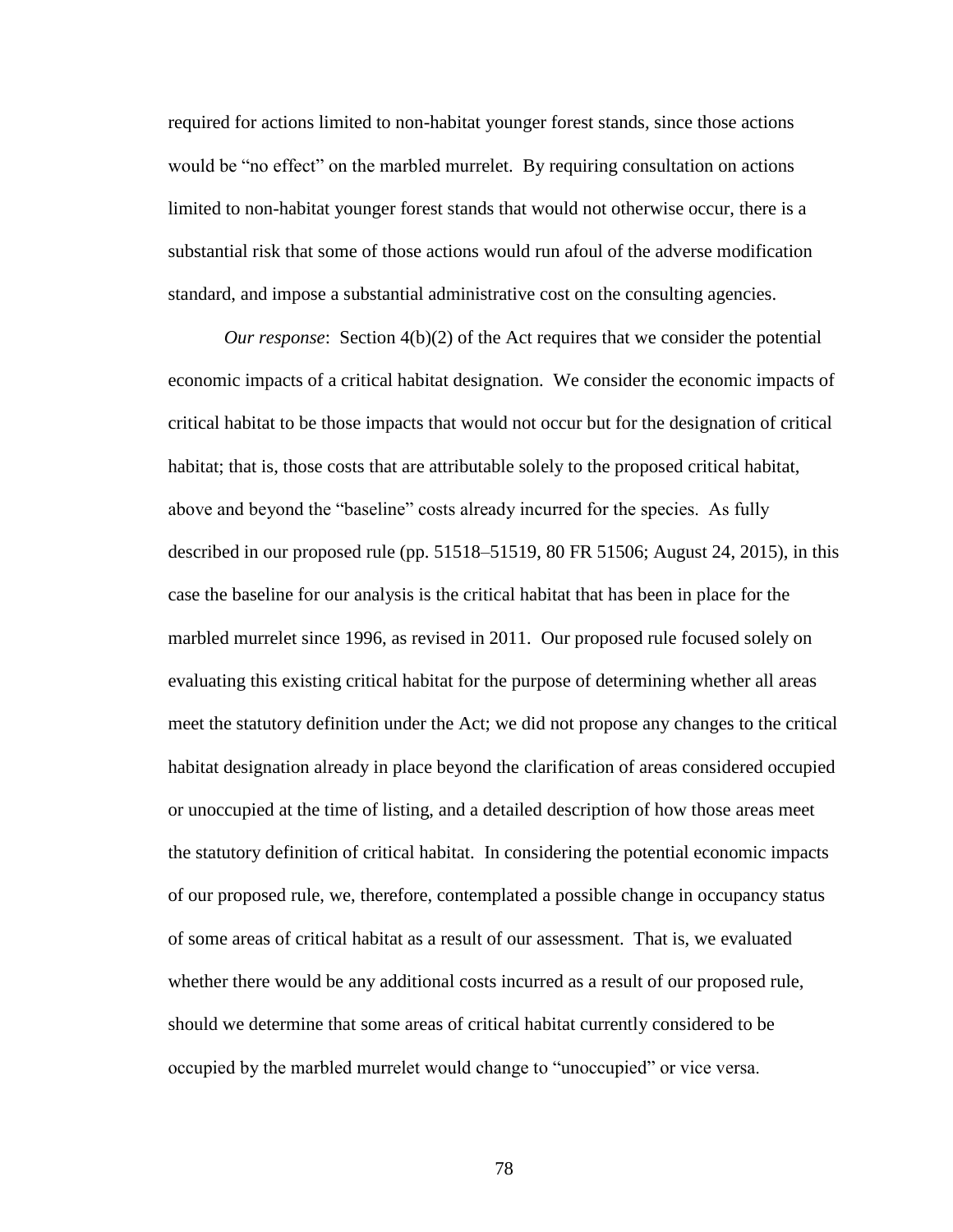Whether a subunit or action area is considered "occupied" by the species is irrelevant to the effect determination for critical habitat analysis, because the analysis is based on impacts to the PCEs, not impacts to the species. For this reason we did not anticipate any incremental economic impacts from our proposed rule. Federal agencies have been consulting under section 7 of the Act on impacts to PCE 1 and PCE 2 for marbled murrelet critical habitat since 1996. As described in detail in our proposed rule (p. 51520, 80 FR 51506; August 25, 2015), we contacted all Federal agencies with whom we have consulted on marbled murrelet critical habitat over the past 20 years to confirm our understanding that they consult on effects to critical habitat through an analysis of the effects to PCEs. Furthermore, we specifically inquired whether our proposed rule would be likely to result in any additional economic impacts on their agencies, should any areas change in occupancy status. All of the agencies that responded confirmed that they did not anticipate any additional costs as a result of the clarification of critical habitat subunits occupied at the time of listing.

(10) *Comment:* The same private organization stated that the Service incorrectly determined that critical habitat designation will not affect activities that do not have Federal agency involvement because, in Washington and California, the designation triggers legal obligations under State laws. Therefore, the Service should account for additional costs sustained by private landowners and revise the determination that designating critical habitat will result in no additional (incremental) economic impacts.

*Our response*: As required by section 4(b)(2) of the Act, we considered the potential economic impacts that could result as a consequence of our proposed rule. As described on pages 51518–51520 of the proposed rule (80 FR 51506; August 25, 2015),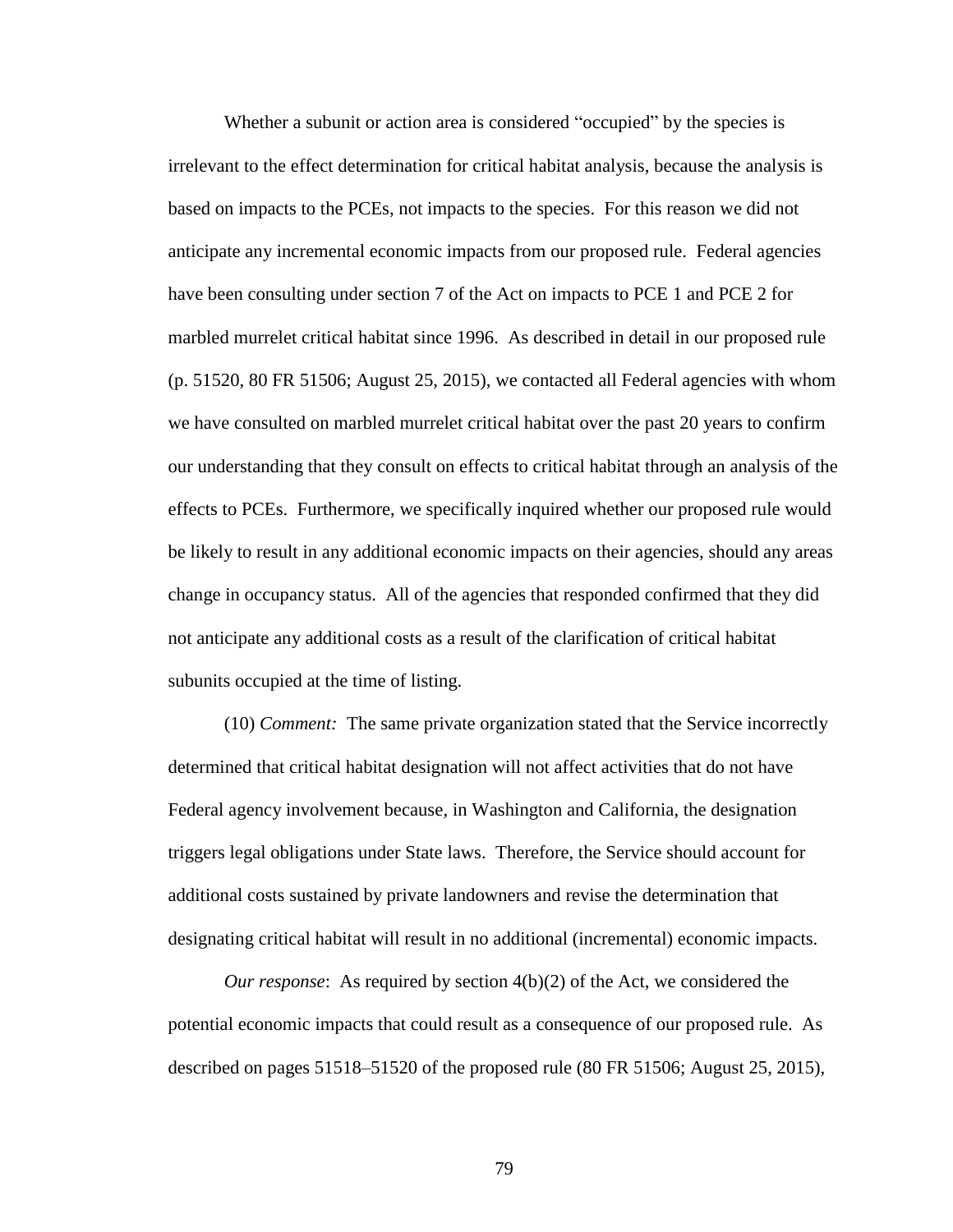the baseline for this analysis is the critical habitat designation in place today. The proposed rulemaking was focused solely on evaluating the current critical habitat designation—those areas designated in 1996, as revised in 2011—for the purposes of determining whether all of those areas meet the statutory definition of critical habitat.

We are not proposing any changes to the critical habitat designation that is already in place beyond this clarification of areas considered occupied or unoccupied at the time of listing, and a detailed description of how those areas meet the statutory definition of critical habitat. We evaluated whether there would be any incremental costs incurred if there was a change in status of a critical habitat subunit from unoccupied to occupied (see our response to Comment 9, above). Incremental costs are those costs that are solely attributable to the proposed critical habitat rulemaking, over and above costs incurred for the conservation of the species absent the proposed critical habitat action. In this case, because there is no change in the geographic areas designated as critical habitat, the current designation would not trigger any additional obligations under State laws that had not already been triggered by the initial 1996 designation; therefore, there would be no indirect incremental impacts of this rulemaking in relation to State laws as suggested by the commenter. In addition, for the most part, private lands in Washington and California that were included in the final 1996 designation were known to be used by marbled murrelets; therefore, any legal obligations of the landowners would be primarily associated with the presence of the listed species, and would not be attributable solely to the designation of critical habitat (in other words, those obligations would have been realized regardless of critical habitat designation).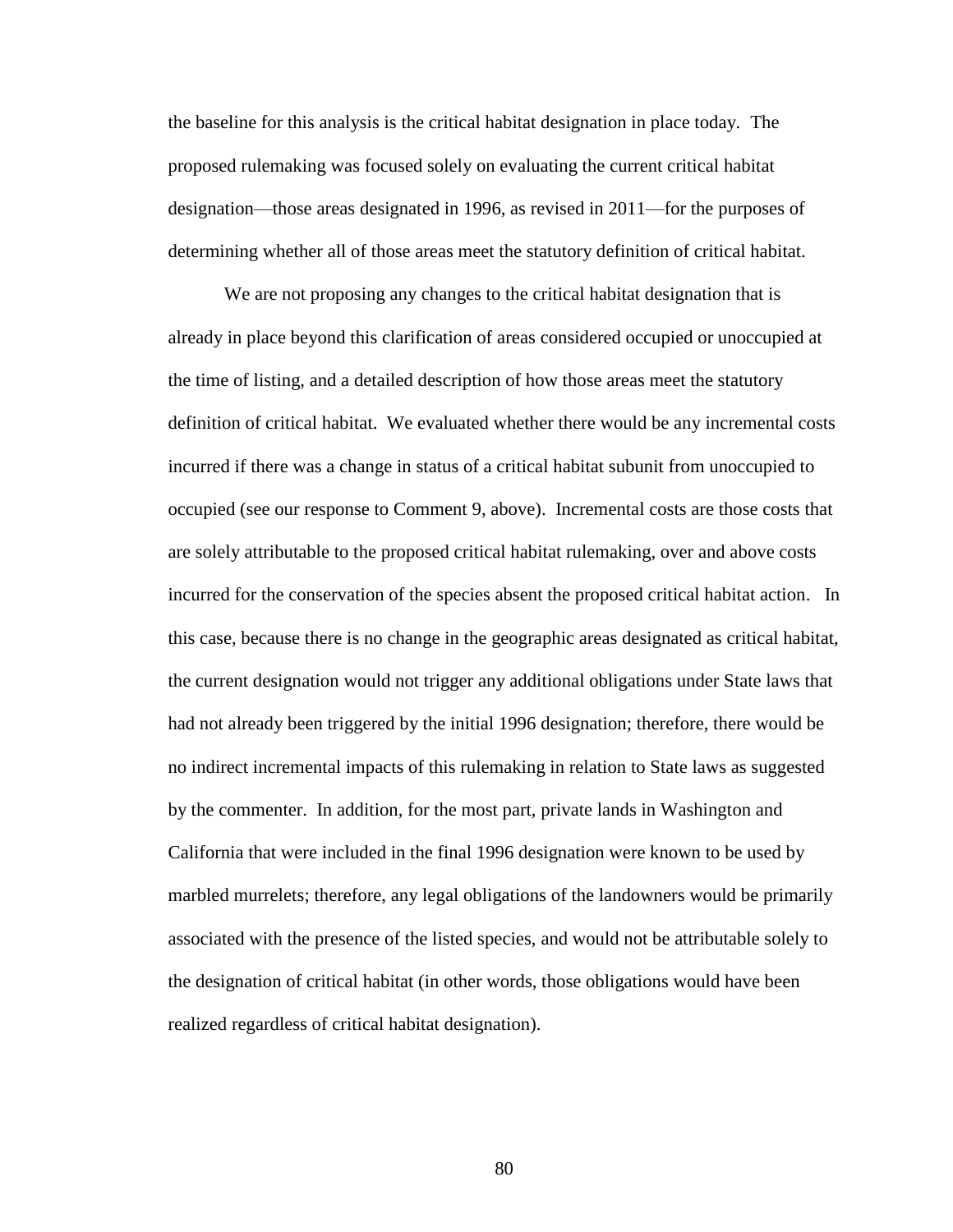Under the Regulatory Flexibility Act, Federal agencies (including the Service) are required to evaluate the potential incremental impacts of a rulemaking only on directly regulated entities. The regulatory mechanism through which critical habitat protections are realized is section 7 of the Act, which requires Federal agencies, in consultation with the Service, to ensure that any action authorized, funded, or carried out by the Agency is not likely to adversely modify critical habitat. Therefore, only Federal action agencies are directly subject to the specific regulatory requirement imposed by critical habitat designation (avoiding destruction or adverse modification of critical habitat). Under these circumstances, it is the Service's position that only Federal action agencies will be directly regulated by this designation.

## **Required Determinations**

#### *Regulatory Planning and Review (Executive Orders 12866 and 13563)*

Executive Order 12866 provides that the Office of Information and Regulatory Affairs (OIRA) will review all significant rules. The Office of Information and Regulatory Affairs has determined that this rule is not significant.

Executive Order 13563 reaffirms the principles of E.O. 12866 while calling for improvements in the nation's regulatory system to promote predictability, to reduce uncertainty, and to use the best, most innovative, and least burdensome tools for achieving regulatory ends. The executive order directs agencies to consider regulatory approaches that reduce burdens and maintain flexibility and freedom of choice for the public where these approaches are relevant, feasible, and consistent with regulatory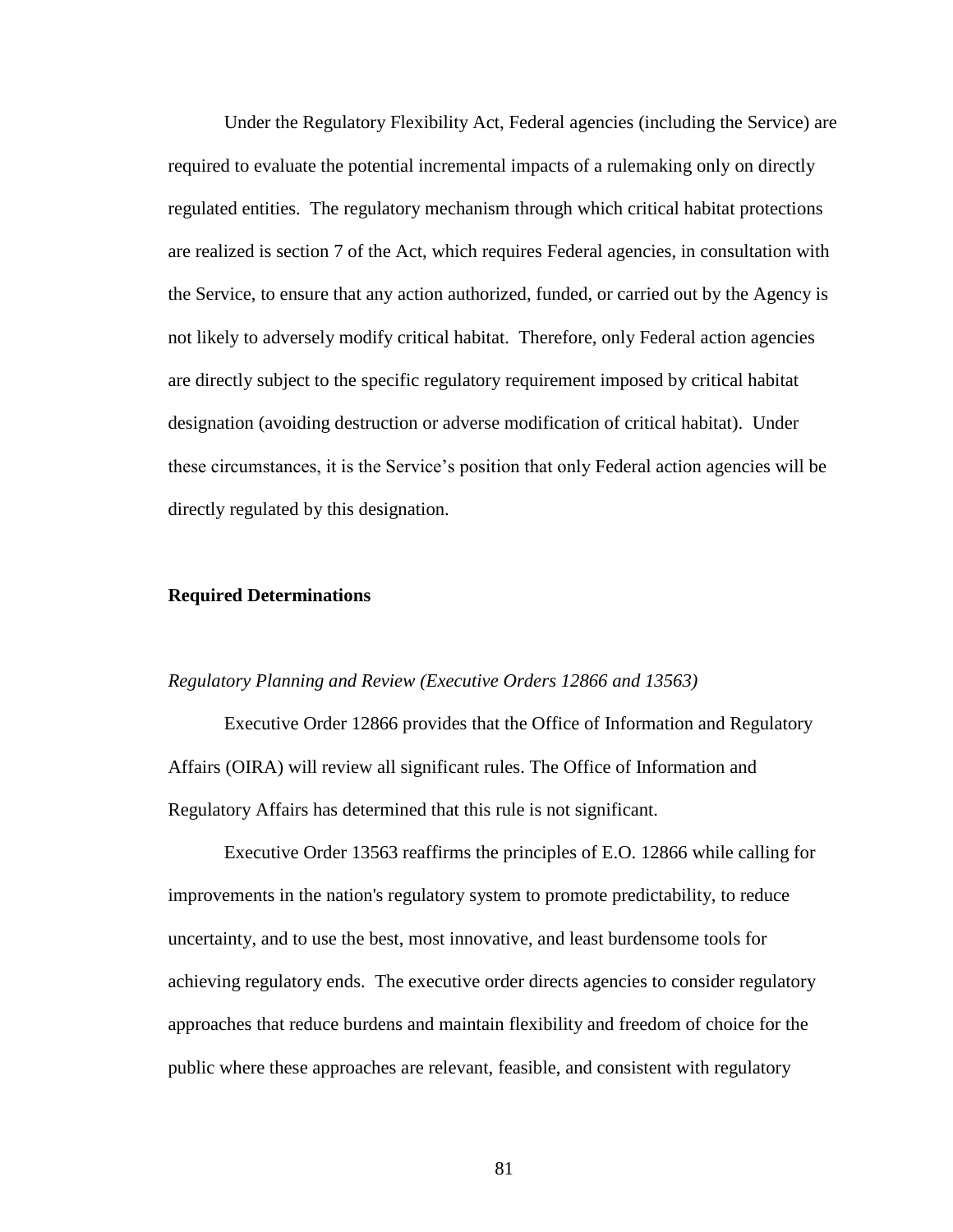objectives. E.O. 13563 emphasizes further that regulations must be based on the best available science and that the rulemaking process must allow for public participation and an open exchange of ideas. We have developed this rule in a manner consistent with these requirements.

# *Regulatory Flexibility Act (5 U.S.C. 601 et seq.)*

Under the Regulatory Flexibility Act (RFA; 5 U.S.C. 601 *et seq*.), as amended by the Small Business Regulatory Enforcement Fairness Act of 1996 (SBREFA; 5 U.S.C. 801 *et seq*.), whenever an agency is required to publish a notice of rulemaking for any proposed or final rule, it must prepare and make available for public comment a regulatory flexibility analysis that describes the effects of the rule on small entities (i.e., small businesses, small organizations, and small government jurisdictions). However, no regulatory flexibility analysis is required if the head of the agency certifies the rule will not have a significant economic impact on a substantial number of small entities. The SBREFA amended the RFA to require Federal agencies to provide a certification statement of the factual basis for certifying that the rule will not have a significant economic impact on a substantial number of small entities.

According to the Small Business Administration, small entities include small organizations such as independent nonprofit organizations; small governmental jurisdictions, including school boards and city and town governments that serve fewer than 50,000 residents; and small businesses (13 CFR 121.201). Small businesses include manufacturing and mining concerns with fewer than 500 employees, wholesale trade entities with fewer than 100 employees, retail and service businesses with less than \$5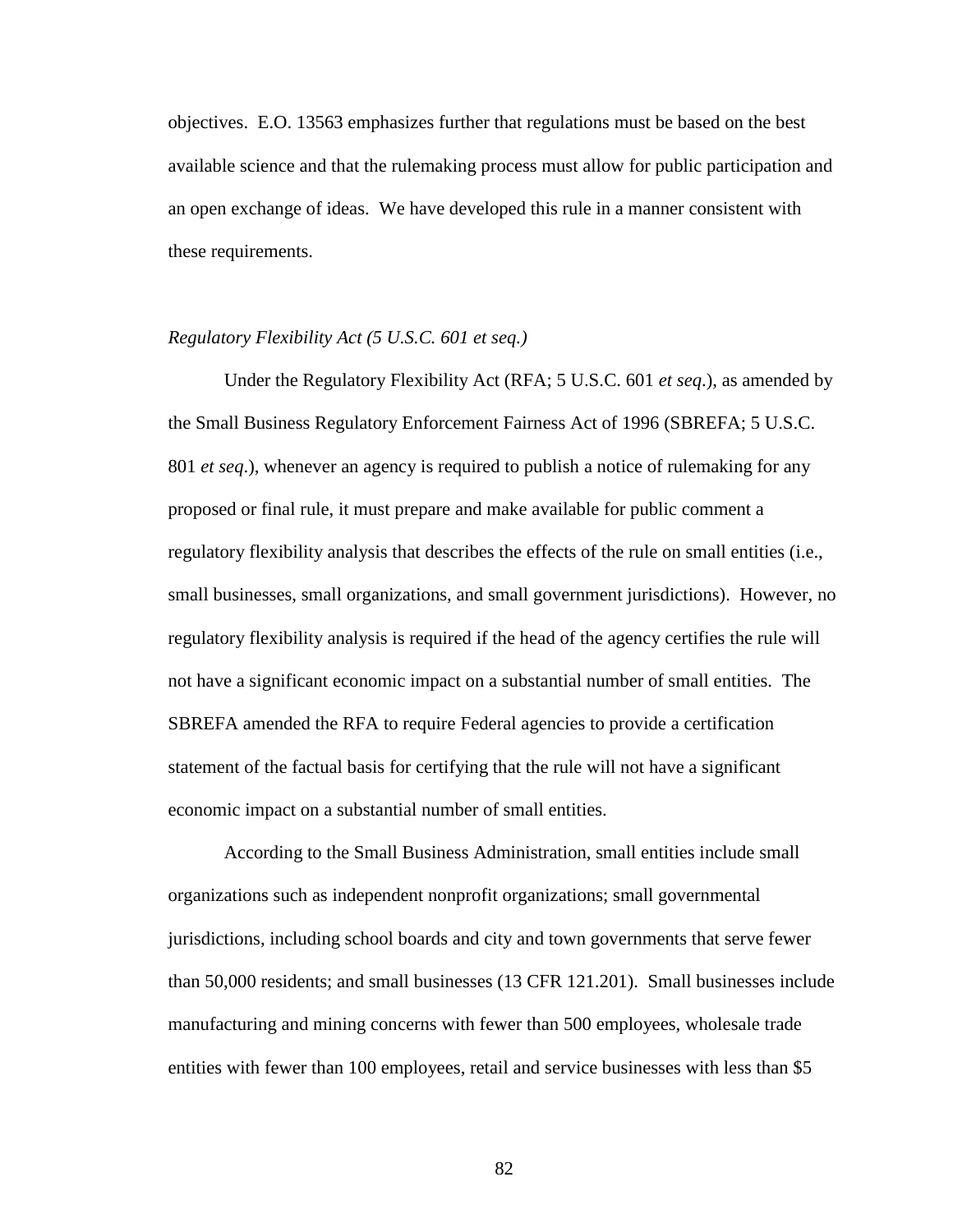million in annual sales, general and heavy construction businesses with less than \$27.5 million in annual business, special trade contractors doing less than \$11.5 million in annual business, and agricultural businesses with annual sales less than \$750,000. To determine if potential economic impacts to these small entities are significant, we considered the types of activities that might trigger regulatory impacts under this designation as well as types of project modifications that may result. In general, the term "significant economic impact" is meant to apply to a typical small business firm's business operations.

The Service's current understanding of the requirements under the RFA, as amended, and following recent court decisions, is that Federal agencies are required to evaluate the potential incremental impacts of rulemaking only on those entities directly regulated by the rulemaking itself and are not required to evaluate the potential impacts to indirectly regulated entities. The regulatory mechanism through which critical habitat protections are realized is section 7 of the Act, which requires Federal agencies, in consultation with the Service, to ensure that any action authorized, funded, or carried by the Agency is not likely to destroy or adversely modify critical habitat. Therefore, under section 7 only Federal action agencies are directly subject to the specific regulatory requirement (avoiding destruction and adverse modification) imposed by critical habitat designation. Consequently, it is our position that only Federal action agencies will be directly regulated by this designation. There is no requirement under RFA to evaluate the potential impacts to entities not directly regulated. Moreover, Federal agencies are not small entities. Consequently, because no small entities are directly regulated by this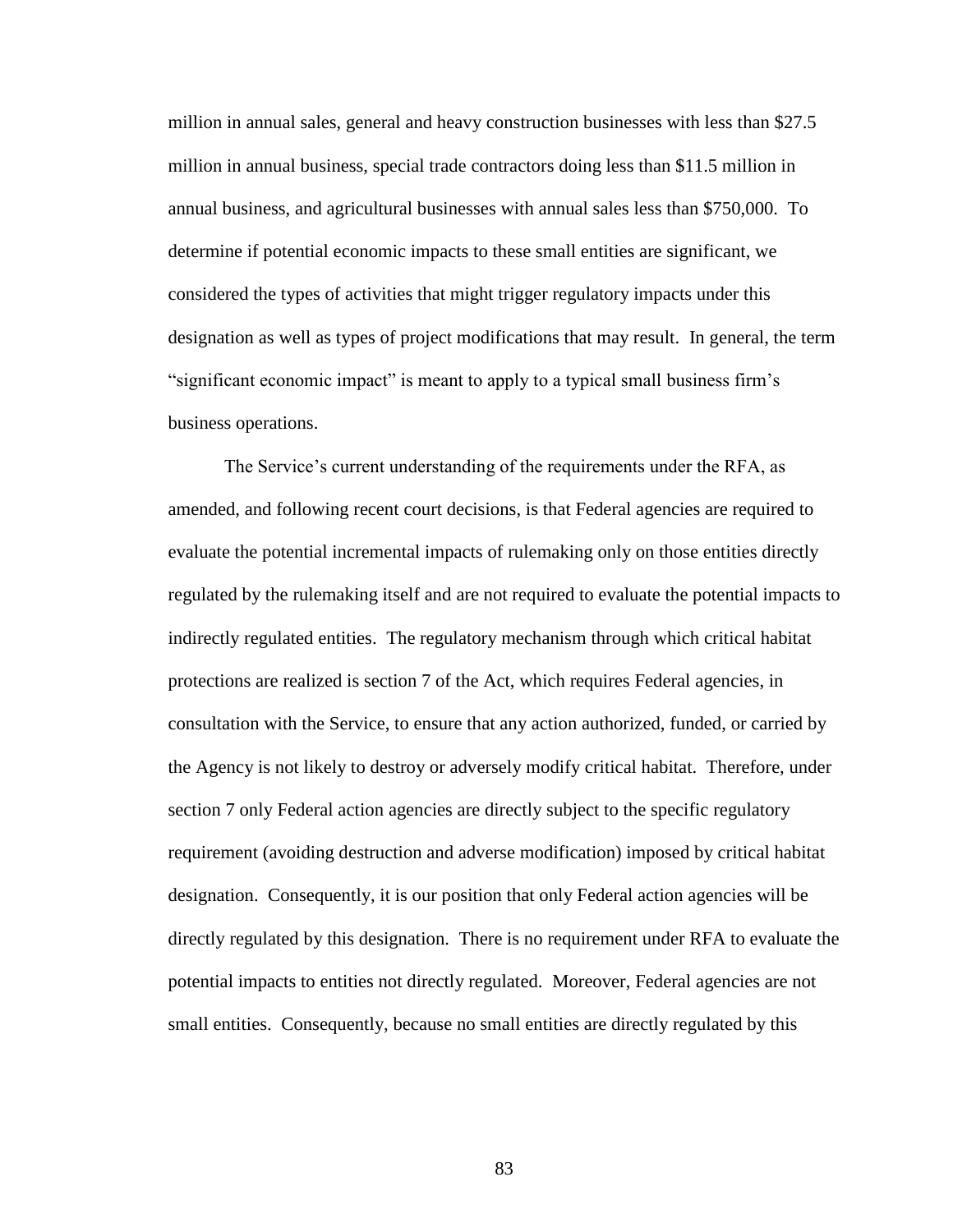rulemaking, the Service certifies that, if promulgated, the final critical habitat designation will not have a significant economic impact on a substantial number of small entities.

During the development of this final rule we reviewed and evaluated all information submitted during the comment period that may pertain to our consideration of the probable incremental economic impacts of this critical habitat designation. Based on this information, we affirm our certification that this final critical habitat designation will not have a significant economic impact on a substantial number of small entities, and a regulatory flexibility analysis is not required.

# *Energy Supply, Distribution, or Use—Executive Order 13211*

Executive Order 13211 (Actions Concerning Regulations That Significantly Affect Energy Supply, Distribution, or Use) requires agencies to prepare Statements of Energy Effects when undertaking certain actions. OMB has provided guidance for implementing this Executive Order that outlines nine outcomes that may constitute "a significant adverse effect" when compared to not taking the regulatory action under consideration. Our consideration of potential economic impacts finds that none of these criteria are relevant to this analysis, thus, energy-related impacts associated with marbled murrelet conservation activities within critical habitat are not expected. This final rule only clarifies how the designated critical habitat meets the definition of critical habitat under the Act. As such, the designation of critical habitat is not expected to significantly affect energy supplies, distribution, or use. Therefore, this action is not a significant energy action, and no Statement of Energy Effects is required.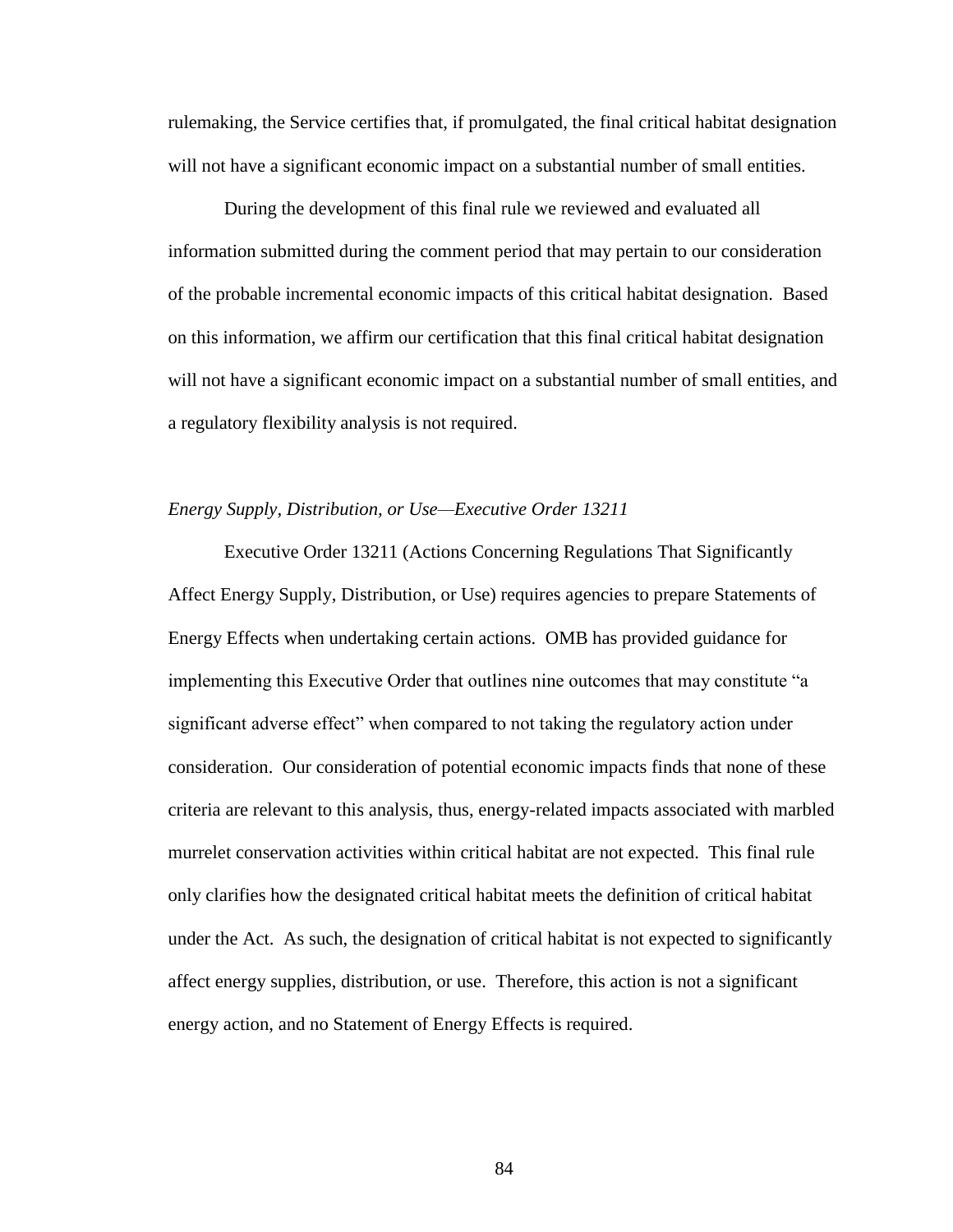*Unfunded Mandates Reform Act (2 U.S.C. 1501 et seq.)* 

In accordance with the Unfunded Mandates Reform Act (2 U.S.C. 1501 et seq.), we make the following findings:

(1) This rule will not produce a Federal mandate. In general, a Federal mandate is a provision in legislation, statute, or regulation that would impose an enforceable duty upon State, local, or tribal governments, or the private sector, and includes both "Federal intergovernmental mandates" and "Federal private sector mandates." These terms are defined in 2 U.S.C. 658(5)–(7). "Federal intergovernmental mandate" includes a regulation that "would impose an enforceable duty upon State, local, or tribal governments" with two exceptions. It excludes "a condition of Federal assistance." It also excludes "a duty arising from participation in a voluntary Federal program," unless the regulation "relates to a then-existing Federal program under which \$500,000,000 or more is provided annually to State, local, and tribal governments under entitlement authority," if the provision would "increase the stringency of conditions of assistance" or "place caps upon, or otherwise decrease, the Federal Government's responsibility to provide funding," and the State, local, or tribal governments "lack authority" to adjust accordingly. At the time of enactment, these entitlement programs were: Medicaid; Aid to Families with Dependent Children work programs; Child Nutrition; Food Stamps; Social Services Block Grants; Vocational Rehabilitation State Grants; Foster Care, Adoption Assistance, and Independent Living; Family Support Welfare Services; and Child Support Enforcement. "Federal private sector mandate" includes a regulation that "would impose an enforceable duty upon the private sector, except (i) a condition of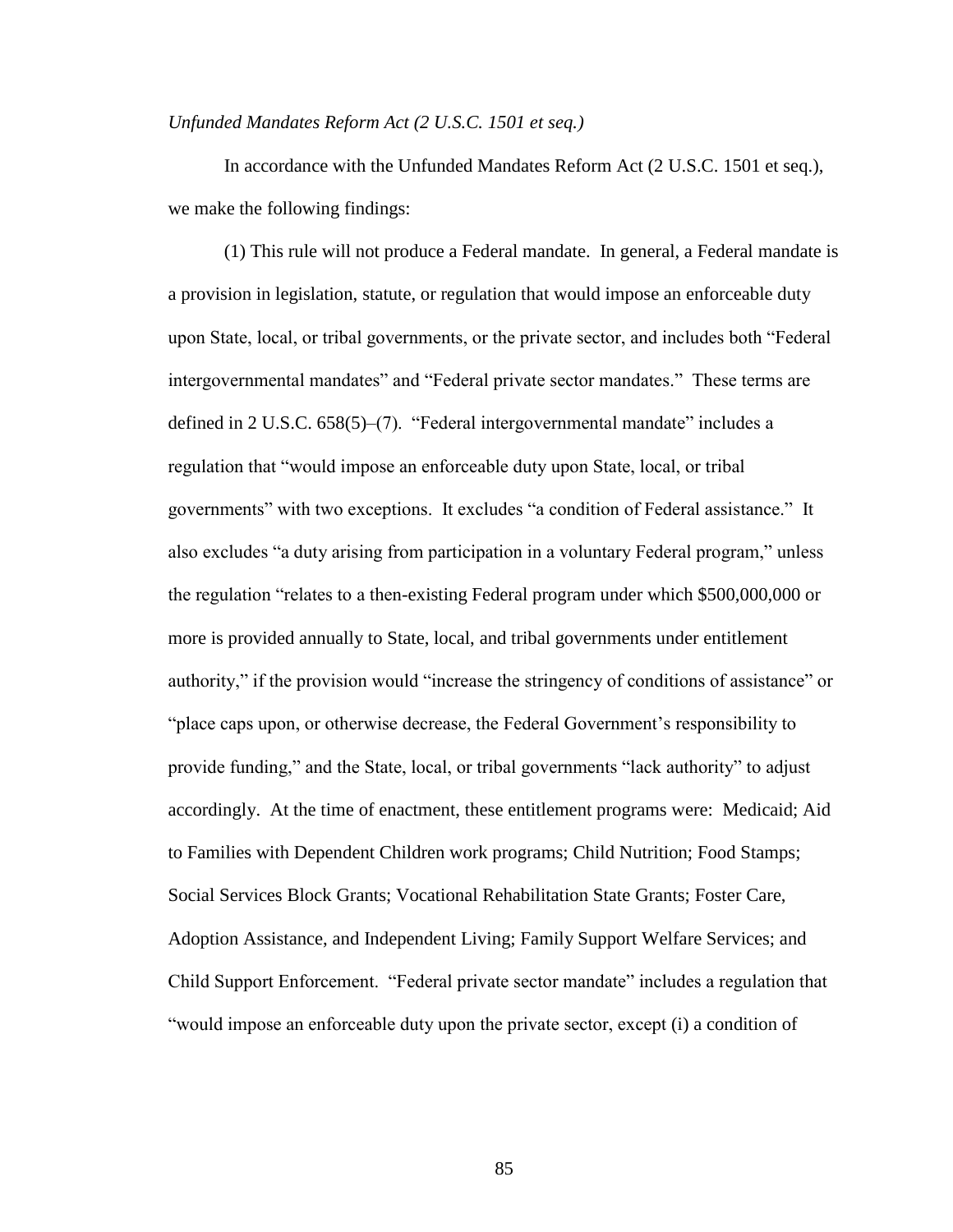Federal assistance or (ii) a duty arising from participation in a voluntary Federal program."

The designation of critical habitat does not impose a legally binding duty on non-Federal Government entities or private parties. Under the Act, the only regulatory effect is that Federal agencies must ensure that their actions do not destroy or adversely modify critical habitat under section 7. While non-Federal entities that receive Federal funding, assistance, or permits, or that otherwise require approval or authorization from a Federal agency for an action, may be indirectly impacted by the designation of critical habitat, the legally binding duty to avoid destruction or adverse modification of critical habitat rests squarely on the Federal agency. Furthermore, to the extent that non-Federal entities are indirectly impacted because they receive Federal assistance or participate in a voluntary Federal aid program, the Unfunded Mandates Reform Act would not apply, nor would critical habitat shift the costs of the large entitlement programs listed above onto State governments.

(2) We do not believe that this rule will significantly or uniquely affect small governments because this final rule only clarifies how the designated critical habitat meets the definition of critical habitat under the Act. The rule does not change the boundaries of the current critical habitat; therefore, landownership within critical habitat does not change, and a Small Government Agency Plan is not required.

#### *Takings—Executive Order 12630*

In accordance with Executive Order 12630 ("Government Actions and Interference with Constitutionally Protected Private Property Rights"), we analyzed the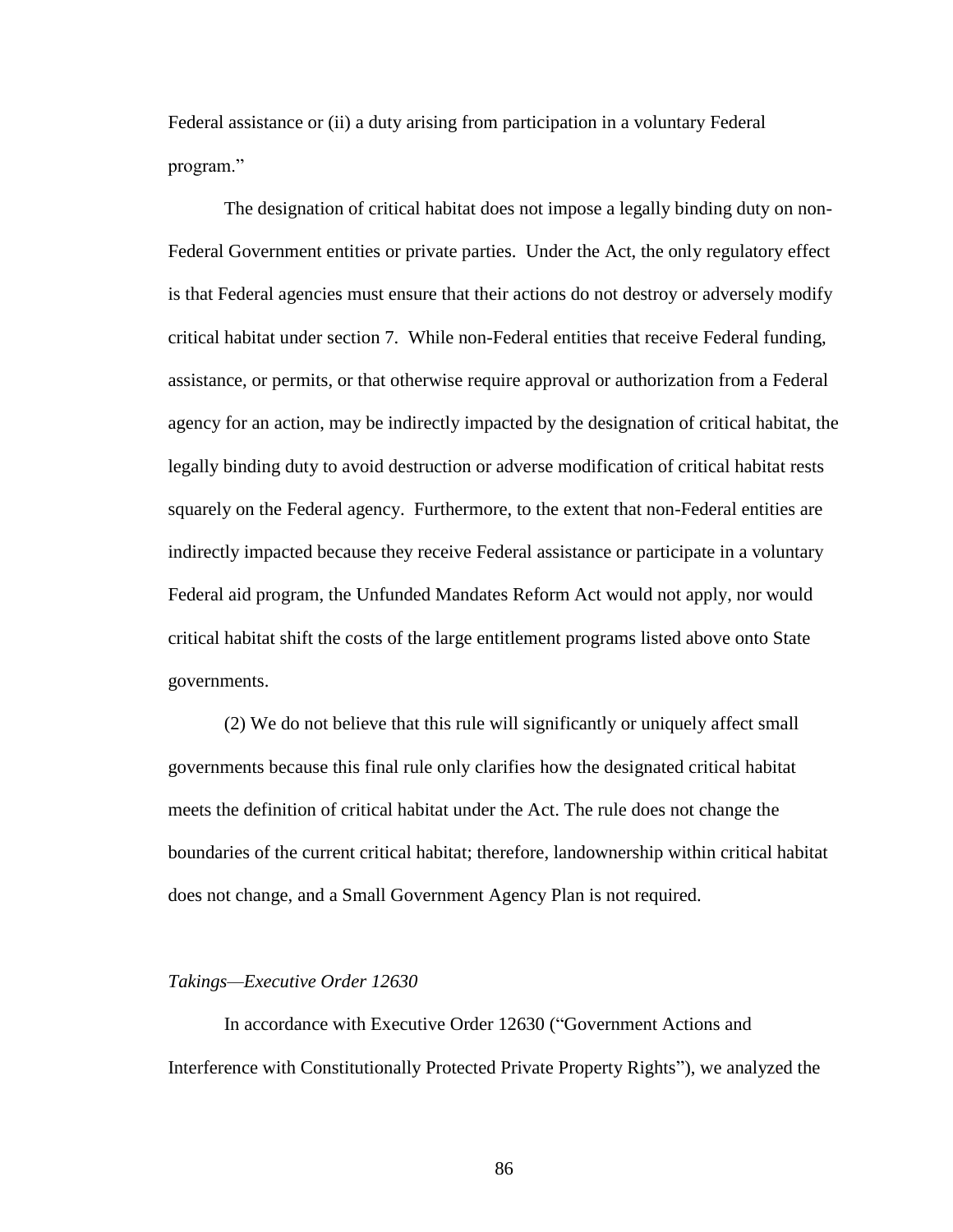potential takings implications of the proposed determination of critical habitat for the marbled murrelet. This final rule clarifies whether and how the designated critical habitat meets the definition of critical habitat under the Act; there are no changes to the boundaries of the current critical habitat, so landownership within critical habitat does not change. Thus, we conclude that this final rule does not pose additional takings implications for lands within or affected by the original 1996 designation. Critical habitat designation does not affect landowner actions that do not require Federal funding or permits, nor does it preclude development of habitat conservation programs or issuance of incidental take permits to permit actions that do require Federal funding or permits to go forward. Therefore, based on the best available information, as described above, we confirm the conclusions we reached in 1996 that the final determination of critical habitat for the marbled murrelet does not pose significant takings implications.

## *Federalism—Executive Order 13132*

In accordance with E.O. 13132 (Federalism), this rule does not have significant Federalism effects. A Federalism assessment is not required. From a Federalism perspective, the designation of critical habitat directly affects only the responsibilities of Federal agencies. The Act imposes no other duties with respect to critical habitat, either for States and local governments, or for anyone else. As a result, the rule does not have substantial direct effects either on the States, or on the relationship between the national government and the States, or on the distribution of powers and responsibilities among the various levels of government. The designation may have some benefit to these governments because the areas that contain the features essential to the conservation of the species are more clearly defined, and the physical and biological features of the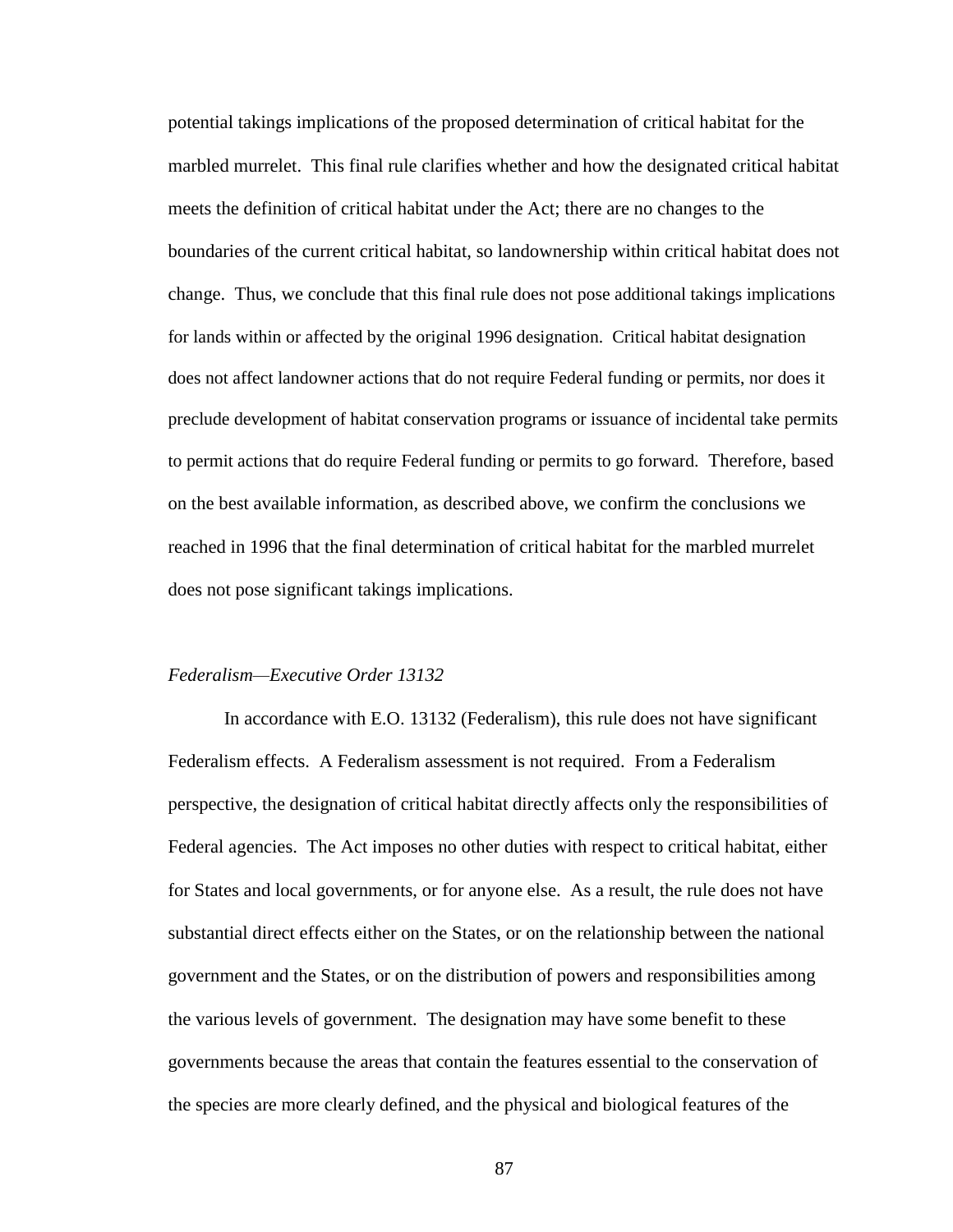habitat necessary to the conservation of the species are specifically identified. This information does not alter where and what federally sponsored activities may occur. However, it may assist these local governments in long-range planning (because these local governments no longer have to wait for case-by-case section 7 consultations to occur).

Where State and local governments require approval or authorization from a Federal agency for actions that may affect critical habitat, consultation under section 7(a)(2) would be required. While non-Federal entities that receive Federal funding, assistance, or permits, or that otherwise require approval or authorization from a Federal agency for an action, may be indirectly impacted by the designation of critical habitat, the legally binding duty to avoid destruction or adverse modification of critical habitat rests squarely on the Federal agency.

### *Civil Justice Reform—Executive Order 12988*

In accordance with Executive Order 12988 (Civil Justice Reform), the Office of the Solicitor has determined that the rule does not unduly burden the judicial system and that it meets the requirements of sections  $3(a)$  and  $3(b)(2)$  of the Order. We have reconsidered designated critical habitat for the marbled murrelet for the purpose of assessing whether all of the areas meet the statutory definition of critical habitat in accordance with the provisions of the Act. To assist the public in understanding the habitat needs of the species, the final rule identifies the elements of physical or biological features essential to the conservation of the marbled murrelet.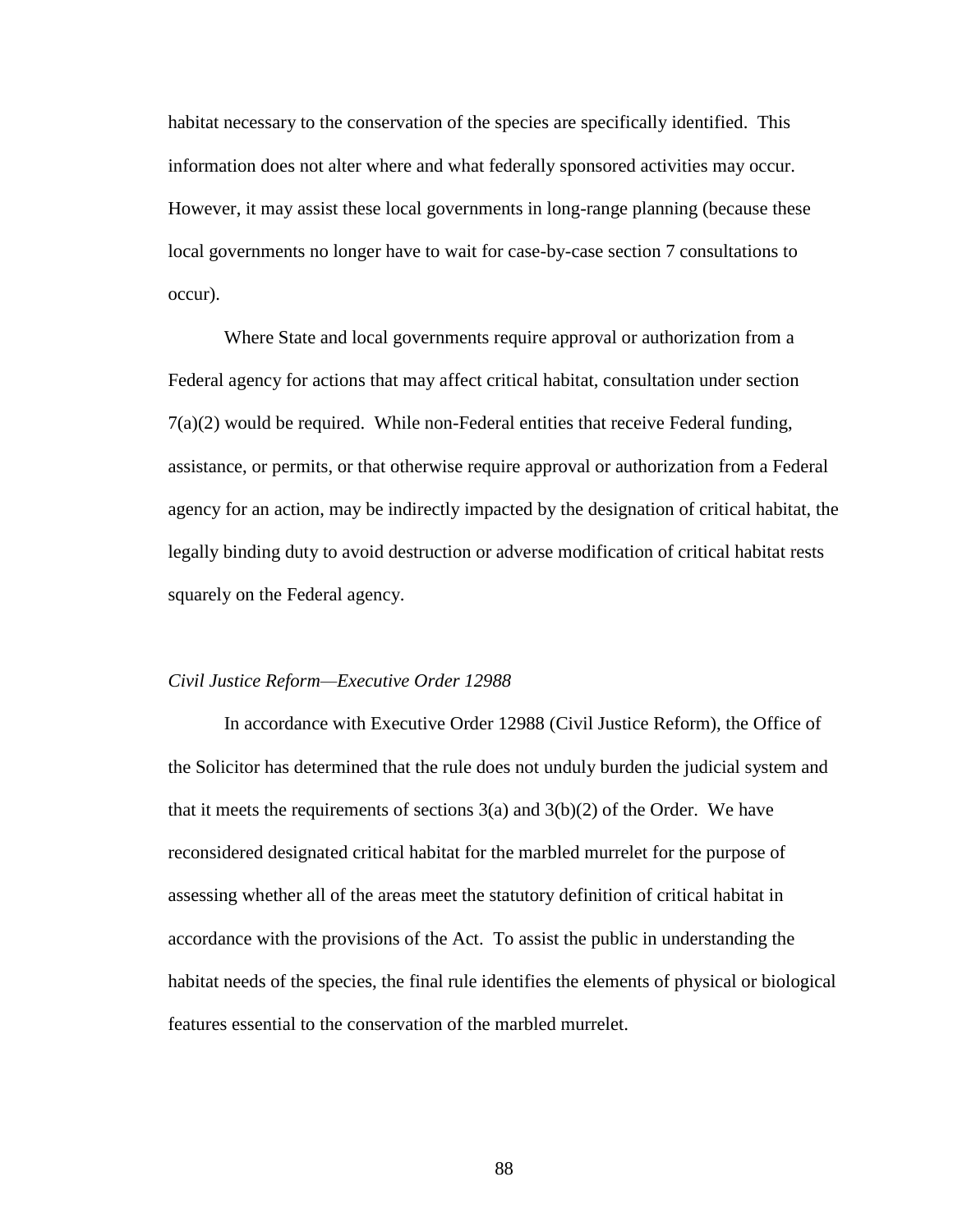## *Paperwork Reduction Act of 1995 (44 U.S.C. 3501 et seq.)*

This rule does not contain any new collections of information that require approval by OMB under the Paperwork Reduction Act of 1995 (44 U.S.C. 3501 et seq.). This rule will not impose recordkeeping or reporting requirements on State or local governments, individuals, businesses, or organizations. An agency may not conduct or sponsor, and a person is not required to respond to, a collection of information unless it displays a currently valid OMB control number.

# *National Environmental Policy Act (42 U.S.C. 4321 et seq.)*

It is our position that, outside the jurisdiction of the U.S. Court of Appeals for the Tenth Circuit, we do not need to prepare environmental analyses pursuant to the National Environmental Policy Act (NEPA; 42 U.S.C. 4321 et seq.) in connection with designating critical habitat under the Act. We published a notice outlining our reasons for this determination in the **Federal Register** on October 25, 1983 (48 FR 49244). This position was upheld by the U.S. Court of Appeals for the Ninth Circuit (*Douglas County* v. *Babbitt,* 48 F.3d 1495 (9th Cir. 1995), cert. denied 516 U.S. 1042 (1996)).

## *Government-to-Government Relationship with Tribes*

In accordance with the President's memorandum of April 29, 1994 (Governmentto-Government Relations with Native American Tribal Governments; 59 FR 22951), Executive Order 13175 (Consultation and Coordination With Indian Tribal Governments), and the Department of the Interior's manual at 512 DM 2, we readily acknowledge our responsibility to communicate meaningfully with recognized Federal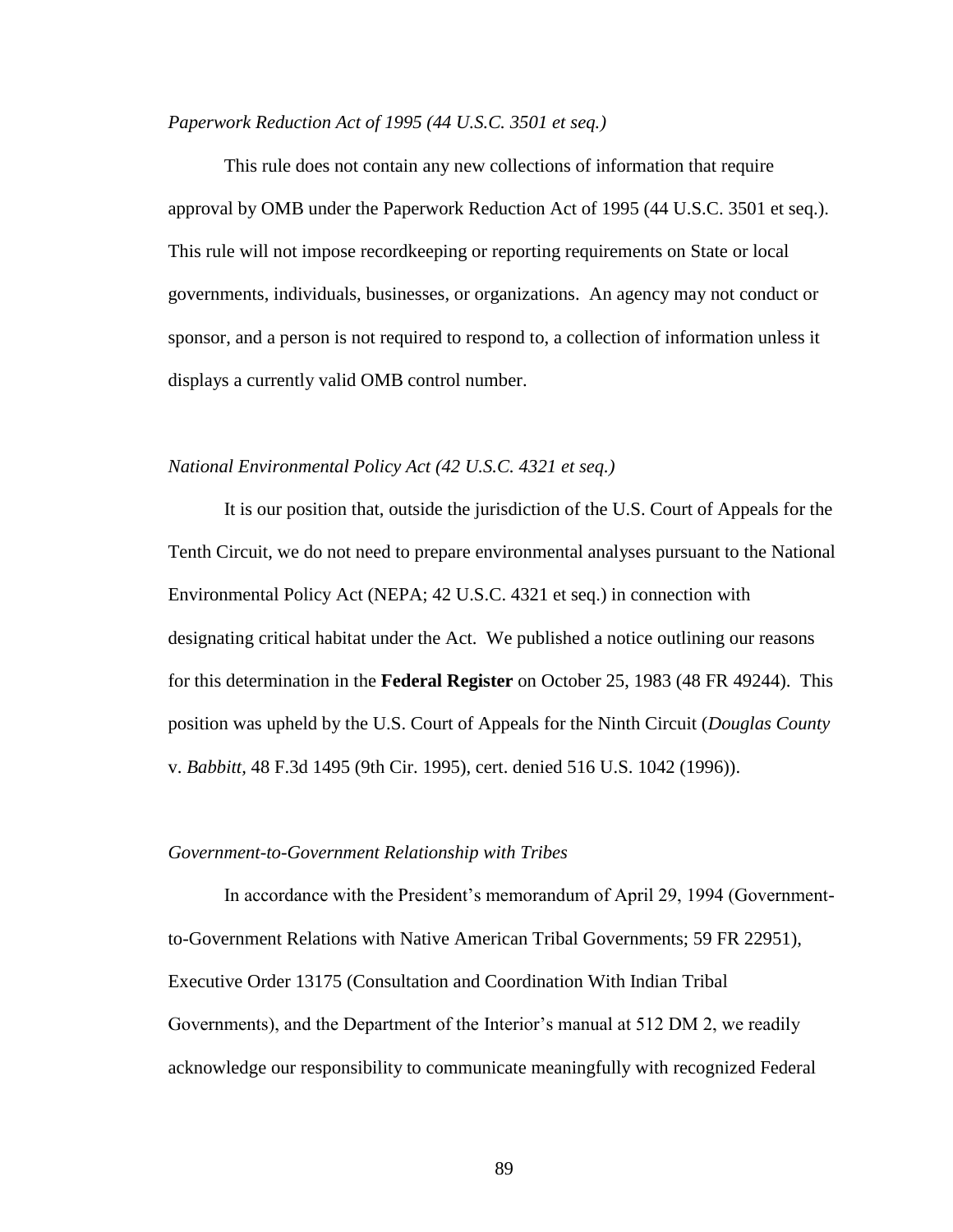Tribes on a government-to-government basis. In accordance with Secretarial Order 3206 of June 5, 1997 (American Indian Tribal Rights, Federal-Tribal Trust Responsibilities, and the Endangered Species Act), we readily acknowledge our responsibilities to work directly with tribes in developing programs for healthy ecosystems, to acknowledge that tribal lands are not subject to the same controls as Federal public lands, to remain sensitive to Indian culture, and to make information available to tribes.

There are no tribal lands designated as critical habitat for the marbled murrelet.

# **References Cited**

A complete list of all references cited in this rule is available on the Internet at *http://www.regulations.gov*, at Docket No. FWS–R1–ES–2015–0070. In addition, a complete list of all references cited herein, as well as others, is available upon request from the Washington Fish and Wildlife Office (see **ADDRESSES**).

# **Authors**

The primary authors of this document are the staff members of the Washington Fish and Wildlife Office, U.S. Fish and Wildlife Service (see **ADDRESSES**).